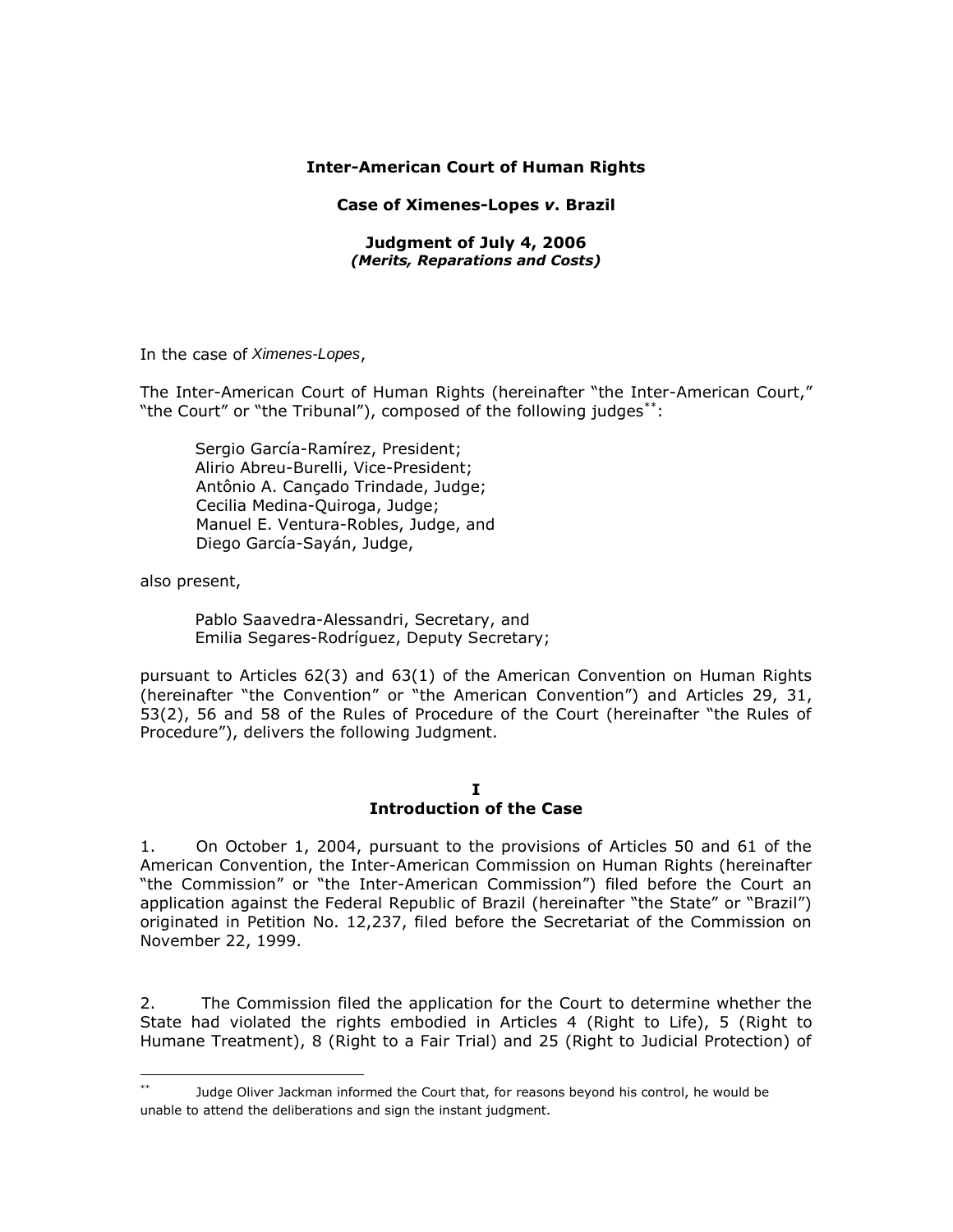the American Convention in relation to the obligation set forth in Article 1(1) (Obligation to Respect Rights) of said treaty, to the detriment of Damião Ximenes-Lopes (hereinafter "Damião Ximenes-Lopes", "Ximenes-Lopes" or "the alleged victim"), for the alleged inhuman and degrading hospitalization conditions of Damião Ximenes-Lopes, a person with mental illness; the alleged beating and attack against the personal integrity of the alleged victim as a result of the action of the Officers of *Casa de Reposo Guararapes* (Guararapes Rest Home) (hereinafter "Casa de Reposo Guararapes" or "the hospital"); his death while held under psychiatric treatment; and the alleged lack of investigation and respect for the right to a fair trial that derived in the impunity surrounding such case. The alleged victim was hospitalized on October 1, 1999 as part of a psychiatric treatment in Casa de Reposo Guararapes, which is a private psychiatric clinic that operated in the public health system of Brazil, called the Uniform Health System (hereinafter "the Uniform Health System" or "the SUS"), in the Municipality of Sobral, state of Ceará. Ximenes-Lopes died on October 4, 1999 in Casa de Reposo Guararapes after three days of hospitalization.

3. The Commission further stated that the events in the instant case are particularly relevant given the situation of vulnerability of persons with mental illness, and the special obligation of the State to provide protection to individuals held in health centers operating within the State Uniform Health System. Consequently, the Commission requested the Court to order the State to adopt the measures of reparations outlined in the application and to reimburse any legal costs and expenses.

### **II**

#### **Competence**

4. The Court has jurisdiction to hear the instant case pursuant to Article 62(3) of the Convention as Brazil has been a State Party to the American Convention since September 25, 1992 and accepted the contentious jurisdiction of the Court on December 10, 1998.

#### **III**

#### **Proceeding before the Commission**

5. On November 22, 1999, Irene Ximenes-Lopes-Miranda (hereinafter "the applicant") filed an application before the Inter-American Commission against Brazil, in which she explained the events that had befallen her brother Damião Ximenes-Lopes.

6. On December 14, 1999, the Commission processed the application under No. 12,237 and requested the State to report, within the subsequent 90 days, "any element that may allow the Commission to verify whether, in the case of […], all domestic remedies have been exhausted."

7. On October 9, 2002, during its  $116<sup>th</sup>$  Regular Session, the Commission approved Admissibility Report No. 38/02 taking into account the position of the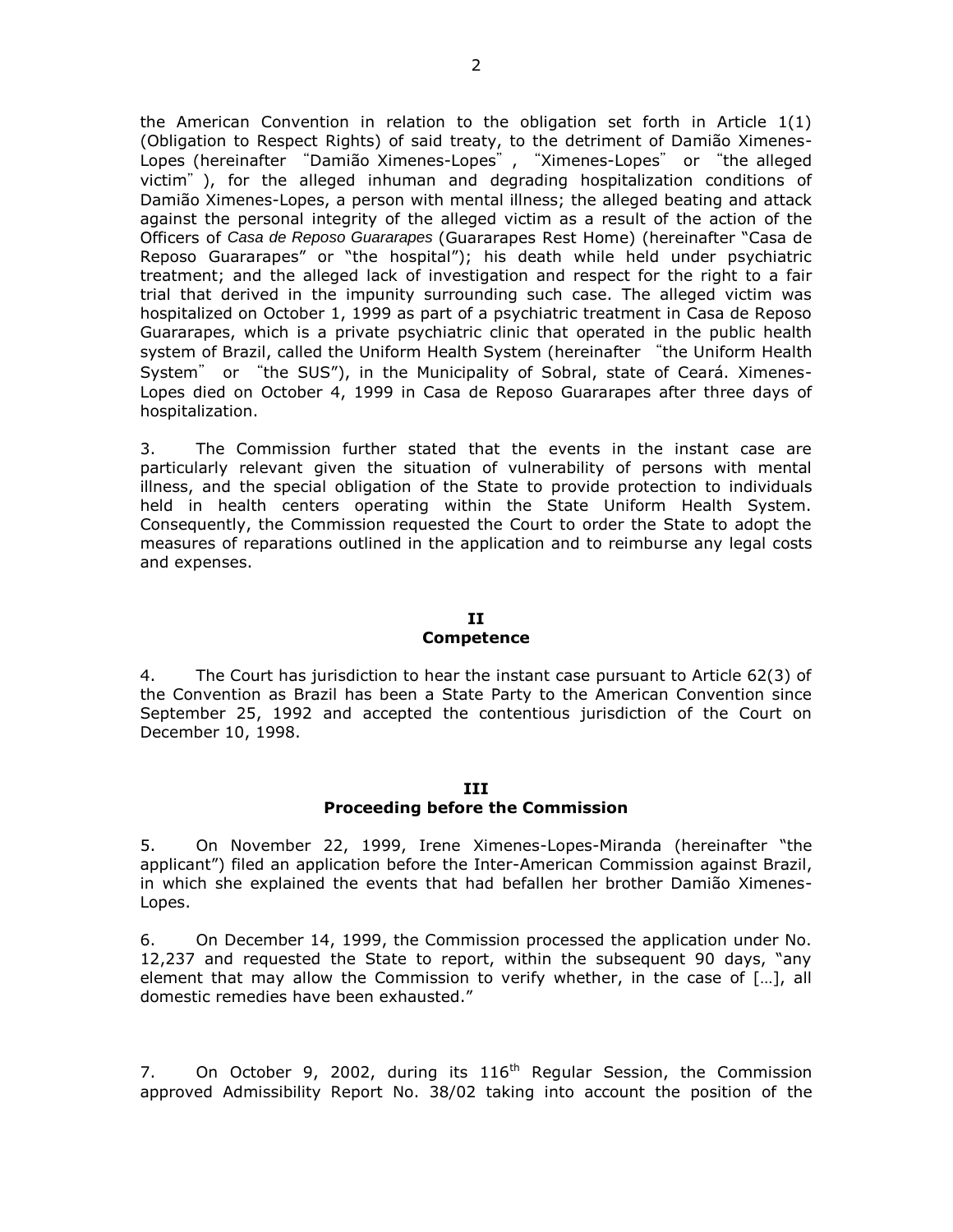applicant and the lack of response by the State. The report was notified to the applicant and the State on October 25, 2002.

8. On May 8, 2003, the Commission held itself available to the parties in order to try and reach a friendly settlement.

9. On October 17, 2003, the applicant requested the Commission to allow the *Centro por la Justicia Global* to stand as co-applicant in the instant case (hereinafter, "the applicants").

10. On October 8, 2003, during its 118<sup>th</sup> Regular Session, the Commission approved Report on the Merits 43/03, whereby it concluded, *inter alia*, that the State violated the rights embodied in Articles 5 (Right to Humane Treatment), 4 (Right to Life), 25 (Right to Judicial Protection) and 8 (Right to a Fair Trial) of the American Convention, in relation to Article  $1(1)$  thereof, for the inhuman and degrading hospitalization conditions of Damião Ximenes-Lopes, for the violation of the right to humane treatment and his murder; and for breach of the duty to investigate, the violation of the right to access to effective remedies and judicial guarantees associated with the investigation of the events. The Commission recommended that the State should adopt a series of measures aimed at redressing the abovementioned violations.

11. On December 31, 2003, the Inter-American Commission notified Report on the Merits 43/03 to the State granting two months to notify the Commission on the measures adopted in compliance with the recommendations. That same day, the Commission notified the applicants that the report had been approved and delivered to the State and requested them to notify the Commission of their position regarding the submission of the case to the Inter-American Court.

12. On March 8, 2004, the Commission received a brief from the applicants stating that "it was of utmost importance that the case be submitted to the Inter-American Court[...] since the State, despite the few and sporadic measures adopted in the case, failed to comply with the three recommendations made by the Commission in the report served on the State on December 31, 2003."

13. On March 17 and June 18, 2004, the State requested the Commission to grant time extensions "to implement the recommendations" made on Report on the Merits No. 43/03. Said time extensions were granted. On both occasions, the State expressly and irrevocably acknowledged that the time extensions suspended the term set forth in Article 51(1) of the Convention to submit the case to the Court.

14. On September 23, 2004, the State filed a partial report on the implementation of the recommendations made by the Commission and on September 29, twelve days after the expiration of the term, the State filed another brief containing an answer to the Report on the Merits issued by the Commission.

15. On September 30, 2004, the Commission decided to submit the instant case to the Court.

**IV Proceeding before the Court**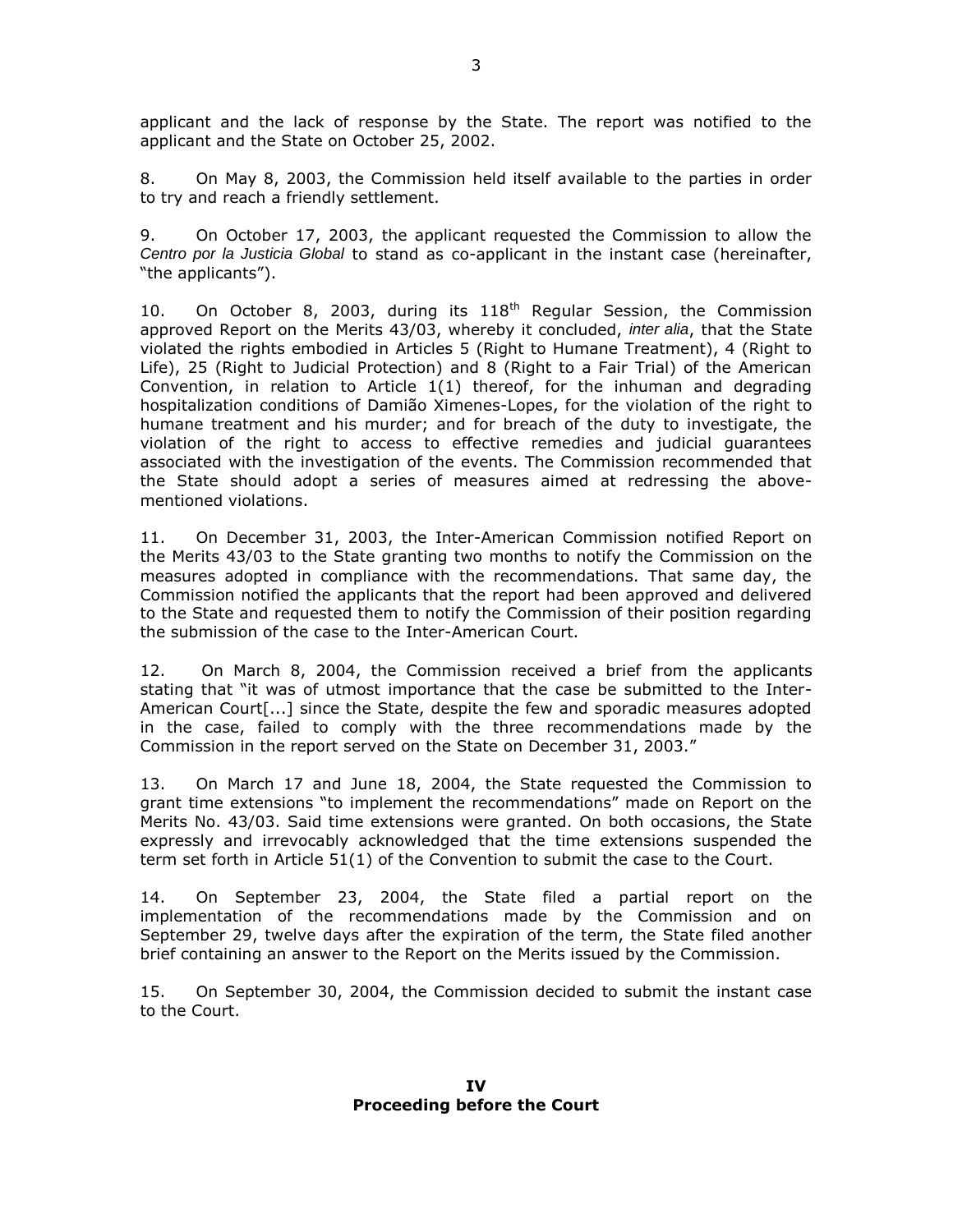16. On October 1, 2004, the Commission filed an application before the Court, with documentary evidence attached thereto, and offered to further submit testimony of witnesses and expert witnesses as evidence. The Commission appointed José Zalaquett and Santiago A. Canton as delegates, and Ignacio Álvarez, Ariel Dulitzky, Víctor Madrigal-Borloz and Lillly Ching<sup>1</sup> as legal counsels. On October 29, 2004, the Commission filed the Portuguese version of the application.

17. On November 3, 2004, the Secretariat of the Court (hereinafter "the Secretariat"), after a preliminary examination of the application by the President of the Court (hereinafter "the President"), served the application and its annexes on the State and also notified the State of the term within which it had to answer the application and appoint its attorneys-in-fact to act in the proceedings on its behalf.

18. On November 3, 2004, according to the provisions of Article 35(1) of the Rules of Procedure, the Secretariat served the application on the *Centro por la Justicia Global* in its capacity as representative of the alleged victim and his next of  $\sin^2$ (hereinafter "the representatives") and informed that it must submit a brief of requests, arguments and evidence (hereinafter "the brief of requests and arguments") within two months.

19. On December 3, 2004, the State notified the appointment of Virginia Charpinel-Junger-Cestari as its attorney-in-fact and stated that it reserved the right to appoint, from time to time, other representatives to act in the instant case.<sup>3</sup>

20. On January 14, 2005, the representatives filed a brief of requests and arguments, attached documentary evidence and offered testimonies and reports of expert witnesses as evidence. The representatives asserted that the State failed to comply with the obligations arising from the guarantee of the rights embodied in Articles 4 (Right to Life) and 5 (Right to Humane Treatment) in relation to Article 1(1) (Obligation to Respect Rights) of the Convention, to the detriment of Damião Ximenes-Lopes. Likewise, the representatives pointed out that the State had violated the rights protected under Articles 8 (Right to a Fair Trial) and 25 (Right to Judicial Protection) of the Convention, and the obligation established in Article 1(1) (Obligation to Respect Rights) thereof, to the detriment of Damião Ximenes-Lopes and his next of kin. Furthermore, they requested the Court to order payment of pecuniary and non-pecuniary damages, the adoption of non-repetition measures and reimbursement of costs and expenses.

21. On March 8, 2005, the State filed a brief containing a preliminary objection, the answer to the application and comments on the brief on requests and arguments (hereinafter "the answer"), and attached the documentary evidence and offered to submit testimony of witnesses and expert witnesses as evidence.

 $\mathbf{1}$ During the proceedings, the Commission appointed new representatives to act before the Court.

 $2^2$  During the proceedings, the representatives of the alleged victims and their next of kin appointed new representatives to act before the Court.

 $3$  During the proceedings, the State appointed new representatives to act before the Court.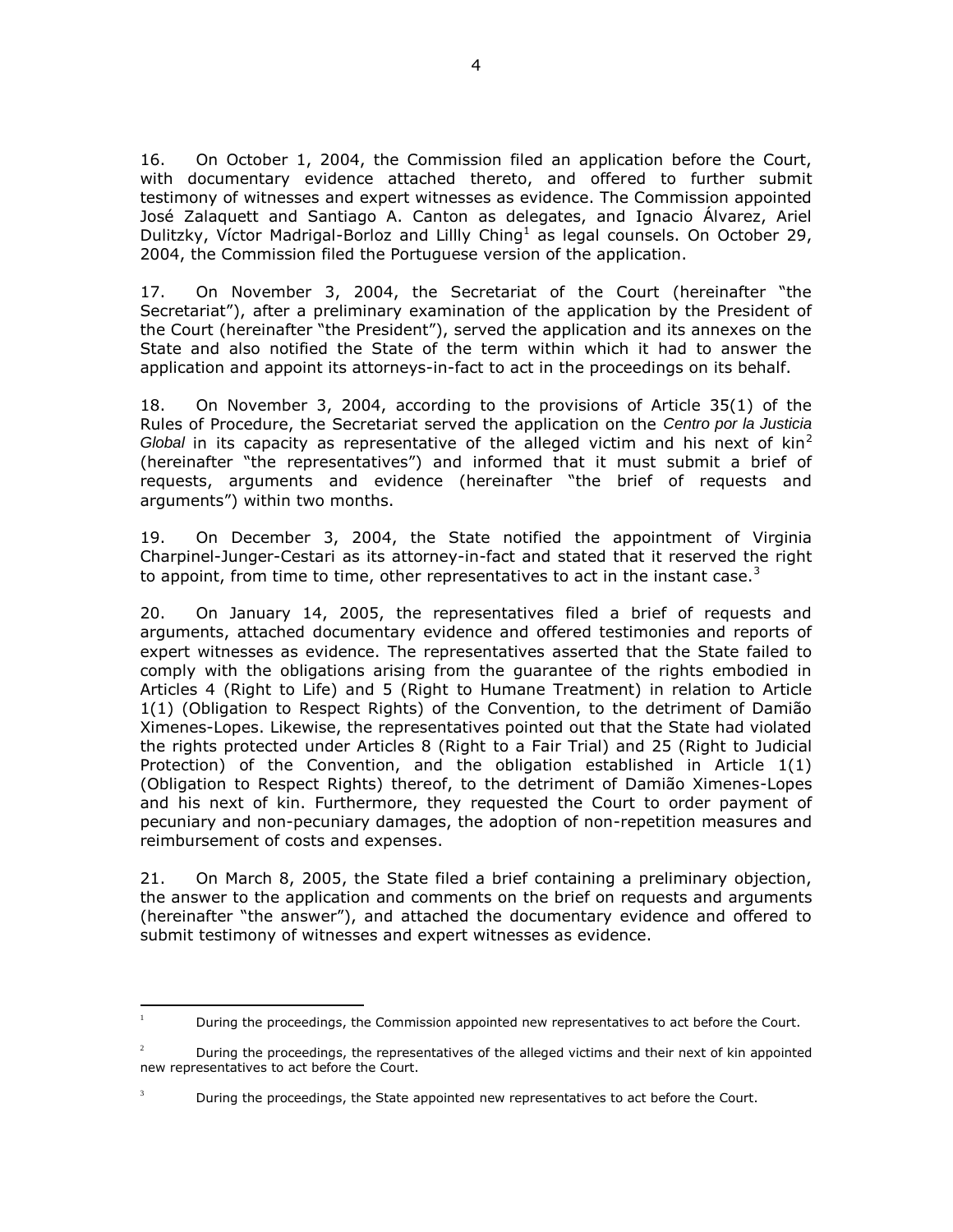22. On March 29, 2005, the State appointed Murilo Vieira-Komniski, Renata Lúcia de Toledo-Pelizón, Carolina Campos de Melo and Cristina Timponi-Cambiaghi as deputy attorneys-in-fact.

23. On May 6, 2005, the representatives and the Commission filed written arguments on the preliminary objection filed by the State. The representatives stated that the objection filed by the State was absolutely untimely and should not be considered by the Court. On the other hand, the Commission affirmed that "[…] there are no reasons why the admissibility issue should be reopened and [that the Court] should dismiss the objection filed by the State; or, in the alternative, […] that the decision on admissibility made by the Commission in the instant case conforms to the applicable rules of the Convention and, therefore, the objection made by the State must be dismissed."

24. On September 22, 2005, the President issued an Order requiring Milton Freire-Pereira, a witness for the representatives; and José Jackson-Coelho-Sampaio, Pedro Gabriel Godinho-Delgado, Braz Geraldo Peixoto, Jurandir Freire-Costa, Domingos Sávio do Nascimento-Alves, Benilton Becerra-Júnior and Luís Fernando Farah-Tófoli, witnesses for the State, to render their testimony through affidavits. The President further ordered Eric Rosenthal and João Baptista Breda, expert witnesses proposed by the Commission, and Dalmo de Abreu-Dallari, expert witness proposed by the representatives, to render their expert opinions in the form of affidavits. The President granted a term extending to October 24, 2005 to the parties so that they could submit their affidavits. Furthermore, in the above-mentioned Order, the President summoned the Commission, the representatives and the State to a public hearing to be held at the seat of the Inter-American Court as of November 30, 2005, to hear their final oral arguments on the preliminary objection and possibly on the merits, reparations and indemnities, as well as the testimony of Irene Ximenes-Lopes-Miranda and Francisco das Chagas-Melo, witnesses for the Commission; João Alfredo Teles, witness for the representatives; Luiz Odorico Monteiro de Andrade and Emilio de Medeiros-Viana, witnesses for the State; and Lídia Dias-Costa, expert witness proposed by the representatives. Finally, by this Order, the Court informed the parties that January 9, 2006 would be the final bar date to submit their final written arguments regarding the preliminary objection and possibly on the merits of the case, reparations and indemnities.

25. On October 13, 2005, the State notified the appointment of Milton Nunes-Toledo-Junior as new agent to act for Virgínia Charpinel-Junger-Cestari.

26. On October 24, 2005, the Commission filed the expert opinion by Eric Rosenthal rendered before notary public. On October 27, 2005, the Commission notified its intention not to file the expert opinion of João Batista-Breda.

27. On October 27, 2005, the State filed affidavits with the testimony of José Jackson Coelho-de-Sampaio, Braz Geraldo Peixoto, Domingos Sávio do Nascimento-Alves and Luís Fernando Farah-de-Tofóli. The State further informed that Emilio de Medeiros-Viana was disqualified to render testimony since Brazilian laws "prohibit judges from making comments about any matter pending under their jurisdiction" and submitted an affidavit on his behalf. Consequently, the State requested that Gabriel Godinho-Delgado be allowed to substitute for Emílio de Medeiros-Viana, so that the former stands as witness at the public hearing. Lastly, the State notified its intention not to file the testimonies of Jurandir Freire-Costa and Benilton Becerra-Júnior.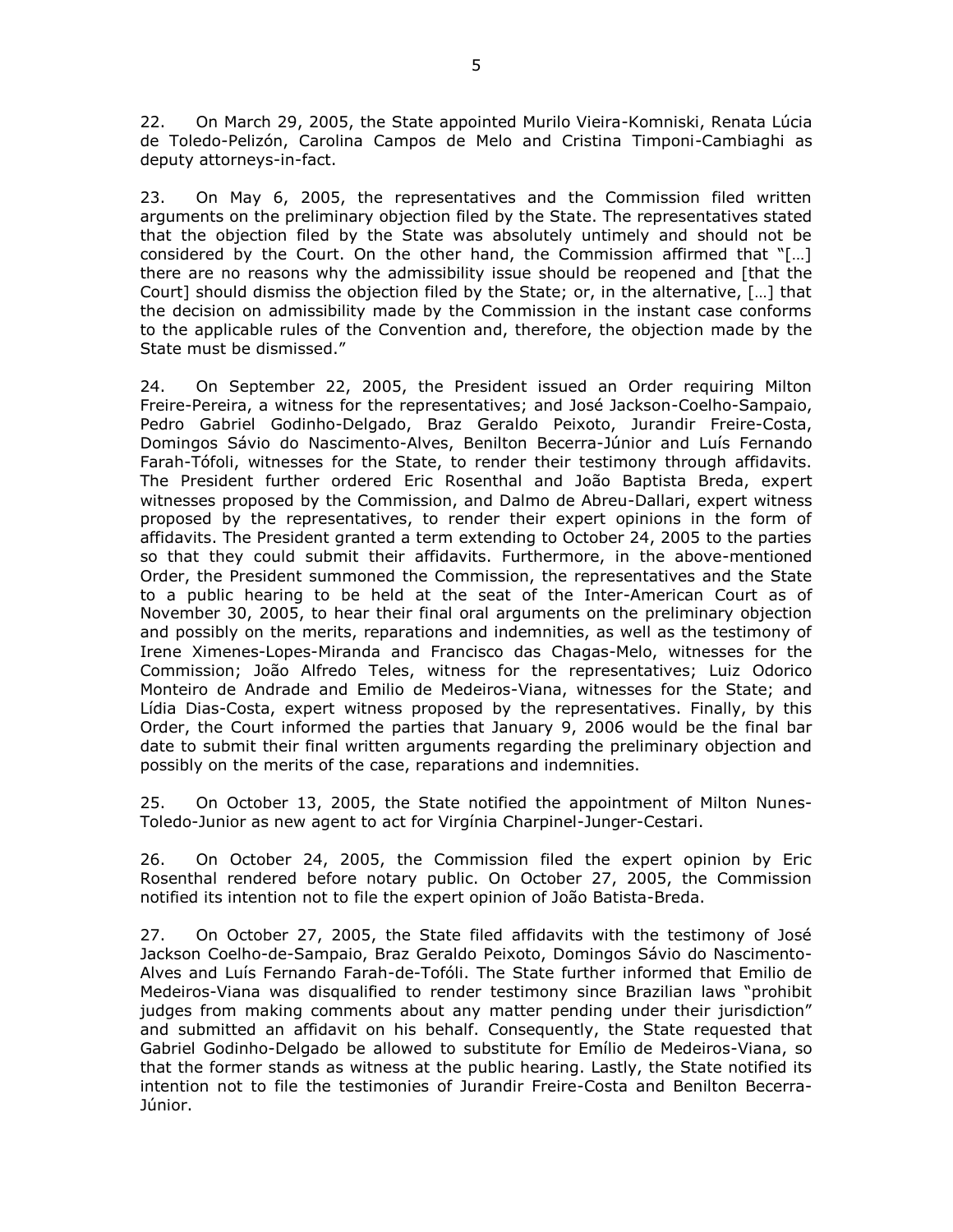28. On October 28, 2005, the representatives submitted the affidavit of Milton Freire-Pereira.

29. On November 9, 2005, the Commission filed objections to the testimonies of witnesses and expert witnesses presented by the State and the representatives, and on the witness substitution request made by the State. The Commission pointed out that the testimony of José Jackson Coelho-Sampaio "is not actually a testimony […], but an expert report" and that "he has not been proposed as expert witness by the Court." Therefore, the Commission suggested that the conclusions and opinions of Coelho-Sampaio should not be taken as evidence and that the Court should not consider other elements of his testimony as sufficient proof of the events in the instant case. Regarding the witness substitution requested by the State, the Commission considered that, in spite of the fact that Emílio de Medeiros-Viana would not stand in the public hearing and taking into account that the State had already presented his written testimony, "what has been actually requested is a change in the form of rendering testimony  $[\cdots]$ , therefore, the request should be dismissed." The Commission filed no objections to the testimonies of Braz Geraldo Peixoto, Domingos Sávio do Nascimento-Alves, Luís Fernando Farah-Tófoli and Milton Freire-Pereira, but mentioned that it reserved the right to object them at future procedural stages.

30. On November 9, 2005, the representatives filed objections to the testimonies of witnesses and expert witnesses presented by the Commission and the State. The representatives stated that the request filed by the State for the Court to admit as evidence the testimony of Emílio de Medeiros-Viana should be dismissed on the grounds that he was legally barred from rendering testimony in the instant case. Furthermore, the representatives challenged the substitution of witness Pedro Gabriel Godinho-Delgado for Medeiros-Viana as proposed by the State on the grounds that said substitution was unjustified and generated a procedural imbalance between the parties that could be detrimental. The representatives filed some objections to the testimonies of José Jackson Coelho-Sampaio, Domingos Sávio do Nascimento, Alves Braz Geraldo Peixoto and Luís Fernando Farah-de-Tófoli. On November 11, 2005, the representatives filed the expert opinion of Dalmo de Abreu-Dallari.

31. On November 18, 2005, the State appointed Sérgio Ramos de Matos-Brito as deputy agent of the State and requested the Court to rule, during the public hearing, on the preliminary objection concerning the lack of exhaustion of domestic remedies filed by the State (*supra para.* 21).

32. On November 24, 2005, the Court issued an Order requiring Pedro Gabriel Godinho-Delgado, a witness for the State, to appear as witness in the public hearing to be held on November 30, 2005 (*supra para.* 24).

33. On November 29, 2005, the Court issued an Order requiring its President, Judge Sergio García-Ramírez, Vice-President, Judge Alirio Abreu-Burelli, Judge Antônio Augusto Cançado Trindade, Judge Cecilia Medina-Quiroga and Judge Manuel E. Ventura-Robles to appear in the public hearing to be held in the instant case (*supra para.* 24).

34. On November 30 and December 1, 2005, the Court held a public hearing where the following persons were in attendance: a) For the Inter-American Commission: Florentín Meléndez, Ignacio J. Álvarez, Víctor Madrigal-Borlotz,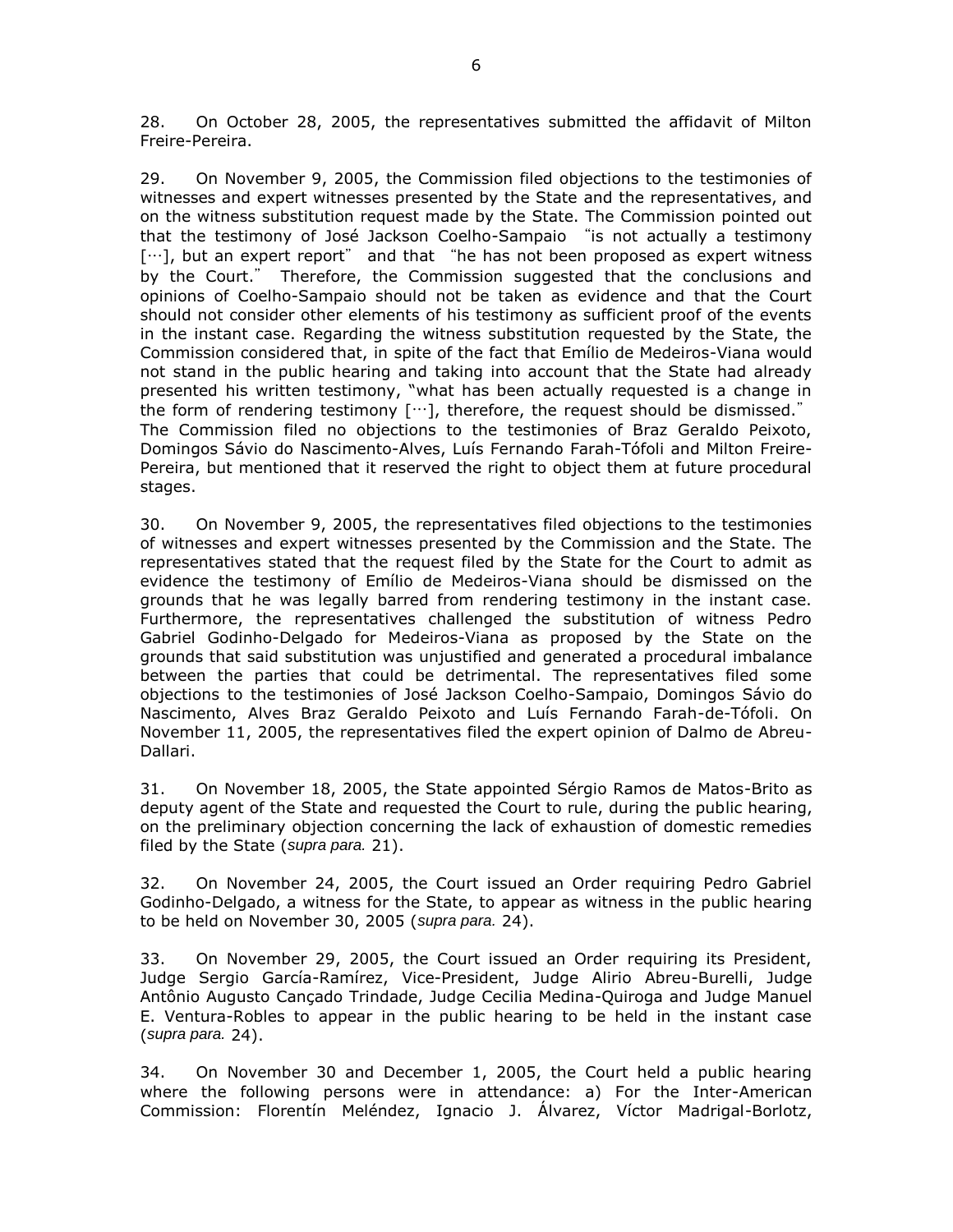Leonardo Jun Ferreira-Hidaka, and Lilly Ching; b) For the representatives: James Louis Cavallaro and Fernando Delgado, and Renata Verônica Côrtes de Lira and Deborah Popowski; c) For the State: Milton Nunes de Toledo-Junior, Francisco Soares Alvim-Neto, Christiano Sávio Barros-Figuerôa, Alfredo Schechtmann and Alexandre Pinto-Moreira, and Maria Luiza Ribeiro-Viotti, Carolina Campos de Melo, Renata Lucia de Toledo-Pelizon and Márcia Adorno-Ramos. The public hearing comprised two parts. During the first part of the public hearing, the State, the Commission and the representatives referred to the preliminary objection filed by the State.

35. On November 30, 2005, the Court rendered Judgment on the Preliminary Objection, whereby it decided:

1. To dismiss the preliminary objection filed by the State concerning the lack of exhaustion of domestic remedies.

2. To continue holding the public hearing convened under the Order of the Inter-American Court of Human Rights dated September 22, 2005, and to proceed with the procedural stages associated with the merits of the case, the reparations and indemnities in the instant case.

[…]

36. The Judgment on the Preliminary Objection was notified to the parties; afterwards, the public hearing proceeded into the second part. At the beginning, the State acknowledged its international responsibility for the violation of Articles 4 and 5 of the American Convention in the instant case (*infra paras.* 63 and 66). To that respect, both the Commission and the representatives referred to the acknowledgment made by the State (*infra paras.* 64 and 65). Then, the Court decided to continue holding the public hearing in order to hear the testimony and expert opinions of the persons summoned to appear before the Court and hear the final arguments on the merits, possible reparations and indemnities, taking into account the acknowledgment of responsibility made by the State. Witness João Alfredo Teles-Melo produced some documents during his testimony. Furthermore, during the public hearing, the representatives and the State furnished some documents.

37. On December 23, 2005, the Commission filed its final written arguments. On January 4, 2006, the Commission submitted the exhibits to said arguments and stated that they contained documents produced after the date of filing of the application and that, therefore, they must be deemed supervening evidence under Article 44(3) of the Rules of Procedure.

38. On January 9, 2006, the representatives and the State submitted their final written arguments.

39. On June 13, 2006, the Secretariat, following instructions of the President according to Article 45 of the Rules of Procedure, requested the Commission the representatives and the State to produce evidence to facilitate the adjudication of the case.

40. On June 22 and 26, 2006, the Commission and the representatives, respectively, submitted evidence to facilitate the adjudication of the case. On June 26 and 28, 2006, the State submitted evidence to facilitate the adjudication of the case.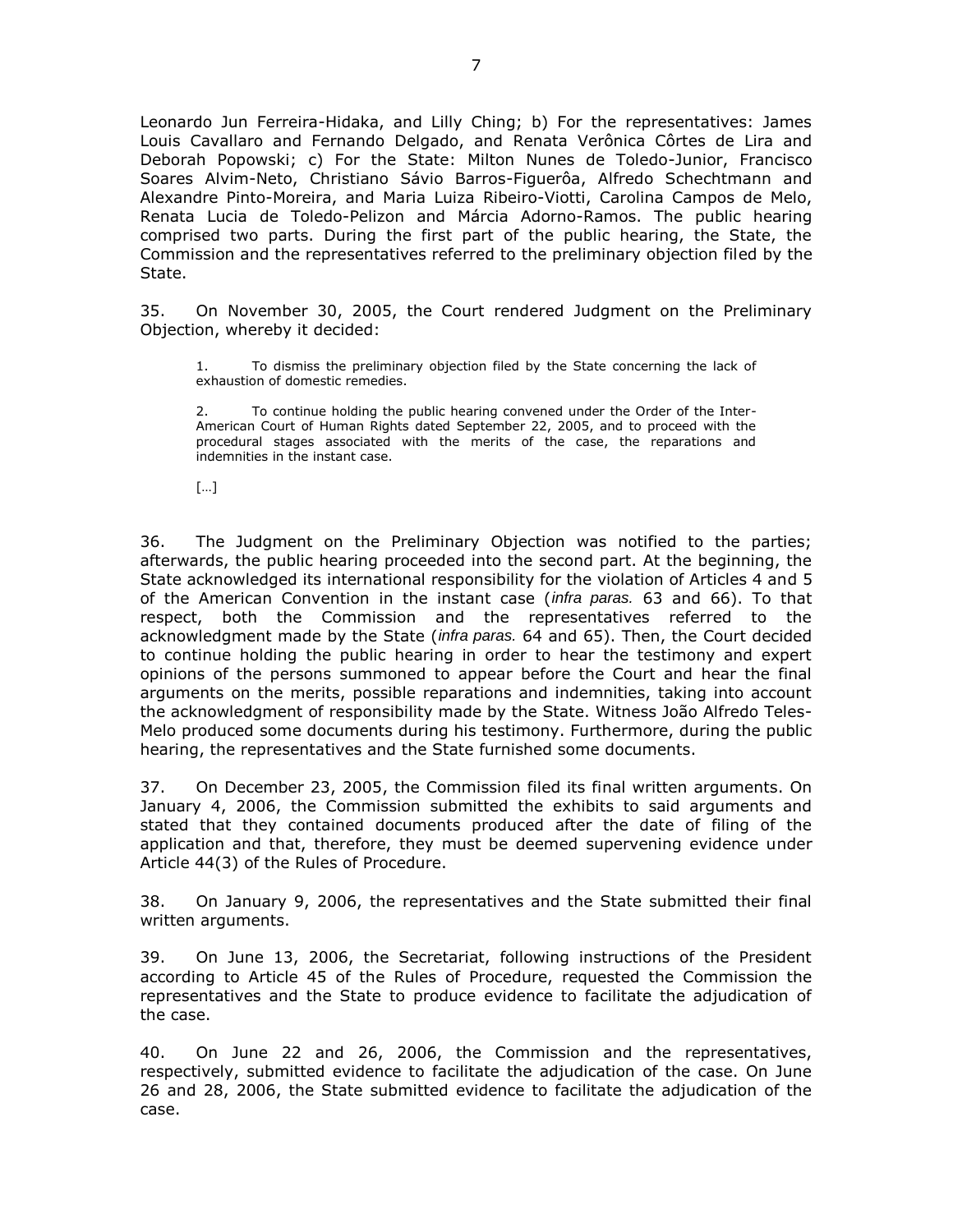#### **V Evidence**

41. Before examining the evidence offered, the Court will, in the light of the provisions set forth in Articles 44 and 45 of the Rules of Procedure, make some considerations that arise from prior cases heard by the Court and which are applicable to the instant case.

42. As regards to the weighing of evidence, the contradictory principle is applied which safeguards the right of defense of the parties. Such principle is embodied in Article 44 of the Rules of Procedure regarding the time for offering the evidence, in order for the parties to stand on an equal footing.<sup>4</sup>

43. According to the usual practice of the Court, at the commencement of each procedural stage, the parties must refer to the evidence they intend to offer in the first written submission they make. Furthermore, the Court or the President of the Court, exercising the discretionary authority under Article 45 of the Rules of Procedure, may ask the parties to supply additional items as evidence to facilitate adjudication of the case, without thereby affording a fresh opportunity to expand or complement their arguments, unless by express leave of the Court.<sup>5</sup>

44. The Court has also pointed out that, in taking and assessing evidence, the procedures followed by this Court are not subject to the same formalities as those required in domestic judicial proceedings and that admission of certain items into the body of evidence must be effected paying special attention to the circumstances of the specific case and bearing in mind the limits set by respect for legal certainty and for the procedural equality of the parties. Furthermore, the Court has taken into account that international precedents, according to which international courts are deemed to have authority to weigh and appraise evidence based on the rules of a reasonable credit and weight analysis, and has always avoided rigidly setting the *quantum* of evidence necessary to reach a decision. This criterion is especially valid regarding international human rights courts, which, for the purpose of the determination of the international responsibility of a State for the violation of the human rights, are flexible in the assessment and weighing of the evidence submitted for their consideration, regarding any incumbent issues of fact, following the rules of logic and based on experience.<sup>6</sup>

45. On the basis of the aforesaid, the Court will proceed to examine and weigh the documentary evidence filed by the Commission, the representatives and the State in the different procedural stages or as evidence to facilitate the adjudication of the case which has been requested by the President, all of which constitutes the

 $\overline{a}$ <sup>4</sup> *Cf.* Case of *Baldeón-García.* Judgment of April 6, 2006. Series C No. 147, para. 60; Case of *the Sawhoyamaxa Indigenous Community.* Judgment of March 29, 2006. Series C No. 146, para. 30; and Case of *Acevedo-Jaramillo et al.* Judgment of February 7, 2006. Series C No. 144, para. 183.

<sup>5</sup> *Cf.* Case of *Baldeón-García, supra* note 4, para. 61; Case of *the Sawhoyamaxa Indigenous Community, supra* note 4, para. 31; and Case of *Acevedo-Jaramillo et al., supra* note 4, para. 184.

<sup>6</sup> *Cf. Case of Baldeó- García*, *supra* note 4, para. 62; Case of *the Sawhoyamaxa Indigenous Community, supra* note 4, para. 32; and Case of *Acevedo-Jaramillo et al., supra* note 4, para. 185.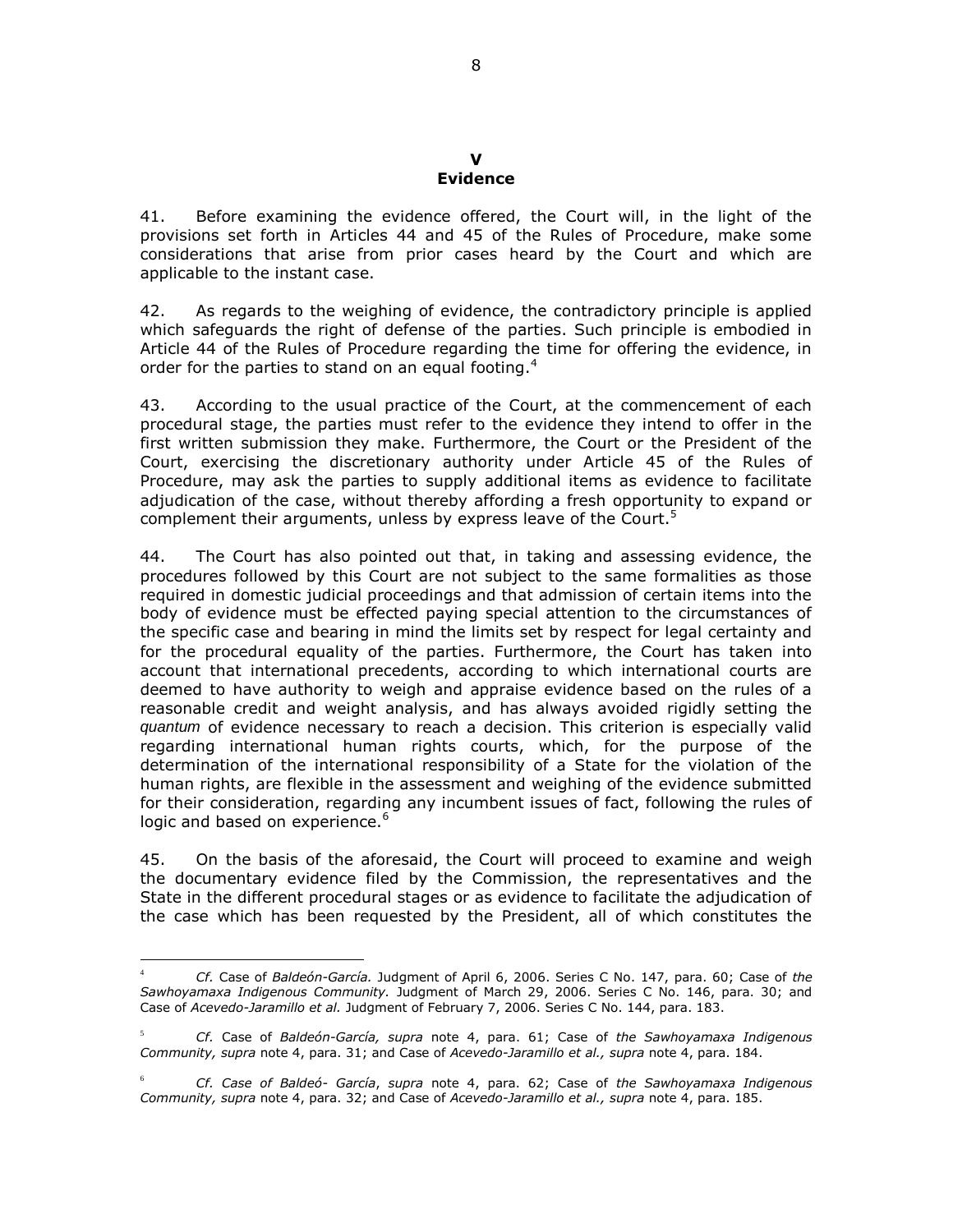body of evidence in the instant case. In doing so, the Court will follow the rules of reasonable credit and weight analysis, within the applicable legal framework.

# *A) DOCUMENTARY EVIDENCE*

46. The representatives submitted witness statements, the State submitted four witness statements and the Commission filed an expert report, all through affidavits, except for the expert witness proposed by the Commission whose report was rendered before notary public as commanded by the President under Order of September 22, 2005 (*supra* para. 24). Said statements and expert reports are summarized as follows:

*1. Statement by witness proposed by the representatives:*

# **a) Milton Freire-Pereira, former psychiatric patient**

During ten years Milton was a psychiatric inpatient; at present, he is the director of the Instituto Franco Baságlia and a member of the "*Movimento Antimanicomial*" [Anti-Mental Hospitalization Movement]. He still has strong memories of the hospital rooms were he was admitted for treatment and the electroshock he received while in there. His rehabilitation took place outside hospitals.

Milton was really upset when he learned of the demeaning and humiliating death of Mr. Damião Ximenes-Lopes. His death was surrounded by disgraceful rumors regarding to people with mental illness. There is a general belief that no treatment to cure mental disability exists. Such belief is rooted in segregation, closure, violence and lack of social relationships to which such people are subject.

Mental health care in the State changed radically with the implementation of services substituting for the psychiatric hospital model. In the current model, there is multidisciplinary participation of professionals such as psychologists, social workers and occupational therapists. Yet, the hospital-centered asylum model still prevails. This model continues to kill, enslave and isolate forever those people who need mental health care by denying the possibility of rehabilitating and participating in their own treatment.

*2. Statements by witnesses proposed by the State:*

# **a) José Jackson Coelho-Sampaio, psychiatrist**

From 1962 to 1991, psychiatric care in Brazil was provided through the admission of patients in private hospitals, a method instated during the Brazilian military dictatorship. There were six private hospitals in the state of Ceará, all of them associated with the public administration, including Casa de Reposo Guararapes, in Sobral. There was a psychiatric reform movement that resulted in the creation of the Psychosocial Care Center (hereinafter, "Psychosocial Care Center", or "CAPS", for its acronym in Spanish) in the city of Iguatu and the enactment of Law "Mario Mamede." Between 1991 and 1998, several Psychosocial Care Centers were created and, between 1999 and 2000, this assistance model was enhanced. Between 2001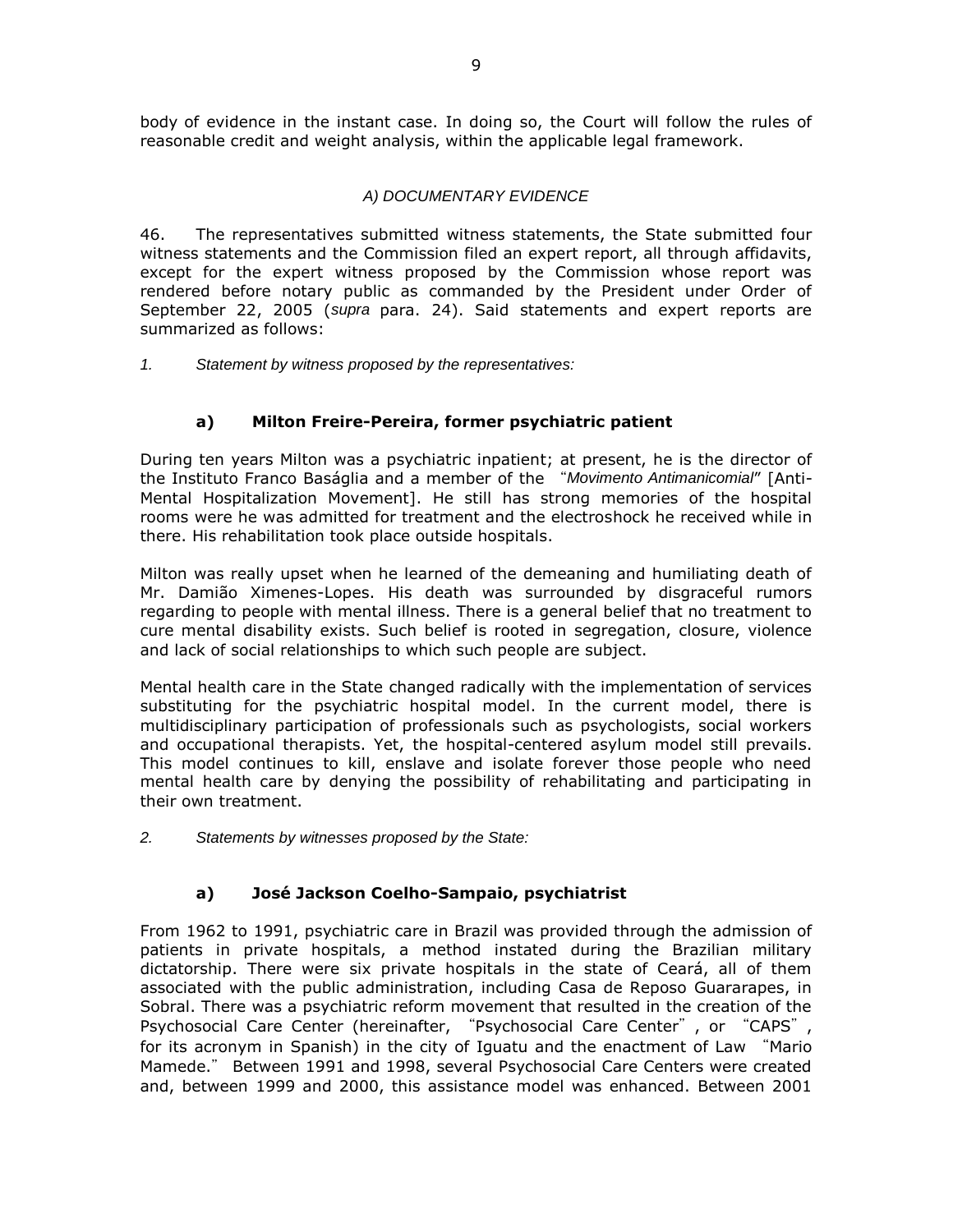and 2005, the state of Ceará furthered the growth of the Psychosocial Care Centers' network and included the city of Sobral.

Casa de Reposo Guararapes coped with an area of almost one million residents, although it only had one hundred and ten beds. Ambulatory service was poor.

Mental health care changed dramatically after Casa de Resposo Guararapes closed in July 2001. Such date indicates the transition process from a hospital/asylumoriented assistance model to a decentralized, regionalized approach, with new equipment and the proposal of rehabilitation and social reinsertion of people with mental illness.

## **b) Domingos Sávio do Nascimento-Alves, M.D. and former Mental Health Coordinator of the Ministry of Health of Brazil**

The Instituto Franco Basaglia mainly aims at developing actions to formulate public policies which promote and protect the rights of the mental health service users.

In 1992, an innovative project called "SOS Rights of the Psychiatric Patient" was created, through which mental health care patients, their next of kin and physicians, among others, could make complaints. At the beginning, complaints on bad and abusive treatment were more frequent; at present, complaints have changed and now refer to the exercise of individual rights and the difficulty of people with mental illness to have access to justice. Such changes entail a progress regarding to the complaints on services and professionals.

From 1990, the Ministry of Health issued several rules which regulate psychiatric hospitals practices as part of the Single Health System; promoted the new national registry of system units, and created the hospital psychiatric care group, which pays monitoring visits.

Between 1993 and 1994, nine thousand hospital beds were closed and the death rate in hospitals plunged 12%. Hospitals were replaced by a community service network, that included different Psychosocial Care Centers (CAPS) and aid centers in the health basic network. In the recent past years, the Ministry of Health, through the Psychiatric-Hospital Services Assessment National Program, intervened several institutions and restructured psychiatric care.

The State's mental health policy has focused on the humanization of the assistance of people with mental illness and the defense of their rights.

### **c) Luís Fernando Farah de Tófoli, psychiatrist for the Department of Social Health Development of the City of Sobral**

The influence of the Ximenes-Lopes case in the reorganization of mental health care in Sobral is unquestionable. The Mental Health Integral Care Network in Sobral (RAISM, for its acronym in Spanish) was implemented on July 10, 2000, which is, figuratively speaking, the same date on which the Agreement between Casa de Reposo Guararapes and the Single Health System expired. The Network consists of a General Psychosocial Care Center, a therapeutic residence, a psychiatric care unit in a general hospital, and monitoring and teaching modules concerning the family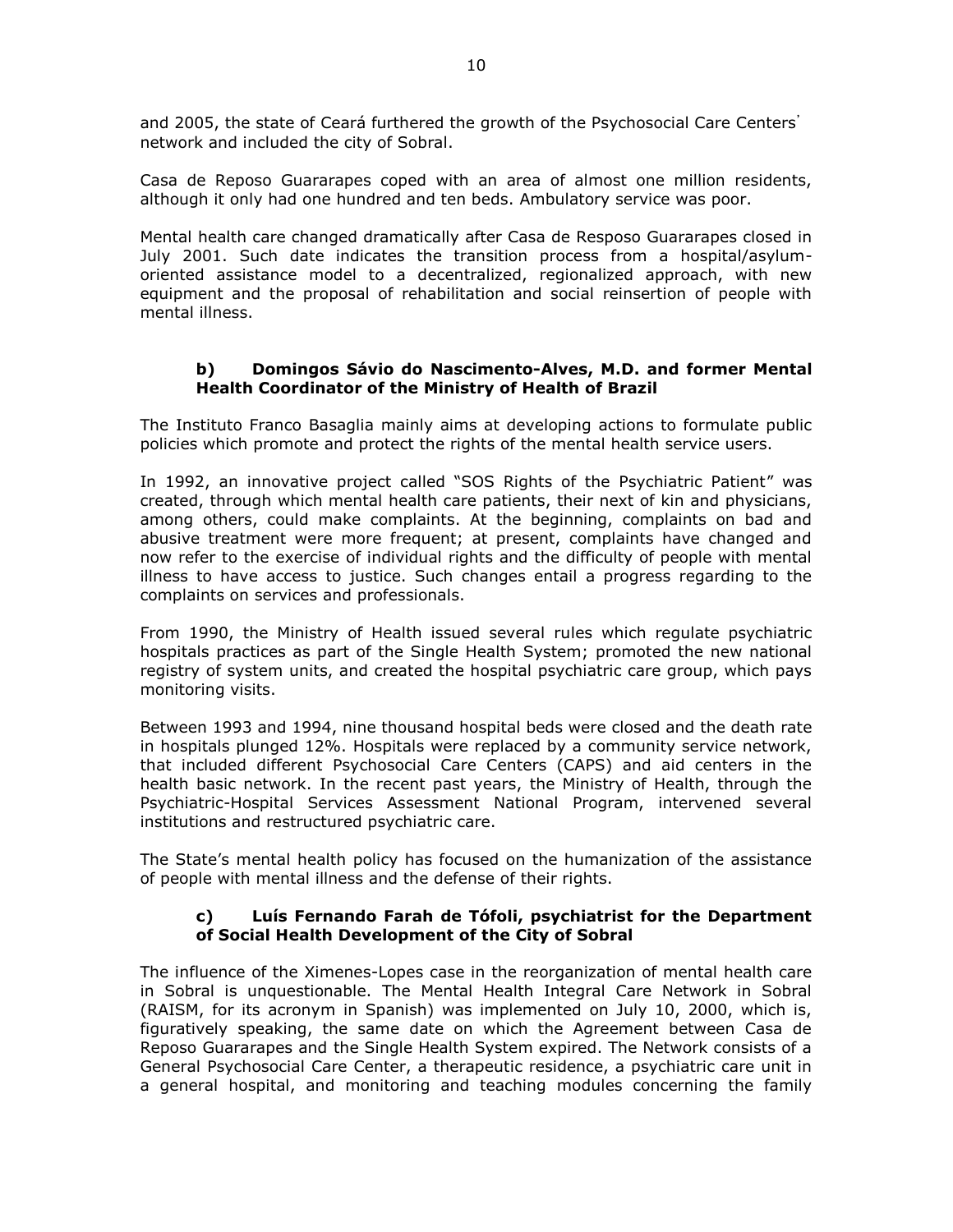health program. This assistance model was awarded several national prizes for its successful experience in mental health care.

In 1998, the General Psychosocial Care Center started functioning with limited capacity until the closure of Casa de Reposo Guararapes, when the Center's responsibility and assistance duties increased. A psychiatry macro-regional ambulatory unit was also created in order to provide ambulatory care to individuals living in other municipalities and to avoid their having to be admitted. Furthermore, the first residential therapeutic public assistance center in northeastern Brazil, called "Residencia Terapéutica Lar Renacer," was also created.

Avoidance of psychiatric admission is not always possible. For high-risk cases, an infirmary was built; for the rest of the cases, beds were reserved in the infirmary of an ordinary clinic. The results obtained have been positive, especially those regarding the reduction of the number of days which the patient stays in hospital and the average cost of treatment. Patients' next of kin are invited to accompany inpatients in order to preserve the relationship with them during treatment, which should be as brief as possible.

Sobral network is in several aspects unique and exemplary, and offers a technical, high-quality service for its residents and neighboring towns. Ximenes-Lopes´ death led to the reformulation of the mental health care policy in Sobral and to an adequate response to the unsustainable operation conditions of Casa de Reposo Guararapes.

### **d) Braz Geraldo Peixoto**, **next of kin of a mental health care system patient, chosen as representative before the Psychiatric Reform National Commission of the Health Ministry and the State Commission of the Department of Health of the State of São Paulo**

The facts of Damião Ximenes-Lopes' s case were the result of the former and obsolete psychiatric treatment model, which has shrunk significantly due to the new mental health care policy whose implementation began in the '70s. However, it was not until the 2<sup>nd</sup> National Conference on Mental Health held in 1992, which had the massive participation of patients, patients' next of kin and health professionals, that a reorientation was implemented in the assistance model as part of the State psychiatric reform. In this context, new concepts were developed using workforce trained in the assistance model reorientation approach and qualified to act in the field with that purpose. Likewise, mental health system patients and patients' next of kin are now playing a critical role in determining the mental health policy. Through the approval of Law  $N^{\circ}$  10,216 in 2001, great progress was achieved, even though such law has not reached all the objectives pursued by mental health system patients and patients' next of kin. In the Brazilian Conference on Psychosocial Care Centers (CAPS), held in June 2004, with the participation of mental health system patients, patients' next of kin and workers, several aspects of the applicable laws were thoroughly analyzed. The efforts made by the Ministry of Health regarding to the mental health care reform are praiseworthy.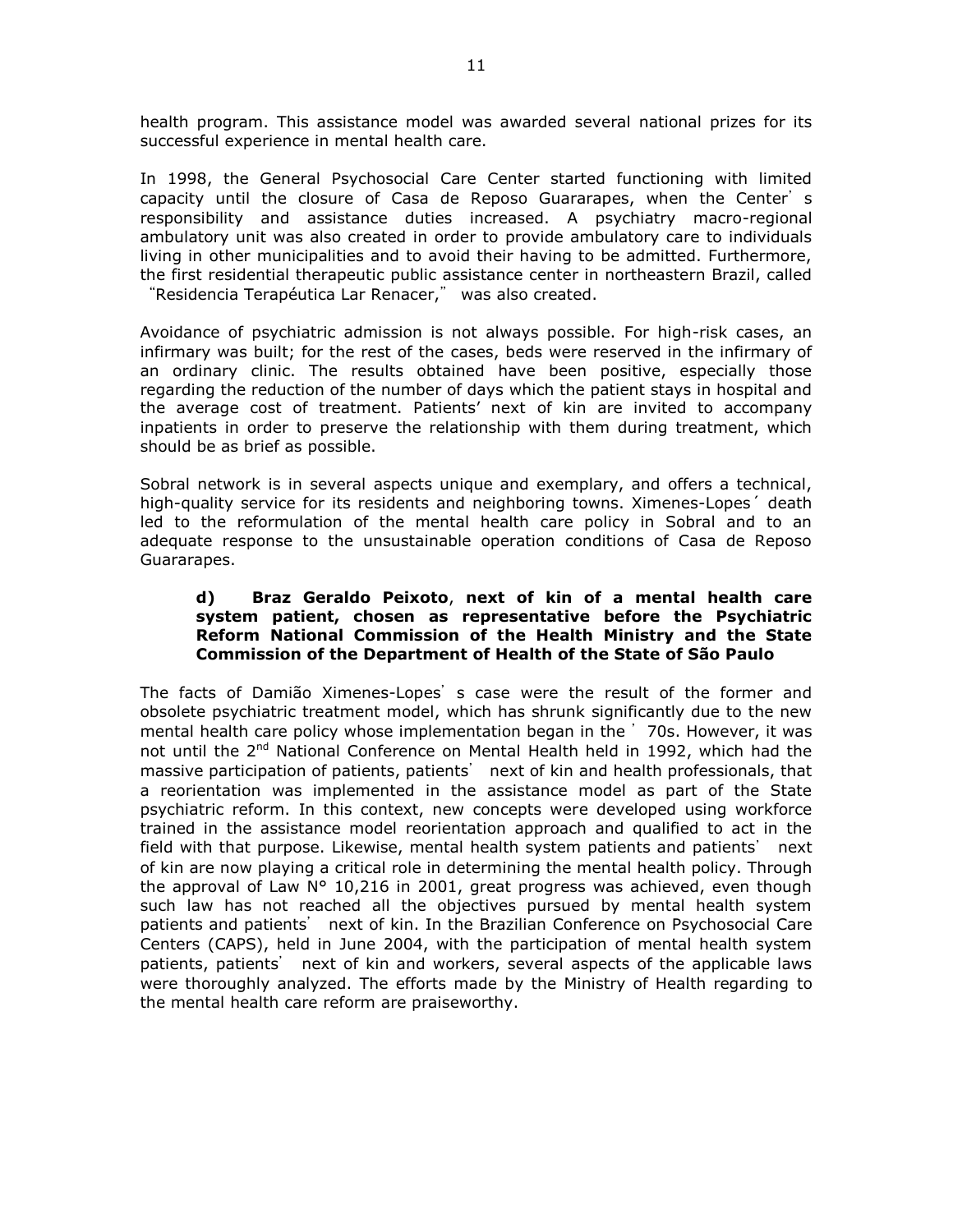*3. Expert report by expert witness proposed by the Commission:*

### **a) Eric Rosenthal, international expert in human rights of people with mental illness**

People with mental illness are subject to bias and strong stigmata, thus constituting a vulnerable group for human rights violations at a global level. Four United Nations Rapporteurs verified that people with mental illness suffer the most perverse forms of discrimination, as well as difficult life conditions, compared with any other vulnerable group of society. These practices, which violate the rights of people with mental illness, follow similar patterns throughout the world. Such people are arbitrarily and unnecessarily segregated from society in psychiatric institutions, where they are subject to cruel, degrading treatment or torture.

It has been proved that most people with mental illness can receive treatment in a safe and respectable manner within their community, and responsibly decide on their own treatment. On many occasions, protectionist rules may cause them great harm by denying the opportunity to make important decisions for their lives. The lack of a specific language regarding to the people with mental illness in human rights international instruments makes it difficult to apply the rules to such people.

As a result of such discriminating practices, people with mental illness do not have the resources or recognition necessary to create organizations to defend their rights at the national and international level.

The Inter-American Convention on the Elimination of All Forms of Discrimination Against Persons with Disabilities is the first human rights international instrument that specifically addresses the issue of people with disabilities and represents a priceless commitment by Latin American States to secure that they will enjoy the same rights the rest of the community is endowed with. The United Nations Principles for the Protection of Persons with Mental Illness and the Improvement of Mental Health Care are the broadest human rights rules concerning mental health treatment and assistance. Such principles are particularly useful as guidelines for the interpretation of the rights established in human rights treaties.

International human rights law acknowledges that individuals with mental illness, who are admitted in psychiatric institutions, as was Ximenes-Lopes's case, have the right to informed consent and, consequently, the right to refuse treatment. Exceptionally, involuntary treatment may be justified in emergency cases, when a doctor deems it necessary in order to prevent an imminent risk for the individual or third parties. In non-emergency cases, involuntary treatment is only justified by the approval of an independent doctor. In Ximenes-Lopes's case, there was no imminent or immediate risk, and there was no information as to a decision issued by an independent doctor. Due to the inexistence of these conditions, Damião Ximenes-Lopes had the right to refuse treatment, and any attempt to apply involuntary treatment would result in a violation of the human rights protected under international law.

Given the potentially dangerous and painful nature of the adverse effects of psychotropic substances, the unjustified and constrained use of such drugs in violation of international standards must be considered a form of cruel and degrading treatment and an infringement of Article 5(2) of the American Convention on Human Rights.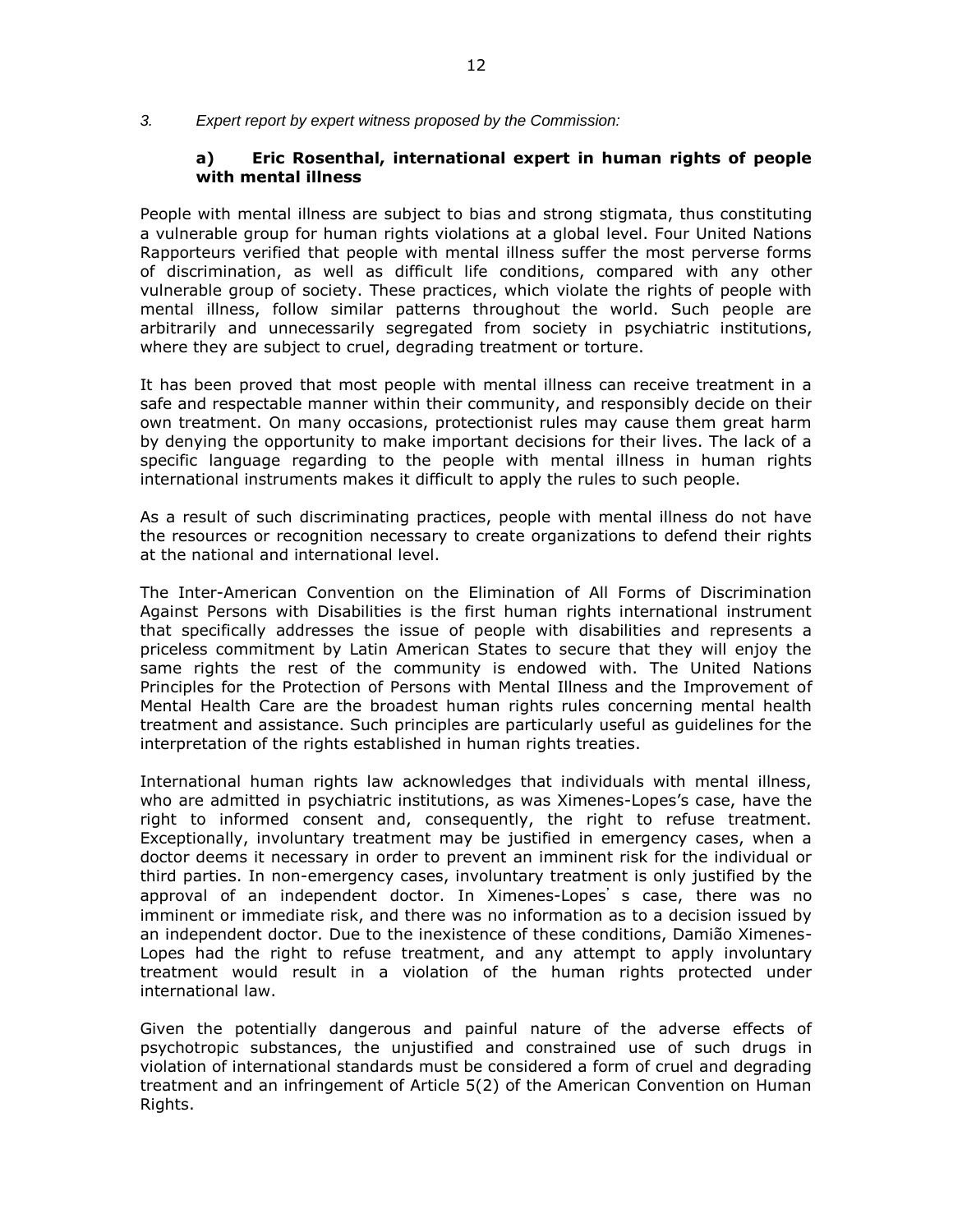Physical confinement<sup>7</sup> in psychiatric treatment, when properly used, aims at preventing any harm that the patient may cause to himself/herself or to third parties. Causing harm to the patient with the excuse of controlling his/her emotions is a clear indicator of the personnel's inadequate training in the use of correct confinement methods.

In the case of Ximenes-Lopes there is no evidence indicating that he was an imminent danger for himself or third parties. The attempt to use a less aggressive method to control a potentially violent incident was not proved. Therefore, the use of any form of physical strength in this case was illegal. Once Damião Ximenes-Lopes was restrained, with his hands tied on the back, the State had the supreme duty to protect him due to his extreme condition of vulnerability. The excessive use of physical strength and the beating constituted a violation of his right to humanitarian assistance. There are other alternatives that may be resorted to before making use of strength or deciding a patient's isolation. Mental health programs should strive to maintain a caring environment and culture which minimizes the use of such methods. The unjustified and excessive use of strength in this case constitutes a cruel practice and a degrading treatment.

When isolation and strength are used as punishment or coercion methods or with improper objectives, violation of human rights is even more serious. Where use of strength with improper purposes has caused great pain or physical or mental suffering, it may constitute torture. Hitting a psychiatric patient or causing him/her any kind of harm or suffering is always unnecessary. The fact that Ximenes-Lopes was unarmed while held under the custody of the State shows that such an action was not proportional to the potential threat he could pose. Given the extreme vulnerability of individuals undergoing psychiatric crises, State authorities should have greater responsibility in their protection. The beating suffered by Damião Ximenes-Lopes – and his subsequent death – could have been avoided had the State complied with its obligation to provide an institution with officers qualified to treat his mental illness.

# *B) TESTIMONIAL AND EXPERT EVIDENCE*

47. On November 30 and December 1, 2005, the Court held a public hearing where the witnesses proposed by the Inter-American Commission, by the representatives and the State gave testimony and the expert witness proposed by the representatives submitted the corresponding expert report (*supra* para. 24). The following is a summary of the relevant part of said testimonies and expert report:

1. *Testimony of witnesses for the Commission*

 $\overline{a}$ 

# **a) Irene Ximenes-Lopes-Miranda, sister of Damião Ximenes-Lopes**

Damião Ximenes-Lopes had been admitted to hospital in 1995, and he was admitted again in 1998. During the last hospitalization term, this witness noticed that his brother had cuts and injuries in his ankles and knees, and for this reason she asked

Confinement is a form of restraint, i.e. 'any word of action interfering with a patient's capacity to make decisions or restricting his/her freedom of movement.' For the purposes of the instant Judgment, the Court will use the term 'confinement' to designate the physical restraint to which Damião Ximenes-Lopes was subject.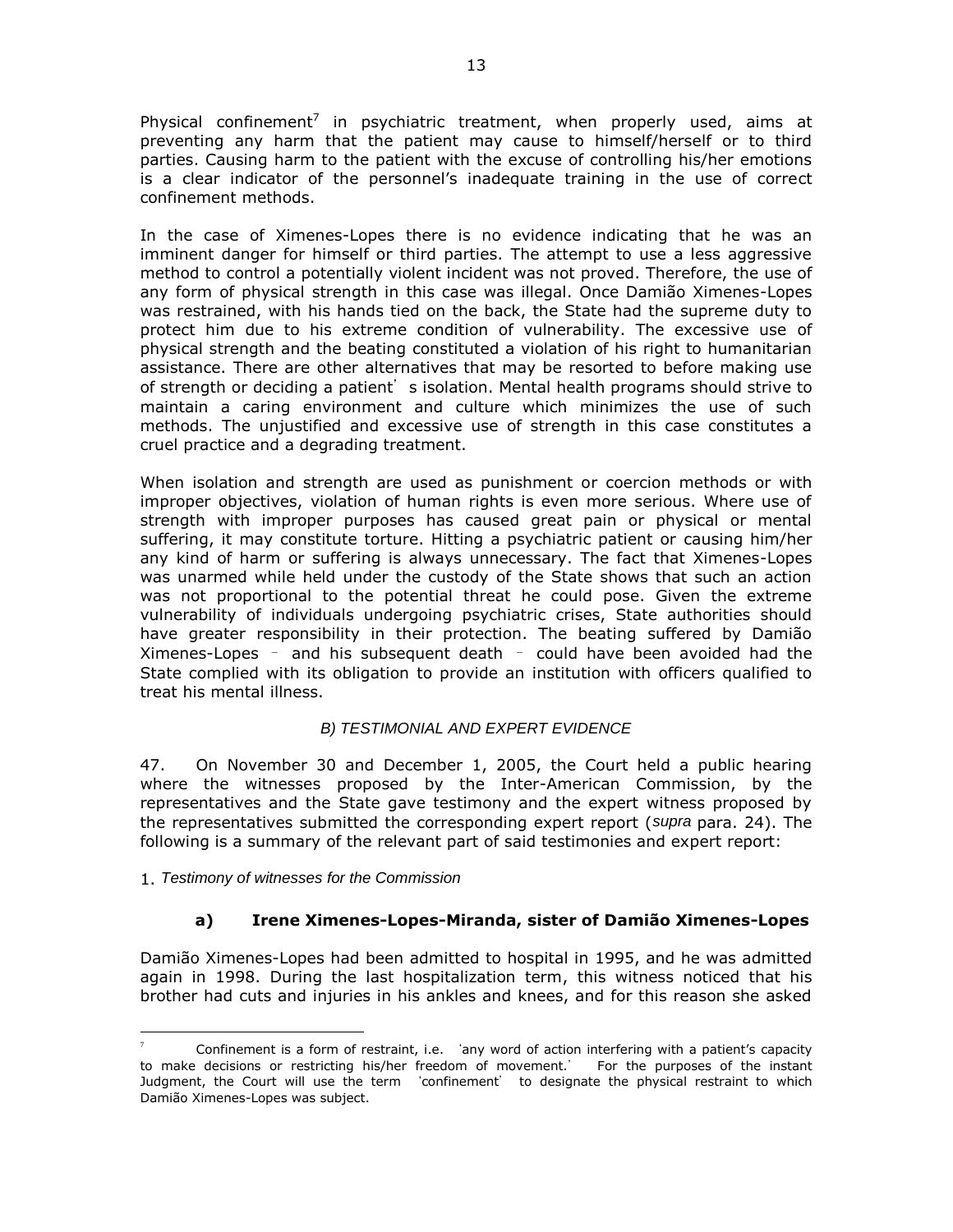the officer of Casa de Reposo Guararapes for an explanation. The officer stated that the injuries had resulted from Ximenes-Lopes' attempt to escape from the premises. The witness believed this.

On October 4, 1999, the witness's mother visited Damião Ximenes-Lopes and found that he was agonizing. She asked for help to doctor Francisco Ivo de Vasconcelos because she thought her son was going to die due to his health condition. The doctor, however, did not act in response to her requests. Ximenes-Lopes died that same day. His body had torture signs; his fists were torn and bruised, and his hands were also hurt, with fingernail marks, and part of his nose had been beaten. The cause of his death was described by the doctors as "death by natural causes, cardiac arrest," with no further indications. Then, the body of Damião Ximenes-Lopes was taken to the city of Fortaleza for an autopsy, which concluded that he had had a "death for undetermined causes." His family did not believe such expert analysis since it considered that there had been some sort of manipulation and omission of the truth. As a result of her brother's case, this witness found many people who had suffered bad treatment or whose next of kin had been beaten at Casa de Reposo Guararapes, but the families and victims did not want to report the events because they were afraid of having to confront the police and the hospital.

The witness indicated that among the many relatives of Damião Ximenes-Lopes, his mother and his father, as well as the witness herself and his brother Cosme Ximenes-Lopes, were affectionately the closest to him. The witness suffered greatly, and she and her family struggled to seek justice. The witness, who by the time the events took place had a newborn daughter, stopped producing breast milk due to the emotional impact sustained and could not breastfeed the baby anymore. She suffered from depression for three years and lost any motivation to work. She lost her job at the Municipality Hall twenty-six days after her brother's death. She had nightmares related to her brother's death. She demanded justice for her dead brother, and she sworn that her soul would not rest until justice was done.

Cosme Ximenes-Lopes felt really identified with Damião Ximenes-Lopes because he was his twin brother. They were really close and when he died, Cosme Ximenes-Lopes was in shock: he needed medical assistance, suffered from depression, and stopped working. The witness had to help provide for her brother's family for some time while he recuperated. The witness' s father, who was separated from the alleged victim's mother, never broke the family ties with his son Damião Ximenes-Lopes and grieved over his death. He said that it "[was] not easy to lose a [son that was still so] young." He had a desire for revenge for a long time.

The mother of Damião Ximenes-Lopes still bears the consequences of the death of her son. Her life was completely ruined; to this day, she suffers from depression and claims that she wants to die. She lost the will to live, she had nervous gastritis and, as a result, a duodenal ulcer that was difficult to treat because she developed a huge fear to hospitals. She appears to suffer from a certain "life defense psychosis" she refuses to touch any living thing, such as animals or insects, because she does not want to kill them. Everything reminds her of the death of her son Damião Ximenes-Lopes.

On the day the witness's brother died, the family reported the death at the Police Station of the Seventh Region in Sobral (hereinafter, "the Regional Police Station of Sobral"), but since no investigation was commenced, they filed a complaint with the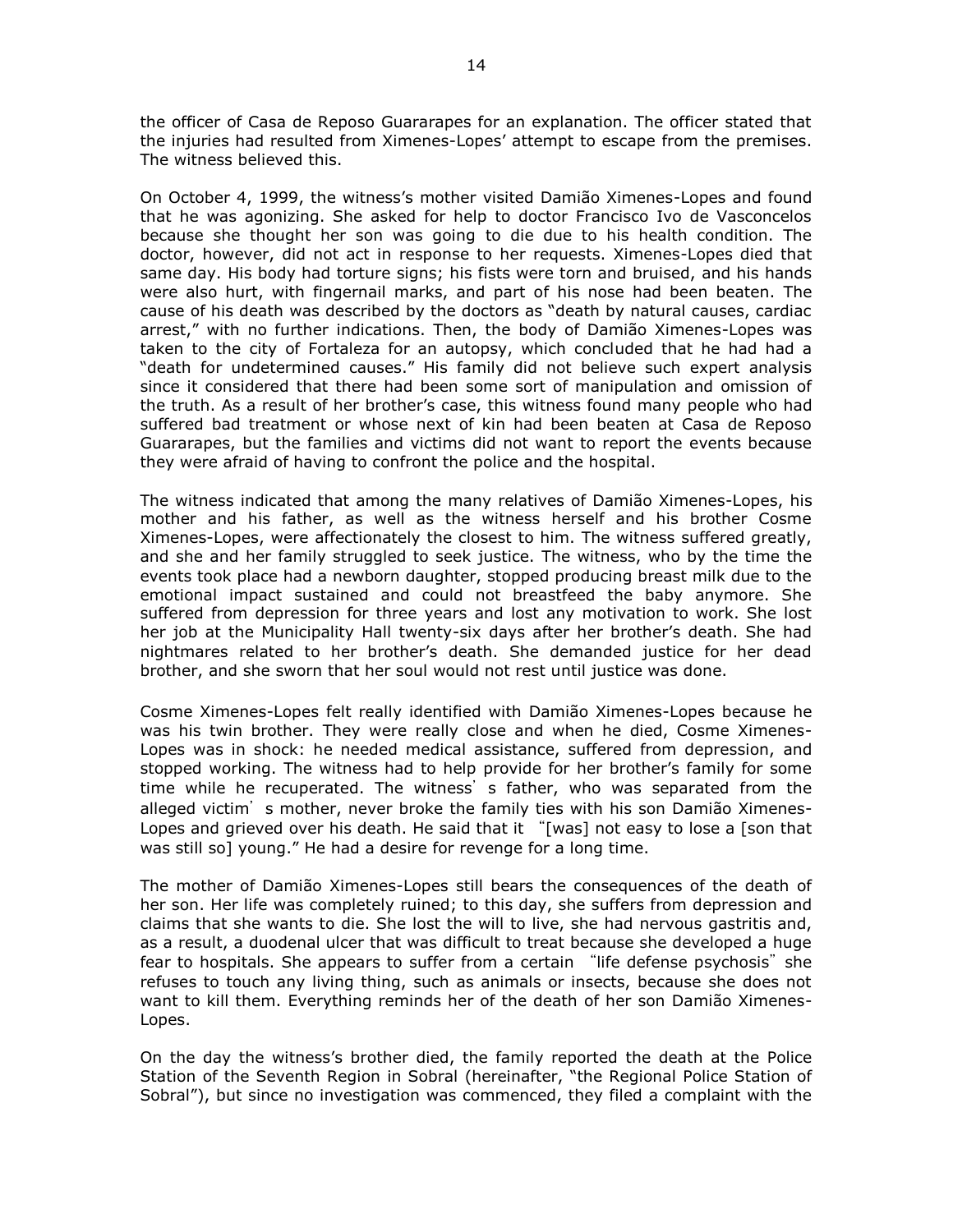Human Rights Commission of the Legislative Body. The death of Damião Ximenes-Lopes still remains unpunished in every respect. The proceedings have taken a lot of time.

Regarding to the criminal proceedings, this witness stated that some elements were missing from the case file; mainly, the testimonies rendered by Francisco Ivo de Vasconcelos, João Alves da Silva and Sebastião Vieira-Filho, which the witness consider to be important since such testimonies indicate that both the hospital and the State are responsible for the death of Ximenes-Lopes.

The witness's mother, as the entire family, refuses to receive the life pension offered by the State since she believes that it does not redress the damage caused. They consider the State's proposal to be humiliating. The witness appreciates the fact that the Psychosocial Care Center (CAPS) was named after her brother, but she does not see the gesture as an indicator of justice, since that was the least they could do.

## **b) Francisco das Chagas-Melo, former patient of Casa de Reposo Guararapes**

During the time he was hospitalized in Casa de Reposo Guararapes, he was a victim of violence but did not report it to the police. He was aware of other violence and death cases in Casa de Reposo Guararapes, although no investigations were carried out. He identified the people who committed acts of violence as Eliésio, Cosmo, Carlão and Nonato. This witness heard that Carlão was a very aggressive person and also saw Cosmo perform acts of violence and masturbate while looking at naked women. Casa de Reposo was a place tainted with violence, abuse of power, and lacking any kind of assistance to patients.

# *2. Testimony of witness proposed by the Representatives*

### **a) João Alfredo Teles-Melo, who at the time the events occurred was a representative in the Legislative Body of the state of Ceará, where he presided over the Human Rights and Citizenship Commission. At present, he is a representative in the Federal Congress.**

The Human Rights and Citizenship Commission is an office that receives complaints, claims and petitions filed by residents and directed to the applicable authorities. The commission has the duty to monitor the follow-up of such human rights-related claims through reports or public hearings. In the case of Damião Ximenes-Lopes, his sister, his mother, and other inpatients of Casa de Reposo Guararapes were invited to provide informative statements. Official letters and motions requesting measures both in the administrative and disciplinary area were sent to different authorities, including police officers and members of the judiciary, the Medicine Council, the Municipality of Sobral, through the Secretariat of Health of the State and the Secretariat of Health.

In the visit made to Casa de Reposo Guararapes, the witness could see that the institution was in very bad hygiene conditions, and the inpatients were neglected, with no one in charge of the medical or administrative areas. The State had not adequately inspected Casa de Reposo Guararapes.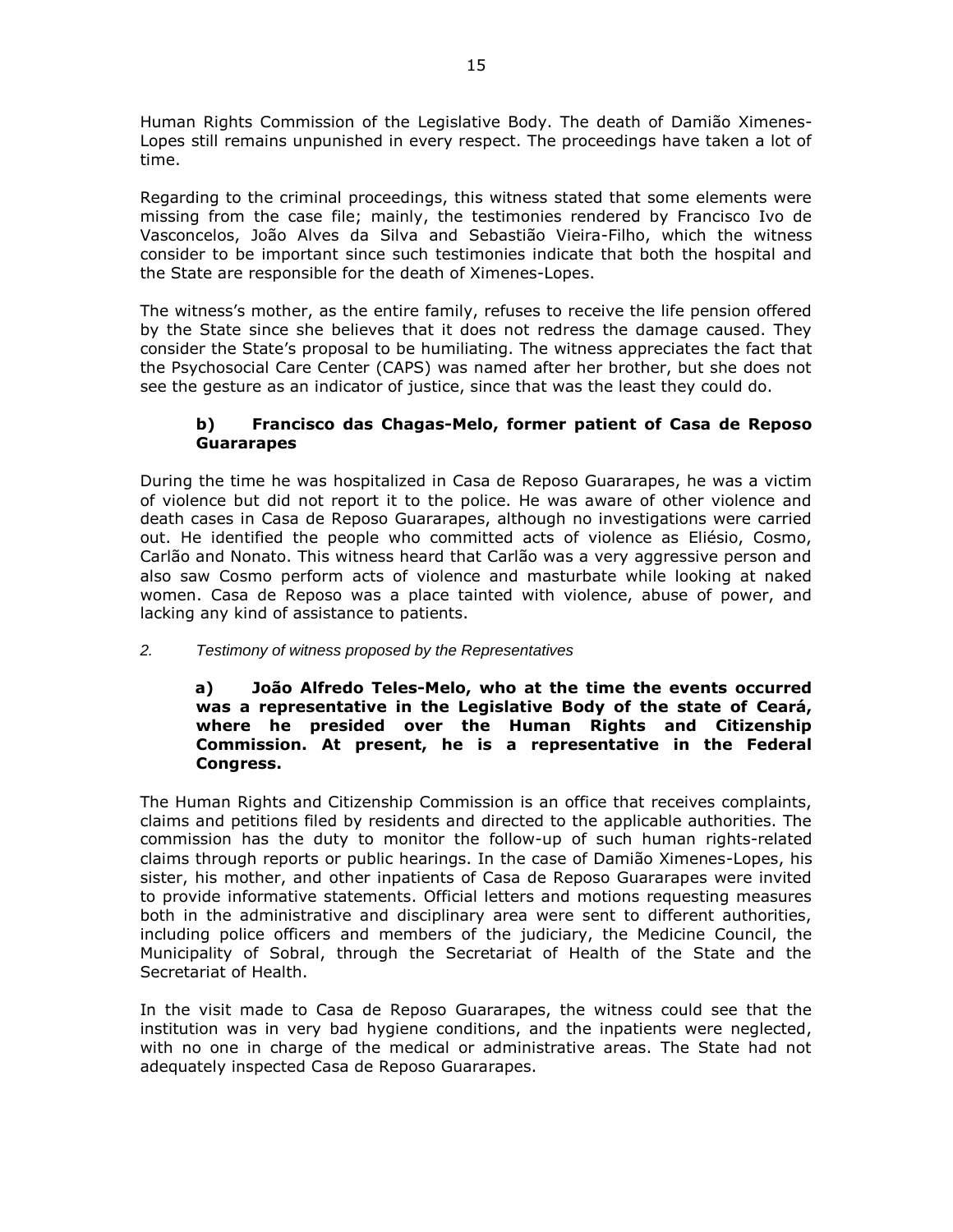A delay of more than five years in the proceedings instituted to investigate the death of Damião Ximenes-Lopes shows that Brazilian courts are slow and biased. The pressure of the political and economic power has strong influence on the judicial system. On many occasions these powers act as accomplices - since they are very strong, they can determine whether there will be a trial or not.

In the case of Damião Ximenes-Lopes, the witness received reports on the investigations carried out by the Regional Medicine Council, among others. However, he never received a response on the disciplinary investigation conducted regarding to the chief of police, who had allegedly made evidence disappear, or on the fact that the investigation was not commenced until November 7 or 8, 1999, although the death occurred on October 4, 1999. It took three years to the Attorney General´s Office to furnish additional accusation related to the complaint. There was an unjustified delay. The witness considers that the death of Damião Ximenes-Lopes, a case with such great implications and with such an amount of evidence, cannot be delayed so extensively and thus he believes that the case may end up unresolved and alleged offenders go unpunished due to the application of the statute of limitations.

After Damião Ximenes-Lopes' death, mental health care in the city of Sobral progressed, but it is still far from reaching the ideal concept of the psychiatric system reform.

### *3. Testimony of witnesses proposed by the State*

### **a) Luiz Odorico Monteiro-de-Andrade, Municipal Secretary of Health of Fortaleza, who at the time Damião Ximenes-Lopes died was the Secretary of Social Development and Health of the city of Sobral.**

The hospital where Damião Ximenes-Lopes died had been sanctioned on several occasions and a mental health system was being implemented so that such hospital could be closed. Since it was a very important regional hospital, closing it immediately was not easy. As soon as they had knowledge of Damião Ximenes-Lopes' death, they created an administrative investigation commission, which verified a series of problems at the hospital. After that, the institution was immediately intervened in order to control inpatients. The commission made a full diagnosis of each inpatient's mental condition; and those patients residing in the city of Sobral and associated with the Family Health Program were gradually discharged, with domiciliary and community support. Thereafter, the hospital was closed.

From January 1, 1997, a series of administrative restructuring activities began in the Municipal Government to adjust the Single Health System's policies. By the end of 1998, the Psychosocial Care Center, which provides ambulatory care and daily care to patients with mental illness, had been created. This center has evolved, and now it has a treatment for intrapatients with acute mental disorders in general hospitals. There are also CAPS for general disorders and one CAPS for individuals with alcohol and drug-related problems. A recently opened CAPS was named after Damião Ximenes-Lopes to pay homage to him.

At present, health care quality is much better than in 1999. Since the decentralization, an intense process of reduction in the number of hospitals and asylums has taken place; and psychiatric care in Brazilian municipalities has become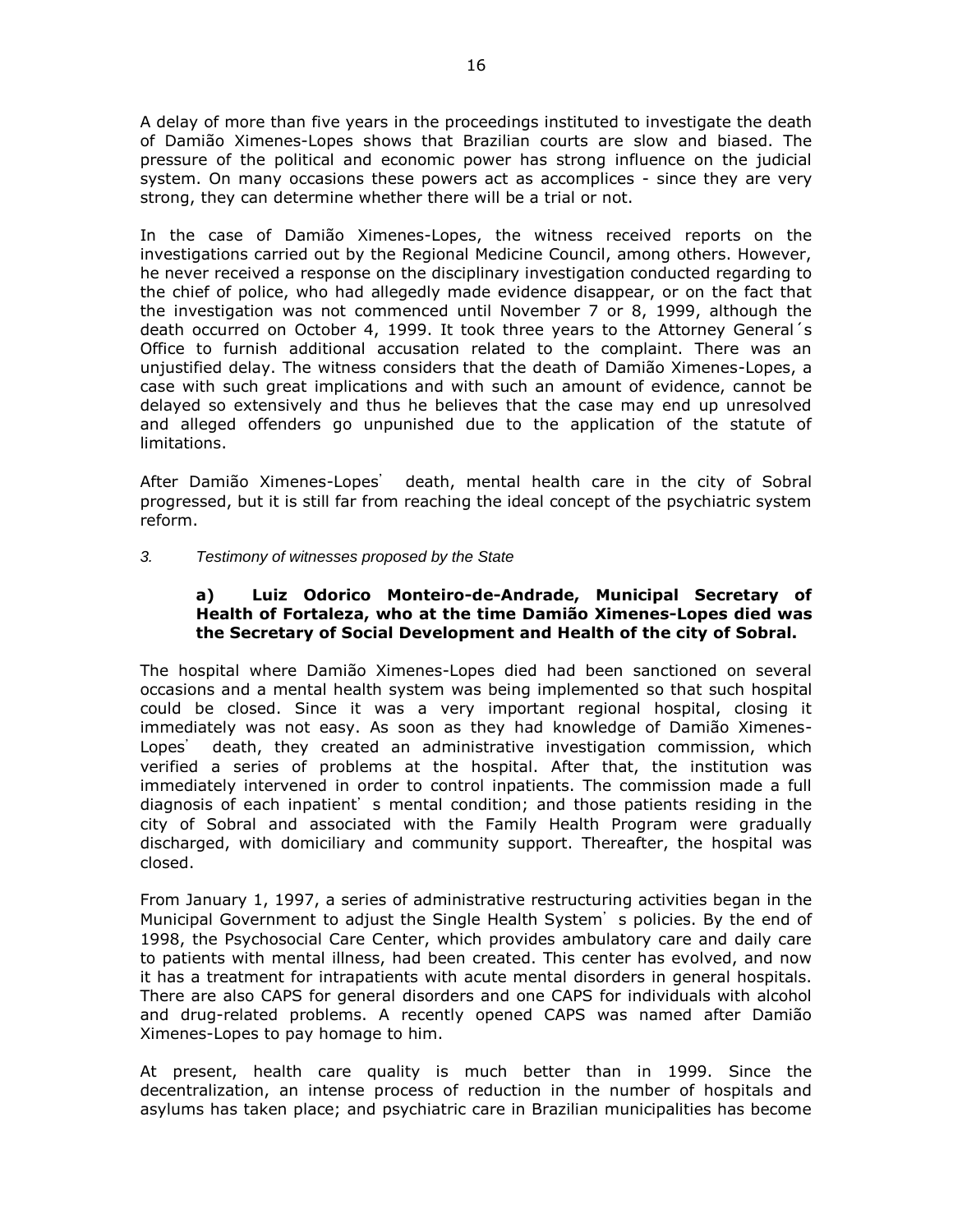more humanized. The Municipality of Sobral is considered a successful example in this field, not only from the local point of view, but also from the national and international perspective. The Municipality has been awarded several prizes; among them, the award of sanitation specialist David Capistrano and other social inclusion recognition awards. The State has constituted a benchmark in the reduction of hospitalizations and represents the progress against Latin American asylums.

The creation of the CAPS was the starting point for the establishment of a structure based on the interdisciplinary teamwork of doctors, social workers, psychologists, pharmacists, therapists. The work with patients is now aimed at their economic reintegration into society, while in the past they were doomed to live in asylums.

### **b) Pedro Gabriel Godinho-Delgado, National Coordinator of the Mental Health Program of the Ministry of Health**

Since the death of Damião Ximenes-Lopes, 19,000 psychiatric hospital beds have been closed in institutions similar to Casa de Reposo Guararapes within the State. Furthermore, between 1999 and 2005, 500-600 outpatient services were created, with the capacity of coping with serious mental health situations without hospitalization being necessary. Other types of services were also created, such as therapeutic residences qualified to treat less serious cases. This was a period in which Brazil faced an important controversy on the life conditions of psychiatric system patients.

In 2001, Law No. 10,216 was passed. Its main purpose is to defend mental patients' rights based on the conversion of the health care model of institutions like Casa de Reposo Guararapes into an open health care network focused on the community, the external control of involuntary psychiatric admissions, and the United Nations Principles for the Protection of Persons with Mental Illness of 1991.

In 1999, approximately 90% of the financial resources that the public health system devoted to the psychiatric care and mental health field were used for the Central Hospital Model, and the external network received only 10% of the resources. Today, the resources devoted to mental health in the State have globally increased: 63% is still devoted to hospitals with expensive equipment, while 37% to 40% is already being devoted to outpatient services. Today, the State is experiencing a transition process towards a psychiatric care model based on the patients' rights, integral care, respect for their individual rights, and participation of the patients' next of kin in their treatment.

Hospitals are assessed through an Annual Assessment Program to which all of them are subject. Associations of health municipal councils, state councils, next of kin and users also participate on behalf of the society. The policy change process consists in reducing large hospitals to obtain smaller hospitals, which tend to preserve and respect patients' rights to a greater extent.

The document designated "Principles of Brasilia", which contains the evaluation of the Caracas Declaration, confirms that there was progress in several countries and mentions Brazil as an example of a country with relevant experience in the matter.

In 1999, the mental health care modernization process was underway. Monitoring of the Single Health System is not based on complaints, but on the regular supervision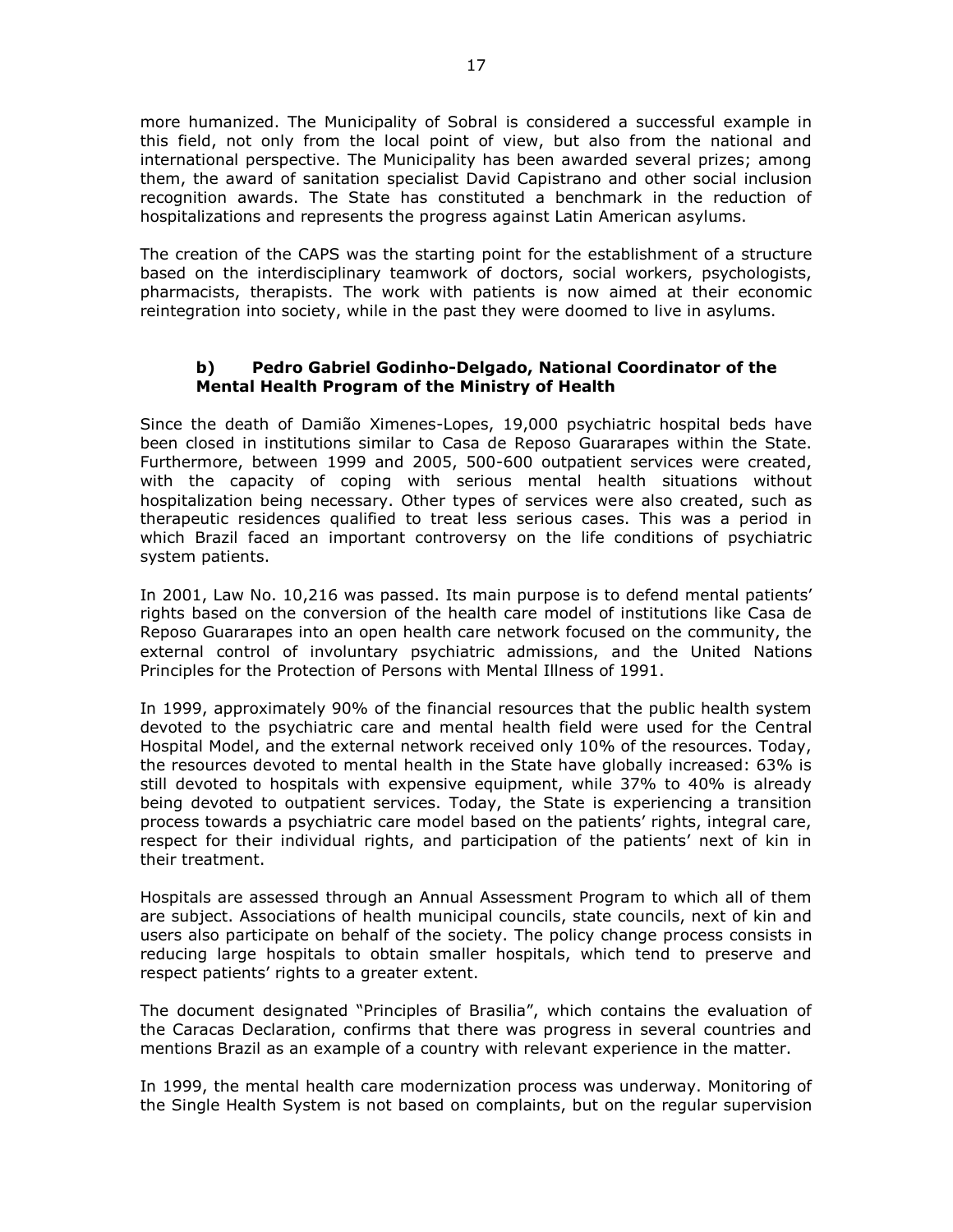of the services. In this sense, the measures adopted minimize potential human rights violations. Complains regarding to the situation of patients with mental illness are rapidly investigated. The number of violations of patients' human rights in the State has decreased because hospitals are now smaller and the institutions that have superseded them are more responsive and approachable to social control and the participation of patients´ next of kin.

## *4. Expert reports by expert witnesses proposed by the representatives*

# **a) Lídia Dias-Costa, psychiatrist**

She has been an expert witness in the case of Mr. Ximenes-Lopes since November 1999. She attended the exhumation of Mr. Damião Ximenes-Lopes´ corpse, which had started when the corpse was undergoing the process of decomposition, whereby it was reduced to the skeleton. During the exhumation of Mr. Damião Ximenes-Lopes´corpse, she could verify that his brain had been opened as it is done in autopsies, but she found no reason why this had not been reported or described in the autopsy record drawn up in 1999. According to the expert witness, it is a routine procedure and there is no reason why the brain should not be examined or the findings resulting from the examination should not be recorded. Furthermore, she stated that a diagnosis of violent death caused by a skull and brain traumatism could be established based on the patient´s clinical evolution.

There are domestic and international standards regarding the right treatment of people with mental health disabilities, which are the principles for the "treatment of people with mental health disabilities and the improvement of health care," published by the United Nations in 1991. These principles were accepted by the State by virtue of Federal Resolution No. 1,407.

The expert witness visited the *Casa de Reposo Guararapes* (Guararapes Rest Home) in May 2000, when the institution was under government intervention, and found that some of the employees accused in the criminal proceedings were working there. The *Casa de Reposo Guararapes* was not in operating conditions.

Containment techniques applied in the *Casa de Reposo Guararapes* could not be deemed to be medical procedures, since the patients or other persons admitted in said center were asked to contain other patients when these appeared to be in a state of agitation. Containment techniques were applied violently. This was described by the professionals working at the *Casa de Reposo Guararapes*, among them Dr. Francisco Ivo de Vasconcelos, who stated that he used to get to the health center to find that the patients had been tied by the nurses and that he used to order that they be untied. This was one of the routine situations at the above health center, besides other violent acts. However, it is possible to contain patients without causing them any bruises, by using technical procedures which allow preventing them. Unfortunately, under the Brazilian health system there are many patients who suffer this type of containment, which amounts to a cruel and inhuman treatment.

At present, people suffering from problems similar to those suffered by Mr. Damião Ximenes-Lopes, according to the care they receive may live with other people, have access to a dwelling place and food, and live long. It is not their mental disabilities which make it difficult to live with them, but their living conditions, as it happens with people in general.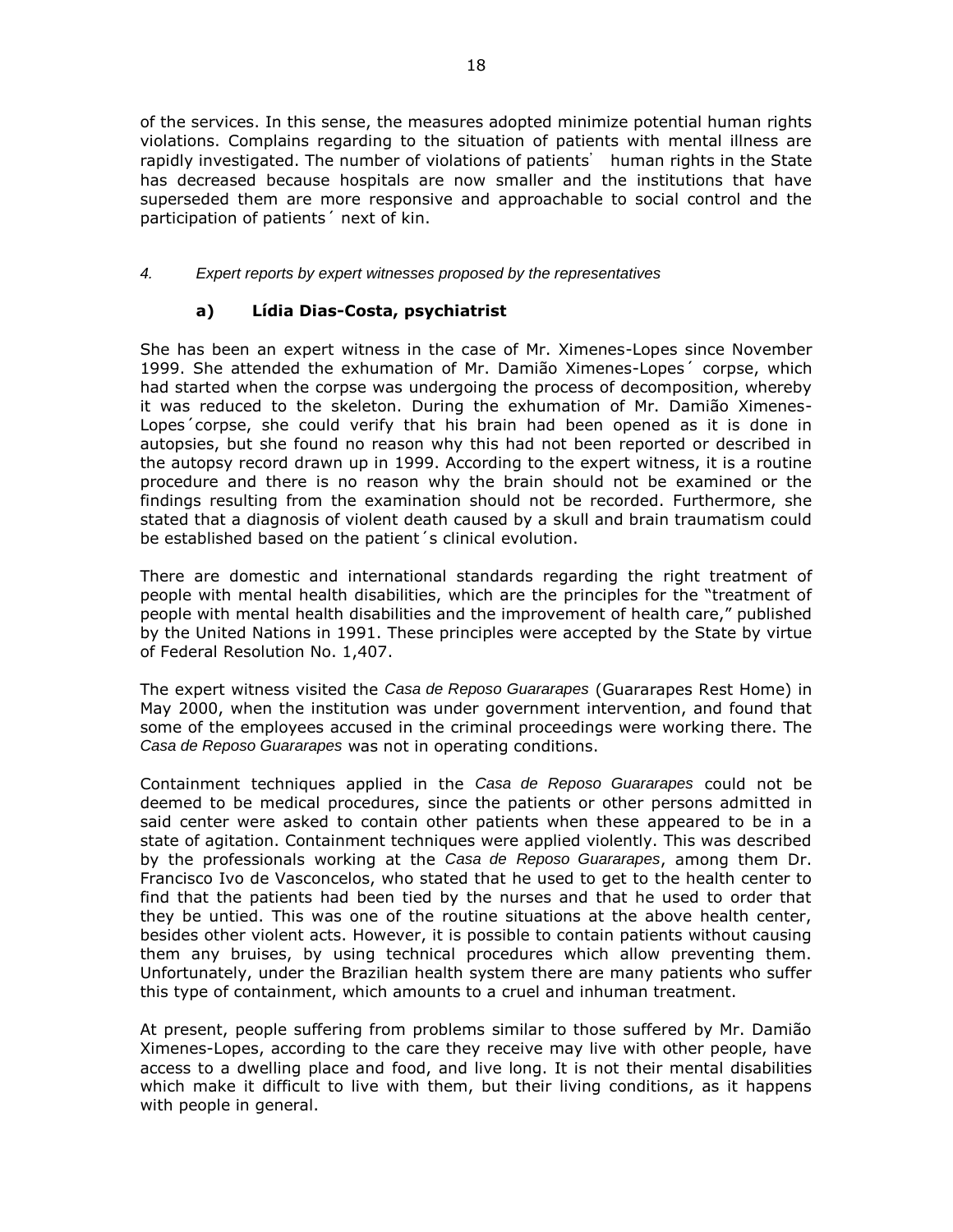The expert witness can conclude that Mr. Damião Ximenes-Lopes had a violent death caused by extrinsic agents as evidenced by the victim´s traumatic bodily lesions. Today, doctors can avail themselves of the Istanbul Protocol, which offers guidelines on how to typify bodily lesions of people who had a dubious death. According to the above Protocol, the lesions found on the body of Mr. Ximenes-Lopes are deemed to be typical of traumas which are commonly detected on the body of people who were tortured. According to the examination made by the forensic experts from Fortaleza City due to the insistence of the prosecutor to the case, the death of Mr. Damião Ximenes-Lopes was caused by the traumatic lesions which, according to the expert witness, might have been caused by a punch, blows with stones, or kicks. The autopsy carried out by the Forensic Medical Institute revealed that the corpse showed echimosis, excoriations, and hematomas, which are lesions suggesting that the victim suffered a bodily traumatism, and which were later established as caused by some blunt object.

#### *C) EVIDENCE ASSESSMENT*

*Documentary Evidence Assessment*

48. As in other cases, $8$  the Court recognizes the evidentiary value of the documents submitted by the parties at the appropriate procedural stage, which have neither been disputed nor challenged, and whose authenticity has not been questioned, whereby the Court finds them helpful for the adjudication of the instant case.

49. The Court finds helpful for the adjudication of the instant case the documents submitted by the representatives, $^9$  the State $^{10}$  and the witness João Alfredo Teles-Melo<sup>11</sup> at the public hearing held on November 30 and December 1, 2005, which all the parties attending such hearing were informed of, as well as the documents tendered by the Commission as annexes to the closing written arguments<sup>12</sup> (*supra* paras. 36 and 37), whereby the Court admits them into the body of evidence pursuant to Article 45(1) of the Rules of Procedure.

 $\overline{a}$ <sup>8</sup> *Cf. Case of Baldeón-*García, *supra* note 4, para. 65; *Case of the Sawhoyamaxa Indigenous Community*, *supra* note 4, para. 36; and *Case of Acevedo-Jaramillo et al, supra* note 4, para. 189.

<sup>9</sup> Namely: a copy of the "*Recomendação de Aditamento da Denúncia"* of March 27, 2001; official letter No. 155/05 JG/RJ, addressed by *Justicia Global* to the Coordinator of the Mental Health Program of the Health Ministry on November 18, 2005; official letter No. 154/05 JG/RJ, addressed by *Justicia Global* to the Vice-president of the Federal Council of Psychology on November 18, 2005; official letter No. 08/2000, Recommendation of the Center for the Operational Support of Socially Marginalized Groups under the Office of the Attorney General to the administrative head of the *Casa de Reposo Guararapes*  (Guararapes Rest Home) of May 25, 2000, and Addition Record No. 013/99 to the agreement No. 053007/98 entered by the Municipality of Sobral and the *Casa de Reposo Guararapes* on December 26, 1999.

<sup>10</sup> Namely: booklet entitled "*Como encaminhar demandas de saúde mental em Sobral. Orientações ao Programa Saúde da Família*", Secretariat of Health and Social Development, Sobral; and booklet entitled "*CAPS-Centro de Atenção Psicossocial Damião Ximenes-Lopes*", Secretariat of Health and Social Development, Sobral.

<sup>11</sup> Namely: book entitled "Relatório da cidadania, Atividades da Comissão de Direitos Humanos e Cidadania da Assembléia Legislativa do Ceará – 1999."

 $12$  Namely: statement given by Francisco das Chagas-Melo at the Court of Ipueiras on March 2, 2005; statement given by Albertina Viana-Lopes at the Court of Varjota on April 5, 2005; and summons issued by the Court of Sobral serving notice of the hearing set for November 17, 2005.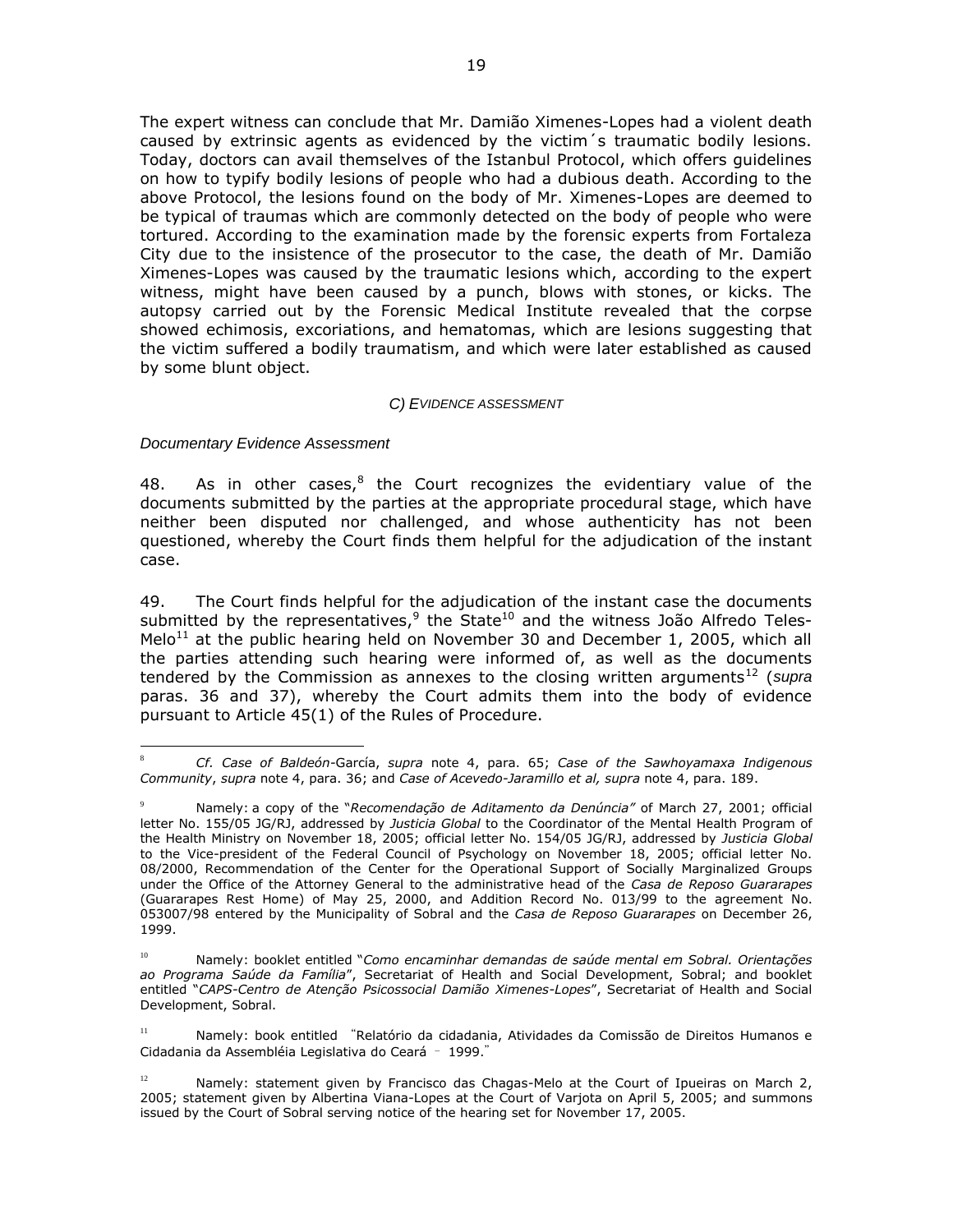50. By virtue of the provisions of Article 45(1) of the Rules of Procedure, the Court admits into the body of evidence the documents tendered as part of the evidence required by the Court, the Commission,<sup>13</sup> the representatives,<sup>14</sup> and the State<sup>15</sup> (*supra* para. 40) as evidence to facilitate the adjudication of the instant case.

51. Furthermore, the Court finds helpful for the adjudication of the instant case the documents mentioned below and therefore it admits them into the body of evidence pursuant to the provisions of Article 45(1) of the Rules of Procedure: Principles for the Protection of Persons with Mental Illness and the Improvement of Mental Health Care, adopted by UN General Assembly Resolution No. 46/119 of December 17, 1991; Standard Rules on the Equalization of Opportunities for Persons with Disabilities, approved by UN General Assembly Resolution No. 48/96 of December 20, 1993; Pan American Health Organization, Caracas Declaration, adopted by the Conference on the Modernization of Mental Health Legislation in Latin America of November 14, 1990; World Psychiatric Organization (WPA), Madrid Declaration on Ethical Standards for Psychiatric Practice, approved by WPA General Assembly Resolution of August 25, 1996 as revised on August 26, 2002; Division of Mental Health and Prevention of Substance Abuse of the World Health Organization. Ten Basic Principles of Mental Health Care Law, 1996; Committee on Economic, Social and Cultural Rights, General Comment 5, "Persons with Disabilities"; Declaration on the Rights of Mentally Retarded Persons adopted by UN General Assembly Resolution, Document A/8429 of 1971; World Program of Action concerning Disabled People, adopted by UN General Assembly Resolution 37/52, Document A/37/51 (1982); Standards of the European Committee for the Prevention of Torture and Inhuman or Degrading Treatment or Punishment, CPT/Inf/E (2002) 1 – Rev. 2004; World Psychiatric Association (WPA), Declaration of Hawaii/II, adopted by the WPA General Assembly on 10th July 1983; American Hospital Association/National Association of Psychiatric Health Systems, Guiding Principles on

 $\overline{a}$ <sup>13</sup> Namely: Administrative Decision No. 224/92 of the Ministry of Health of January 29, 1992; Administrative Decision No. 407/92 of the Ministry of Health of June 30, 1992; Administrative Decision No. 147/94 of the Ministry of Health/ SASS (Secretariat of Health and Social Development) of August 25, 1994; Administrative Decision No. 145/94 of the Ministry of Health of August 29, 1994; Resolution No. 1407/94 of the Federal Council of Medicine of September 30, 1957; Resolution No. 1.408/94 of the Federal Council of Medicine of June 8, 1994 on the Principles for the Protection of Persons with Mental Illness and the Improvement of Mental Health Care; and Code of Medical Ethics.

Namely: Administrative Decision SNAS No. 224/92 of January 29, 1992; Administrative Decision /SAS No. 147/94 of August 25, 1994; Administrative Decision /SAS No. 145/94 of the Ministry of Health of August 25, 1994; Resolution of the Council of Medicine No. 1407/94 of September 30, 1957; Resolution of the Federal Council of Medicine No. 1.408/94 of June 8, 1994 on the Principles for the Protection of Persons with Mental Illness and the Improvement of Mental Health Care; Code of Medical Ethics; payment receipts regarding the life pension benefit received by Mrs. Albertina Viana-Lopes; and list of procedural update of the criminal and civil proceedings regarding the death of Damiao Ximenes-Lopes, printed from the *web* page of the Court of Justice of the state of Ceará.

<sup>15</sup> Namely: document entitled "*Legislação em Saúde Mental 1990-2004*", publication of the Ministry of Health of Brazil, including, among others, Administrative Decision SNAS No. 224/92 of January 24, 1992; Administrative Decision SAS No. 147/94 of August 25, 1994; Administrative Decision SAS No. 145/94 of August 25, 1994; record on the inspection conducted by the Sanitary Surveillance Agency, Secretariat of Health and Social Development, at the *Casa de Reposo Guararapes* (Guararapes Rest Home) on October 21, 1999; record on the commencent of proceedings No. 002/99 issued by the Control and Evaluation Coordination Department on October 20, 1999; record of the hearing held at the Third Chamber of the Court of Sobral on November 17, 2005; record of the hearing held at the Third Chamber of the Court of Sobral on December 1, 2005; "payment receipts" regarding the life pension benefit received by Mrs. Albertina Viana-Lopes, issued by the State of Ceará, printed from *Internet* on June 21, 2006; and Law No. 13.491 of June 16, 2004.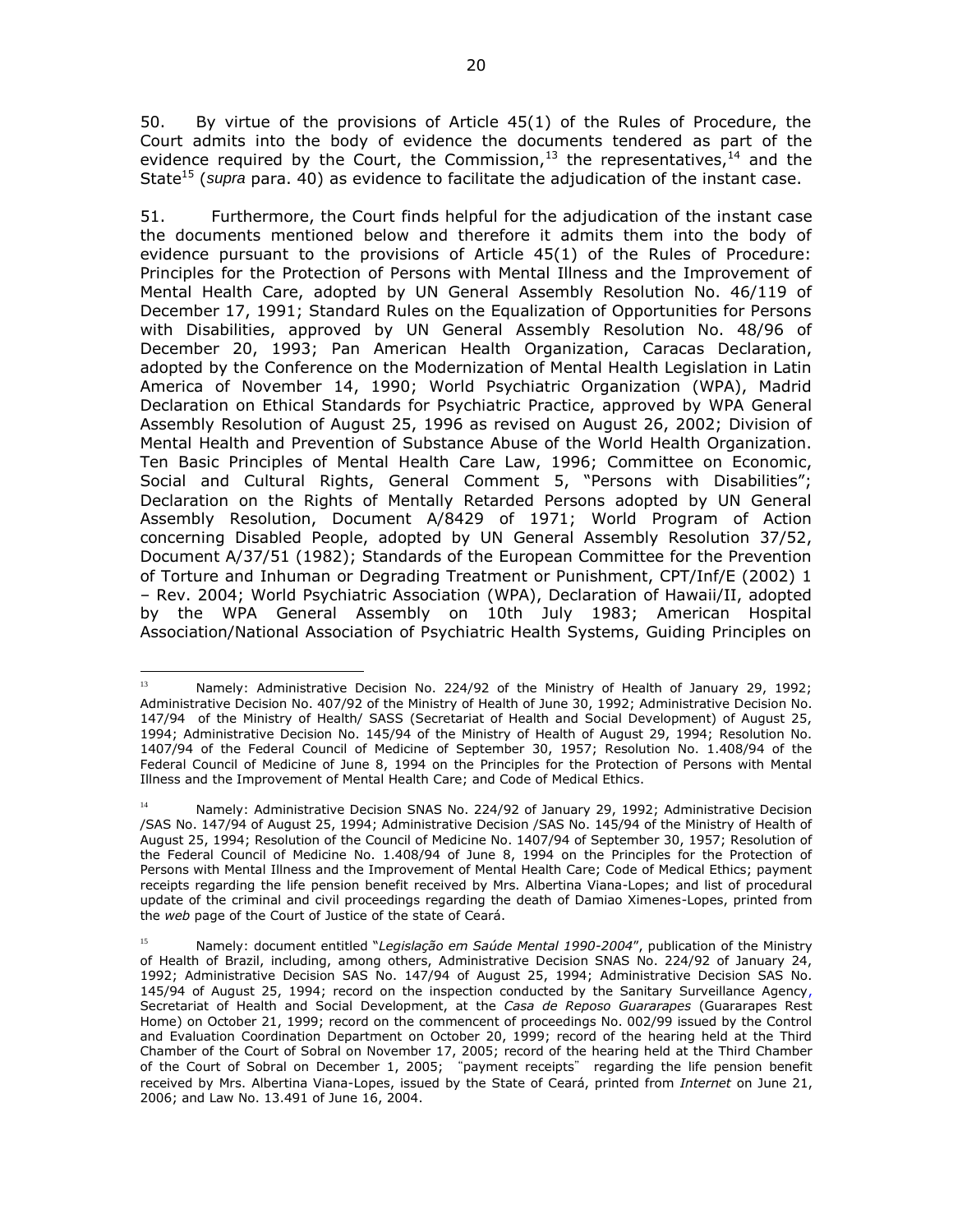Restraint and Seclusion for Behavioral Health Services, 25 February 1999; American Geriatrics Society Position Statement: Guidelines For Restraint Use, Last Updated January 1, 1997, and American Medical Association, Guidelines for the Use of Restraints in Long-Term Care Facilities, June 1989*.*

52. Regarding the sworn statements given by Milton Freire-Pereira (*supra* para. 46(1)(a), José Jackson Coelho-Sampaio, Domingos Sávio do Nascimento-Alves, Luís Fernando Farah-Tófoli and Braz Geraldo-Peixoto (*supra* paras. 46(2)(a), 46(2)(b),  $46(2)(c)$  and  $46(2)(d)$ , which were signed by the witnesses and legalized by a Notary Public, but which were not given before a public official whose acts command full faith and credit, the Court admits them insofar as they are in accordance with the object set forth in Order of the President issued on September 22, 2005 (supra para. 24) and assesses them as a whole with the rest of the body of evidence, applying thereto the standards of reasonable credit and weight analysis. In this regard, the Court takes into consideration the comments submitted by the Commission as to the statement given by Mr. José Jackson Coelho-Sampaio (*supra* para. 29). On other occasions the Court has admitted sworn statements which were not given before a public official vested with the authority to confer full faith and credit to the acts passed before him provided that legal certainty and procedural equality between the parties are not impaired.<sup>16</sup>

53. Regarding the expert report submitted by Mr. Eric Rosenthal (*supra* para. 46(3)(a)), the Courts admits it insofar as it is in accordance with the object set forth in Order of the President issued on September 22, 2005 (*supra* para. 24) and assesses it as a whole with the rest of the body of evidence, applying thereto the standards of reasonable credit and weight analysis. On other occasions the Court has admitted expert reports which were not given before a public official vested with the authority to confer full faith and credit to the acts passed before him, provided that legal certainty and procedural equality between the parties are not impaired.<sup>17</sup>

54. Regarding the sworn statement given by Mr. Emilio de Medeiros-Viana, whose signature was legalized by a Notary Public, and considering the statements made both by him and by the State in that according to the Brazilian legislation he was disqualified to give testimony, the Court does not admit the statement submitted by the State in that regard (*supra* para. 27) into the body of evidence in the instant case. As to the expert report given by Mr. Dalmo de Abreu-Dallari, it was timebarred for it was submitted on November 11, 2005, that is, fourteen days after the expiration of the period established for that purpose, whereby the Court shall not admit it into the body of evidence in the instant case (*supra* para. 30).

55. As to the press documents submitted by the representatives, the Court considers that they may be assessed insofar as they refer to public and notorious facts or statements given by State officials or when they confirm aspects related to the case in point. $^{18}$ 

*Testimonial and Expert Evidence Assessment*

 $\overline{a}$ 

<sup>16</sup> *Cf. Case of Baldeón-García*, *supra* note 4, para. 66; *Case of the Sawhoyamaxa Indigenous Community*, *supra* note 4, para. 42; and *Case of Acevedo-Jaramillo et al, supra* note 4, para. 191.

<sup>17</sup> *Cf. Case of Baldeón-García*, *supra* note 4, para. 67; *Case of the Sawhoyamaxa Indigenous Community*, *supra* note 4, para. 42; and *Case of Acevedo-Jaramillo et al, supra* note 4, para. 192.

<sup>18</sup> *Cf. Case of Baldeón-García*, *supra* note 4, para. 70; *Case of the Sawhoyamaxa Indigenous Community*, *supra* note 4, para. 45; and *Case of Acevedo-Jaramillo et al, supra* note 4, para. 199.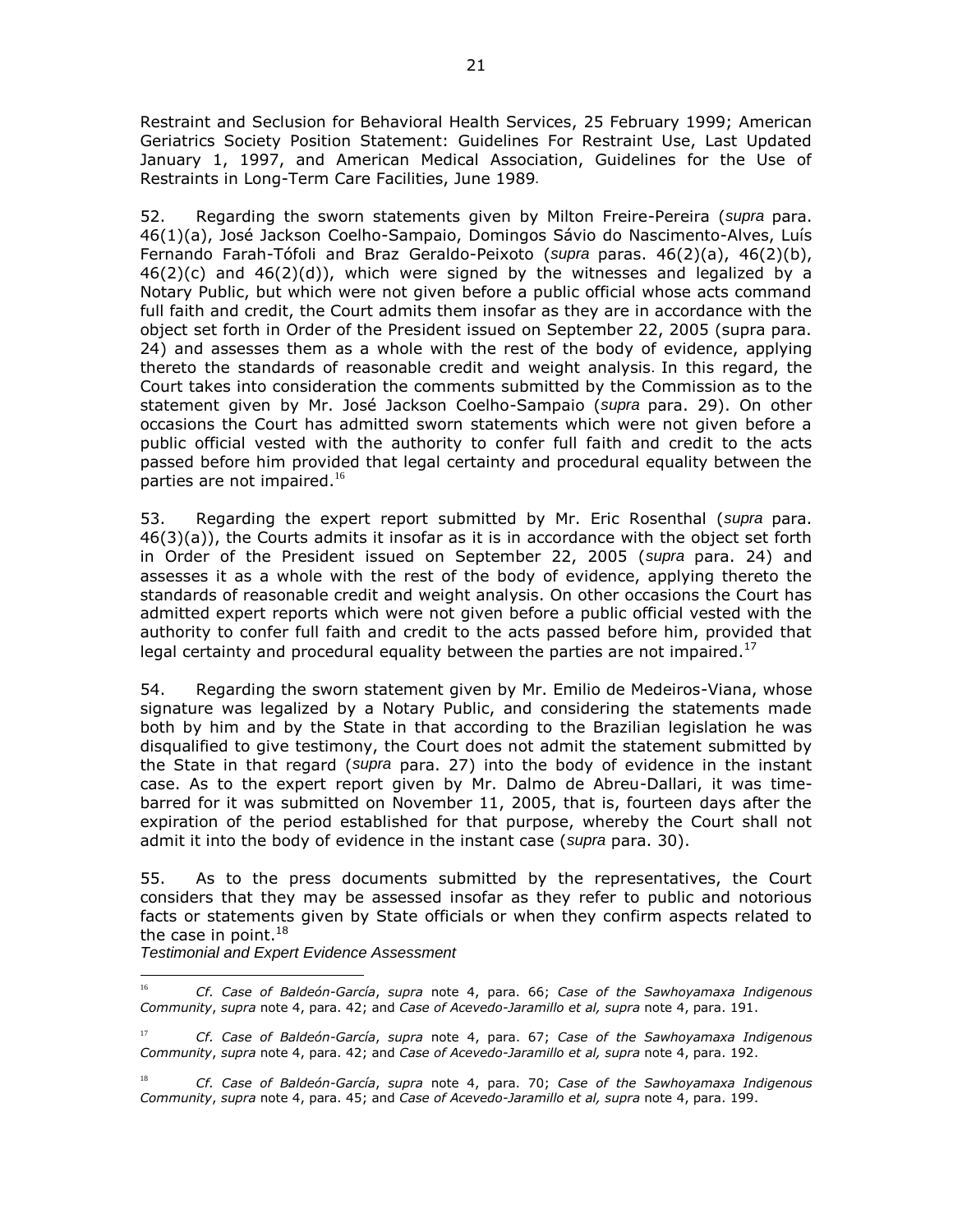56. Likewise, the Court admits the statement given by Mrs. Irene Ximenes-Lopes-Miranda before the Court (*supra* para. 47(1)(a)), insofar as it is in accordance with the object thereof and assesses it as a whole with the rest of the body of evidence. The Court considers that since the above mentioned witness is a next of kin of the alleged victim, her statement cannot be assessed separately for she has a direct interest in the outcome of the case, and therefore, must be assessed as a whole with the rest of the body of evidence. The statements given by the alleged victims´ next of kin may be helpful in that they provide useful information on the alleged violations and the consequences thereof.<sup>19</sup>

57. The Court considers that the statements given by Francisco das Chagas-Melo (*supra* para. 47(1)(b)), João Alfredo Teles-Melo (*supra* para. 47(2)(a)), Luiz Odorico Monteiro-de Andrade (*supra* para. 47(3)(a)), Pedro Gabriel Godinho-Delgado (*supra* para. 47(3)(b)), as well as the expert report submitted by Ms. Lídia Dias-Costa (*supra* para. 47(4)(a)) may be helpful to facilitate the adjudication of the instant case and, therefore, it admits them into the body of evidence, applying thereto the standards of reasonable credit and weight analysis.

58. Therefore, the Court shall assess the evidentiary value of the documents, statements, and expert opinions submitted by the parties. Furthermore, the evidence tendered during the various procedural stages has been admitted as a whole with the rest of the body of evidence in the instant case.

### **VI PRIOR CONSIDERATIONS**

59. The Court shall now proceed to rule on: a) the scope of the acknowledgement of international liability made by the State; b) the grounds of the State´s duties within the framework of the State´s liability resulting from the violations to the American Convention, and c) the special attention the States must devote to the persons with mental health disabilities due to their particular vulnerability.

#### *a) SCOPE OF THE ACKNOWLEDGEMENT OF INTERNATIONAL LIABILITY MADE BY THE STATE*

60. Article 53(2) of the Rules of Procedure provides that

 $\overline{a}$ 

[i]f the respondent informs the Court of its acquiescence to the claims of the party that has brought the case as well as to the claims of the representatives of the alleged victims, their next of kin or representatives, the Court, after hearing the opinions of the other parties to the case, shall decide whether such acquiescence and its juridical effects are acceptable. In that event, the Court shall determine the appropriate reparations and indemnities.

61. In the exercise of its adjudicatory jurisdiction, the Inter-American Court applies and interprets the American Convention and, when a case has been

<sup>19</sup> *Cf. Case of Baldeón-García*, *supra* note 4, para. 66; *Case of the Sawhoyamaxa Indigenous Community*, *supra* note 4, para. 37; and *Case of Acevedo-Jaramillo et al*, *supra* note 4, para. 203.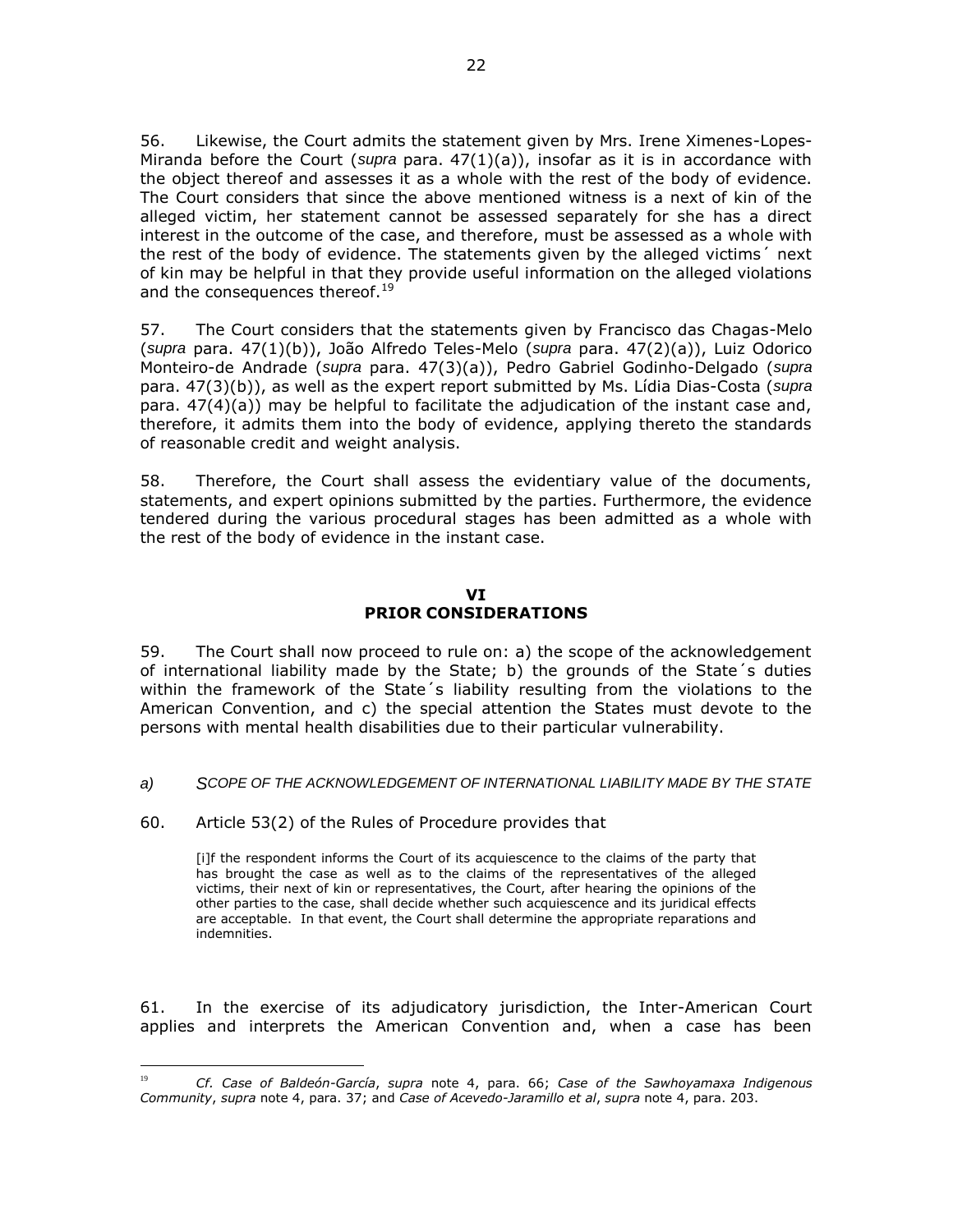submitted to the jurisdiction thereof, is empowered to decide on the international liability of a State Party to the Convention as a result of the violation of the provisions thereof.<sup>20</sup>

62. In the exercise of its powers to guarantee the international effective judicial protection of human rights, the Court may determine if the acknowledgement of international liability made by a respondent State offers sufficient grounds, under the terms of the American Convention, whether to continue hearing the merits of the case or discontinue it, and to determine the possible reparations and legal costs thereof. To that purpose, the Court shall assess the facts set forth in each specific  $case.<sup>21</sup>$ 

63. At the public hearing held on November 30, 2005 (*supra* paras. 34 and 36) the State argued that:

a) it recognizes the relevance of the complaint filed by the Inter-American Commission as to the violation of Articles 4 (Right to Life) and 5 (Right to Personal Integrity) of the American Convention;

b) it recognizes the facts alleged in the case regarding the death of Mr. Damião Ximenes-Lopes, and the lack of prevention necessary to overcome the conditions that allowed such an event to happen, since at that time the State mental health care system was precarious, which constituted a violation of Article 4 of the Convention;

c) it recognizes the facts alleged in the case regarding the mistreatment suffered by Mr. Damião Ximenes-Lopes before his death, which resulted in a violation of Article 5 of the Convention;

d) it requests that the dispute over such Articles be discontinued and that the other relevant matters be continued;

e) it does not recognize the request for reparations resulting from the violation of Articles 4 and 5 of the Convention, which remains open to debate and

f) it does not recognize the violation of the rights enshrined in Articles 8 and 25 of the Convention.

64. For its part, at the same public hearing the Inter-American Commission argued that it recognized "the positive, ethical, responsible, and constructive attitude adopted by the [… State] in acknowledging its liability for the violation of Articles 4 and 5 [of the Convention]." The Commission further stated that "[s]uch an attitude is not only an important contribution to the outcome of the instant case, but also a very important precedent in Brazil and in the region on how the States should act responsibly when the facts are unquestionable and so is the responsibility of the State as regards to human rights within the framework of the Inter-American System." Finally, the Commission stated that it considered that the dispute over both the factual and legal issues regarding Articles 4 and 5 of the Convention had come to an end.

 $\overline{a}$ 

<sup>20</sup> *Cf*. *Case of Baldeón-García*, *supra* note 4, para. 37; *Case of Blanco-Romero et al.* Judgment of November 28, 2005*.* Series C No. 138, para. 54; and *Case of García-Asto and Ramírez-Rojas.* Judgment of November 25, 2005*.* Series C No. 137, para. 173.

<sup>21</sup> *Cf*. *Case of Baldeón-García*, *supra* note 4, para. 38; *Case of Gómez-Palomino.* Judgment of November 22, 2005*.* Series C No. 136, para. 28*;* and *Case of the Mapiripán Massacre.* Judgment of September 15, 2005. Series C No. 134*,* para. 65.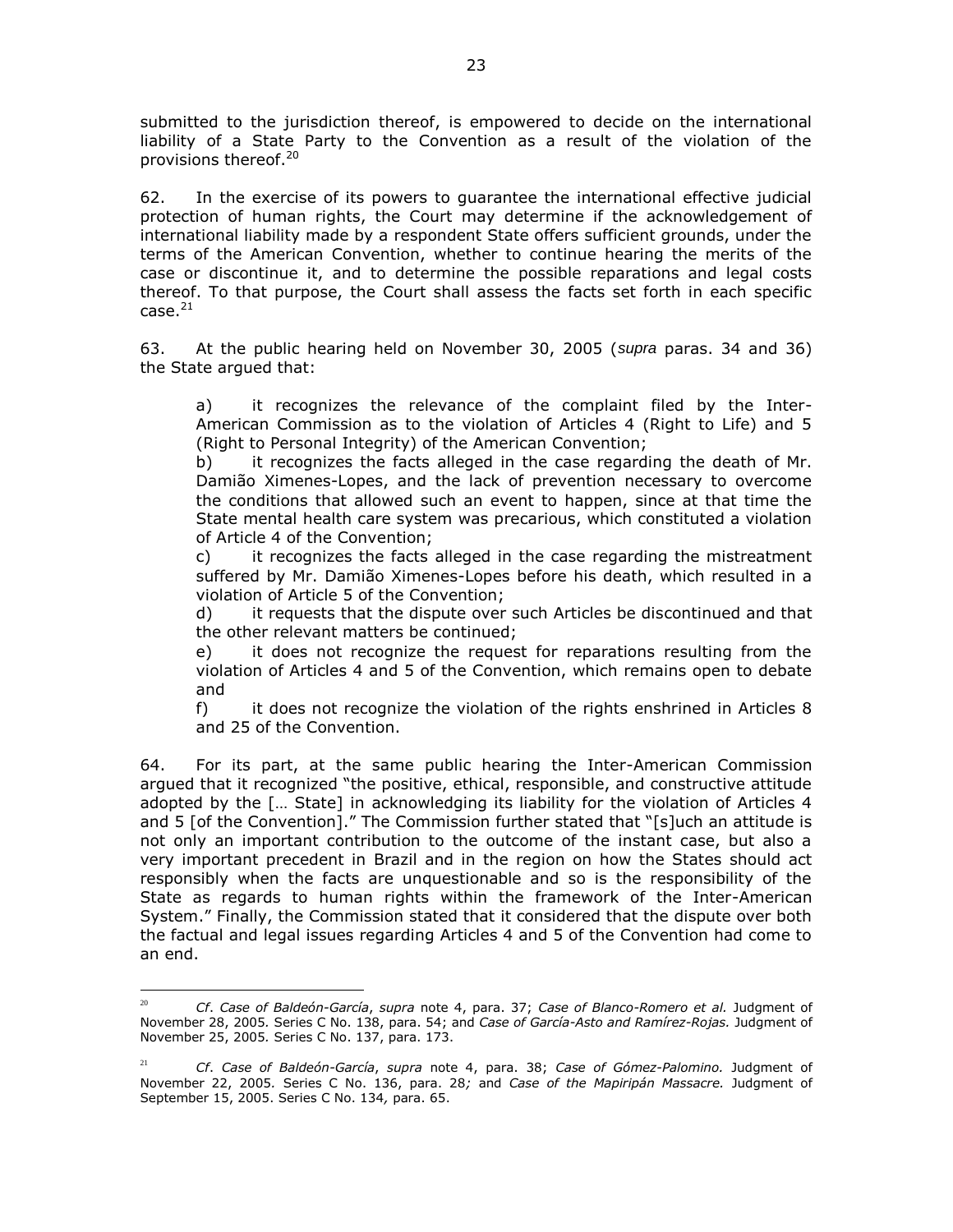65. In turn, at the same public hearing the representatives argued that they recognized the importance of the statement made by the State regarding the international liability thereof for the violation of Articles 4 and 5 of the American Convention.

66. Later on, in its closing arguments, the State claimed that as a clear proof of its actual commitment to the protection of human rights, for the sake of ethics it had chosen to admit its failure to properly supervise the operation of *Casa de Reposo de Guararapes* during the period in which Mr. Damião Ximenes-Lopes was hospitalized there. In view of the patient´s death and the mistreatment he had suffered, the State acknowledged its international liability for the violation of Articles 4 and 5 of the Convention (*supra* paras. 36 and 63).

67. In its closing arguments, the Commission argued that due to the acknowledgment of liability made by the State, there was no dispute over the facts set forth in the complaint regarding the death of Mr. Damião Ximenes-Lopes, among which paragraphs 38 to 88 shall be deemed to be included, as well as paragraphs 147 to 168, regarding the legal grounds alleged in the complaint. The Commission further stated that the truthfulness of the facts regarding the death of Mr. Ximenes-Lopes was confirmed, as well as of those regarding the inhuman and degrading hospitalization conditions resulting from the State´s failure to fulfill its supervisory and preventive functions, as it was claimed in the complaint (*supra* paras. 2, 16, and 37).

68. For their part, in their closing arguments the representatives alleged that they understand that the Court accepted the State´s liability under the terms set forth in the complaint filed by the Inter-American Commission (*supra* para. 38).

# *1. Regarding the facts*

69. In view of the acknowledgment of liability made by the State, the Court considers that the facts set forth in paragraphs 38 to 88 of the complaint filed by the Inter-American Commission in the instant case are no longer in dispute, on the one hand, and, that the State has not challenged the facts set forth in the complaint regarding the State´s duty to conduct an investigation of the facts regarding the death of Mr. Damião Ximenes-Lopes alleged by the Commission and the representatives and to identify and punish those responsible for his death, on the other.

70. In this regard, the Court deems it relevant to open a chapter regarding the facts set forth in the instant case, including both the facts acknowledged by the State and those among the elements that are in the record which have been proven (*infra*  paras. 112 to 112(71)).

### *2. Regarding the legal claims*

71. In view of the partial acknowledgment of international liability made by the State, the Court deems the facts set forth in paragraphs 112 to 112(71) of this Judgment to be proven, and based thereon and taking into consideration the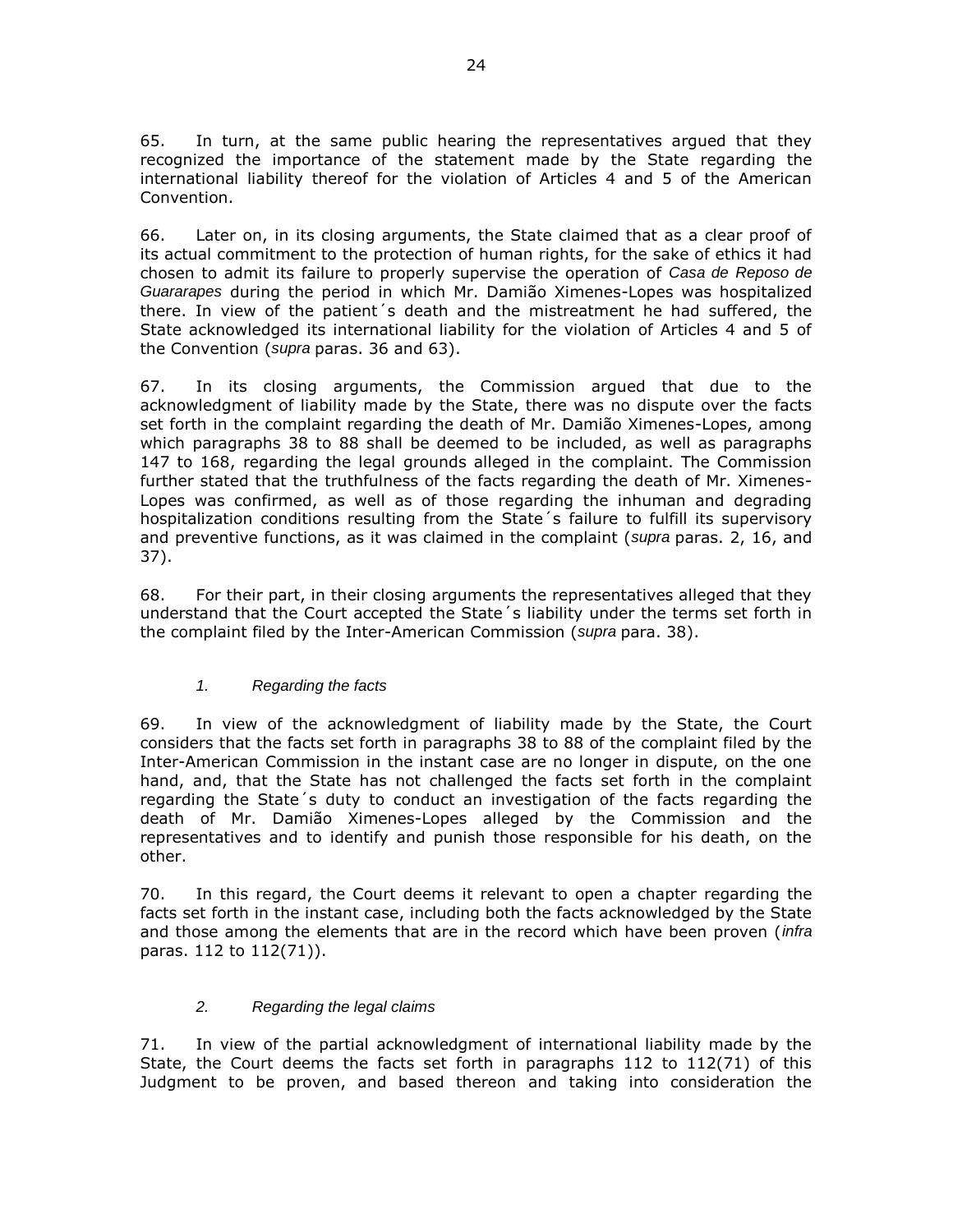circumstances of the case, it proceeds to define the various violations to the rights enshrined in the alleged articles.

72. The Courts considers it relevant to admit the acknowledgment of international liability made by the State for the violation of the rights enshrined in Articles 4 (Right to Life) and 5 (Right to Personal Integrity) of the American Convention, as regards to Article 1(1) (Obligation to Respect Rights) thereof, to the prejudice of Mr. Damião Ximenes-Lopes.

73. The Court notes that the State has not challenged the facts set forth in the complaint regarding its duty to conduct an investigation of the facts alleged regarding the death of Mr. Damião Ximenes-Lopes, and to identify and punish those responsible for his death; instead, it has challenged their classification, whereby the State considers that it is not liable for the alleged violation of the rights enshrined in Articles 8 (Right to a Fair Trial) and 25 (Right to Judicial Protection) of the American Convention, regarding Article 1(1) (Obligation to Respect Rights) thereof, to the prejudice of Mr. Ximenes-Lopes´next of kin, alleged by the Commission and the representatives.

### *3. Regarding to the claims for reparation*

74. The Court considers that the State has not acquiesced to any of the claims for reparation and legal costs made by the Commission and the representatives.

*4. Extension of the subsistent dispute*

75. Article 38(2) of the Rules of Procedure provide that

[I]n its answer, the respondent must state whether it accepts the facts and claims or whether it contradicts them, and the Court may consider accepted those facts that have not been expressly denied and the claims that have not been expressly contested.

76. At the above mentioned public hearing the State expressly stated that it does not acknowledge its international liability for the alleged violation of Articles 8 (Right to a Fair Trial) and 25 (Right to Judicial Protection) of the American Convention, to the prejudice of Mr. Damião Ximenes-Lopes´next of kin. In its closing written arguments, the State pointed out that it has neither violated the right to a fair trial nor the right to judicial protection, since it has complied with the principles of the due process of law, adversarial proceedings, and broad defense. According to the State, its commitment to justice was evidenced by the processing of the case in the domestic jurisdiction, as well as by the arguments submitted before the Court in the response to the petition, wherein a historical description was made of all measures adopted by the State for the purpose of finding the facts regarding the death of Mr. Damião Ximenes-Lopes and punish those responsible for the mistreatment and death suffered by said patient at the *Casa de Reposo de Guararapes* (Guararapes Rest Home).

77. Upon submitting its closing oral arguments at the above mentioned public hearing, the Commission stated that it reiterated the request made in the complaint filed before the Court that the State be condemned for the violation of Articles 8 and 25 of the Convention, regarding Article 1(1) thereof, since the State has not complied with the duties arising therefrom. Likewise, in its closing written arguments the Commission stated that all that has been done regarding the police investigation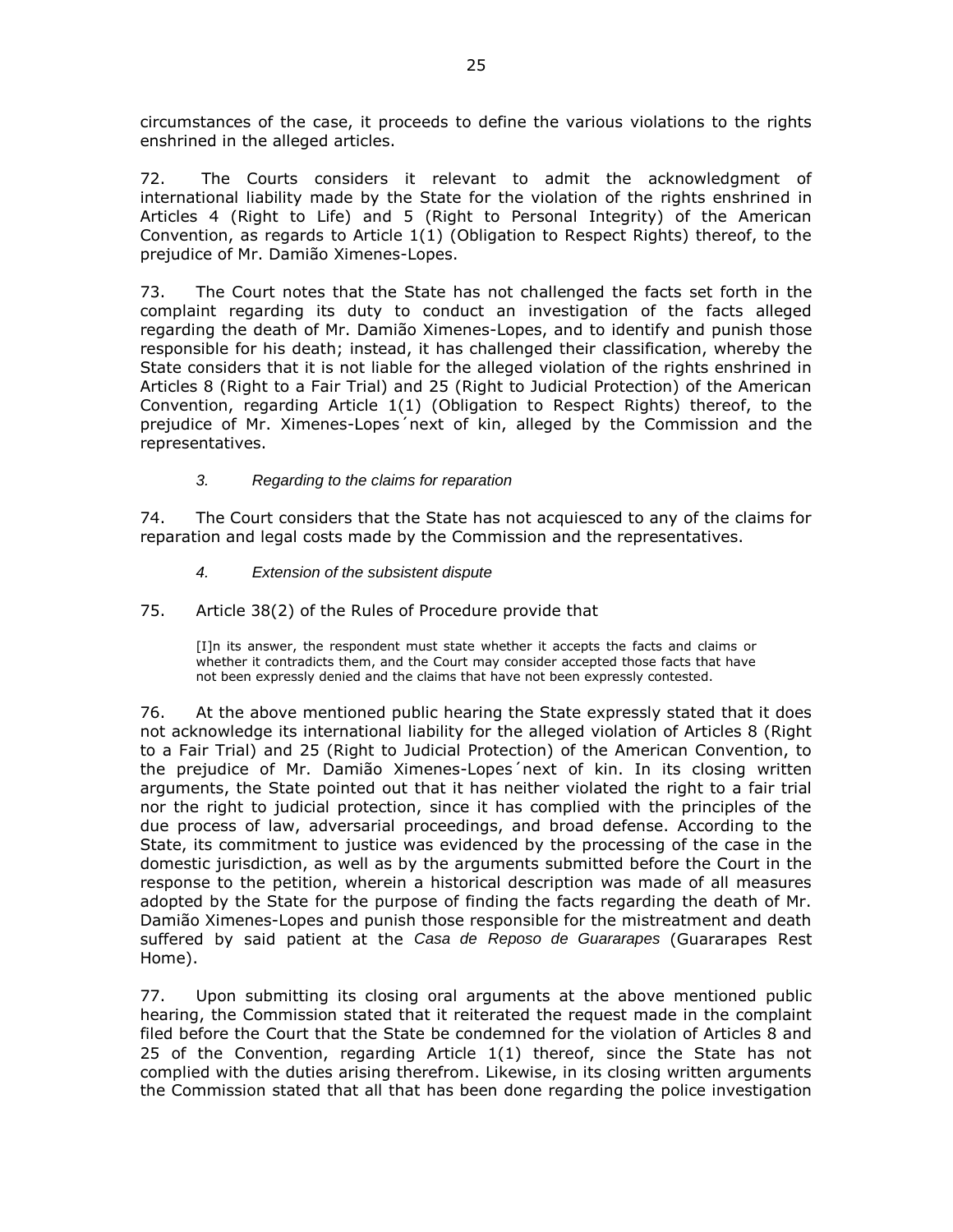and the criminal proceedings constitute a violation of the foregoing articles, to the prejudice of Mr. Ximenes-Lopes´next of kin.

78. For their part, in their closing arguments at the above mentioned public hearing the representatives requested the Court that Articles 8 and 25 of the Convention be found to have been violated to the prejudice of Mr. Damião Ximenes-Lopes and his next of kin. The representatives pointed out that over six years have passed since Mr. Damião Ximenes-Lopes died, but the legal proceedings instituted against those responsible for his death have not yet concluded, as a result of undue delays exclusively attributed to the State. Furthermore, in their closing argument the representatives requested the Court that the State be found to have violated Article 5 of the Convention to the prejudice of Mr. Damião Ximenes-Lopes´next of kin.

79. In accordance with the terms of the arguments submitted by the parties, the Court considers that the following issues continue to be in dispute:

a) the alleged violation of the rights enshrined in Articles 8 (Right to a Fair Trial) and 25 (Right to Judicial Protection) of the Convention, regarding Article 1(1) thereof, to the prejudice of Mr. Damião Ximenes-Lopes´next of kin, and in relation to the State´s duty to conduct an effective investigation of the facts within a reasonable period in the light of the above mentioned articles;

b) the alleged violation of the right enshrined in Article 5 (Right to Personal Integrity) of the Convention, regarding Article 1(1) thereof, to the prejudice of Mr. Damião Ximenes-Lopes´next of kin, and

c) the issue regarding reparations and legal costs.

80. The Court considers that the State acquiescence is a positive contribution to the outcome of the instant case and to the effectiveness of the principles which have inspired the American Convention<sup>22</sup> in Brazil.

\*

81. Notwithstanding, taking into consideration the duty of the State to protect human rights and the nature of the instant case, the Court considers that rendering a judgment wherein the truth of the facts and the merits of the case, as well as the pertaining consequences thereof are determined, is a kind of reparation for Mr. Damião Ximenes-Lopes and his next of kin, and in turn, a contribution so that similar situations may be prevented from occurring again. $^{23}$ 

 $\overline{a}$ 

<sup>22</sup> *Cf. Case of Baldeón-García*, *supra* note 4, para. 55; *Case of García-Asto and Ramírez-Rojas*, *supra* note 20, para. 60; and *Case of Gutiérrez-Soler*. Judgment of September 12, 2005. Series C No. 132, para. 59.

<sup>23</sup> *Cf. Case of Baldeón-García, supra* note 4, para. 56; and *Case of the Mapiripán Massacre*, *supra* note 21, para. 69.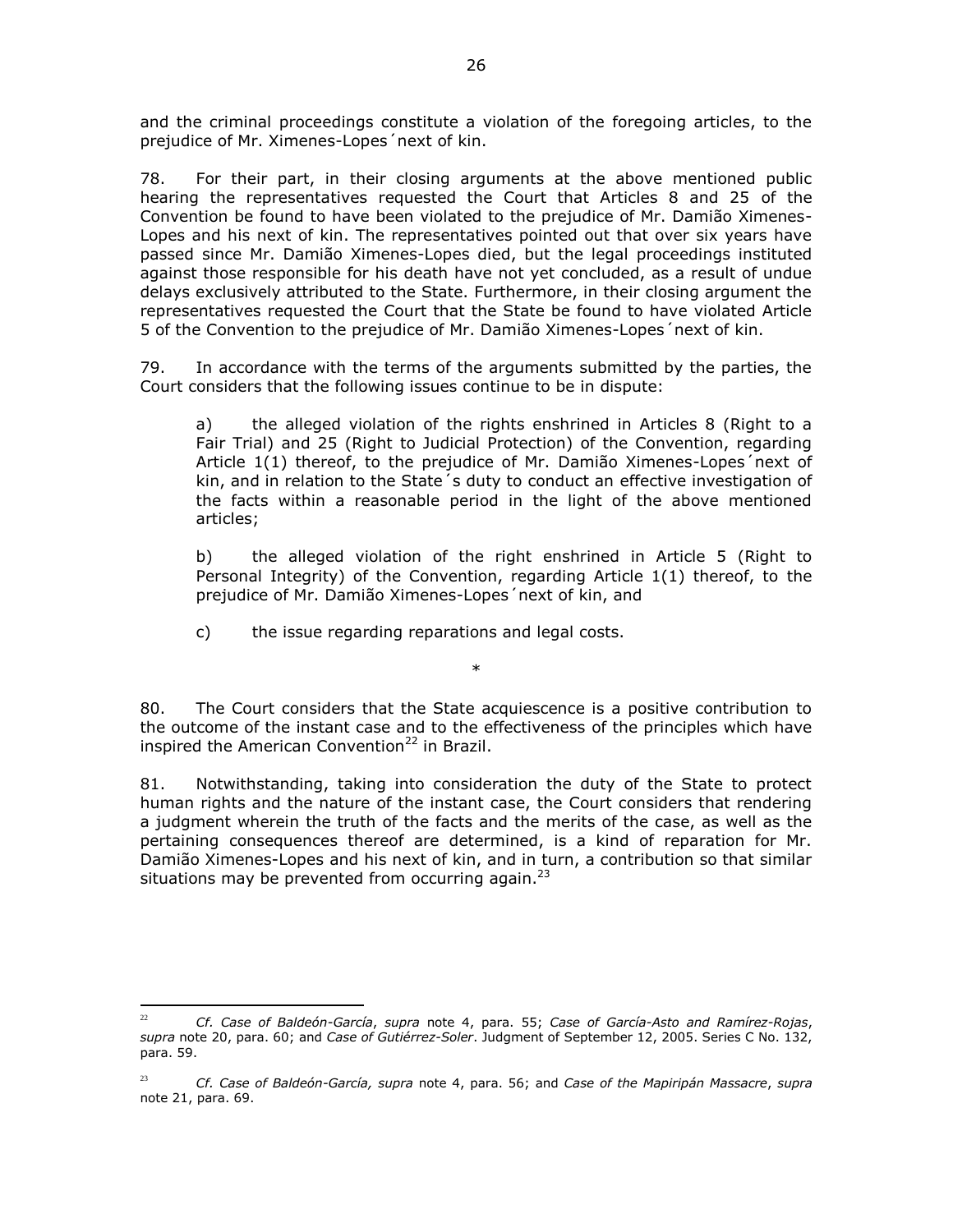#### *b) GROUNDS FOR THE STATE´S DUTIES WITHIN THE FRAMEWORK OF THE STATE´S LIABILITY RESULTING FROM THE VIOLATION OF THE AMERICAN CONVENTION*

82. Once the scope of the partial acknowledgement of liability by the State has been established, the Court deems it necessary, in accordance with the facts set forth in the instant case, the evidence tendered, and the pleadings submitted by the parties, to determine the grounds for the State´s duties within the framework of the State´s liability resulting from the violations of the rights enshrined in the American Convention.

83. Within the scope of the foregoing Convention, the duties set forth in Articles 1(1) and 2 provide the grounds for determining the international liability of the State. Article 1(1) of the Convention places on the State Parties to the Convention the fundamental duties to respect and guarantee the rights, so that the impairment of the human rights recognized by the Convention which, pursuant to the international legal standards, may be attributed to the action or failure to act by any public official, is an act attributable to the State which entails its liability under the terms of the Convention. In turn, the general duty set forth in Article 2 of the American Convention implies the adoption of measures in two directions. On the one hand, the suppression of any rules and practices which entail the violation of the guarantees set forth in the Convention, and, on the other, the issuance of norms and the development of practices which aim at the effective compliance with such quarantees.<sup>24</sup>

84. Any form of exercise of the State power which violates rights recognized by the Convention is unlawful. In this regard, under any circumstance in which a State body or official or a public institution unduly impairs one of such rights, either as the result of an act or failure to act, $25$  there is an alleged non-compliance of the duty to respect the rights enshrined in Article 1(1) of the Convention.

85. The Court has further established that the State´s liability may also result from acts committed by private individuals which, in principle, are not attributable to the State. The effects of the duties *erga omnes* of the States to respect and guarantee protection norms and to ensure the effectiveness of rights go beyond the relationship between their agents and the individuals under the jurisdiction thereof, since they are embodied in the positive duty of the State to adopt such measures as may be necessary to ensure the effective protection of human rights in inter-individual relationships.<sup>26</sup>

86. The assumptions of the State´s liability for the violation of rights enshrined in the Convention may include both the acts or the failure to act attributable to State bodies or officials, as well as the failure of the State to prevent third parties from

 $24$ <sup>24</sup> *Cf. Case of Gómez-Palomino*, *supra* note 21, para. 91; *Case of the Mapiripán Massacre, supra* note 21, para. 109; and *Case of Lori Berenson-Mejía*. Judgment of November 25, 2004. Series C No. 119, para. 219.

<sup>25</sup> *Cf. Case of Baldeón-García*, *supra* note 4, para. 81; *Case of Pueblo Bello Massacre*. Judgment of January 31, 2006. Series C No. 140, paras. 111 and 112; and *Case of the Mapiripán Massacre, supra* note 21, para. 110.

<sup>26</sup> *Cf. Case of Pueblo Bello Massacre*, *supra* note 25, para. 113; *Case of the Mapiripán Massacre, supra* note 21, para. 111; and *Juridical Condition and Rights of the Undocumented Migrants.* Advisory Opinion OC-18/03 of September 17, 2003. Series A No. 18, para. 140.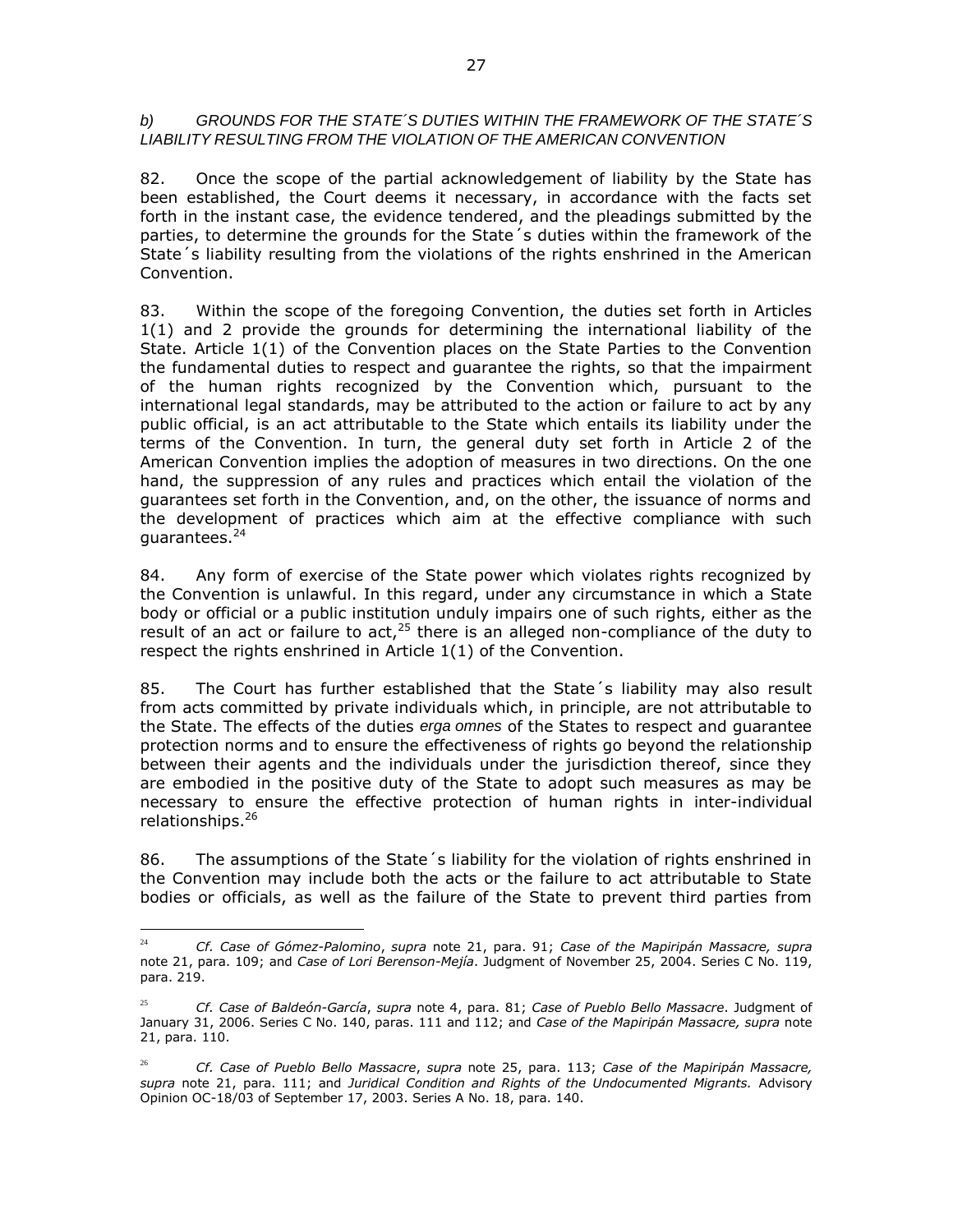impairing the juridical rights protected by human rights. Notwithstanding, between these two extremes of liability is the conduct described in the Resolution of the International Law Commission,<sup>27</sup> of a person or entity which, though not a state body, is authorized by the State legislation to exercise powers entailing the authority of the State. Such conduct, either by a natural or legal person, must be deemed to be an act by the State, inasmuch as such person acted in such capacity.

87. Hence, the acts performed by any entity, either public or private, which is empowered to act in a State capacity, may be deemed to be acts for which the State is directly liable, as it happens when services are rendered on behalf of the State.

88. The Court has further established that from the general duties to respect and guarantee the rights, special duties are derived which are to be determined according to the specific needs of protection of the legal person, either due to his personal condition or the specific situation he is in.<sup>28</sup>

89. As to the persons who are under medical treatment, and since health is a public interest the protection of which is a duty of the States, these must prevent third parties from unduly interfering with the enjoyment of the rights to life and personal integrity, which are particularly vulnerable when a person is undergoing health treatment. The Court considers that the States must regulate and supervise all activities related to the health care given to the individuals under the jurisdiction thereof, as a special duty to protect life and personal integrity, regardless of the public or private nature of the entity giving such health care.

90. The failure to regulate and supervise such activities gives rise to international liability, as the States are liable for the acts performed by both public and private entities which give medical assistance, since under the American Convention international liability comprises the acts performed by private entities acting in a State capacity, as well as the acts committed by third parties when the State fails to fulfill its duty to regulate and supervise them. Therefore, the duty of the States to regulate these acts is not limited to public hospitals, but includes any and all health care institutions.

\*

91. Under the State coverage, "[h]ealth is a right due to everyone and the State´s duty, which is guaranteed through social and economic policies which have the purpose of reducing health risks and guaranteeing the universal and egalitarian access to health programs and services aimed at ensuring health promotion, protection, and recovery," as provided for by Article 196 of its Constitution. Furthermore, in accordance with Article 197 thereof, it is "the responsibility of the Power of the State, according to law, to provide for the regulation, supervision and control of such health programs and services  $[\cdot, \cdot, \cdot]$  and their implementation must be carried out either directly or through third parties, and by private natural or artificial persons."

 $27$ <sup>27</sup> *Cf.* Liability of the State for internationally unlawful acts. International Law Commission 53rd session, 2001. UN Document A/56/10. Text introduced in the appendix to UN General Assembly Resolution 56/83 of January 28, 2002.

<sup>28</sup> *Cf. Case of Baldeón-García*, *supra* note 4, para. 81; *Case of the Sawhoyamaxa Indigenous Community*, *supra* note 4, para. 154; and *Case of Pueblo Bello Massacre*, *supra* note 25, para. 111.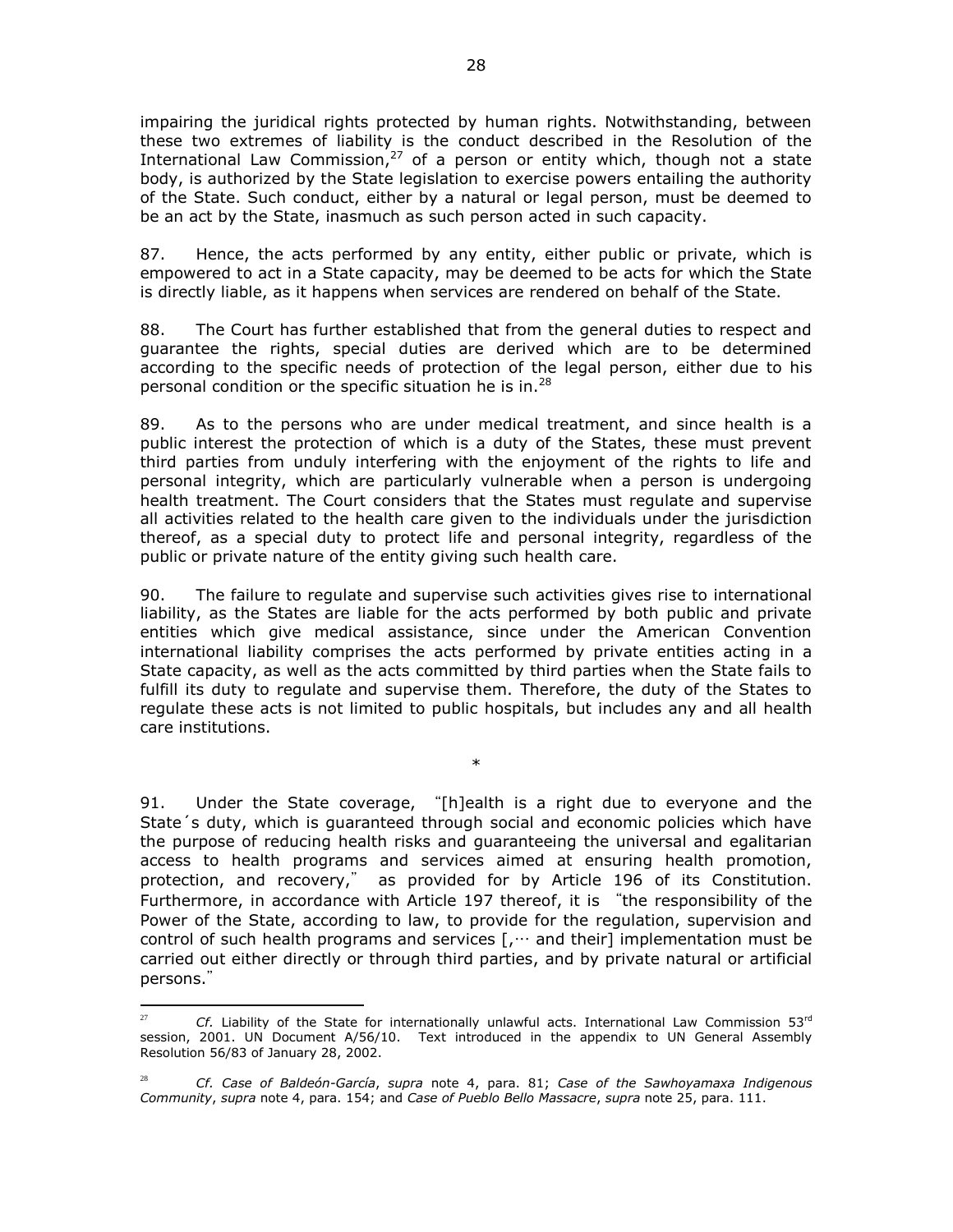92. Article 199 of the Constitution provides that "[h]ealth care is open to the private initiative," meaning that private institutions can render health care services, which will be fully paid by users. Notwithstanding, the first paragraph of such Article 199 provides that "[p]rivate institutions, among which philanthropic and non-profit organizations will be given priority, may participate in the [S]ingle [H]ealth [S]ystem by rendering health care services as supplementary agents, in accordance with the guidelines laid down by such System and by virtue of a public contract or agreement." Private institutions may also render services for the public health system, in which case health care will be financed by the State and will be of a public nature.

93. Law No. 8,080 of September 19, 1990 "regulates nationwide health policies, programs, and services provided either independently or jointly, permanently or fortuitously, by public or private natural or artificial persons." Article 4 of said law defines Brazil´s Single Health System (SUS) as the "set of health policies, programs, and services provided by federal, state\* or municipal bodies, as well as by institutions which are directly or indirectly managed by the State and by foundations thereby supported," and reaffirms the above mentioned constitutional provision when establishing that "[p]rivate institutions may participate in Brazil's Single Health System as supplementary agents."

94. From the foregoing it results that in the State system, health care services may be rendered by public bodies or private institutions; in the latter case, the services are private and paid by the patients themselves, but the State keeps its power to supervise them.

95. When health care services are public, it is the State which renders them directly to the population, through its Single Health System. This public health care system is primarily offered at public hospitals; notwithstanding when in a region of the country there are not enough public hospitals to provide health care services to all patients, $29$  private institutions, as supplementary agents and by virtue of contracts or agreements entered into with the SUS, may also provide health care under the umbrella of the Single Health System. In both cases, whether the patient is admitted into a public hospital or a private institution which operates by virtue of a contract or an agreement entered into with the SUS, the patient is under the care of the Brazilian public health system, that is, of the State.

96. Rendering public services implies the protection of public interests, which is one of the objectives of the State. Though the States may delegate the rendering of such services, through the so-called outsourcing, they continue being responsible for providing such public services and for protecting the public interest concerned. Delegating the performance of such services to private institutions requires as an essential element the responsibility of the States to supervise their performance in order to guarantee the effective protection of the human rights of the individuals under the jurisdiction thereof and the rendering of such services to the population on the basis of non-discrimination and as effectively as possible.

 $\overline{a}$ \* The term "state" refers to the "states" as the political units making up the Brazilian federation.

<sup>29</sup> *Cf*. Article 24 of Law No. 8.080/1990.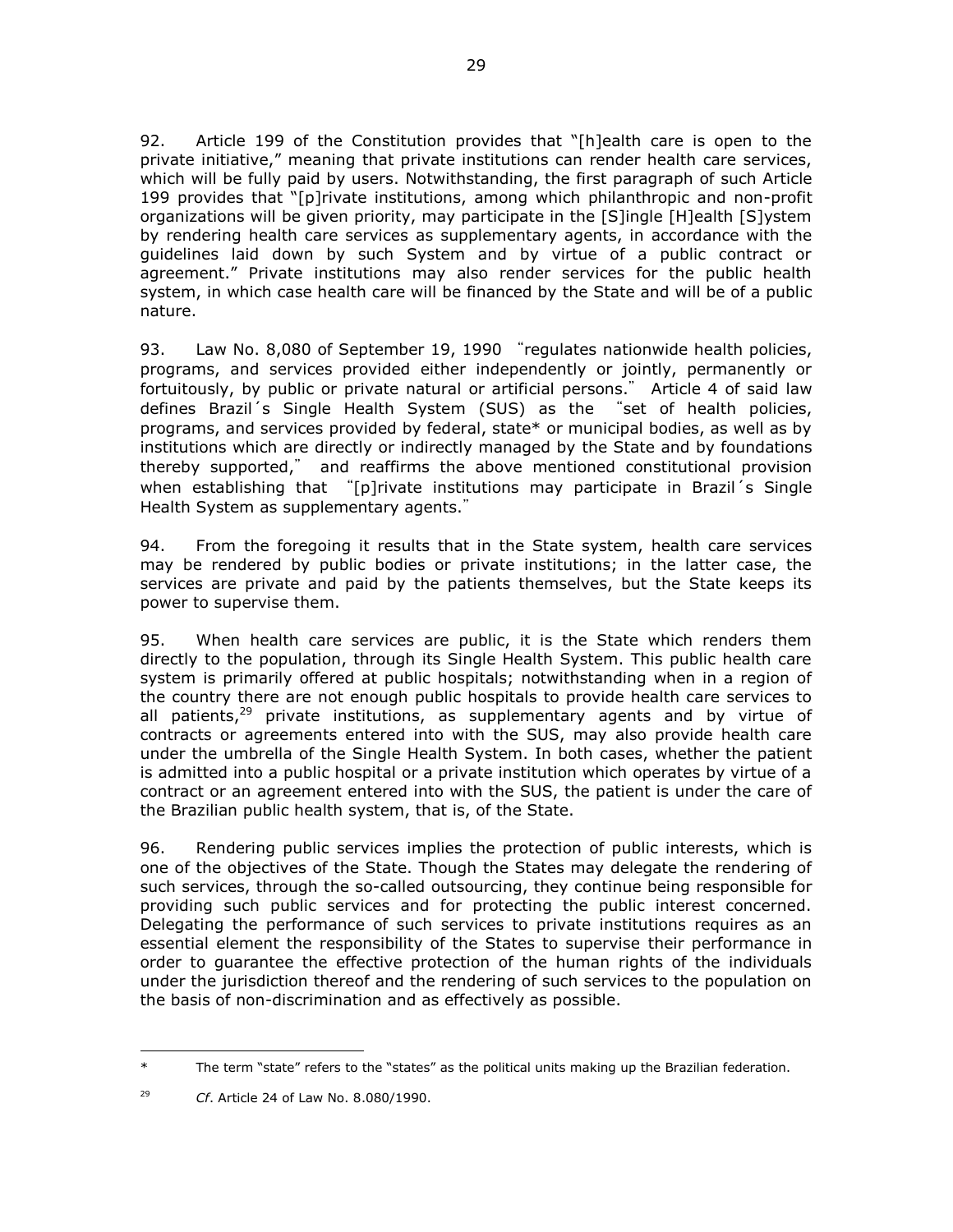97. The States have the duty to respect the rights recognized in the Convention and to organize their power so as to guarantee the free and full exercise of human rights to the individuals under the jurisdiction thereof,  $30$  such duty encompassing all government levels, as well as other institutions to which the States delegate their authority.

98. Pursuant to Article 2 of the Convention, the States must create an appropriate legal framework to establish the standards of treatment and hospitalization to be complied with by health care institutions. The States must establish and adopt in their respective legal systems all such measures as may be necessary so that the provisions of the Convention may be met and enforced,  $31$  and legislation does not become a mere formality drifted apart from reality.

99. In view of the foregoing, the Court considers that the States are responsible for regulating and supervising at all times the rendering of services and the implementation of the national programs regarding the performance of public quality health care services so that they may deter any threat to the right to life and the physical integrity of the individuals undergoing medical treatment. They must, *inter alia*, create the proper mechanisms to carry out inspections at psychiatric institutions, submit, investigate, and solve complaints and take the appropriate disciplinary or judicial actions regarding cases of professional misconduct or the violation of the patients' rights.<sup>32</sup>

100. In the instant case, the *Casa de Reposo Guararapes (*Guararapes Rest Home), where Damião Ximenes-Lopes died, was a private health institution engaged by the State to render mental health services under the coverage of Brazil´s Single Health System and operating as a public health institution on behalf of the State (*infra* para. 112(55)). Therefore, the State is liable for the conduct of the staff of the *Casa de Reposo Guararapes*, which exercised the state authority in rendering public health services under Brazil´s Single Health System.

#### *c) THE SPECIAL CARE DUE TO PERSONS WITH MENTAL DISABILITIES BY REASON OF THEIR SPECIAL VULNERABILITY*

101. To the purposes of the instant case, the alleged victim of which, Mr. Damião Ximenes-Lopes, was mentally ill and died while he was under treatment in a mental health institution, the Court must go on record to emphasize the special attention the States must give to the persons with mental disabilities for they are particularly vulnerable.

102. In this regard, the European Court has stated that,

 $\overline{a}$ 

"*Regarding to persons in need of psychiatric treatment in particular, the Court observes that the State is under an obligation to secure to its citizens their right to physical integrity under Article 8 of the* 

<sup>30</sup> *Cf. Case of the Sawhoyamaxa Indigenous Community, supra* note 4, para. 142*; Case of the Indigenous Community Yakye Axa*. Judgment of June 17, 2005. Series C No. 125, para. 153; and *Case of Juan Humberto Sánchez.* Judgment of June 7, 2003. Series C No. 99, para. 142.

<sup>31</sup> *Cf. Case of the Sawhoyamaxa Indigenous Community, supra* note 4, para. 110*; Case of Gómez-Palomino, supra* note 21*,* paras. 90 and 91; and *Case of Palamara Iribarne.* Judgment of November 22, 2005. Series C No. 135, para. 89.

<sup>&</sup>lt;sup>32</sup> *Cf.* Principles for the Protection of Persons with Mental Illness and the Improvement of Mental Health Care, UN General Assembly Resolution 46/119.46, p.189, UN Document A/46/49 (1991), principle 22.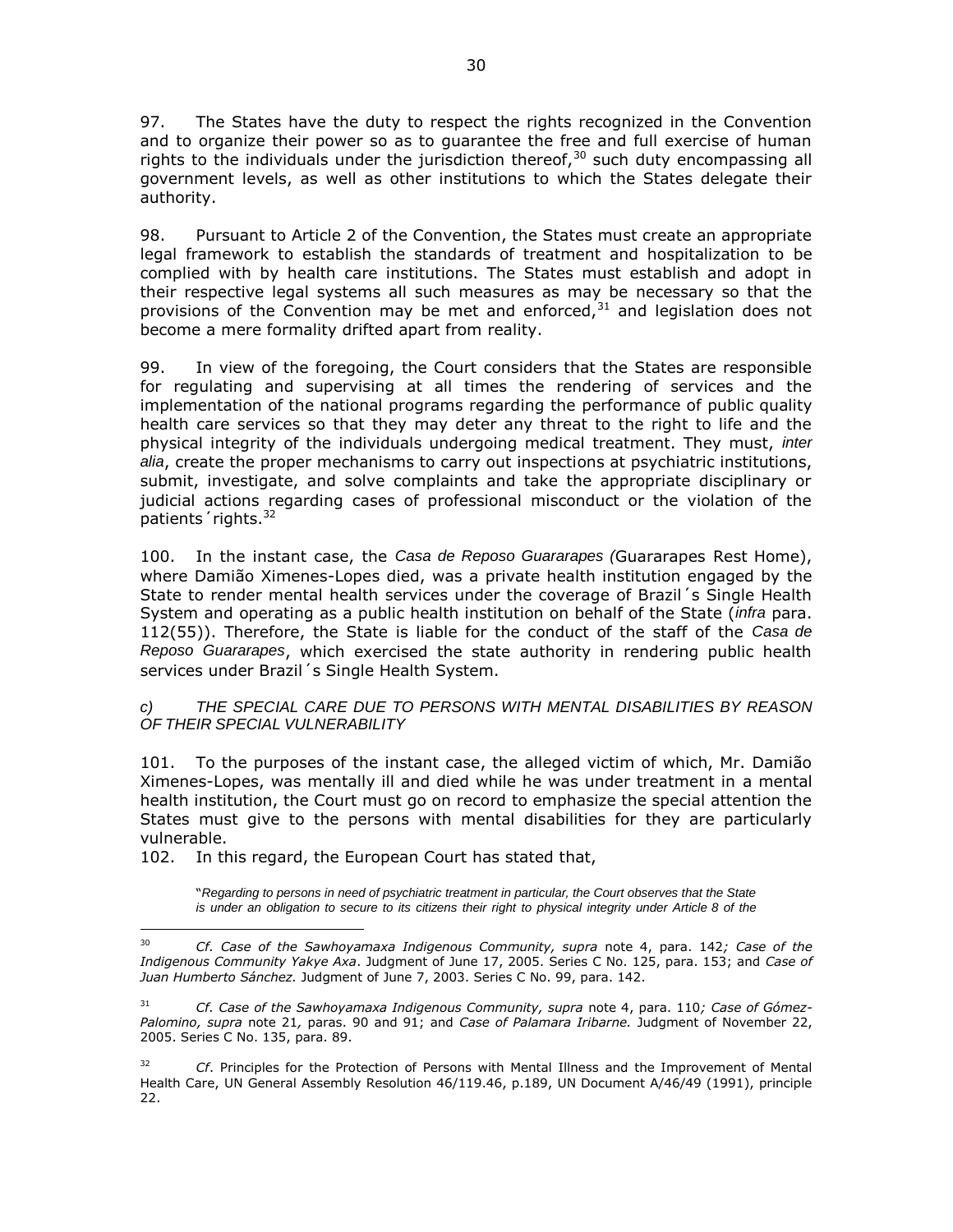*Convention. For this purpose there are hospitals run by the State which coexist with private hospitals. The State cannot completely absolve itself of its responsibility by delegating its obligations in this sphere to private bodies or individuals. [...] The Court finds that, similarly, in the present case the State remained under a duty to exercise supervision and control over private psychiatric institutions. Such institutions, [*…*] need not only a license, but also competent supervision on a regular basis of whether the confinement and medical treatment is justified."*<sup>33</sup>

103. The Inter-American Court considers that any person who is in a vulnerable condition is entitled to special protection, which must be provided by the States if they are to comply with their general duties to respect and guarantee human rights. The Court reaffirms that not only should the States refrain from violating such rights, but also adopt positive measures, to be determined according to the specific needs of protection of the legal person, either because of his personal condition or the specific situation he is in, $34$  such as his disabilities.

104. In this regard, the States should take into consideration that the groups of persons who live in adverse conditions and have few resources, such as those who live in extreme poverty, children and teenagers who are at risk, and indigenous communities, are at a higher risk to suffer from mental disabilities, as was the case of Mr. Damião Ximenes-Lopes. The link between the disability, on the one hand, and poverty and social exclusion, on the other, is direct and significant. In view of the foregoing, among the positive measures to be adopted by the States are those which are necessary to prevent all types of disabilities which may be prevented, and to give the persons with mental disabilities the preferential treatment which is most suitable to their condition.<sup>35</sup>

105. Persons with disabilities are often discriminated by reason of their condition, whereby the States must take legislative, social, educational, occupational, and any other type of action as may be necessary as to prevent all types of discrimination associated with mental disabilities, and to promote the full integration of such persons in society.<sup>36</sup>

106. Regarding the safeguard of life and personal integrity, it is necessary to consider that the persons with disabilities, who live in psychiatric institutions or are undergoing treatment therein, are particularly vulnerable to torture and other types of cruel, inhuman or degrading treatment. The vulnerability inherent to people with mental disabilities is compounded by the high degree of intimacy which is typical of the treatment of psychiatric illnesses, which makes these persons more susceptible to mistreatment when they are hospitalized (*infra* para. 129).

107. In the context of health care institutions, whether they are public or private centers, the staff in charge of the care of patients exercise a strong control or

 $33<sup>2</sup>$ <sup>33</sup> *Cf.* European Court of Human Rights*, Case of Storck v. Germany, Application No. 61603/00, judgment of June 16, 2005, p. 103*.

<sup>34</sup> *Cf. Case of Baldeón-García, supra* note 4*,* para. 81*; Case of the Sawhoyamaxa Indigenous Community, supra* note 4, para. 154; and *Case of Pueblo Bello Massacre*, *supra* note 25, para. 111.

<sup>35</sup> *Cf.* Inter-American Convention on the Elimination of All Forms of Discrimination against Persons with Disabilities, approved in Guatemala City, Guatemala, on June 7, 1999, Article III (2); and Committee on Economic, Social, and Cultural Rights, General Comment No. 5, "Persons with Disabilities." UN Document E/1995/22 (1994), para. 9.

<sup>&</sup>lt;sup>36</sup> Inter-American Convention on the Elimination of All Forms of Discrimination against Persons with Disabilities, *supra* note 35*,* Preamble and Article III (1).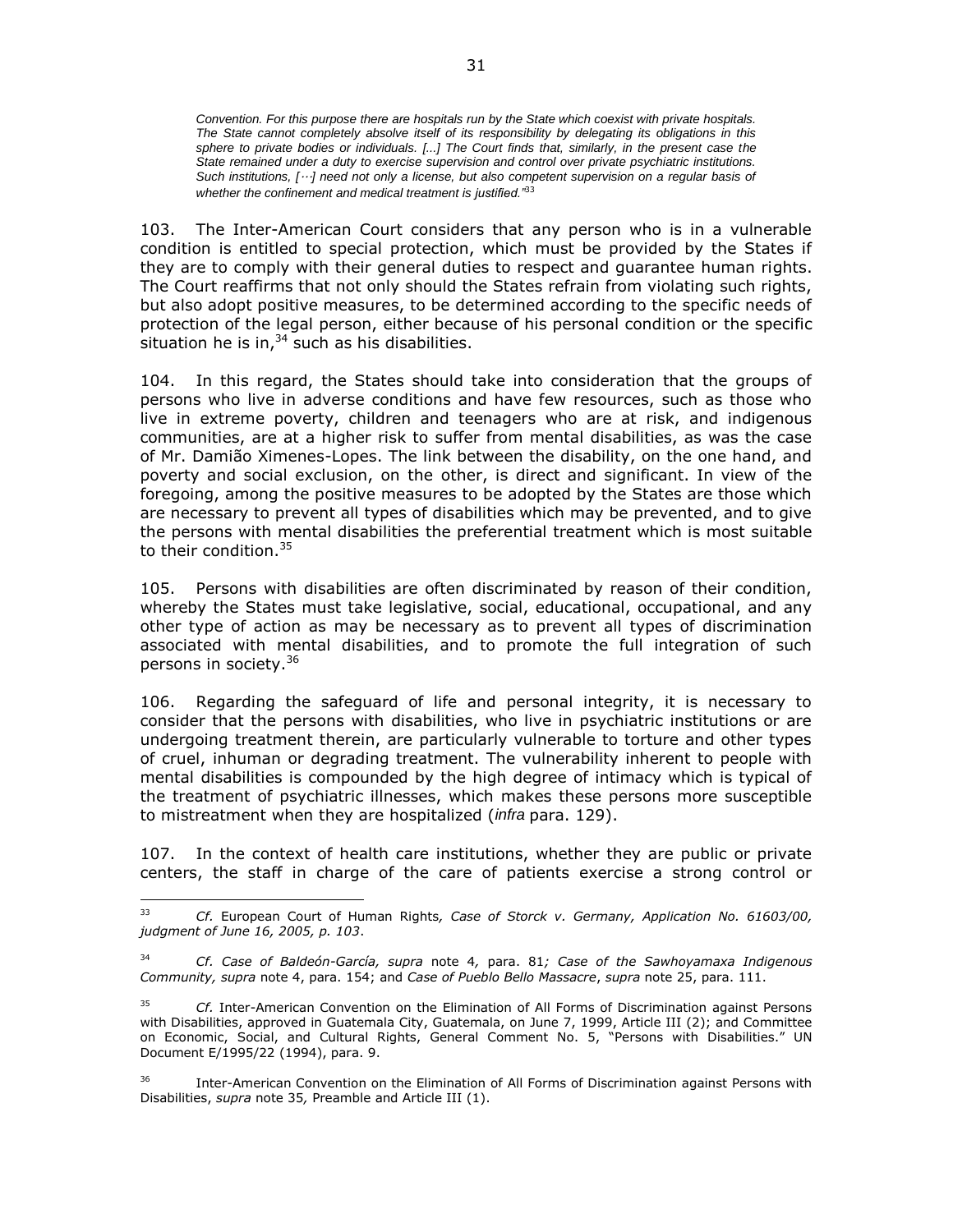dominance over the persons who are under their custody. This intrinsic imbalance in power between hospitalized patients and the persons having authority over them is usually greater in psychiatric institutions. Torture and other forms of cruel, inhuman, or degrading treatment, when inflicted on these people, affect their psychic, physical, and moral integrity, entail an insult to their dignity, and seriously restrict their autonomy, which could aggravate their condition.

108. All the foregoing circumstances require the strict supervision of such institutions. The States have the duty to supervise and guarantee that in all psychiatric institutions, either public or private, the patients´right to receive a worthy, human, and professional treatment be preserved and that said patients be protected against exploitation, abuse, and degradation.

109. Mental health care should be available to every person who needs it. Any treatment of persons with mental disabilities should serve the patient best interest, aim at preserving his dignity and autonomy, reducing the impact of his illness, and improving his life quality<sup>37</sup> (*infra* paras. 135, 138, and 139).

110. Upon examining the violations to life and personal integrity to the prejudice of Mr. Damião Ximenes-Lopes, the Court shall refer to the Inter-American Convention on the Elimination of All Forms of Discrimination against Persons with Disabilities, an instrument which is part of the legal framework designed to the protection of human rights in the Inter-American system, which was ratified by the State on August 15, 2001, as a source of interpretation to determine the duties of the State regarding the American Convention in the instant case.

111. Furthermore, the main standards applicable to mental health treatment have been established within the scope of the World Health Organization and of the Pan-American Health Organization. The Court considers that such instruments as the UN Principles for the Treatment of People with Mental Health Disabilities and the Improvement of Health Care and the Standard Rules on the Equalization of Opportunities for Persons with Disabilities, approved by UN General Assembly Resolution No. 48/96 of December 20, 1993, as well as the technical standards provided for in the Caracas and the Madrid Declarations are of particular importance for the analysis and careful examination of the compliance of the treatment given to Mr. Damião Ximenes-Lopes with the existing international standards in this field. The Court shall give special consideration to such instruments upon examining the violation of Articles 4 and 5 of the American Convention in the instant case.

### **VII PROVEN FACTS**

112. Having examined the body of evidence in the record of this case, the statements by the parties, as well as the partial acknowledgment of international liability by the State, the Court finds the following facts to be proven. This chapter

 $\overline{a}$ 

<sup>37</sup> *Cf*. World Health Organization. Division of Mental Health and Prevention of Substance Abuse. Ten Basic Principles of Mental Health Care Law (1996), principles 2, 4, and 5.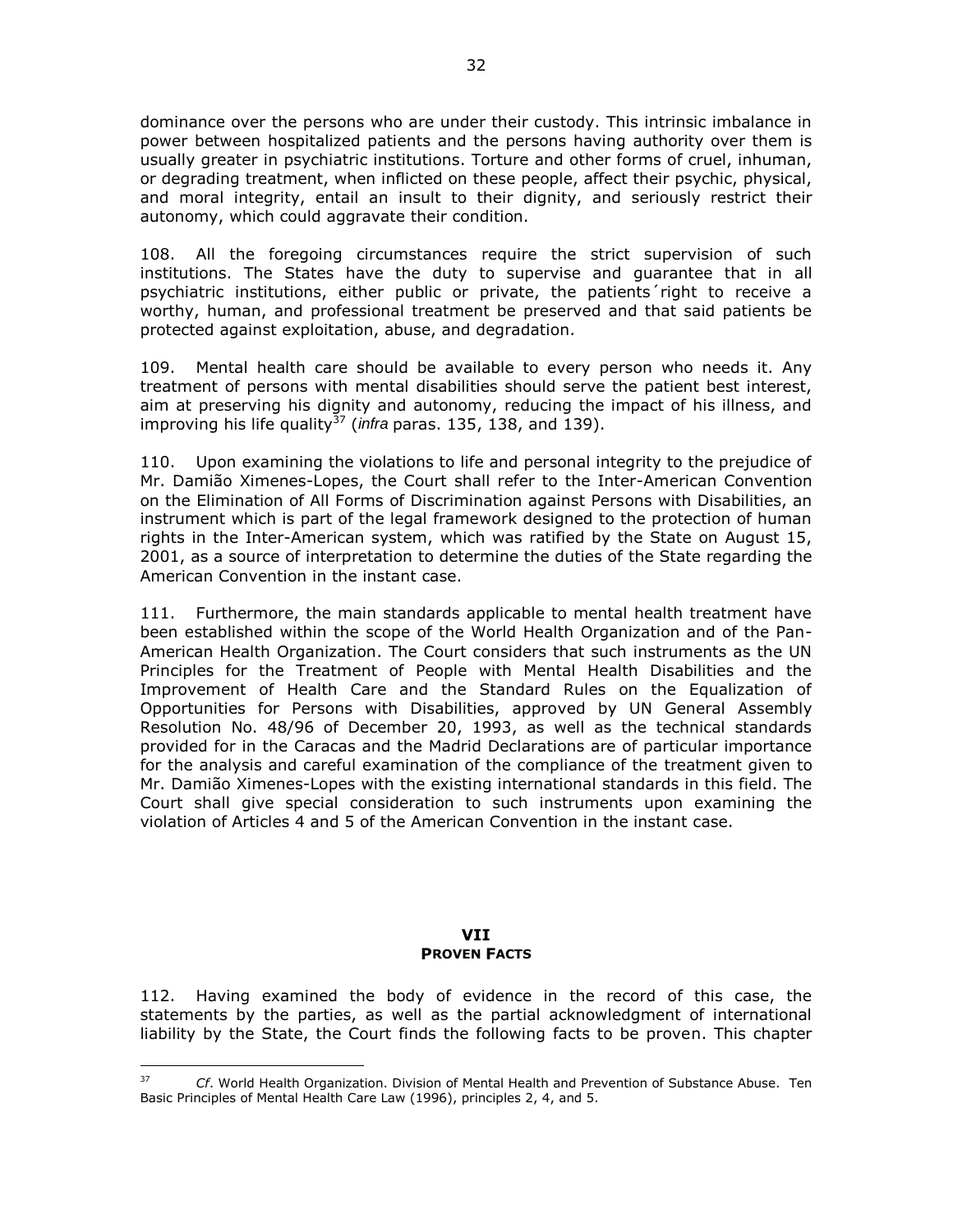contains the facts that this Court finds to be proven, on the basis of the State's partial acknowledgment of liability, and that relate to the facts included in the application filed by the Inter-American Commission. In addition, the Court has found other facts to be proven, in particular, those related to the police investigation and the court proceedings, in accordance with the evidence furnished by the Commission, the representatives, and the State.

## *A) Medical record of Mr. Damião Ximenes-Lopes*

 $\overline{a}$ 

112(1) Mr. Damião Ximenes-Lopes, son of Mrs. Albertina Viana-Lopes and Mr. Francisco Leopoldino Lopes, was born on June 25, 1969. Irene Ximenes-Lopes-Miranda and Cosme Ximenes-Lopes are two of his siblings. Mr. Damião Ximenes-Lopes was a creative young man, who loved music and the fine arts and wanted to achieve a better financial position.<sup>38</sup>

112(2) During his youth, Mr. Damião Ximenes-Lopes, developed a mental illness of organic etiology, caused by brain dysfunction. Sporadically, Mr. Ximenes-Lopes experienced difficulties and had specific needs related to his condition. At the time of the events giving rise to this case, Mr. Damião Ximenes-Lopes was 30 years old and lived with his mother in the city of Varjota, located approximately one hour from the city of Sobral, seat of *Casa de Reposo Guararapes* (Guararapes Rest Home).

112(3) In 1995, Mr. Damião Ximenes-Lopes was admitted, for the first time, to *Casa de Reposo Guararapes* for two months. Although he was better when he returned home, he had injuries to his knees and ankles, which Mr. Ximenes-Lopes justified by claiming he had been a victim of violence. His relatives believed the version of an officer of *Casa de Reposo Guararapes*, who asserted, when inquired about the cause of the injuries, that they were self-inflicted while Mr. Ximenes-Lopes was trying to escape.

112(4) A few days before October 1, 1999, Mr. Damião Ximenes-Lopes suffered "anxiety, he would not eat or sleep, [he had to take medication], but he was not taking it at the time." On Friday, October 1, Mrs. Albertina Viana-Lopes decided to take her son to *Casa de Reposo Guararapes* (Guararapes Rest Home). While waiting to be admitted, the alleged victim asked his mother "in a calm voice [...] whether he was to stay there or go back home with her."

112(5) Mr. Damião Ximenes-Lopes was admitted to *Casa de Reposo Guararapes* (Guararapes Rest Home) as a patient of the *Sistema Único de Salud* (SUS) (Single Health System), in excellent physical condition, on October 1999. He showed no signs of aggression or external injuries.

112(6) In Mr. Damião Ximenes-Lopes' medical record kept in *Casa de Reposo Guararapes* (Guararapes Rest Home) of October 2, 1999, there is only one note,

<sup>&</sup>lt;sup>38</sup> *Cf.* Damião Ximenes-Lopes's birth certificate (record of appendixes to the application, appendix 21, page 160); statement made by Irene Ximenes-Lopes-Miranda during the public hearing held before the Inter-American Court on November 30, 2005; and report prepared by psychiatrist Lidia Días Costa, at the request of Irene Ximenes-Lopes-Miranda, submitted on December 14, 2002 (record of appendixes to the application, appendix 22, pages 161 to 164). As regards to Mr. Cosme Ximenes-Lopes, in the briefs filed by the parties he is referred to, without distinction, as Cosme or Cosmo Ximenes-Lopes This Court considers that it is the same person; therefore, in this Judgment he will be referred to as Cosme Ximenes-Lopes.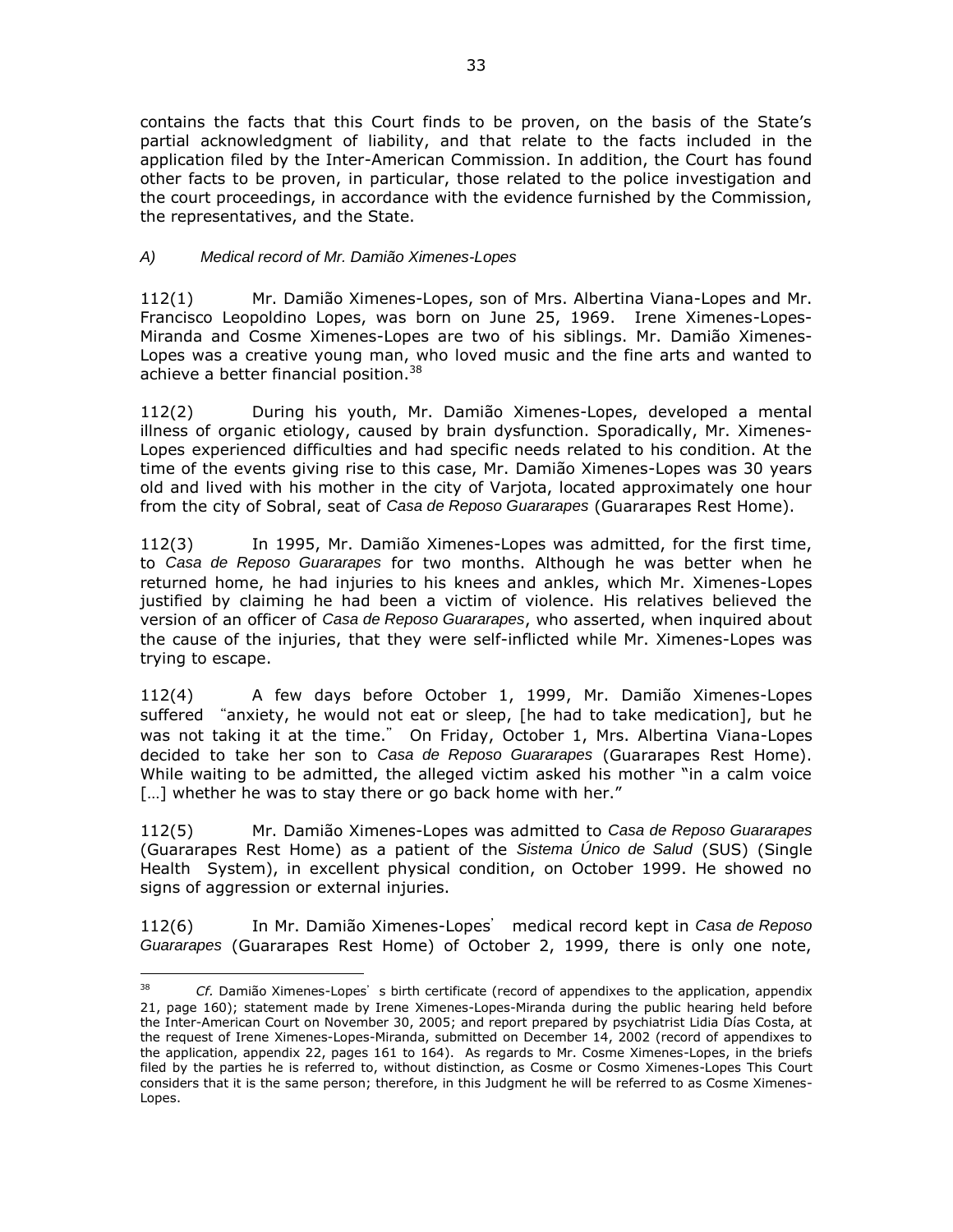indicating that the patient was "calm, disoriented, […] confused." No medication was prescribed that day.<sup>39</sup>

112(7) On October 3, 1999, Mr. Damião Ximenes-Lopes had an aggressive crisis and was disoriented. The alleged victim got into one of the bathrooms of *Casa de Reposo Guararapes* (Guararapes Rest Home) and refused to come out until he was overpowered and forced out by a nurse's aide, Mr. Elías Coimbra, together with two other patients, who, according to the nurse's aide, could help take Mr. Ximenes-Lopes out of the bathroom because they were "oriented and […] had a rather robust physical presence." When he was being overpowered by one of the patients and forced out of the bathroom, the alleged victim suffered an injury to his face, in the eyebrow region. Mr. Damião Ximenes-Lopes was immediately subjected to physical restraint and the physician who was at *Casa de Reposo Guararapes* at the time decided to administer "intramuscular *fernagan* [and] *haldol*" to the patient.<sup>40</sup>

112(8) In the evening of the same day, the alleged victim had another aggressive episode and was once again placed under physical restraint, to which he was subjected from Sunday night to Monday morning.<sup>41</sup>

## *B) Maltreatment and death of Mr. Damião Ximenes-Lopes*

112(9) On October 4, 1999, approximately at 9.00 am, the mother of Mr. Damião Ximenes-Lopes went to visit his son at *Casa de Reposo Guararapes* (Guararapes Rest Home) and found him bleeding, with bruises, his clothes torn, dirty and smelling like excrement, with his hands tied backwards, having difficulty breathing, agonizing and shouting and calling out to the police for help. Mr. Ximenes-Lopes was still under physical restraint, which had been applied the night before. He already had excoriations and injuries and was allowed to walk without proper supervision. Later, a nurse's aide laid him on a bed, from which he fell. So he was laid on a mat on the floor. $42<sup>2</sup>$ 

112(10) Albertina Ximenes-Lopes requested the employees of *Casa de Reposo Guararapes* (Guararapes Rest Home) to bathe him and looked for a doctor to examine and treat her son. She found Francisco Ivo de Vasconcelos, clinical director and doctor of *Casa de Reposo Guararapes*, who, without performing any physical examination of Mr. Damião Ximenes-Lopes, prescribed some medications and then left the hospital. No doctor remained in charge of the institution at the time.<sup>43</sup>

<sup>39</sup> <sup>39</sup> *Cf.* medical progress report of patient Damião Ximenes-Lopes (record of appendixes to the answer to the application, appendix I, volume I, page 1736).

<sup>40</sup> *Cf.* statement made by Elias Gomes-Coimbra before the *Comisaría Regional de Sobral* (Sobral Regional Police Station) on November 26, 1999 (record of appendixes to the application, appendix 29, pages 179 to 180).

<sup>41</sup> *Cf.* statement made by Carlos Alberto Rodrigues-dos Santos before the *Tercera Sala del Juzgado de Sobral* (Third Chamber of the Trial Court in and for Sobral) on April 24, 2000 (record of appendixes to the application, appendix 12, pages 108 to 110).

<sup>42</sup> *Cf.* statement made by Carlos Alberto Rodrigues-dos Santos before *Tercera Sala del Juzgado de Sobral* (Third Chamber of the Trial Court in and for Sobral) on April 24, 2000, *supra* note 41; statement made by André Tavares-do Nascimento before the *Comisaría Regional de Sobral* (Sobral Regional Police Station) on November 26, 1999 (record of appendixes to the application, appendix 29, page 180); and statement made by Albertina Viana-Lopes before the *Comisaría Regional de Sobral* (Sobral Regional Police Station) on December 7, 1999 (record of appendixes to the application, appendix 32, pages 213 and 214).

<sup>43</sup> *Cf.* statement made by Francisco Ivo de Vasconcelos before theCoordinadora Municipal de Control, Evaluación y Auditoría de la Secretaría de Salud y Asistencia Social *Coordinadora Municipal de*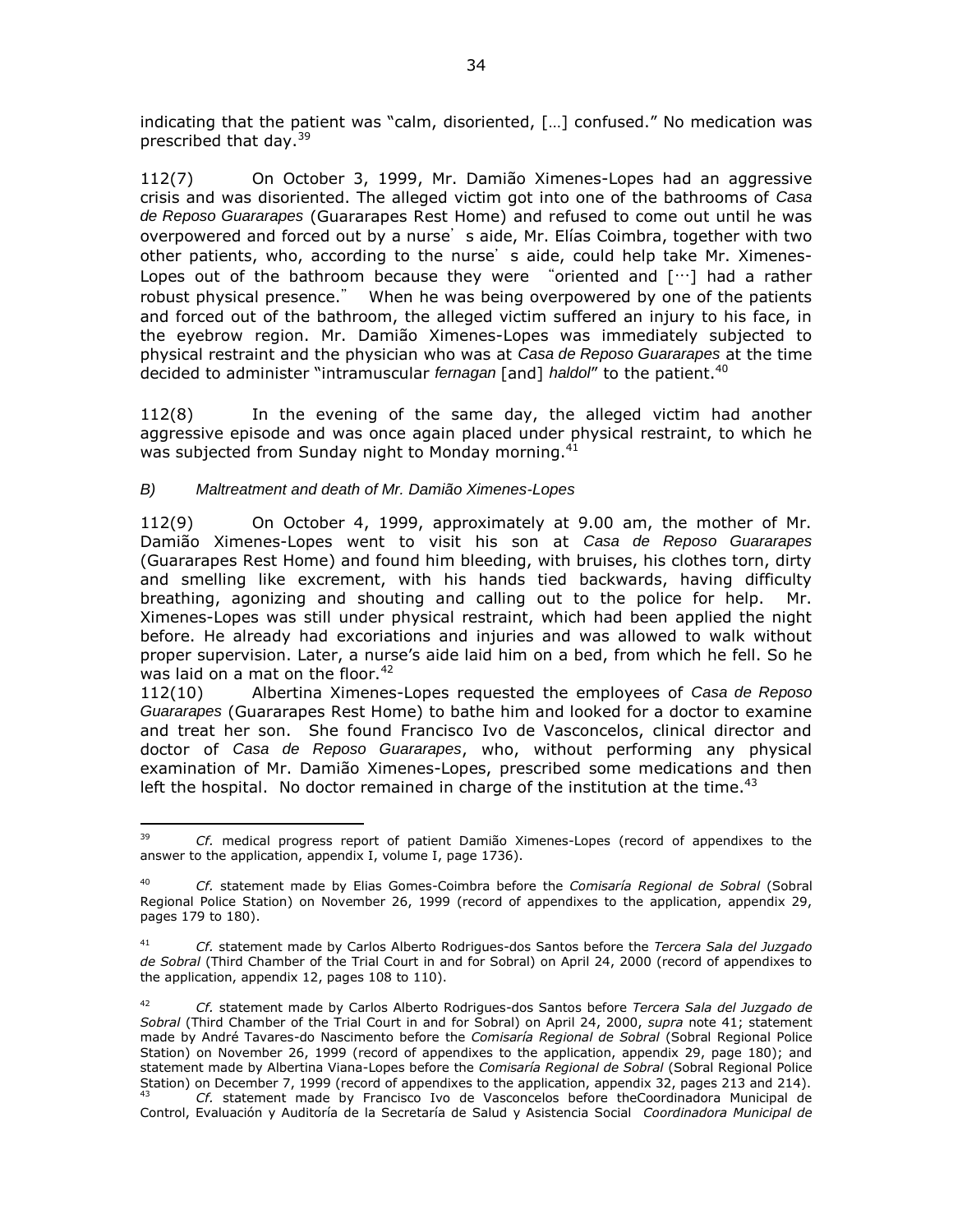112(11) Mr. Damião Ximenes-Lopes died a violent death on October 4, 1999 at 11.30 am, at *Casa de Reposo Guararapes* (Guararapes Rest Home), approximately two hours after being medicated by the clinical director of the hospital, and without any physician to provide medical care at the time of his death as, at the time, there was no doctor present in the public health care unit in which he had been admitted to receive psychiatric care. No adequate medical attention was provided to Mr. Damião Ximenes-Lopes and, as a result of this lack of care, the patient was at the mercy of all kinds of life-threatening accidents and aggression.<sup>44</sup>

112(12) After the death of Mr. Damião Ximenes-Lopes, Doctor Francisco Ivo de Vasconcelos was called to *Casa de Reposo Guararapes* (Guararapes Rest Home). He examined the body of the alleged victim, declared him dead and included in the record that the body did not show any external injuries and that the cause of death had been a "cardio respiratory arrest.<sup>"45</sup> The doctor did not order an autopsy of the body of Mr. Damião Ximenes-Lopes. Mrs. Albertina Viana-Lopes learned of her son's death when she arrived home, located in the Municipality of Varjota.

112(13) On the same day of his death, the next of kin of Mr. Damião Ximenes-Lopes requested an autopsy, and his body was transferred from the city of Sobral to the city of Fortaleza, where the autopsy was to be performed. During the journey, the body bled profusely and when they arrived at their destination the sheet covering the body was soaked in blood.

112(14) On October 4, 1999, the autopsy on the body of Mr. Damião Ximenes-Lopes was performed at the *Instituto Médico Legal Dr. Walter Porto* (Dr. Walter Porto Medico-Legal Institute), where Francisco Ivo de Vasconcelos also worked as a doctor. The autopsy report contained the following findings:

At 10.40 pm of [October] 4, 1999, a male body was brought into the morgue of the [Medico-Legal Institute], accompanied by police report No. 796/99 issued by the *Comisaría Regional de Sobral* (Sobral Regional Police Station) - [Ceará], stating that "he was

 $\overline{a}$ 

*Control, Evaluación y Auditoría Coordinadora Municipal de Control, Evaluación y Auditoría Coordinadora Municipal de Control, Evaluación y Auditoría* (Control, Evaluation and Audit Municipal Coordinator) on November 5, 1999 (record of appendixes to the application, appendix 14, pages 112 and 113), statement made by Albertina Viana-Lopes before the *Comisaría Regional de Sobral* (Sobral Regional Police Station) on December 7, 1999, *supra* note 42; and report on the Administrative Investigation prepared at the request of the *Coordinadora Municipal de Control, Evaluación y Auditoría de la Secretaría de Salud y Asistencia Social* (Control, Evaluation and Audit Municipal Coordinator for the Health and Social Services Bureau), issued on February 18, 2000 (record of appendixes to the application, appendix 31, pages 185 to 212).

<sup>44</sup> *Cf.* statement made by Francisco Ivo de Vasconcelos before the *Coordinadora Municipal de Control, Evaluación y Auditoría* (Control, Evaluation and Audit Municipal Coordinator) on November 5, 1999, *supra* note 43; statement made by María Salete Morais-Melo de Mesquita before the *Coordinadora Municipal de Control, Evaluación y Auditoría* (Control, Evaluation and Audit Municipal Coordinator) on November 5, 1999 (record of appendixes to the application, appendix 14, pages 113 and 114); report on the Administrative Investigation prepared at the request of the *Coordinadora Municipal de Control, Evaluación y Auditoría de la Secretaría de Salud y Asistencia Social* (Control, Evaluation and Audit Municipal Coordinator for the Health and Social Services Bureau), issued on February 18, 2000, *supra* note 43; and report of the *corpus delicti* examination - post-mortem- conducted on Damião Ximenes-Lopes at the *Instituto Médico Legal Dr. Walter Porto* (Dr. Walter Porto Medico-Legal Institute) on October 4, 1999 (record of appendixes to the application, appendix 41, page 246).

<sup>45</sup> *Cf.* statement made by Francisco Ivo de Vasconcelos before the *Coordinadora Municipal de Control, Evaluación y Auditoría* (Control, Evaluation and Audit Municipal Coordinator) on November 5, 1999, *supra* note 43.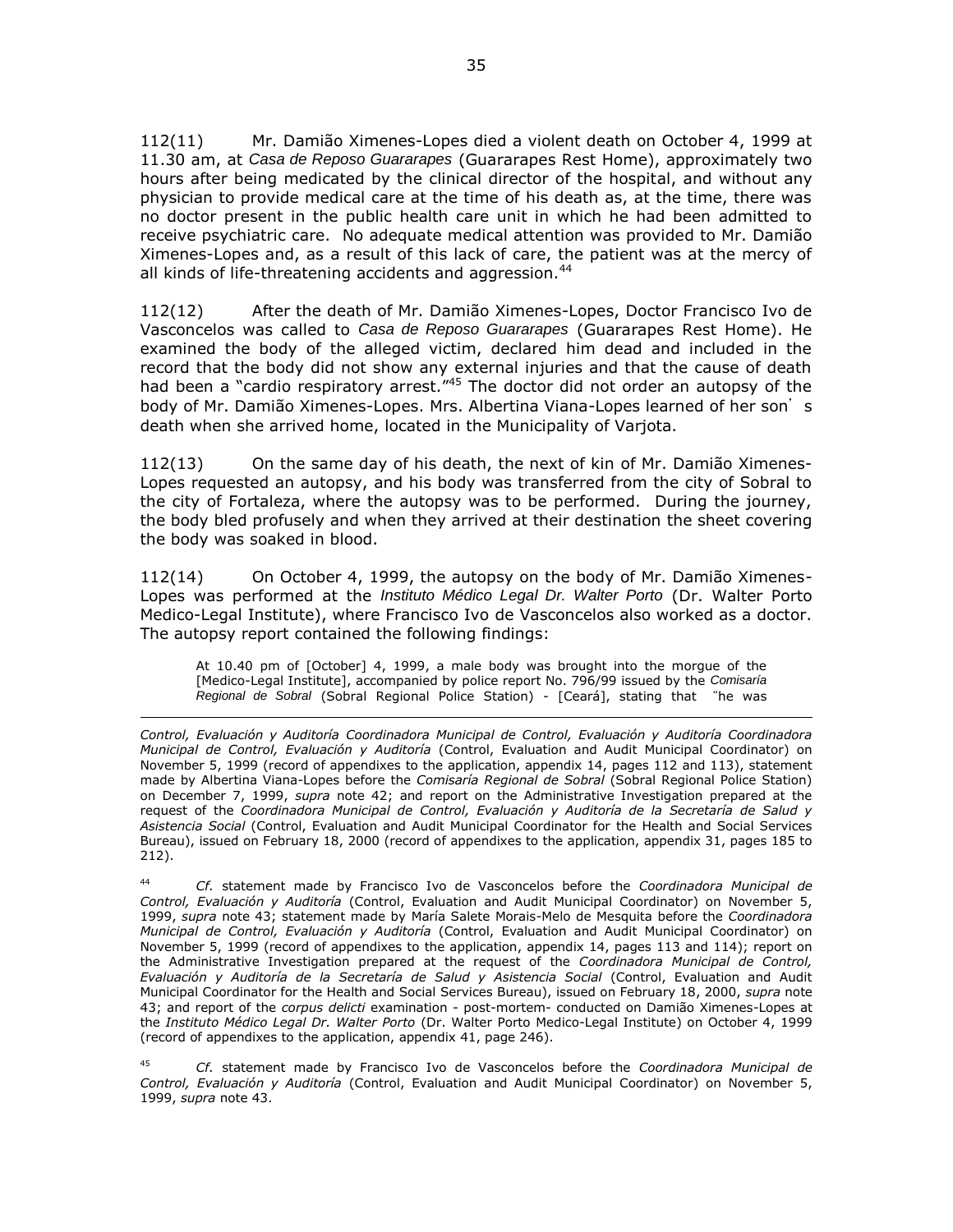admitted to Guararpes hospital for persons with mental illness 3 days ago and this morning his mother went to visit him [and found him] having a nervous breakdown, with his nose bleeding and signs of physical abuse. He died today at 11.30 am in said hospital in Sobral - [Ceará]." It is a dun-colored male body with dark hair, thick mustache, and shaved beard, wrapped in a white sheet. It exhibits generalized rigor mortis, dilated pupils, hypostasis on the back and no vital signs. External Examination: excoriations in the area of the nose, right shoulder, anterior aspect of knees and left foot, ecchymosis around left eye, homolateral shoulder and fists (consistent with restraint)." Internal Examination: no signs of internal traumatic injuries; pulmonary edema and congestion are present, with no other macroscopic alterations of medico-legal interest in all other organs in those cavities. Samples of lung, heart, stomach, liver, and kidney were sent for histopathologic examination. Results revealed mild pulmonary congestion and pulmonary edema, pulmonary hemorrhage and mild-to-moderate liver steatosis. CONCLUSION: […] we infer that it is a death of unknown cause.

Answers to the following questions:

 $\overline{a}$ 

1- [FIRST - Was there death?]; yes. 2-[SECOND - What was the cause of death?]; unknown. 3-[THIRD - What was the instrument or means employed that caused the death?]; no evidence to answer the question. 4-[FOURTH - Was it caused by poison, fire, explosion, asphyxia or torture or any other insidious or cruel means?]; no evidence to answer the question.

Without further ado, the person in charge was ordered to complete the report, which, after being read and approved, was duly signed.<sup>46</sup>

112(15) Subsequently, on February 17, 2000, in response to a request from the Attorney General's Office for the physicians who performed the autopsy to "determ[ine] whether the injuries [found on the body] m[ay] have been the result of bumps or falls suffered [by Mr. Damião Ximenes-Lopes]," the Medico-Legal Institute elaborated on its conclusions and informed that "the injuries described [in the post-mortem examination report] were caused by a blunt instrument (or by multiple bumps or falls) and that it was impossible to identify the precise manner in which they were caused." $47$ 

112(16) In 2002, the *Quinta Sala Civil del Juzgado de Sobral* (Fifth Civil Chamber of the Trial Court in and for Sobral) (hereinafter, "the Fifth Civil Chamber"), during the civil proceedings relating to the death of Mr. Damião Ximenes-Lopes, ordered that the body of the alleged victim be exhumed in order to establish the cause of his death (*infra* paras. 112(52) and 112(54)). The exhumation was carried out on April 6, 2002 by the *Instituto Médico Legal Dr. Walter Porto* (Dr. Walter Porto Medico-Legal Institute). The post-exhumation examination report contained the following description:

We exhumed and autopsied the body of Mr. Damião Ximenes-Lopes at 10.10 am of [April] 6, 2002 at São Raimundo Cemetery in the Municipality of Varjota - Ceará, at the request of judge Maria Valdenisa de Sousa Bernardo in and for Sobral, pursuant to official letter No. 372/2001[. …] After having identified the place where the victim was inhumed, the vault was opened, where we observed a wooden coffin in bad condition, which contained the remains of the victim in an advanced state of decomposition; i.e. we only found the

<sup>46</sup> *Cf.* report of the *corpus delicti* examination - post-mortem- conducted on Damião Ximenes-Lopes at the *Instituto Médico Legal Dr. Walter Porto* (Dr. Walter Porto Medico-Legal Institute) on October 4, 1999, *supra* note 44.

<sup>47</sup> *Cf*. official letter No.173/2000 from the *Instituto Médico Legal Dr. Walter Porto* (Dr. Walter Porto Medico-Legal Institute), dated February 17, 2000 (record of appendixes to the application, appendix 44, page 251).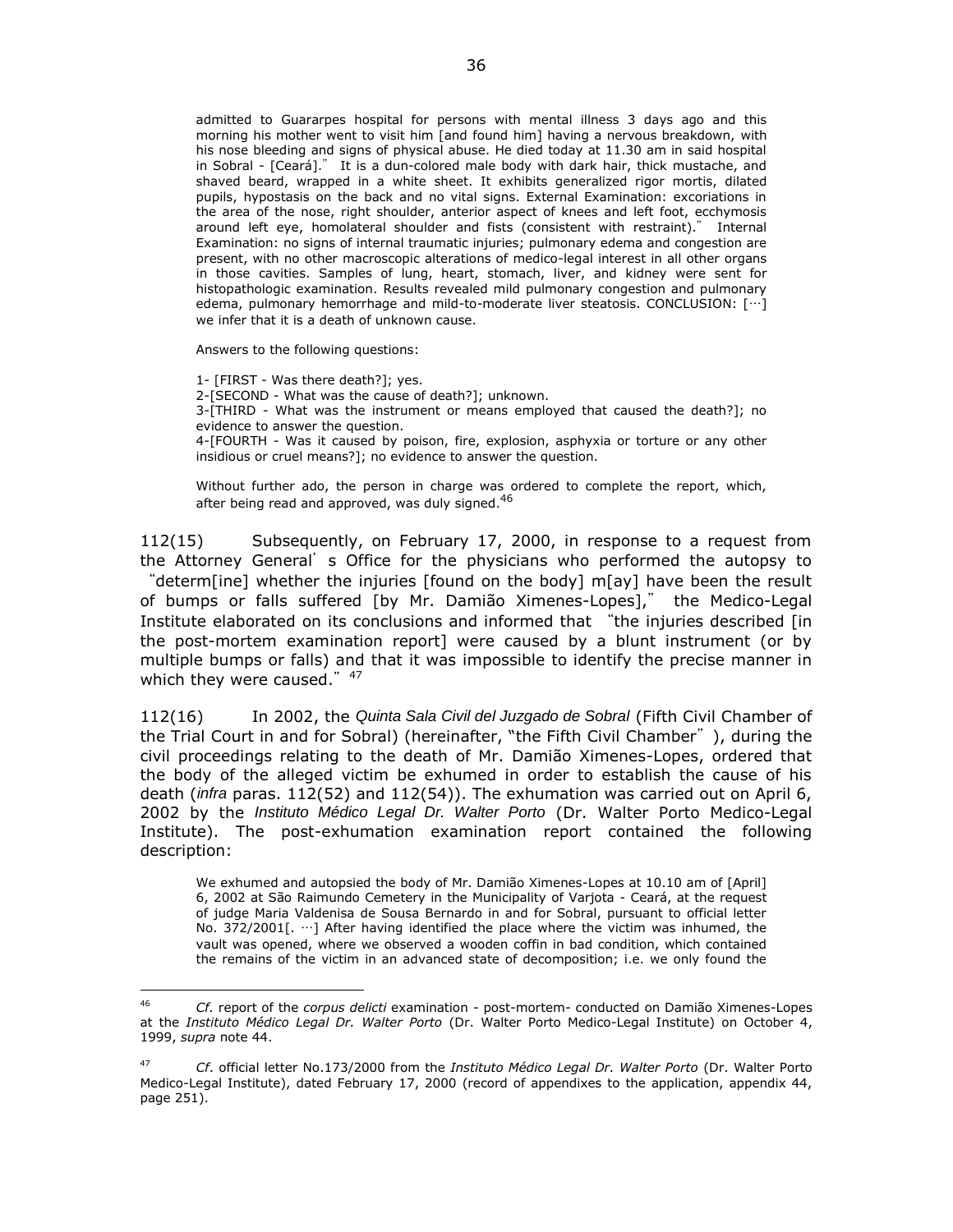bones of the body. A thorough expert examination of each bone of the skull showed that a transversal craniotomy had been performed (result of the previous expert examination) and no fractures were found in that body component, i.e. the skull showed integrity of all its bones. All other bones of the body showed no fractures either. Conclusion: based on the foregoing and in the absence of any further necroscopic findings as a result of the advanced state of decomposition of the body, we conclude that it was a death of unknown cause.

Answers to the following questions:

 $\overline{a}$ 

1- [FIRST - Was there death?]; yes. 2-[SECOND - What was the cause of death?]; unknown. 3-[THIRD - What was the instrument or means employed that caused the death?]; no evidence to answer the question. 4-[FOURTH - Was it caused by poison, fire, explosion, asphyxia or torture or any other insidious or cruel means?]; no evidence to answer the question.

Without further ado, the person in charge was ordered to complete the report, which, after being read and approved, was duly signed.<sup>48</sup>

### *C) Police investigation about the death of Mr. Damião Ximenes-Lopes*

112(17) On October 13, 1999, Mrs. Albertina Viana-Lopes filed a complaint with the *Coordinadora Municipal de Control, Evaluación y Auditoría de la Secretaría de Salud y Asistencia Social* (Control, Evaluation and Audit Municipal Coordinator for the Health and Social Services Bureau) regarding the death of her son, Mr. Damião Ximenes-Lopes. In October, 1999, Mrs. Irene Ximenes-Lopes-Miranda, sister of Mr. Ximenes-Lopes, filed a complaint with the *Comisión de Ciudadanía y Derechos Humanos de la Asamblea Legislativa del estado del Ceará* (Civil and Human Rights Commission of the Legislative Assembly of the state of Ceará), pleading for justice and the punishment of those responsible for the death of his brother.<sup>49</sup>

112(18) On November 8, 1999, Attorney General's Office Prosecutor Alexandre de Oliveira-Alcântara requested a police investigation about the death of Mr. Damião Ximenes-Lopes, which occurred on October 4, 1999 at *Casa de Reposo Guararapes* (Guararapes rest Home). On November 9, 1999, 36 days after the death of Mr. Damião Ximenes-Lopes, the Police Station for the Seventh Region of Sobral, by means of Administrative Resolution No. 172/99, ordered an investigation about the death of Mr. Damião Ximenes-Lopes.<sup>50</sup>

<sup>48</sup> *Cf.* autopsy report (post-exhumation) issued by the *Instituto Médico Legal Dr. Walter Porto* (Dr. Walter Porto Medico-Legal Institute) on April 6, 2002 (record of appendixes to the answer to the application, appendix II, page 2549).

<sup>49</sup> *Cf.* complaint filed by Albertina Viana-Lopes with the *Coordinadora Municipal de Control, Evaluación y Auditoría de la Secretaría de Salud y Asistencia Social* (Control, Evaluation and Audit Municipal Coordinator for the Health and Social Services Bureau) on October 13, 1999 (record of appendixes to the application, appendix 25, pages 174 and 175); and report on the Administrative Investigation prepared at the request of the *Coordinadora Municipal de Control, Evaluación y Auditoría de la Secretaría de Salud y Asistencia Social* (Control, Evaluation and Audit Municipal Coordinator for the Health and Social Services Bureau), issued on February 18, 2000, *supra* note 43.

<sup>50</sup> *Cf.* brief filed by the Attorney General's Office Prosecutor with the *Tercera Sala del Juzgado de Sobral* (Third Chamber of the Trial Court in and for Sobral) on November 8, 1999 (record of appendixes to the answer to the application, appendix I, volume I, page 1537); and order of the Sobral Police Chief, issued on November 9, 1999 (record of appendixes to the answer to the application, appendix I, volume I, pages 1535 and 1536).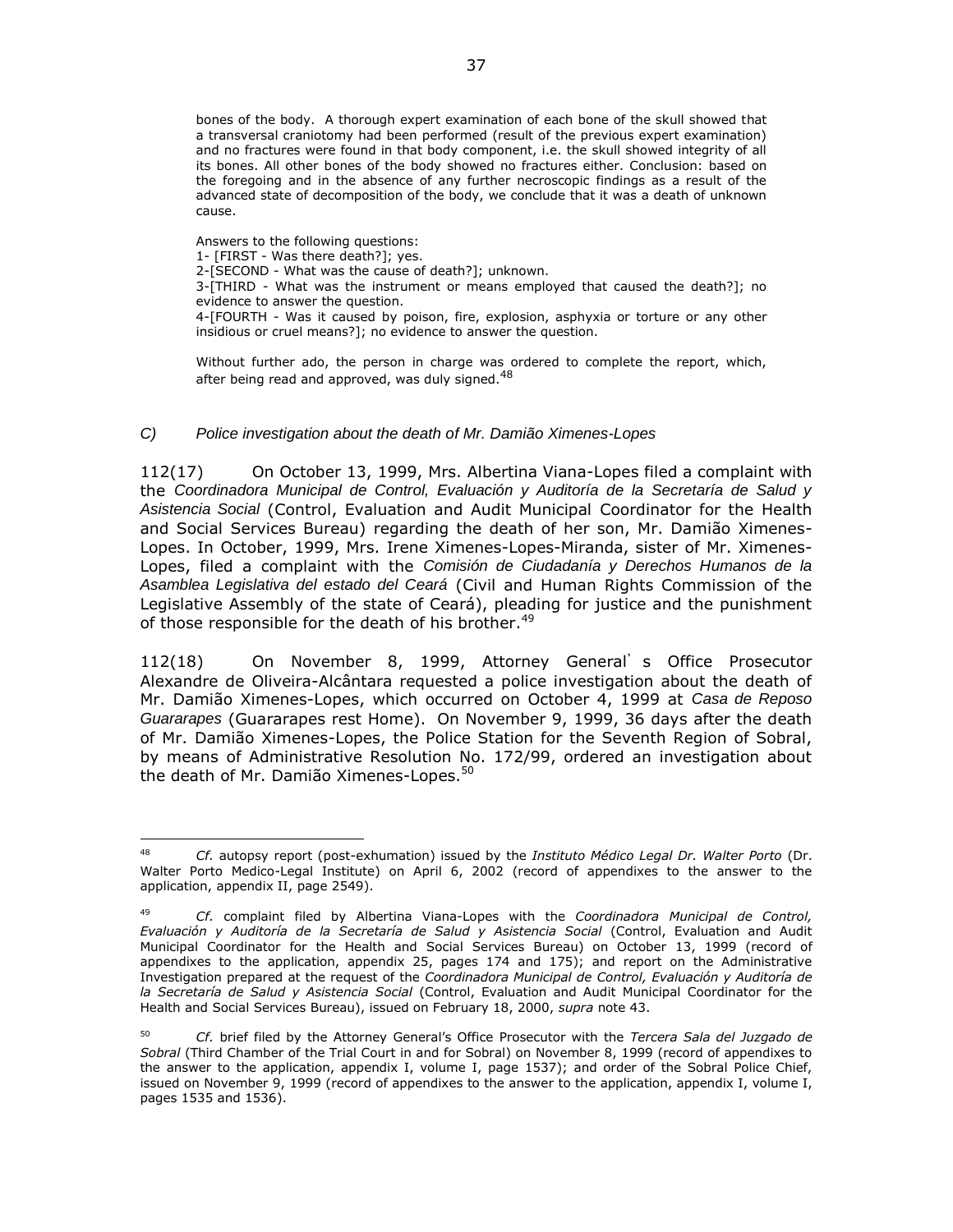112(19) On November 11, 1999, the *Comisión de Derechos Humanos y Ciudadanía de la Asamblea Legislativa del estado del Ceará* (Civil and Human Rights Commission of the Legislative Assembly of the state of Ceará) sent a brief to the Sobral Police Chief, requesting the expeditious handling of the case of Mr. Damião Ximenes-Lopes in order to secure punishment of those responsible for his death.<sup>51</sup>

112(20) On November 26, 1999, Antônio Vitorino de Sousa-Rufino, Elias Gomes- Coimbra, André Tavares-do Nascimento, Carlos Alberto Rodrigues-dos Santos, Maria Verónica Miranda-Bezerra, Francisco Alexandro Paiva-Mesquita and Sérgio Antunes–Ferreira-Gomes's statements were taken at the *Comisaría Regional*  de Sobral (Sobral Regional Police Station).<sup>52</sup>

112.21. The statements of Francisco Ivo de Vasconcelos, Marcelo Messias-Barros, Maria Salete Morais-Melo de Mesquita, Albertina Viana-Lopes, Antônio Airton-Miranda, Irene Ximenes-Lopes-Miranda, João Alves-da Silva, Francisco das Chagas-Melo, Mairton Paiva-de Oliveira, Sebastião Vieira-Filho, Francisco Magalhães-de Aquino, Maria Cladenice Silva-Porfírio, Maria Gorete-Marques, André Tavares-do Nascimento, Carlos Alberto Rodrigues-dos Santos, José Elieser Silva-Procópio, Francisco Raimundo-Alves and Evaldo Castilho-Aragão-Oliveira were taken at the *Comisaría Regional de Sobral* (Sobral Regional Police Station) on December 3, 4, 7, 9, 15, 16 and 20, 1999.<sup>53</sup>

112(22) On December 8, 1999, the Chief of Police for the Seventh Region of Sobral, sent his Final Report regarding complaint No. 404/99 to the Attorney General's Office, in which he indicated that there was "probable liability [of *Casa de Reposo Guararapes* (Guararapes Rest Home)] and of the persons involved in the

 $\overline{a}$ <sup>51</sup> *Cf.* brief of the *Asamblea Legislativa del estado del Ceará* (Legislative Assembly of the state of Ceará) addressed to the Sobral Police Chief, dated November 11, 1999 (record of appendixes to the answer to the application, appendix I, volume I, pages 1544 to 1546).

<sup>52</sup> *Cf.* statements made by Antônio Vitorino de Sousa-Rufino, Elias Gomes-Coimbra, André Tavaresdo Nascimento, Carlos Alberto Rodrigues-dos Santos, Maria Verónica Miranda-Bezerra, Francisco Alexandro Paiva-Mesquita and Sergio Antunes-Ferreira Gomes at the *Comisaría Regional de Sobral* (Sobral Regional Police Station) on November 26, 1999 (record of appendixes to the answer to the application, appendix I, volume I, pages 1540 to 1543).

<sup>53</sup> *Cf.* statement made by Francisco Ivo de Vasconcelos at the *Comisaría Regional de Sobral* (Sobral Regional Police Station) on December 3, 1999 (record of appendixes to the answer to the application, appendix I, volume I, pages 1572 to 1574); statements made by Marcelo Messias-Barros and Maria Salete-Morais-Melo de Mesquita at Sobral Regional Police Station on December 4, 1999 (record of appendixes to the answer to the application, appendix I, volume I, pages 1577 to 1580); statements made by Albertina Viana-Lopes, Antônio Airton- Miranda and Irene Ximenes-Lopes-Miranda at Sobral Regional Police Station on December 7, 1999 (record of appendixes to the answer to the application, appendix I, volume I, pages 1582 to 1586); statements made by João Alves-da Silva, Francisco das Chagas-Melo, Mairton Paiva-de Oliveira and Sebastião Vieira-Filho at Sobral Regional Police Station on December 9, 1999 (record of appendixes to the answer to the application, appendix I, volume I, pages 1671 to 1680); statements made by Francisco Magalhaes de Aquino, Maria Cladenice Silva Porfírio and Maria Gorete Marques at Sobral Regional Police Station on December 15, 1999 (record of appendixes to the answer to the application, appendix I, volume I, pages 1599 to 1601 and 1608); statements made by André Tavares-do Nascimento, Carlos Alberto Rodrigues-dos Santos and José Elieser-Silva-Procópio at Sobral Regional Police Station on December 16, 1999 (record of appendixes to the answer to the application, appendix I, volume I, pages 1609 to 1611); and statements made by Francisco Raimundo Alves and Evaldo Castilho-Aragão-Oliveira at Sobral Regional Police Station on December 20, 1999 (record of appendixes to the answer to the application, appendix I, volume I, pages 1618 and 1619).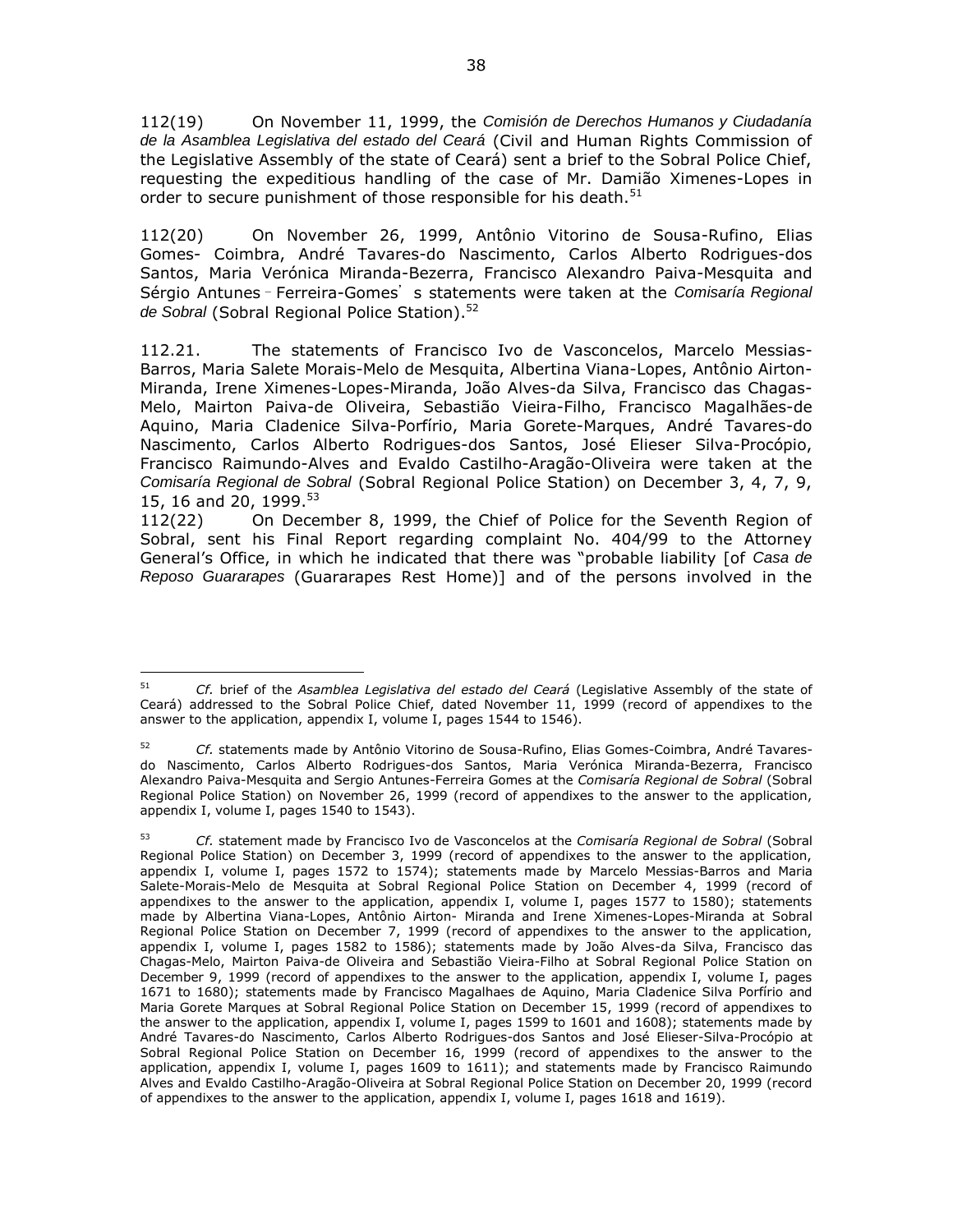maltreatment, torture, and homicide reported by the family of inpatient Damião Ximenes-Lopes." 54

112(23) On February 8, 11 and 15, 2000, confrontation of witnesses Sebastião Alves-Costa-Filho, André Tavares-do Nascimento, Francisco Ivo de Vasconcelos and Albertina Viana-Lopesse was conducted and the statements of Sebastião Alves-Costa-Filho, Cândida Martins-Vieira, João Paulo Melo, Maria Gorete-Silva and Maria Expedita Sousa-Lira were taken at the *Comisaría Regional de Sobral* (Sobral Regional Police Station).<sup>55</sup>

112(24) On February 25, 2000, the *Comisaría Regional de Sobral* (Sobral Regional Police Station) forwarded the record of the investigation conducted concerning complaint No. 404/99 to the Incumbent Judge in and for Sobral.<sup>56</sup>

# *D) Criminal Proceedings concerning maltreatment and death of Mr. Damião Ximenes-Lopes*

112(25) On March 27, 2000, the representative of the Attorney General's Office filed a formal accusation with the *Tercera Sala del Juzgado de Sobral* (Third Chamber of the Trial Court in and for Sobral) against Sérgio Antunes-Ferreira-Gomes, Carlos Alberto Rodrigues-dos Santos, André Tavares-do Nascimento and Maria Salete– Moraes-de Mesquita, for their alleged involvement in the crime of maltreatment resulting in death, as defined in the Brazilian Penal Code, Section 136, paragraph 2, to the detriment of Mr. Damião Ximenes-Lopes.<sup>57</sup>

112(26) On April 10, 2000, the *Tercera Sala del Juzgado de Sobral* (Third Chamber of the Trial Court in and for Sobral) ordered defendants to appear in court for questioning, under penalty of being found in default. On April 24, 2000, defendants Maria Salete-Moraes Melo de Mesquita, Sérgio Antunes-Ferreira-Gomes and Carlos Alberto Rodrigues-dos Santos testified before the *Tercera Sala del Juzgado de Sobral* (Third Chamber of the Trial Court in and for Sobral) and Mr. André Tavares-do Nascimento testified on April 26, 2000.<sup>58</sup>

 $\overline{a}$ 

<sup>56</sup> *Cf*. official letter No.365/2000 issued by Sobral Chief of Police on February 25, 2000, addressed to the Incumbent Judge in and for Sobral (record of appendixes to the answer to the application, appendix I, volume I, page  $1416$ ). $\{0\}$ 

<sup>57</sup> *Cf.* brief filed by the Attorney General's Office Prosecutor with the *Tercera Sala del Juzgado de Sobral* (Third Chamber of the Trial Court in and for Sobral) on March 27, 1999 (record of appendixes to the answer to the application, appendix I, volume I, pages 1409 to 1414).

<sup>54</sup> *Cf.* Final Report issued by the *Comisaría Regional de Sobral* (Sobral Regional Police Station) on December 8, 1999 regarding case No. 404/99 (record of appendixes to the answer to the application, appendix I, volume I, page 1588 to 1593).

<sup>55</sup> *Cf.* record of confrontation of witnesses conducted at the *Comisaría Regional de Sobral* (Sobral Regional Police Station) on February 8, 2000 (record of appendixes to the answer to the application, appendix I, volume I, pages 1694 to 1695); statement made by Sebastião Alves Costa Filho at Sobral Regional Police Station on February 8, 2000 (record of appendixes to the answer to the application, appendix I, volume I, pages 1692 to 1693); statements made by Cândida Martins-Vieira and João Paulo Melo at Sobral Regional Police Station on January 11, 2000 (record of appendixes to the answer to the application, appendix I, volume I, pages 1766 and 1767); and statements made by Maria Gorete-Silva and Maria Expedita Sousa-Lira at Sobral Regional Police Station on February 15, 2000 (record of appendixes to the answer to the application, appendix I, volumes I and II, pages 1789 to 1795).

<sup>58</sup> *Cf.* order for summons issued by the *Tercera Sala del Juzgado de Sobral* (Third Chamber of the Trial Court in and for Sobral) on April 10, 2000 (record of appendixes to the answer to the application, appendix I, volume II, page 1842); statements made by Maria Salete Moraies Melo de Mesquita, Sérgio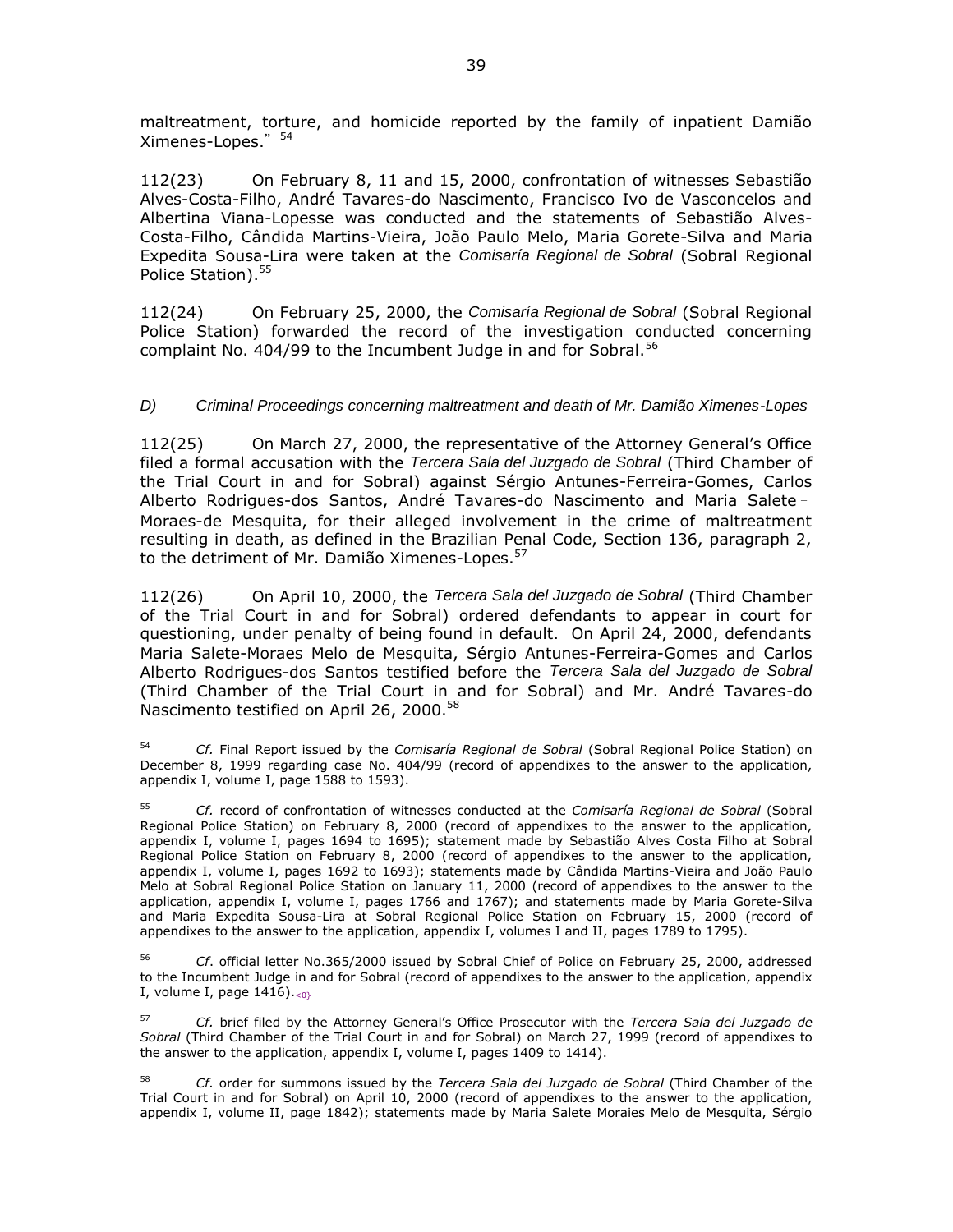112(27) On April 27 and May 17 and 24, 2000, defendants Maria Salete Moraes-Melo de Mesquita, Sérgio Antunes-Ferreira-Gomes, André Tavares-do Nascimento, and Carlos Alberto Rodrigues-dos Santos filed an answer to the accusation of the Attorney General's Office, denying all charges against them, reserving the right to assert defenses in the closing written arguments, and offering new witnesses.<sup>59</sup>

112(28) On August 10, 2000, Mrs. Albertina Viana-Lopes, mother of Damião Ximenes-Lopes, requested to be admitted as a civil complainant in the criminal action instituted by the Attorney General's Office (hereinafter, "civil complainant in the criminal action"). On January 26, 2001, the Attorney General's Office consented to the petition, and on March 1, 2001, the *Juzgado de la Tercera Sala de Sobral* (Third Chamber of the Trial Court in and for Sobral) admitted Mrs. Albertina Viana-Lopes as civil complainant in the criminal action.<sup>60</sup>

112(29) From May 24, 2000 and during approximately two years, the *Juzgado de la Tercera Sala de Sobral* (Third Chamber of the Trial Court in and for Sobral) limited itself to holding hearings, of which many were postponed for different reasons, taking place days or months after the original date, as described below:

a) the hearing scheduled for August 16, 2000, was postponed due to "the unavailability of the judge" in charge of the *Tercera Sala del Juzgado de Sobral* (Third Chamber of the Trial Court in and for Sobral), and was finally held on October 11, 2000, on which date witnesses Francisco Ivo de Vasconcelos, José Cláudio Aguiar and Elias Gomes-Coimbra gave testimony, and the hearing was adjourned "due to time constraints;"  $^{\overline{61}}$ 

 $\overline{a}$ 

<sup>59</sup> *Cf.* answer filed by Maria Salete Morais-Melo de Mesquita with the *Tercera Sala del Juzgado de Sobral* (Third Chamber of the Trial Court in and for Sobral) on April 27, 2000 (record of appendixes to the answer to the application, appendix I, volume II, page 1856); answer filed by Sérgio Antunes Ferreira Gomes with the *Tercera Sala del Juzgado de Sobral* (Third Chamber of the Trial Court in and for Sobral) on May 17, 2000 (record of appendixes to the answer to the application, appendix I, volume II, page 1860); answer filed by André Tavares do Nascimento with the *Tercera Sala del Juzgado de Sobral* (Third Chamber of the Trial Court in and for Sobral) on May 24, 2000 (record of appendixes to the answer to the application, appendix I, volume II, page 1863); and answer filed by Carlos Alberto Rodrigues dos Santos with the *Tercera Sala del Juzgado de Sobral* (Third Chamber of the Trial Court in and for Sobral) on May 24, 2000 (record of appendixes to the answer to the application, appendix I, volume II, page 1864).

Cf. petition filed by Albertina Viana-Lopes with the *Tercera Sala del Juzgado de Sobral* (Third Chamber of the Trial Court in and for Sobral) on August 10, 2000 (record of appendixes to the answer to the application, appendix I, volume II, page 1929); consent by the Attorney General's Office, dated January 26, 2001 (record of appendixes to the answer to the application, appendix I, volume II, page 1933); and order entered by the *Tercera Sala del Juzgado de Sobral* (Third Chamber of the Trial Court in and for Sobral) on March 1, 2001 (record of appendixes to the answer to the application, appendix I, volume II, page 1934).

<sup>61</sup> *Cf.* order entered by the *Tercera Sala del Juzgado de Sobral* (Third Chamber of the Trial Court in and for Sobral) on May 24, 2000 (record of appendixes to the answer to the application, appendix I, volume II, page 1866); certificate from the *Tercera Sala del Juzgado de Sobral* (Third Chamber of the Trial Court in and for Sobral), dated August 16, 2000 (record of appendixes to the answer to the application, appendix I, volume II, page 1873); and statements made by Francisco Ivo de Vasconcelos, José Cláudio

Antuns Ferreira-Gomes and Carlos Alberto Rodrigues-dos Santos before the *Tercera Sala del Juzgado de Sobral* (Third Chamber of the Trial Court in and for Sobral) on April 24, 2000 (record of appendixes to the answer to the application, appendix I, volume I, pages 1844 to 1851); and statement made by André Tavares-do Nascimento before the *Tercera Sala del Juzgado de Sobral* (Third Chamber of the Trial Court in and for Sobral) on April 26, 2000 (record of appendixes to the answer to the application, appendix I, volume I, pages 1853 and 1854).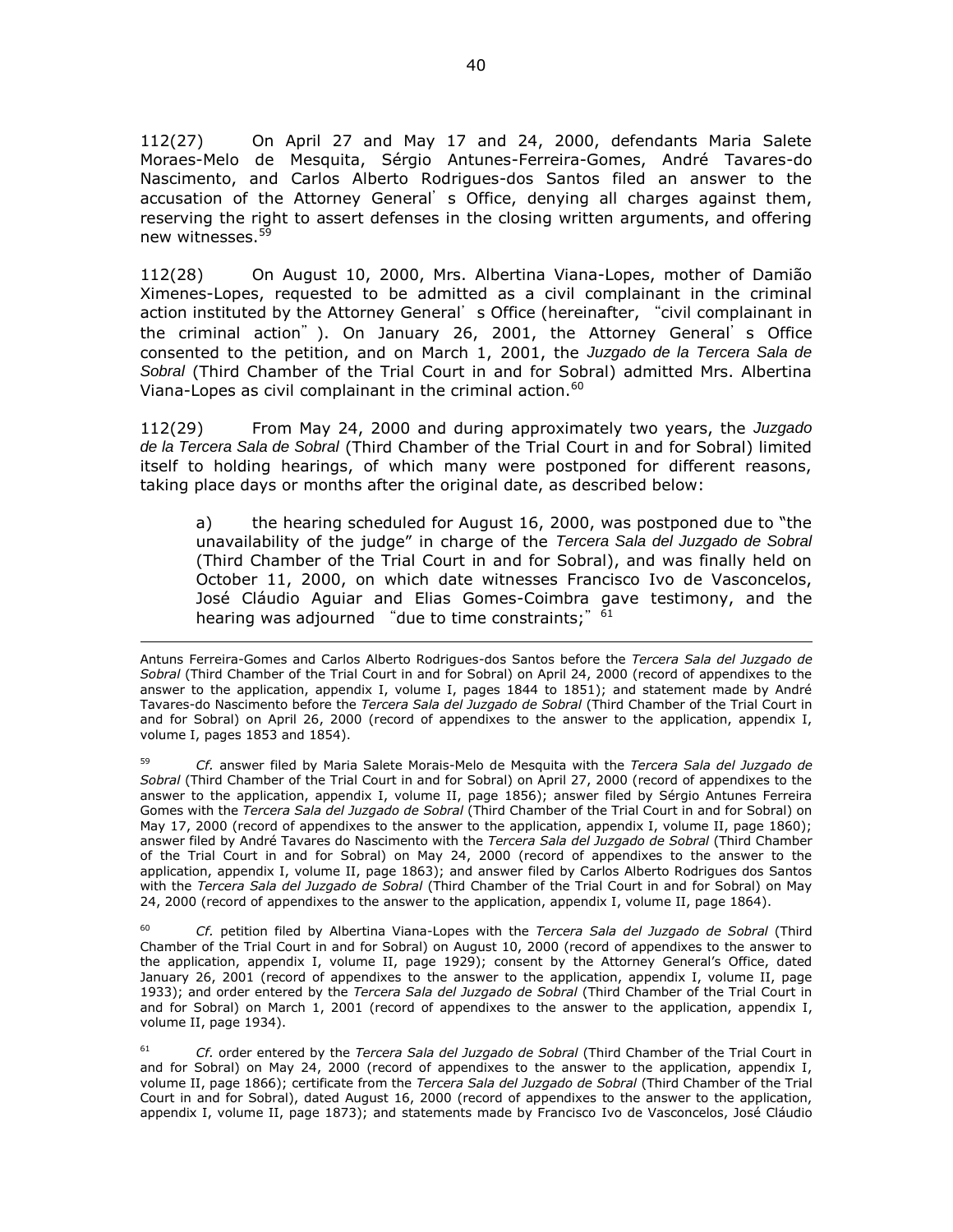b) the hearing scheduled for February 9, 2001, was postponed by the *Juzgado de la Tercera Sala de Sobral* (Third Chamber of the Trial Court in and for Sobral) "due to unavoidable reasons" to February 16, 2001, on which date witness Francisco das Chagas-Melo was taken testimony;<sup>62</sup>

c) Antônio Vitorino de Sousa-Rufino, Maria Gorete-Silva, Maria Claudenice Silva-Porfírio and Marcelo Messias-Barros testified on March 13 and 14, 2001, and Idelson Pinto-Batista and João Arnóbio B. de Mesquita testified on May 15 and 21, 2002; $63$ 

d) At the hearing held on November 29, 2001, the defense argued that the hearing should be suspended until the mother of the alleged victim was heard, and, as there was no objection from the Attorney General's Office, the *Tercera Sala del Juzgado de Sobral* (Third Chamber of the Trial Court in and for Sobral) decided to postpone the hearing, ordered that Mrs. Albertina Viana-Lopes be heard and scheduled a new hearing for March 8, 2002. On March 7, 2002, the Chief of the Clerk's Office for said Trial Court informed that witness subpoenas for the hearing scheduled for the following day were missing. As a result, prosecution witnesses Albertina Viana-Lopes and Irene Ximenes-Lopes-Miranda and defense witnesses José Vilson Barreto-Araújo, Olinda Alexandre de Sousa, Ângela Maria Carvalho- Parente and Maria Verónica Miranda-Bezerra were scheduled to testify on April 12, 2002, <sup>64</sup> and

 $\overline{a}$ 

<sup>62</sup> *Cf.* certificate from the *Tercera Sala del Juzgado de Sobral* (Third Chamber of the Trial Court in and for Sobral), dated February 9, 2001 (record of appendixes to the answer to the application, appendix I, volume II, page 1947); and statement made by Francisco das Chagas-Melo before the *Tercera Sala del Juzgado de Sobral* (Third Chamber of the Trial Court in and for Sobral) on February 16, 2001 (record of appendixes to the answer to the application, appendix I, volume II, pages 1949 to 1952).

<sup>63</sup> *Cf.* statements made by Antônio Vitorino de Sousa-Rufino, Maria Gorete-Silva and Maria Claudenice Silva-Porfírio before the *Tercera Sala del Juzgado de Sobral* (Third Chamber of the Trial Court in and for Sobral) on March 14, 2001 (record of appendixes to the answer to the application, appendix I, volume II, pages 1962 to 1966); statement made by Marcelo Mesias-Barros before the *Segunda Sala Criminal del Juzgado de Fortaleza* (Second Criminal Chamber of the Trial Court in and for Fortaleza) on March 13, 2001 ((record of appendixes to the answer to the application, appendix I, volume II, pages 1980 to 1982); statement made by Idelson Pinto Batista before the *Tercera Sala del Juzgado de Sobral* (Third Chamber of the Trial Court in and for Sobral) on May 15, 2002 (record of appendixes to the answer to the application, appendix I, volume II, pages 2094 to 2096); and statement made by João Arnóbio B. de Mesquita before the *Tercera Sala del Juzgado de Sobral* (Third Chamber of the Trial Court in and for Sobral) on May 21, 2002 (record of appendixes to the answer to the application, appendix I, volume II, pages 2113 to 2116).

<sup>64</sup> *Cf.* order issued by the *Jueza Auxiliar de la Séptima Zona Judicial* (Deputy Judge of the Seventh Judicial Region) on June 6, 2001 (record of appendixes to the answer to the application, appendix I, volume II, page 1986); record of the hearing held by the *Tercera Sala del Juzgado de Sobral* (Third Chamber of the Trial Court in and for Sobral) on November 29, 2001 (record of appendixes to the answer to the application, appendix I, volume II, pages 1993 and 1994); order entered by the *Tercera Sala del Juzgado de Sobral* (Third Chamber of the Trial Court in and for Sobral) on March 7, 2002 (record of appendixes to the answer to the application, appendix I, volume II, page 2024); statement made by Albertina Viana-Lopes before the *Juzgado Vinculado de Varjota* (Trial Court in and for Varjota) on April 10, 2002 (record of appendixes to the answer to the application, appendix I, volume II, pages 2036 to 2038); and statements made by Irene Ximenes-Lopes-Miranda, José Vilson Barreto-Araújo, Olinda Alexandre de Sousa, Ângela Maria Carvalho-Parente and Maria Verónica Miranda-Bezerra before the *Tercera Sala del Juzgado de Sobral* (Third Chamber of the Trial Court in and for Sobral) on April 12, 2002 (record of appendixes to the answer to the application, appendix I, volume II, pages 2044 to 2056).

Aguiar and Elias Gomes-Coimbra before the *Tercera Sala del Juzgado de Sobral* (Third Chamber of the Trial Court in and for Sobral) on October 11, 2000 (record of appendixes to the answer to the application, appendix I, volume II, pages 1879 to 1892).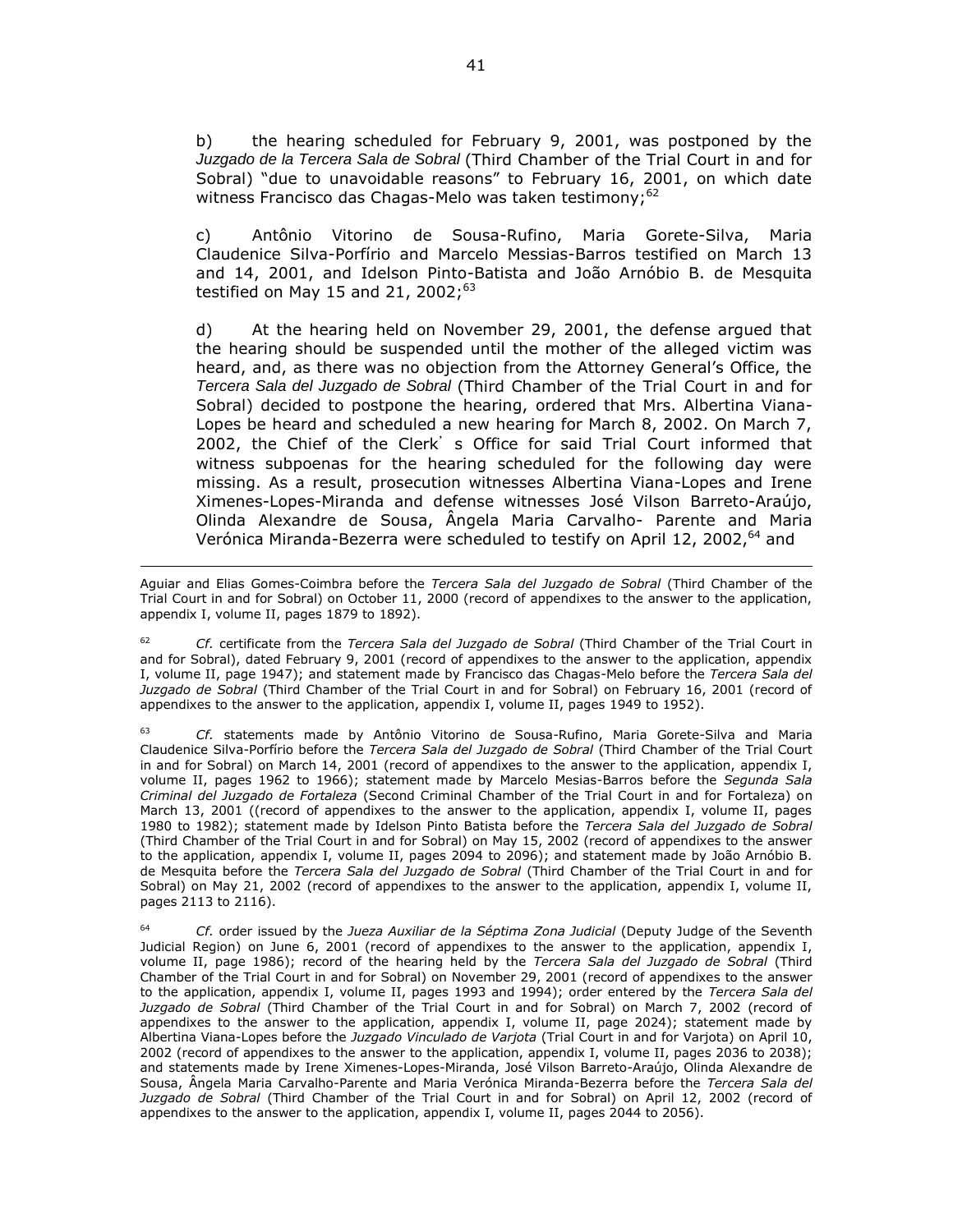e) the hearing scheduled to be held at the *Juzgado de Ipueiras* (Trial Court in and for Ipueiras) on April 24, 2002, for the purposes of hearing a witness residing outside the jurisdiction of Sobral, was canceled due to insufficient notice. A new hearing was scheduled for May 8, 2002, and once again no notice was served on defendant and his defense attorney. As a result, a third date, June 19, 2002, was scheduled to hear the testimony of Antonio Airton-Miranda.<sup>65</sup>

112(30) On December 9, 2002, the *Tercera Sala del Juzgado de Sobral* (Third Chamber of the Trial Court in and for Sobral) ordered that the investigation proceedings be closed and directed the parties to file their closing arguments, pursuant to Section 499 of the Brazilian Code of Criminal Procedure.<sup>66</sup>

# *D.1) Amendment to* accusation *and current status of proceedings*

112(31) On May 25, 2000, Prosecutors from the *Centro de Apoyo Operacional de los Grupos Socialmente Discriminados de la Fiscalía General de Justicia* (Center for the Operational Support of Socially Marginalized Groups under the Office of the State Attorney) sent an official letter to Sobral Attorney General's Office Prosecutor, in charge of the prosecution in the case concerning the death of Damião Ximenes-Lopes, in which they stated that "the criminal conduct [of] Francisco Ivo [de] Vasconcelos and Marcelo Messias- Barros[;] of nurse Maria Verónica Miranda-Bezerra and [of] employee José Eliezer Silva- Procopio has been clearly established [from] the statements taken and  $[\cdots]$  the reports [produced in the case of Mr. Damião Ximenes-Lopes];" therefore, they pointed out that the amendment to the accusation, for the purpose of investigating the connection of these persons with the death of Damião Ximenes-Lopes, constituted an "institutional and legal imposition." 67

112(32) On December 12, 2000, Mrs. Irene Ximenes-Lopes Miranda requested the President of the *Comisión de Ciudadanía y Derechos Humanos de la Asamblea Legislativa del estado del Ceará* (Civil and Human Rights Commission of the Legislative Assembly of the state of Ceará) to require the Judge of the *Tercera Sala de Sobral* (Third Chamber of the Trial Court in and for Sobral) the amendment to the accusation against the persons included in the official letter of the Prosecutors from

 $\overline{a}$ 

<sup>65</sup> *Cf.* record of the criminal hearing held at the *Juzgado de Ipueiras* (Trial Court in and for Ipueiras) on April 24, 2002 (record of appendixes to the answer to the application, appendix I, volume II, page 2127); record of the criminal hearing held at the *Juzgado de Ipueiras* (Trial Court in and for Ipueiras) on May 8, 2002 (record of appendixes to the answer to the application, appendix I, volume II, page 2132); and statement made by Antonio Airton Miranda before the *Juzgado de Ipueiras* (Trial Court in and for Ipueiras) on June 19, 2002 (record of appendixes to the answer to the application, appendix I, volume II, pages 2143 to 2146).

<sup>66</sup> *Cf.* order entered by the *Tercera Sala del Juzgado de Sobral* (Third Chamber of the Trial Court in and for Sobral) on December 9, 2002 (record of appendixes to the answer to the application, appendix I, volume II, page 2148).

<sup>67</sup> *Cf*. official letter No.56/2000 sent by Prosecutors from the *Centro de Apoyo Operacional de los Grupos Socialmente Discriminados de la Fiscalía General de Justicia* (Center for the Operational Support of Socially Marginalized Groups under the Office of the State Attorney) to Sobral Attorney General's Office Prosecutor on May 25, 2000 (record of appendixes to the answer to the application, appendix I, volume II, pages 1911 to 1925).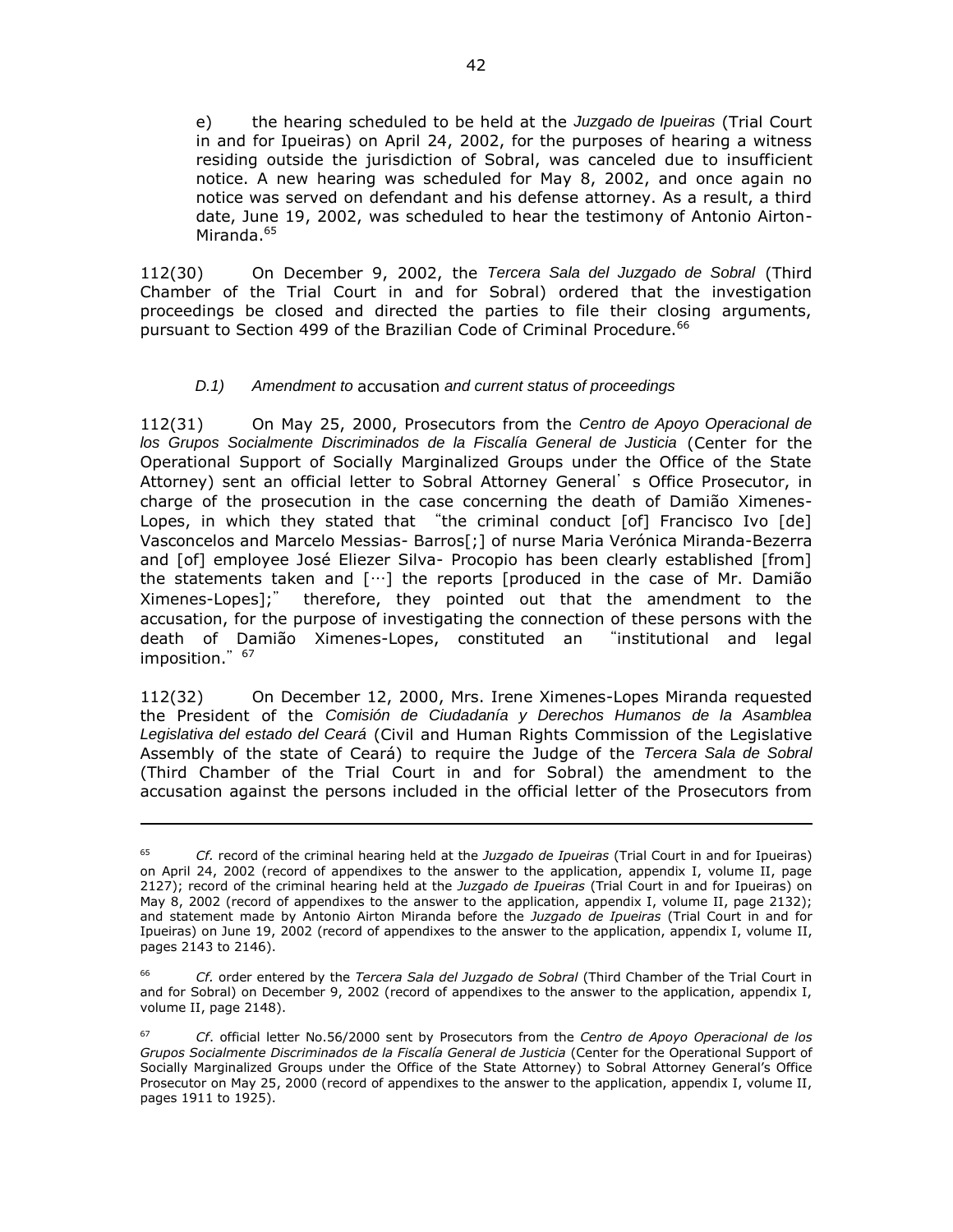the *Centro de Apoyo Operacional de los Grupos Socialmente Discriminados de la Fiscalía General de Justicia* (Center for the Operational Support of Socially Marginalized Groups under the Office of the State Attorney).<sup>68</sup>

112(33) On September 22, 2003, the Attorney General's Office Prosecutor filed her closing arguments in the criminal proceedings relating to the death of Mr. Damião Ximenes-Lopes and a the motion to amend the accusation in respect of Messrs. Francisco Ivo de Vasconcelos and Elias Gomes-Coimbra for maltreatment resulting in death, as defined in the Brazilian Penal Code, Section 136, paragraph 2, to the detriment of Mr. Damião Ximenes-Lopes.<sup>69</sup>

112(34) On June 17, 2004, the Judge of the *Tercera Sala de Sobral* (Third Chamber of the Trial Court in and for Sobral), after acknowledging that the Court was falling behind with its work due to heavy workload and stating that he himself had not been in office for 90 days (30-day vacation in January, plus 60 days on sick leave between February and April 2004), received the amendment to the accusation and ordered to summon the new defendants to appear in court to be examined. Notwithstanding the foregoing, the Judge reiterated the requirement that the civil complainant in the criminal action and the defense attorneys file their closing arguments "forthwith."<sup>70</sup>

112(35) On August 30, 2004, it was not possible to examine the new defendants as no notice was served on the attorney for the civil complainant in the criminal action and some defense attorneys; therefore the Judge of the *Tercera Sala del Juzgado de Sobral* (Third Chamber of the Trial Court in and for Sobral), "for reasons of expediency," scheduled a new hearing for September 9, 2004.<sup>71</sup>

112.36. On October 22, 2004, Mr. Elias Gomes-Coimbra's defense counsel pleaded his innocence and offered witnesses to be called at hearing. That same day, Mr. Francisco Ivo de Vasconcelos raised preliminary objections, argued the legal and factual insufficiency of the allegations made by the Attorney General's Office, denied the charges brought against him, and offered witness testimony.<sup>72</sup>

 $\overline{a}$ 

<sup>68</sup> *Cf.* letter sent by Irene Ximenes-Lopes-Miranda to the President of the *Comisión de Ciudadanía y Derechos Humanos de la Asamblea Legislativa del estado del Ceará* (Civil and Human Rights Commission of the Legislative Assembly of the state of Ceará) on December 12, 2000 (record of the appendixes to the answer to the application, appendix I, volume II, page 1908).

<sup>69</sup> *Cf.* closing arguments filed by the Attorney General's Office Prosecutor with the *Tercera Sala del Juzgado de Sobral* (Third Chamber of the Trial Court in and for Sobral) on September 22, 2003 (record of appendixes to the answer to the application, appendix I, volume II, pages 2166 to 2172); and motion to amend the accusation filed by the Attorney General's Office Prosecutor with the *Tercera Sala del Juzgado de Sobral* (Third Chamber of the Trial Court in and for Sobral) on September 22, 2003 (record of appendixes to the answer to the application, appendix I, volume II, pages 2174 to 2178).

<sup>70</sup> *Cf.* order entered by the *Tercera Sala del Juzgado de Sobral* (Third Chamber of the Trial Court in and for Sobral) on June 17, 2004 (record of appendixes to the answer to the application, appendix I, volume II, page 2180); and summons to defendants Francisco Ivo de Vasconcelos and Elias *Gomes-Coimbra* issued by the Clerk's Office for the *Tercera Sala de Sobral* (Third Chamber of the Trial Court in and for Sobral) on August 25, 2004 (record of appendixes to the answer to the application, appendix I, volume II, page 2189).

<sup>71</sup> *Cf.* record of the hearing held at the *Tercera Sala del Juzgado de Sobral* (Third Chamber of the Trial Court in and for Sobral) on August 30, 2004 (record of appendixes to the answer to the application, appendix I, volume II, page 2235).

<sup>72</sup> *Cf.* preliminary objections filed by Elias Gomes-Coimbra with the *Tercera Sala del Juzgado de Sobral* (Third Chamber of the Trial Court in and for Sobral) on October 10, 2004 (record of appendixes to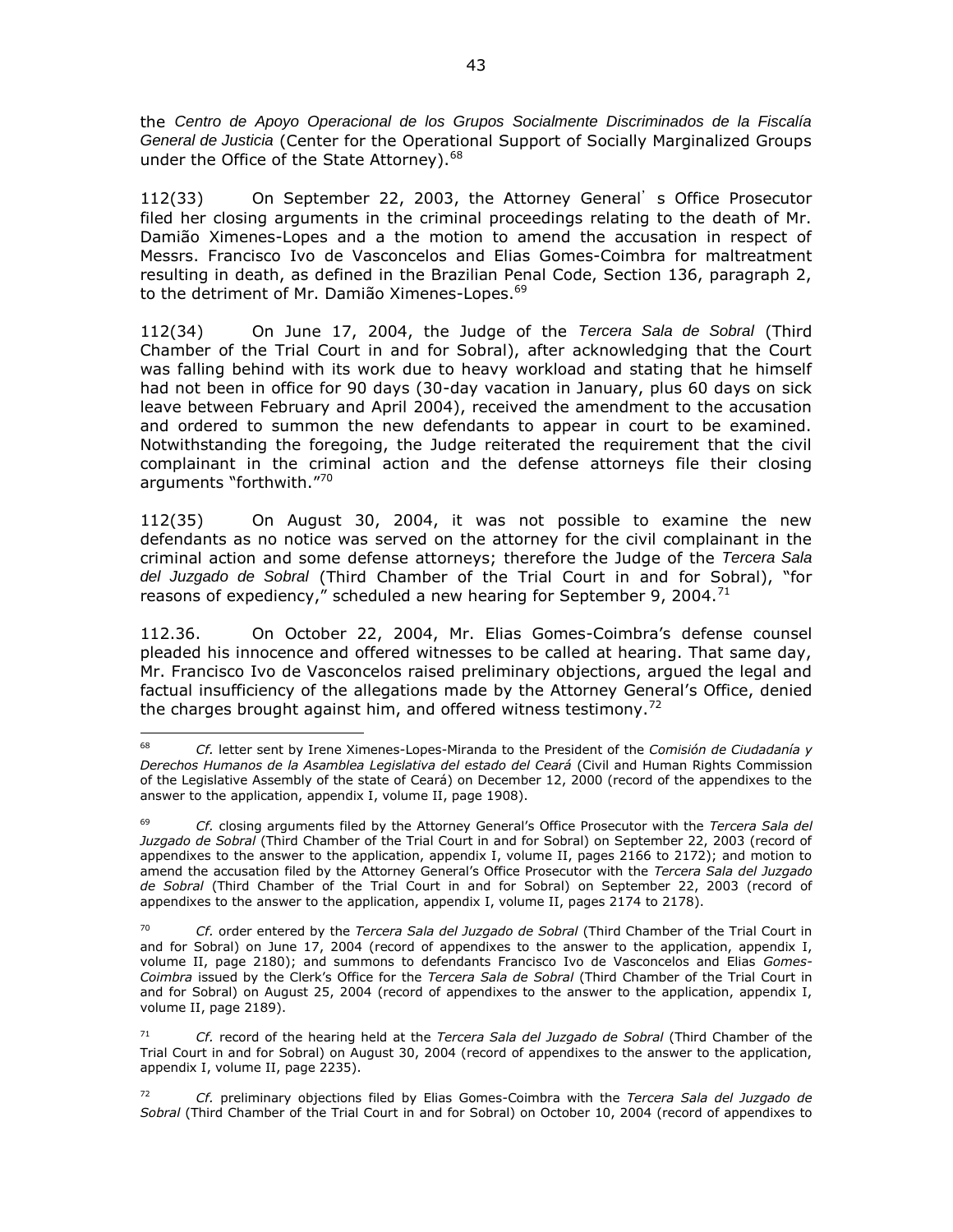112(37) José Cláudio Aguiar, Maria Gorete-Silva and Maria Verónica Miranda-Becerra testified on December 3 and 16, 2004.<sup>73</sup>

112(38) After the opening of the hearing held on September 9, 2004, scheduled for the purpose of examining the new defendants, the Judge of the *Tercera Sala del Juzgado de Sobral* (Third Chamber of the Trial Court in and for Sobral) pointed out that "the complexity of the facts, the number of defendants in the case and, above all, the successive statements made by human rights organizations have delayed the resolution of the case." In addition, the judge stated that the "proceedings necessary for the proper processing of the case have not been duly carried out," and that the absence of attorneys to represent three of the defendants made it impossible to conduct the interrogatory; therefore, the judge scheduled the hearing for October 19, 2004 and reiterated the requirement that the civil complainant in the criminal action and the defense attorneys for the original defendants file their closing arguments.<sup>74</sup>

112(39) During the same hearing, the defense counsel for Mr. Sérgio Antunes-Ferreira-Gomes, accused in the original accusation, filed a motion to stay [the requirement of] filing the closing arguments," arguing that the introduction of new evidence, as a necessary consequence of the existence of new defendants, could benefit or harm the original defendants, and that the completion of their trial before the conclusion of the investigation proceedings against those who were subsequently accused might lead to a discrepancy between the first and second decisions to be rendered by the Court. Based on such request, the Judge ordered that, after the hearing scheduled for October 19, 2004, the records of the case be transmitted to him for decision on the motion.<sup>75</sup>

112(40) The interrogatory of defendants Francisco Ivo de Vasconcelos and Elias Gomes-Coimbra was conducted on October 19, 2004.<sup>76</sup>

112(41) The hearing scheduled for January 26, 2005 to hear witness Francisco das Chagas-Melo's testimony was postponed to March 2, 2005 based on lack of notice to defendant Carlos Alberto Rodrigues-dos Santos.<sup>77</sup>

 $\overline{a}$ 

<sup>74</sup> *Cf.* record of the hearing held at the *Tercera Sala del Juzgado de Sobral* (Third Chamber of the Trial Court in and for Sobral) on September 9, 2004 (record of appendixes to the answer to the application, appendix I, volume II, pages 2254 and 2255).

<sup>75</sup> *Cf.* record of the hearing held at the *Tercera Sala del Juzgado de Sobral* (Third Chamber of the Trial Court in and for Sobral) on September 9, 2004, *supra* note 74.

<sup>76</sup> *Cf.* statements made by Francisco Ivo de Vasconcelos and Elias Gomes-Coimbra before the *Tercera Sala del Juzgado de Sobral* (Third Chamber of the Trial Court in and for Sobral) on October 19, 2004 (record of appendixes to the answer to the application, appendix I, volume II, pages 2260 and  $\frac{2268}{77}$ .

<sup>77</sup> *Cf.* record of the hearing held at the *Juzgado de Ipueiras* (Trial Court in and for Ipueiras) on January 26, 2005 (record of appendixes to the answer to the application, appendix I, volume II, page

the answer to the application, appendix I, volume II, pages 2277 and 2278); and preliminary objections filed by Francisco Ivo de Vasconcelos with the *Tercera Sala del Juzgado de Sobral* (Third Chamber of the Trial Court in and for Sobral) on October 10, 2004 (record of appendixes to the answer to the application, appendix I, volume II, pages 2272 to 2275).

<sup>73</sup> *Cf.* statements made by José Cláudio Aguiar and Maria Gorete-Silva before the *Tercera Sala del Juzgado de Sobral* (Third Chamber of the Trial Court in and for Sobral) on December 3, 2004 (record of appendixes to the answer to the application, appendix I, volume II, pages 2283 to 2288); and statement made by Maria Verónica Miranda-Bezerra before the *Tercera Sala del Juzgado de Sobral* (Third Chamber of the Trial Court in and for Sobral) on December 16, 2004 (record of appendixes to the answer to the application, appendix I, volume II, pages 2296 to 2300).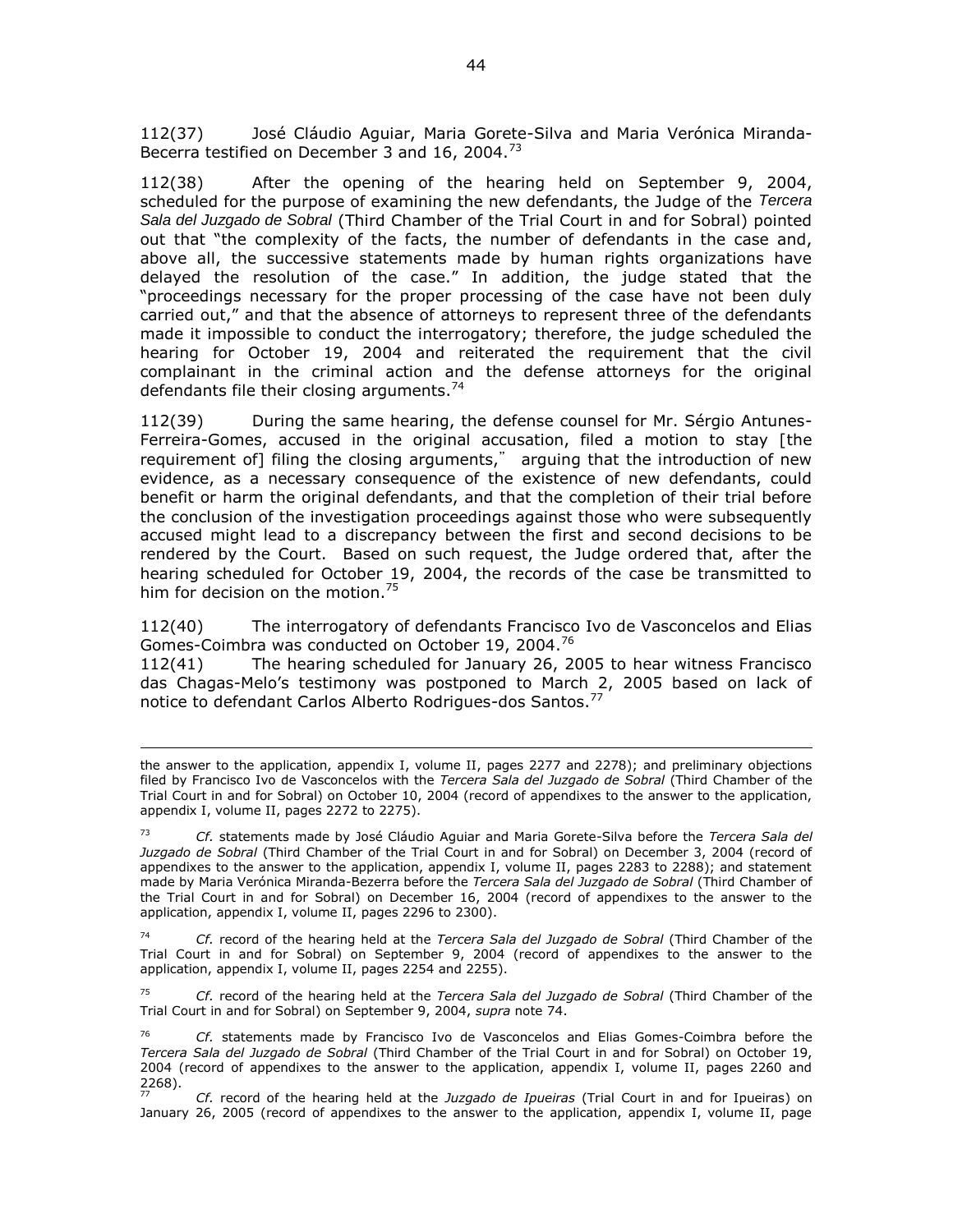112(42) On February 14, 2005, the Clerk's Office for the *Tercera Sala del Juzgado de Sobral* (Third Chamber of the Trial Court in and for Sobral) transmitted "the records of the case" to the Judge for decision on the motion to stay the filing of closing arguments. Since then, the Court has proceeded to conduct hearings for the purpose of taking the testimony of Mr. Francisco das Chagas-Melo and Mrs. Albertina Viana-Lopes, and to subpoena the witnesses of the defendants included in the amendment to the accusation. The criminal proceedings concerning the death of Damião Ximenes-Lopes are presently suspended, pending the interlocutory order regarding the motion to stay the filing of closing arguments. $78$ 

112(43) The criminal proceedings were commenced on March 27, 2000 by an accusation filed by the Attorney General's Office, and up to the date of this Judgment no decision has been rendered by the trial court.

# *E) Civil action for damages*

 $\overline{a}$ 

112(44) On July 6, 2000 Albertina Viana-Lopes brought an action for moral damages in the *Quinta Sala Civil* (Fifth Civil Chamber) against *Casa de Reposo Guararapes* (Guararapes Rest Home), Sérgio Antunes-Ferreira-Gomes and Francisco Ivo de Vasconcelos for the "pain, grief, suffering and humiliation that  $[\cdots]$  she experienced and will experience for the rest of her life" as a result of the death of her son, Damião Ximenes-Lopes.<sup>79</sup>

112(45) On October 2, 2000, the representatives of *Casa de Reposo Guararapes* (Guararapes Rest Home) and defendants Sérgio Antunes-Ferreira-Gomes and Francisco Ivo de Vasconcelos filed an answer to the complaint for damages filed against them by Mrs. Albertina Viana-Lopes.<sup>80</sup>

<sup>79</sup> *Cf.* brief filed by Albertina Viana-Lopes with the Quinta Sala Civil (Fifth Civil Chamber) on July 6, 2000 (record of appendixes to the answer to the application, appendix II, pages 2329 to 2343).

<sup>2326);</sup> and record of the hearing held at the *Juzgado de Ipueiras* (Trial Court in and for Ipueiras) on March 2, 2005 (record of the merits of the case, volume IV, pages 701 to 710).

<sup>78</sup> *Cf.* order entered by the *Tercera Sala del Juzgado de Sobral* (Third Chamber of the Trial Court in and for Sobral) on February 14, 2005 (record of appendixes to the answer to the application, appendix I, volume II, page 2327); record of the hearing held at the *Juzgado de Varjota* (Trial Court in and for Varjota) on April 5, 2005 (record of the merits of the case, volume IV, pages 712 and 713); and subpoena issued by the *Tercera Sala del Juzgado de Sobral* (Third Chamber of the Trial Court in and for Sobral) on November 17, 2005 (record of the merits of the case, volume IV, page 715).

<sup>80</sup> *Cf.* brief filed by the representatives of *Casa de Reposo Guararapes* (Guararapes Rest Home) with the *Quinta Sala Civil* (Fifth Civil Chamber) on October 2, 2000 (record of appendixes to the answer to the application, appendix II, pages 2403 and 2411); brief filed by Sérgio Antunes Ferreira Gomes with the *Quinta Sala Civil* (Fifth Civil Chamber) on October 2, 2000 (record of appendixes to the answer to the application, appendix II, pages 2413 to 2422); and brief filed by Francisco Ivo de Vasconcelos with the *Quinta Sala Civil* (Fifth Civil Chamber) on October 2, 2000 (record of appendixes to the answer to the application, appendix II, pages 2424 to 2429).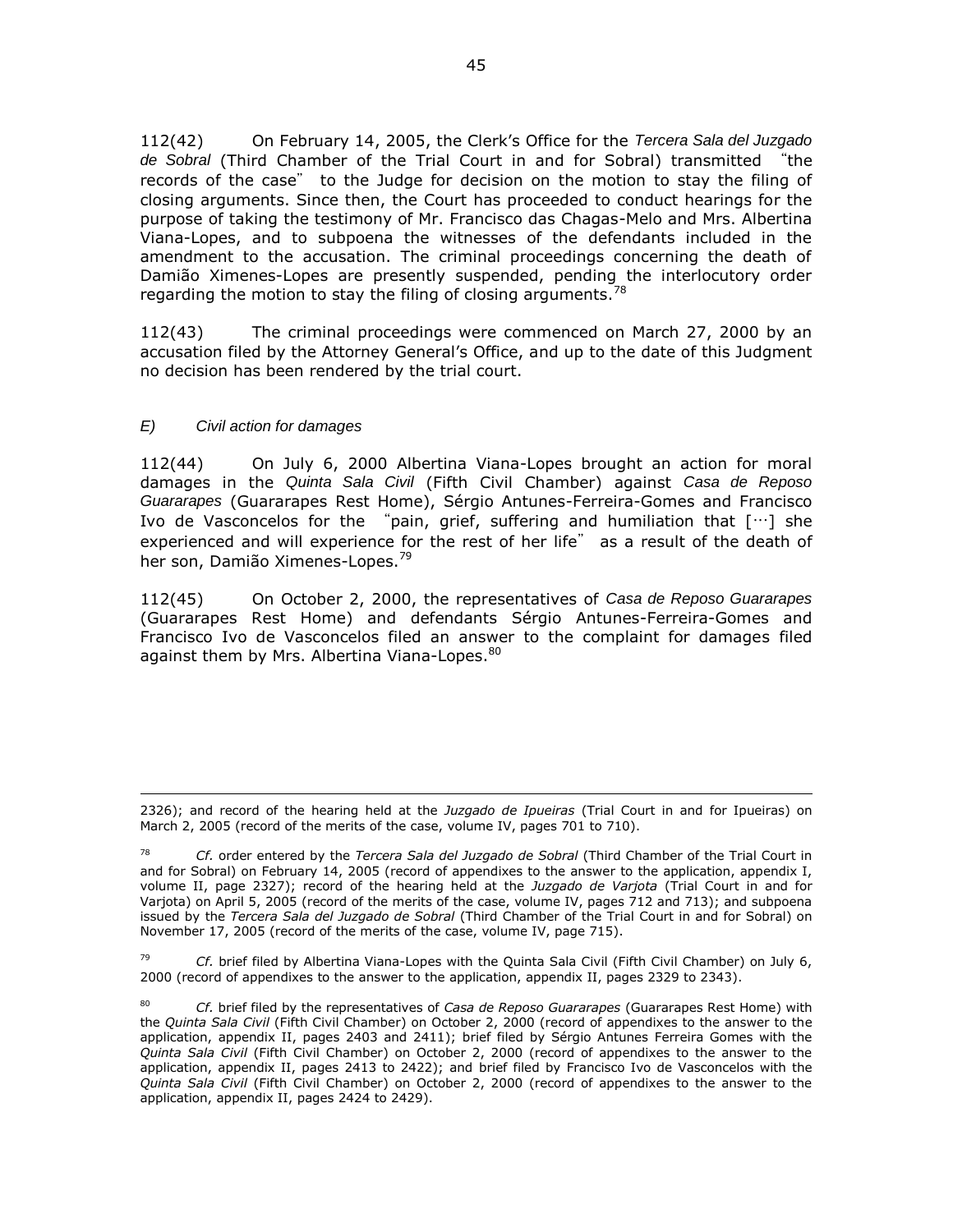112(46) On November 17, 2000, Mrs. Albertina Viana-Lopes filed a reply to the answer of *Casa de Reposo Guararapes* (Guararapes Rest Home) and of Messrs. Sérgio Antunes-Ferreira-Gomes and Francisco Ivo de Vasconcelos to the complaint.<sup>81</sup>

112(47) On December 6, 2000 the *Quinta Sala Civil* (Fifth Civil Chamber) scheduled the conciliation conference for March 1, 2001. On said date, the *Quinta Sala Civil* (Fifth Civil Chamber), without offering any explanation, rescheduled the conference for March 15, 2001, on which date the conference was held, but there were no conciliatory gestures from the parties. 82

112(48) On August 15, 2003 the *Quinta Sala Civil* (Fifth Civil Chamber) requested the *Tercera Sala del Juzgado de Sobral* (Third Chamber of the Trial Court in and for Sobral) detailed information on the criminal proceedings pending before said Court regarding the death of Mr. Damião Ximenes-Lopes and on the status of such proceedings. On August 19, 2003, the Judge of the *Tercera Sala de Sobral* (Third Chamber of the Trial Court in and for Sobral) informed that the proceedings where at the closing arguments stage, as set forth in Section 499 of the Code of Criminal Procedure. On August 29 of the same year, the *Quinta Sala Civil* (Fifth Civil Chamber) decided to stay the civil proceedings for a maximum of one year pending the outcome of the criminal proceedings.<sup>83</sup>

112(49) On October 15, 2004, the *Quinta Sala Civil* (Fifth Civil Chamber) requested the *Tercera Sala del Juzgado de Sobral* (Third Chamber of the Trial Court in and for Sobral) to advise whether judgment had been entered in the case of Mr. Damião Ximenes-Lopes and, if so, to transmit a copy thereof. On October 21, 2004 the *Tercera Sala de Sobral* (Third Chamber of the Trial Court in and for Sobral) informed that on September 24 of that same year the accusation was amended to include Messrs. Elias Gomes-Coimbra and Francisco Ivo de Vasconcelos as defendants, whose testimony was taken on October 19, 2004 and that, as regards to all other defendants, the proceedings were suspended pending decision on a motion to stay the filing of closing arguments filed by one of the defense attorneys<sup>84</sup> (*supra* para. 112(42)). Up to the date of this judgment, no judgment has been rendered by the trial court in the civil action for damages.

 $81$ <sup>81</sup> *Cf.* brief filed by Albertina Viana-Lopes with the *Quinta Sala Civil* (Fifth Civil Chamber) on November 17, 2000 (record of appendixes to the answer to the application, appendix II, pages 2446 to 2448).

<sup>82</sup> *Cf.* order entered by the *Quinta Sala Civil* (Fifth Civil Chamber) on December 6, 2000 (record of appendixes to the answer to the application, appendix II, page 2450); order entered by the *Quinta Sala Civil* (Fifth Civil Chamber) on March 1, 2001 (record of appendixes to the answer to the application, appendix II, pages 2463 and 2464); and record of the conference held at the *Quinta Sala Civil* (Fifth Civil Chamber) on March 15, 2001 (record of appendixes to the answer to the application, appendix II, pages 2466 and 2467).

<sup>83</sup> *Cf.* order entered by the *Quinta Sala Civil* (Fifth Civil Chamber) on August 15, 2003 (record of appendixes to the answer to the application, appendix II, page 2576); official letter No. 521/03 issued by the *Tercera Sala del Juzgado de Sobral* (Third Chamber of the Trial Court in and for Sobral) on August 19, 2003 (record of appendixes to the answer to the application, appendix II, page 2580); and order entered by the *Quinta Sala Civil* (Fifth Civil Chamber) on August 29, 2003 (record of appendixes to the answer to the application, appendix II, page 2582).

<sup>84</sup> *Cf.* order entered by the *Quinta Sala Civil* (Fifth Civil Chamber) on October 15, 2004 (record of appendixes to the answer to the application, appendix II, page 2633); official letter No. 1545/04 issued by the *Tercera Sala del Juzgado de Sobral* (Third Chamber of the Trial Court in and for Sobral) on October 21, 2004 (record of appendixes to the answer to the application, appendix I, volume II, page 2636).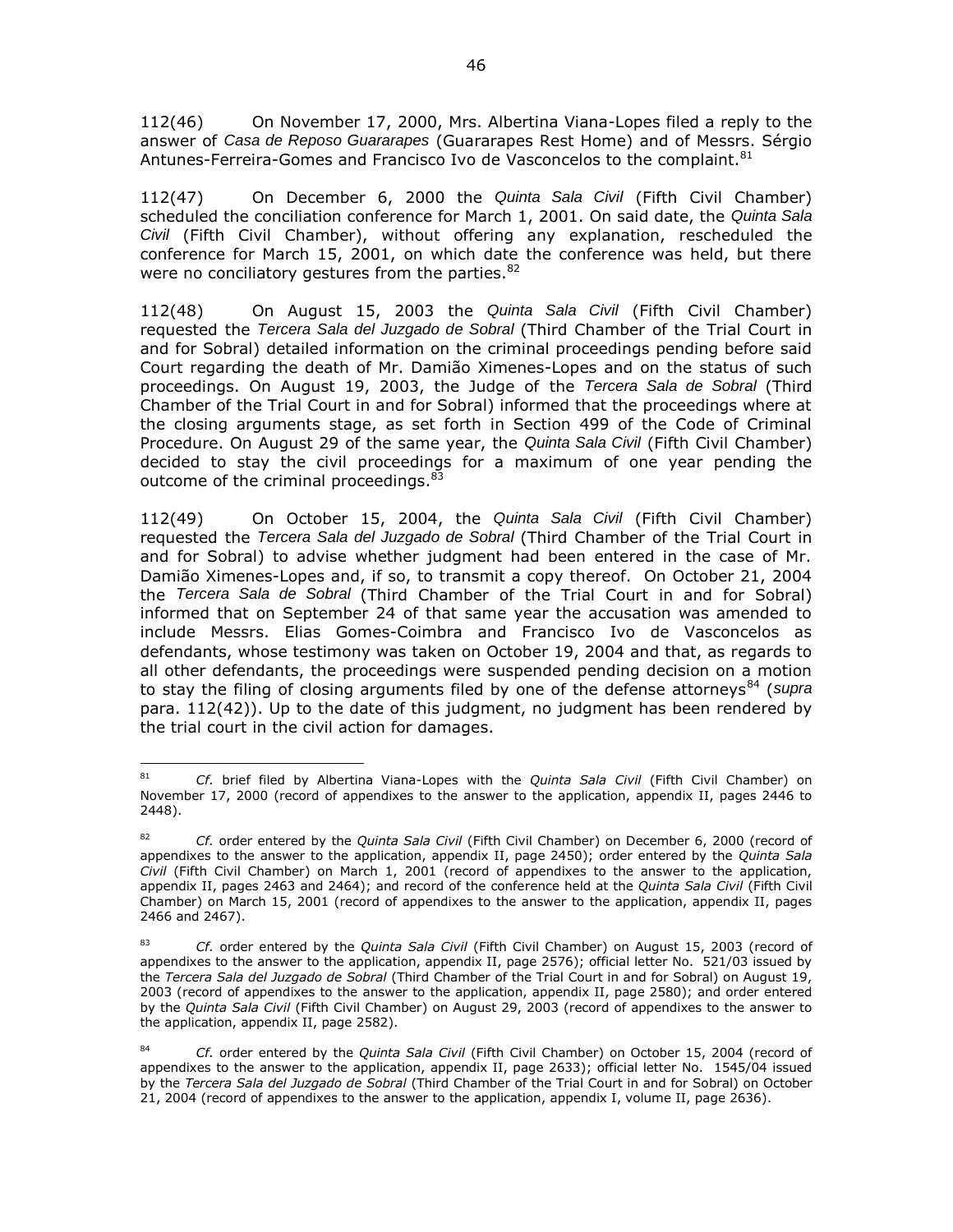# *e) Exhumation of the body of Mr. Damião Ximenes-Lopes*

112(50) On March 15, 2001, the *Quinta Sala Civil* (Fifth Civil Chamber) decided to grant the petition filed by the representatives of Casa de Reposo Guararapes (Guararapes Rest Home) for the post-exhumation examination of the body of Mr. Damião Ximenes-Lopes and ordered the Director of the Forensic Unit to appoint two experts to conduct the examination.<sup>85</sup>

112(51) On March 25 and 27, 2001, Mrs. Albertina Viana-Lopes and defendant Francisco Ivo de Vasconcelos filed a brief containing the issues to be analyzed in the expert examination of the body of Mr. Damião Ximenes-Lopes. 86

112(52) On March 26, 2001, the representative of *Casa de Reposo Guararapes*  (Guararapes Rest Home) withdrew the petition for exhumation. On June 19 of the same year, Albertina Viana-Lopes argued in favor of performing the expert examination in order to arrive at the truth. On June 20, 2001, the *Quinta Sala Civil* (Fifth Civil Chamber) resolved to uphold the exhumation order. $87$ 

112(53) On September 24, 2001, the *Quinta Sala Civil* (Fifth Civil Chamber) once again requested the Director of the Forensic Unit of the Medico-Legal Institute to appoint two experts to conduct the exhumation. Said request was reiterated on October 30, 2001.<sup>88</sup>

112(54) On February 21, 2002, the Technical-Scientific Department of Dr. Walter Porto Medico-Legal Institute scheduled the exhumation of the body of Mr. Damião Ximenes-Lopes for April 6, 2002 at 8.00 am, and designated two experts for such purposes. The expert examination was conducted on April 6, 2002, and it was concluded that the case of Mr. Damião Ximenes-Lopes was a death of "unknown cause" (*supra* para. 112.16).<sup>89</sup>

<sup>85</sup> <sup>85</sup> *Cf.* record of the hearing held at the *Quinta Sala Civil* (Fifth Civil Chamber) on March 15, 2001 (record of appendixes to the answer to the application, appendix II, pages 2466 and 2467).

<sup>86</sup> *Cf.* brief filed by Francisco Ivo de Vasconcelos with the *Quinta Sala Civil* (Fifth Civil Chamber) on March 25, 2001 (record of appendixes to the answer to the application, appendix II, pages 2468 and 2469); and brief filed by Albertina Viana-Lopes with the *Quinta Sala Civil* (Fifth Civil Chamber) on March 27, 2001 (record of appendixes to the answer to the application, appendix II, pages 2470 and 2471).

<sup>87</sup> *Cf.* brief filed by Francisco Ivo de Vasconcelos with the *Quinta Sala Civil* (Fifth Civil Chamber) on March 26, 2001 (record of appendixes to the answer to the application, appendix II, pages 2473 and 2474); brief filed by Albertina Viana-Lopes with the *Quinta Sala Civil* (Fifth Civil Chamber) on June 19, 2001 (record of appendixes to the answer to the application, appendix II, pages 2500 and 2501); and order entered by the *Quinta Sala Civil* (Fifth Civil Chamber) on June 20, 2001 (record of appendixes to the answer to the application, appendix II, pages 2502 and 2503).

<sup>88</sup> *Cf.* order entered by the *Quinta Sala Civil* (Fifth Civil Chamber) on September 11, 2001 (record of appendixes to the answer to the application, appendix II, page 2512 and 2513); official letter No. 372/2001 issued by the *Quinta Sala Civil* (Fifth Civil Chamber) on September 24, 2001 (record of appendixes to the answer to the application, appendix II, page 2514); and official letter No. 468-M/2001 issued by the *Quinta Sala Civil* (Fifth Civil Chamber) on October 30, 2001 (record of appendixes to the answer to the application, appendix II, page 2522).

<sup>89</sup> *Cf.* official letter No. 170/200-CPD-02 issued by the Technical-Scientific Department of Dr. Walter Porto Medico-Legal Institute on February 21, 2002 (record of appendixes to the answer to the application, appendix II, page 2525); official letter No. 795/2002 issued by the *Comisaría Regional de Sobral* (Sobral Regional Police Station) on May 2, 2002 (record of appendixes to the answer to the application, appendix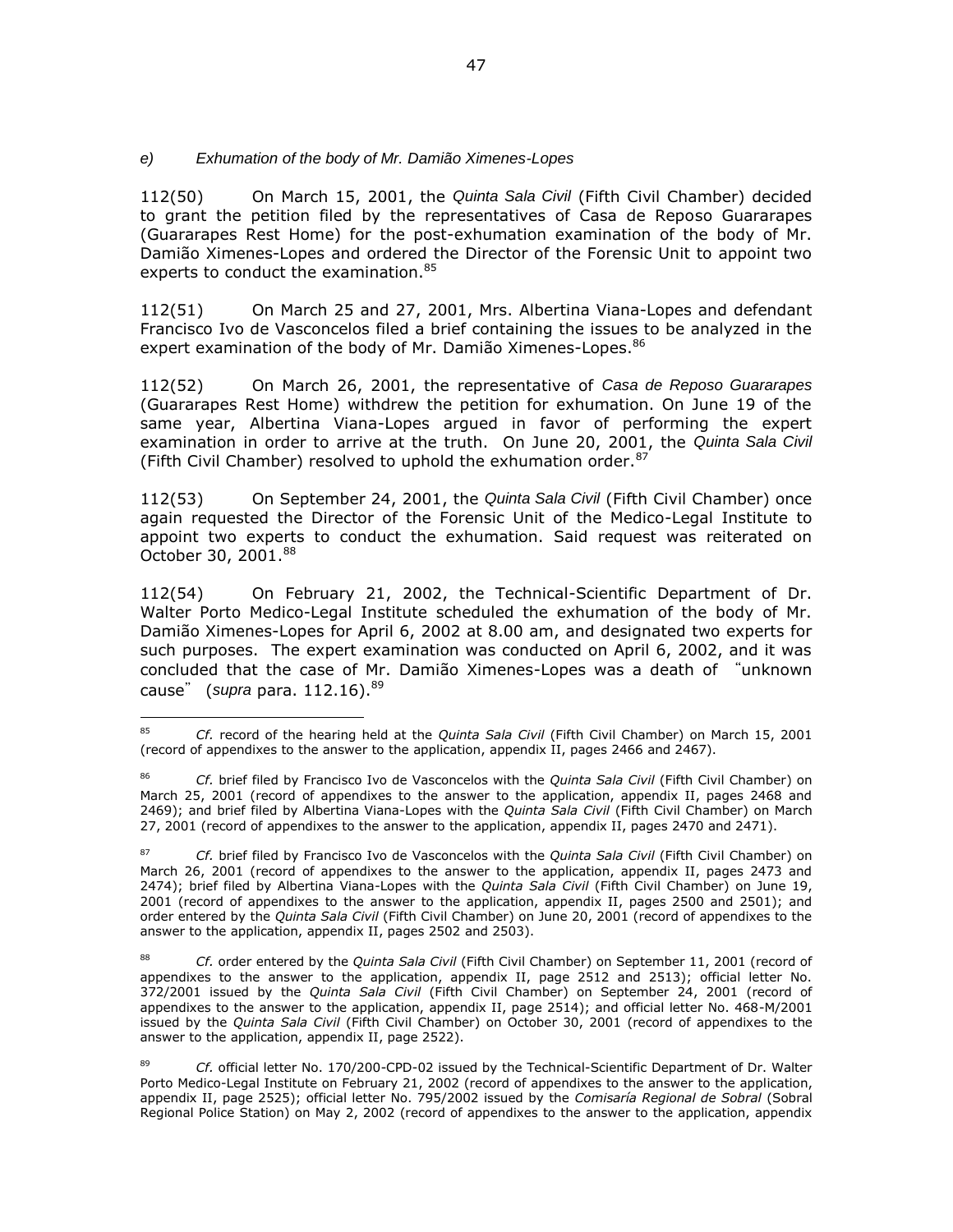### *G) Casa de Reposo Guararapes (Guararapes Rest Home)*

 $\overline{a}$ 

112(55) *Casa de Reposo Guararapes* (Guararapes Rest Home) was a private hospital owned by Sérgio Antunes Ferreira Gomes, which was contracted by the State to provide psychiatric services under the direction of the *Sistema Único de Salud* (Single Health Care System) and operated as a public health care unit in the name and on behalf of the State. In October 1999, approximately 54 inpatient beds of said hospital were affiliated with the *Sistema Único de Salud* and the people occupying those beds were patients of the public health care system. It was the only institution, public or private, offering inpatient or outpatient services for persons with mental disabilities in the region of Sobral; a city located 200 km from the city of Fortaleza, capital city of the state of Ceará.<sup>90</sup>

112(56) At *Casa de Reposo Guararapes* (Guararapes Rest Home) there was an atmosphere of violence, aggression, and maltreatment, where many inpatients frequently suffered injuries to their upper and lower extremities, which were inflicted by the employees of *Casa de Reposo Guararapes*; nurses' aides and security guards used patients to restrain others; applied the "gravata" (a restraint method which carries the risk of asphyxiation) to some patients, who thought that such practice "was the law" or was intended "to maintain order"; physical restraint was indiscriminately used, regardless of whether such procedure had been ordered by the physician in charge, and physical confrontations between patients were encouraged.<sup>91</sup>

II, pages 2548 and 2549); and report of the autopsy (exhumation) conducted by Dr. Walter Porto Medico-Legal Institute on the body of Mr. Damião Ximenes-Lopes on April 6, 2002, *supra* note 48.

<sup>90</sup> *Cf.* Administrative Resolution No. 026 issued by the *Secretaría de Salud y Asistencia Social del Municipio de Sobral* (Health and Social Services Bureau for the Municipality of Sobral) on March 2, 2000 (record of appendixes to the application, appendix 2, pages 76 to 81); Administrative Resolution No. 113 issued by the *Secretaría de Salud y Asistencia Social del Municipio de Sobral* (Health and Social Services Bureau for the Municipality of Sobral) on July 10, 2000 (record of appendixes to the application, appendix 3, pages 82 and 83); statement made by Francisco Ivo de Vasconcelos before the *Tercera Sala del Juzgado de Sobral* (Third Chamber of the Trial Court in and for Sobral) on August 16, 2000 (record of appendixes to the application, appendix 4, pages 84 to 89); and brief filed by Sérgio Antunes Ferreira Gomes with the *Tercera Sala del Juzgado de Sobral* (Third Chamber of the Trial Court in and for Sobral) on March 26, 2001 (record of appendixes to the application, appendix 7, pages 95 and 96).

<sup>91</sup> *Cf.* report issued by the *Grupo de Acompañamiento y Evaluación de la Asistencia Psiquiátrica Hospitalaria* (Hospital Psychiatric Care Support and Evaluation Group) on November 5, 1999 (record of appendixes to the application, appendix 18, pages 118 to 146); report on the Administrative Investigation prepared at the request of the *Coordinadora Municipal de Control, Evaluación y Auditoría de la Secretaría de Salud y Asistencia Social* (Control, Evaluation and Audit Municipal Coordinator for the Health and Social Services Bureau), issued on February 18, 2000, *supra* note 43; statement made by Francisco das Chagas Melo before the *Tercera Sala del Juzgado de Sobral* (Third Chamber of the Trial Court in and for Sobral) on February 16, 2001, *supra* note 62; and statement made by Carlos Alberto Rodrigues dos Santos before the *Tercera Sala del Juzgado de Sobral* (Third Chamber of the Trial Court in and for Sobral) on April 24, 2000 (record of appendixes to the application, appendix 12, pages 108 to 110); and record in the Daily Log Book of *Casa de Reposo Guararapes* (Guararapes Rest Home) of December 29, 1999 (record of appendixes to the application, appendix 13, page 111).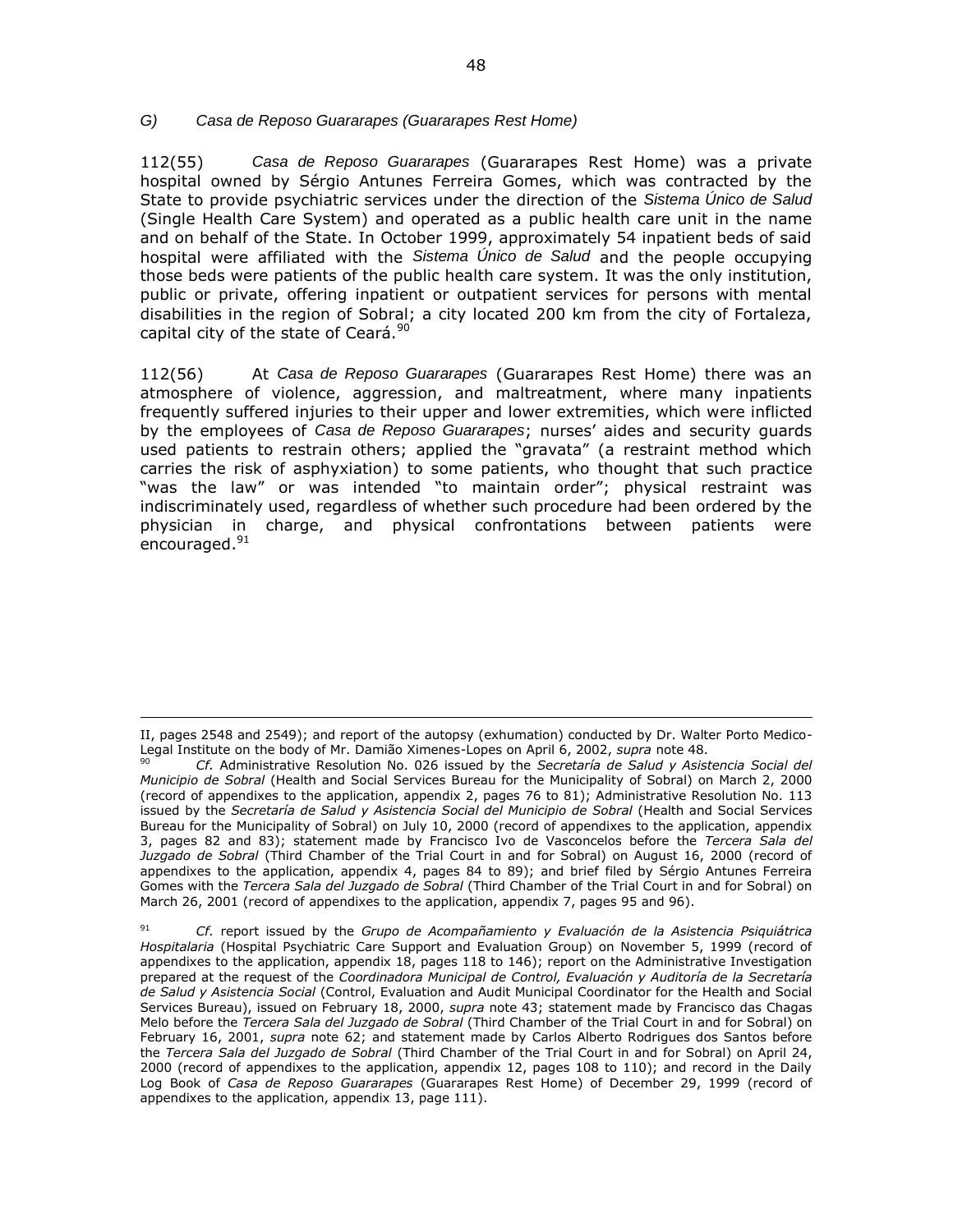112(57) Confinement conditions at *Casa de Reposo Guararapes* (Guararapes Rest Home) were inhuman and degrading; as the Hospital did not have a doctor's office for a long time, medical attention was frequently provided to patients at the reception and even in the presence of visitors and, more often than not, no proper medication was available. The hospital did not meet the required standards and did not conform to professional medical ethics.<sup>92</sup>

112(58) In the context of violence against patients, and prior to the death of Mr. Damião Ximenes-Lopes, at least two persons died violent deaths at *Casa de Reposo Guararapes* (Guararapes Rest Home), which may have involved beating about the head with a blunt instrument, and where patients were admitted to the hospital in good physical condition and died during hospitalization.<sup>93</sup> Raimunda Ferreira de Sousa and Gerardo Alves da Silva died at *Casa de Reposo Guararapes* in October 1987 and February 1991 respectively.

112(59) Reports of maltreatment and offenses against patients, such as a rape allegation and one involving a nurse's aide who allegedly broke a patient's arm, were not investigated by the management of *Casa de Reposo Guararapes* (Guararapes Rest Home), whose director president, Mr. Sérgio Antunes-Ferreira-Gomes, never visited the institution or maintained any contact with the medical or nursing staff or inpatients' families.<sup>94</sup>

# *H) Intervention of Casa de Reposo Guararapes (*Guararapes Rest Home*)*

 $\overline{a}$ 

112(60) On October 13, 1999, Albertina Viana-Lopes filed a complaint with the *Coordinadora Municipal de Control, Evaluación y Auditoría de la Secretaría de Salud y Asistencia Social* (Control, Evaluation and Audit Municipal Coordinator for the Health and Social Services Bureau) against *Casa de Reposo Guararapes* (Guararapes Rest Home)*,* in

<sup>92</sup> *Cf.* report issued by the *Grupo de Acompañamiento y Evaluación de la Asistencia Psiquiátrica Hospitalaria* (Hospital Psychiatric Care Support and Evaluation Group) on November 5, 1999, *supra* note 91; report on the Administrative Investigation prepared at the request of the *Coordinadora Municipal de Control, Evaluación y Auditoría de la Secretaría de Salud y Asistencia Social* (Control, Evaluation and Audit Municipal Coordinator for the Health and Social Services Bureau), issued on February 18, 2000, *supra* note 43; and statement made by Francisco Ivo de Vasconcelos before the *Tercera Sala del Juzgado de Sobral*  (Third Chamber of the Trial Court in and for Sobral) on August 16, 2000, *supra* note 90.

<sup>93</sup> *Cf.* statement made by Maria Expedita Sousa Lira before the *Tercera Sala del Juzgado de Sobral* (Third Chamber of the Trial Court in and for Sobral) on February 15, 2000, *supra* note 55; and statement made by Maria Gorete Silva before the *Tercera Sala del Juzgado de Sobral* (Third Chamber of the Trial Court in and for Sobral) on February 15, 2000, *supra* note 55.

 <sup>94</sup> *Cf.* report on the Administrative Investigation prepared at the request of the *Coordinadora Municipal de Control, Evaluación y Auditoría de la Secretaría de Salud y Asistencia Social* (Control, Evaluation and Audit Municipal Coordinator for the Health and Social Services Bureau), issued on February 18, 2000, *supra* note 43; report issued by the *Grupo de Acompañamiento y Evaluación de la Asistencia Psiquiátrica Hospitalaria* (Hospital Psychiatric Care Support and Evaluation Group) on November 5, 1999, *supra* note 91; statement made by Francisco das Chagas Melo before the *Tercera Sala del Juzgado de Sobral* (Third Chamber of the Trial Court in and for Sobral) on February 16, 2001, *supra* note 62; statement made by Carlos Alberto Rodrigues dos Santos before the *Tercera Sala del Juzgado de Sobral*  (Third Chamber of the Trial Court in and for Sobral) on April 24, 2000, *supra* note 41; record in the Daily Log Book of *Casa de Reposo Guararapes* (Guararapes Rest Home) of December 29, 1999, *supra* note 91; and statement made by Francisco Ivo de Vasconcelos before the *Tercera Sala del Juzgado de Sobral* (Third Chamber of the Trial Court in and for Sobral) on August 16, 2000, *supra* note 90.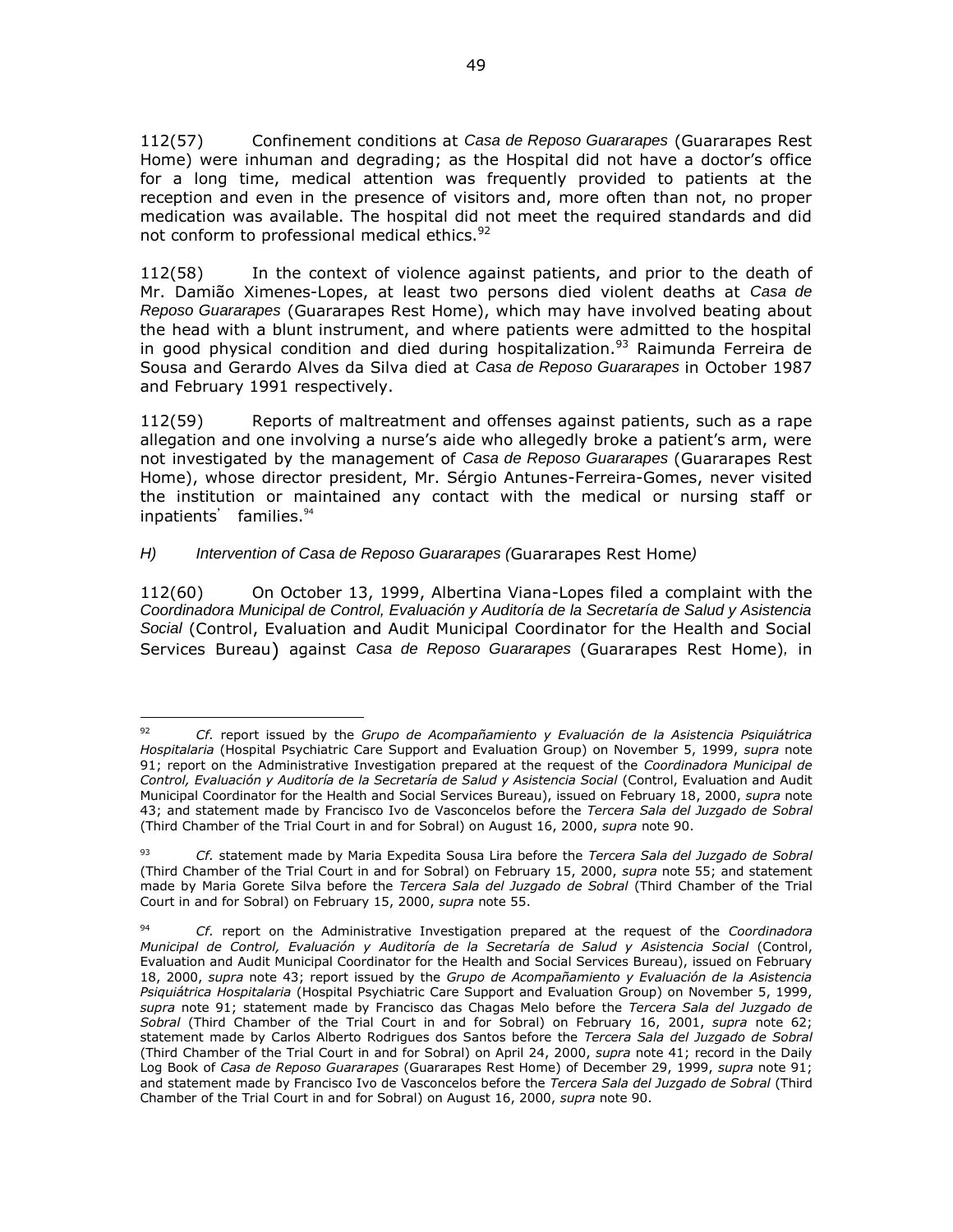which she described the circumstances surrounding the death of her son, Damião Ximenes-Lopes, on October 4, 1999.<sup>95</sup>

112(61) On October 18, 1999 the *Coordinadora Municipal de Control, Evaluación y Auditoría de la Secretaría de Salud y Asistencia Social* (Control, Evaluation and Audit Municipal Coordinator for the Health and Social Services Bureau), by order of the Municipal Secretary of Health and Social Services of the Municipality of Sobral, issued Administrative Resolution No. 001/CCAA, ordering the creation an Administrative Investigation Commission\*\* to inquiry into the facts reported by Albertina Viana-Lopes. On February 18, 2000, the Administrative Investigation Commission, after two supervisory visits to *Casa de Reposo Guararapes* (Guararapes Rest Home), interviewing nineteen people and analyzing several documents, issued its final report, in which it concluded that *Casa de Reposo Guararapes* "[did] not meet the required standards and [did] not conform to professional medical ethics."<sup>96</sup>

112(62) The last inspection at Casa de Reposo Guararapes (Guararapes Rest Home) was carried out on May 15, 1996 by the *Grupo de Acompañamiento de Asistencia Psiquiátrica del Ministerio de Salud (GAP)* (Psychiatric Care Support Group of the Ministry of Health), on which occasion it was recommended that two infirmaries of the *Casa de Reposo Guararapes* (Guararapes Rest Home), which operated in a place known as the "basement" be closed due to poor operating conditions, leaks and other irregularities. In addition, the report documented the fact that patients outnumbered available hospital beds, which evidenced the existence of the so-called "floor beds", which meant that patients were sleeping on the floor.  $97$ 

112(63) On October 21, 1999, the *Departamento de Vigilancia Sanitaria de la Secretaría de Salud y Asistencia Social* (Sanitary Surveillance Department of the Health and Social Services Bureau) conducted an inspection at *Casa de Reposo Guararapes* (Guararapes Rest Home), and reported the following findings:

from the point of view of sanitary surveillance [,…] all actions and services at *Casa de Reposo Guararapes* do not comply with reasonable identity and quality standards […In addition, ...] it was verified that:

- hospital unit does not provide staff with personal protection equipment ; [...]
- staff has not been vaccinated against tetanus or hepatitis B;
- no recreational activities are offered to patients;

 $\overline{a}$ 

<sup>95</sup> *Cf.* report on the Administrative Investigation prepared at the request of the *Coordinadora Municipal de Control, Evaluación y Auditoría de la Secretaría de Salud y Asistencia Social* (Control, Evaluation and Audit Municipal Coordinator for the Health and Social Services Bureau), issued on February 18, 2000, *supra* note 43; and complaint filed by Albertina Viana-Lopes with the *Coordinadora Municipal de Control, Evaluación y Auditoría de la Secretaría de Salud y Asistencia Social* (Control, Evaluation and Audit Municipal Coordinator for the Health and Social Services Bureau) on October 13, 1999, *supra* note 49.

<sup>\*\*</sup> In the original, in Portuguese: *Comissão de Sindicância.*

<sup>96</sup> *Cf.* Administrative Resolution No. 001/CCAA issued by the Control, Evaluation and Audit Municipal Coordinator on October 18, 1999 (record of appendixes to the answer to the application, appendix I, volume I, page 1548); and report on the Administrative Investigation prepared at the request of the *Coordinadora Municipal de Control, Evaluación y Auditoría de la Secretaría de Salud y Asistencia Social*  (Control, Evaluation and Audit Municipal Coordinator for the Health and Social Services Bureau), issued on February 18, 2000, *supra* note 43.

<sup>97</sup> *Cf.* report issued by the *Grupo de Acompañamiento y Evaluación de la Asistencia Psiquiátrica Hospitalaria* (Hospital Psychiatric Care Support and Evaluation Group) on November 5, 1999, *supra* note 91; and statement made by Lídia Dias Costa on July 31, 2003 (record of appendixes to the brief of requests, arguments and evidence, appendix 1, pages 897 to 903).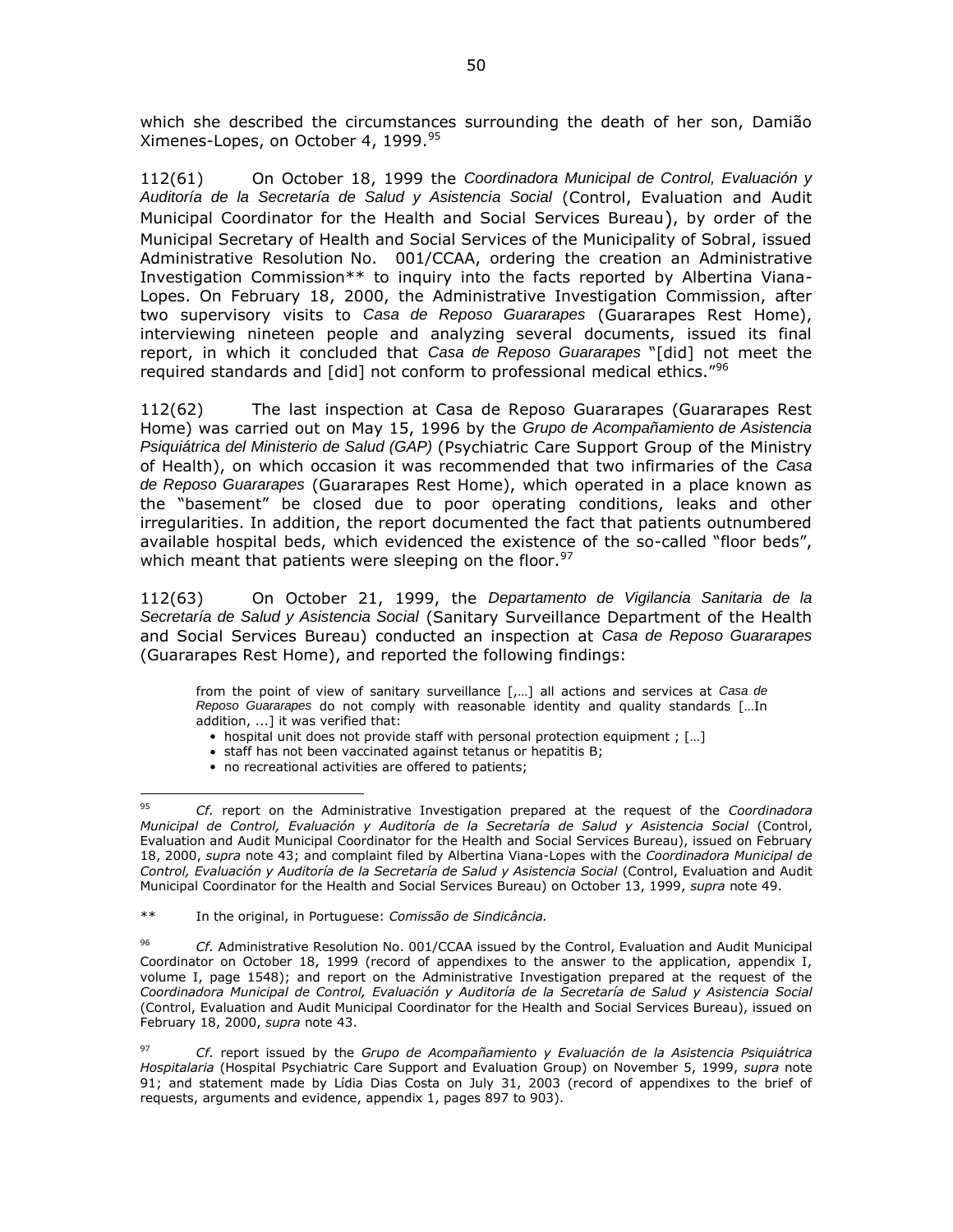- patients are secluded in inadequate areas, without proper structure and hygiene;
- food storage is inadequate, which causes food to decay;
- inadequate use of refrigerator;
- tables in the dining room are covered with plastic screwed onto them, [making] proper cleaning difficult.
- fuse box is damaged, which can cause accidents;
- poor hygienic conditions (ceiling, walls and floor need cleaning) [, and]
- poor sanitary conditions (bathrooms [are] in bad conditions [, and] with no showers, washbasins, waste baskets, and toilets [are] dirty and without seat covers.

[Therefore,] these findings […] suggest the need [to adopt] maintenance and other measures […] for the promotion of health and quality of life […] at *Casa de Reposo*  Guararapes<sup>98</sup>

112(64) On November 4, 1999, the *Secretaría de Salud y Asistencia Social* (Health and Social Services Bureau) sent an official letter to the Administrative Department of *Casa de Reposo Guararapes* (Guararapes Rest Home), in reference to a visit conducted by the Control, Evaluation and Audit Coordinator and the Physician of the Audit Municipal System, during which the following irregularities were identified:

a) absence of ward doctor;

 $\overline{a}$ 

b) no oxygen, "secretion aspirator," vaporizer, and other medical instruments in the emergency room;

c) no treatment room or "medication cart;"

d) the areas allocated for the equipment in b and c are in poor hygienic conditions, and

e) medical records do not include progress and detailed follow-up reports to be prepared by social services, psychology, occupational therapy and (senior) nursing staff, "which are of paramount importance in mental health care."

Based on these findings, the Health and Social Services Bureau gave *Casa de Reposo Guararapes* (Guararapes Rest Home) a period of 15 days to cure such irregularities, and advised that failure to do so would result in cancellation of authorizations for hospital admissions.<sup>99</sup>

112(65) On November 5, 1999, divisions of the Health and Social Services Bureau conducted a joint inspection at *Casa de Reposo Guararapes* (Guararapes Rest Home), and reported the following findings:

a) according to the interviews conducted with patients, there is maltreatment, especially against male patients, and such treatment begins when patients are taken to *Casa de Reposo Guararapes* by the police;

b) It seems strange that the Control, Evaluation and Audit Municipal Coordinator for the Health and Social Services Bureau did not deactivate

<sup>98</sup> *Cf.* inspection conducted by the *Vigilancia Sanitaria de la Secretaría de Salud y Asistencia Social* (Sanitary Surveillance Department of the Health and Social Services Bureau) on October 21, 1999 (record of appendixes to the answer to the application, appendix I, volume I, pages 1551 to 1553).

<sup>99</sup> *Cf.* official letter No. 1024/99 issued by the *Secretaría de Salud y Asistencia Social* (Health and Social Services Bureau) on November 4, 1999 to the Administrative Department of *Casa de Reposo Guararapes* (Guararapes Rest Home) (record of appendixes to the answer to the application, appendix I, volume I, page 1549).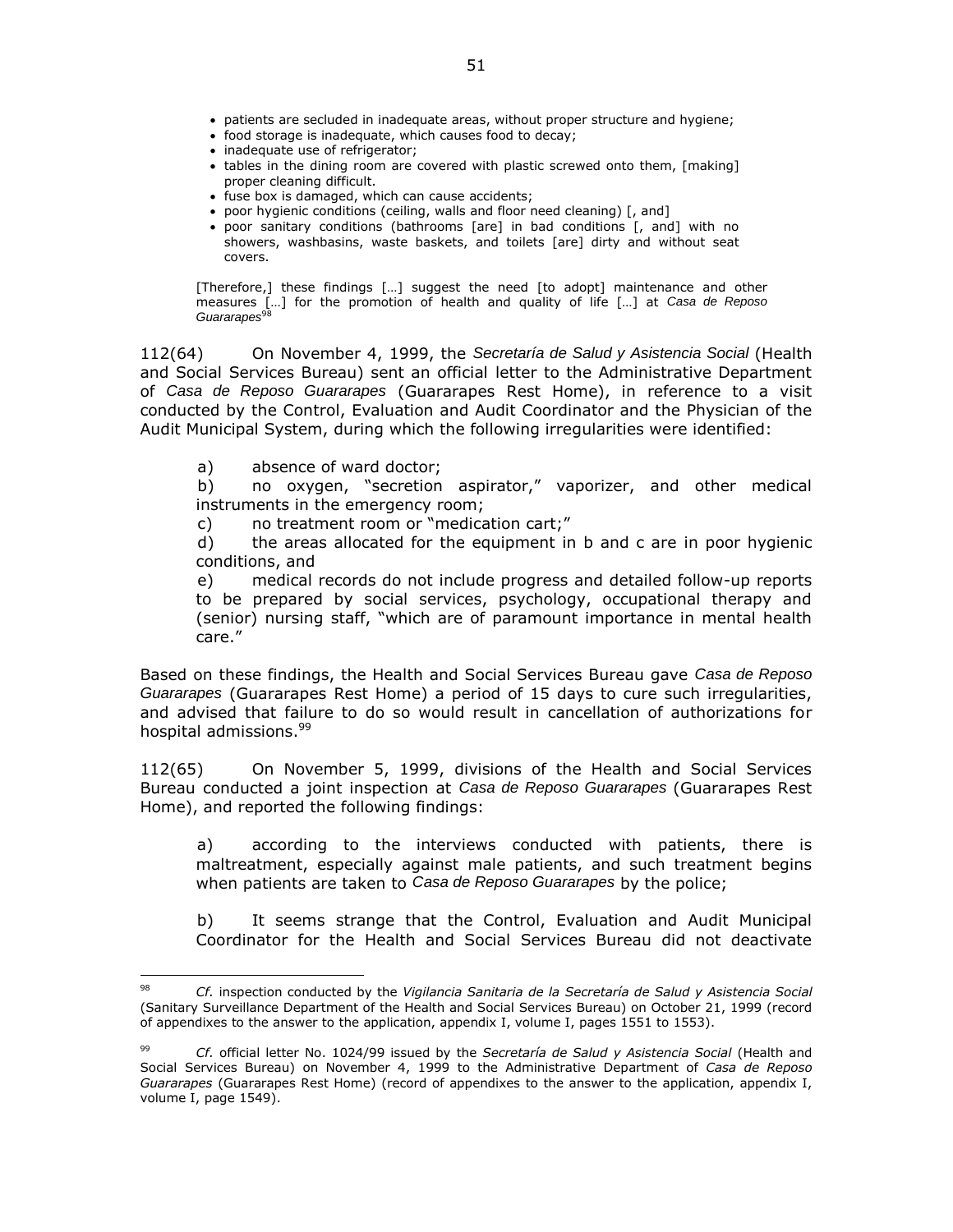Ulises Pernambucano Unit, given that it had been included in an earlier report, dated May 15, 1996;

c) Alice Ferreira-Gomes and Ulises Pernambucano Units must be deactivated, and

d) the lack of management at *Casa de Reposo Guararapes* is apparent. The people that assume that role in practice have no decision-making authority and the owner is rarely present.

The inspection revealed that *Casa de Reposo Guararapes* (Guararapes Rest Home) did not satisfy the required operating conditions and recommended the intervention of the Municipality of Sobral together with the Health and Social Services Bureau, a change of administration, or the revocation of the license to provide services within the *Sistema Único de Salud* (Single Health Care System). As regards to the death of Mr. Damião Ximenes-Lopes, the inspection revealed that he received poor medical attention and maltreatment.<sup>100</sup>

112(66) On February 29, 2000, the *Consejo Municipal de Salud* (Municipal Health Board), based on the findings of the report issued by the Administrative Investigation Commission, decided, by means of Resolution/CMSS No. 001/2000, the intervention of Casa de Reposo Guararapes (Guararapes Rest Home) by a health care municipal division. On March 2, 2000, the Secretary of Health and Social Services decided to appoint an intervening board to *Casa de Reposo Guararapes* for a period of ninety days, which was extended for 30 days, for the purpose of effecting a technical and administrative reorganization, and monitoring the resources allocated to said hospital by the Sistema Unico de Salud (Single Health Care System).<sup>101</sup>

112(67) After a 120-day intervention, on July 10, 2000, the Health and Social Services Bureau, by means of Administrative Resolution No. 113, ordered "to revoke *Casa de Reposo Guararapes* accreditation as a psychiatric institution to provide services to the [*Sistema Único de Salud* (Single Health Care System)] in the area of psychiatric hospital care."<sup>102</sup>

*I) Pensions*

 $\overline{a}$ 

112(68) Mr. Damião Ximenes-Lopes received from the *Instituto Nacional de Seguridad Social* (National Institute of Social Security) a state disability pension. Following his death and in accordance with Law No. 8212, Section 3, a general law applicable nationwide which sets forth that "the purpose of social security is to ensure its beneficiaries adequate provision for their support as a result of disability […] confinement, or death of persons in respect of whom they were dependants," Albertina Viana-Lopes became eligible to receive death pension on account of being

<sup>100</sup> *Cf.* joint audit of the *Secretaría de Salud y Asistencia Social* (Health and Social Services Bureau) conducted at *Casa de Reposo Guararapes* (Guararapes Rest Home) on November 5, 1999 (record of appendixes to the answer to the application, appendix I, volume I, pages 1625 to 1637).

<sup>&</sup>lt;sup>101</sup> *Cf.* Administrative Resolution No. 026 issued by the Secretary of Health and Social Services on March 2, 2000, *supra* note 90; and official letter No. 232/2000/SSAS issued by the Secretary of Health and Social Services to the Attorney General's Office representative in the criminal proceedings concerning the death of Damião Ximenes-Lopes on March 3, 2000 (record of appendixes to the answer to the application, appendix I, volume I, pages 1419 and 1420).

<sup>102</sup> *Cf.* Administrative Resolution No. 113 issued by the *Secretaría de Salud y Asistencia Social*  (Health and Social Services Bureau) of the Municipality of Sobral on July 10, 2000, *supra* note 90.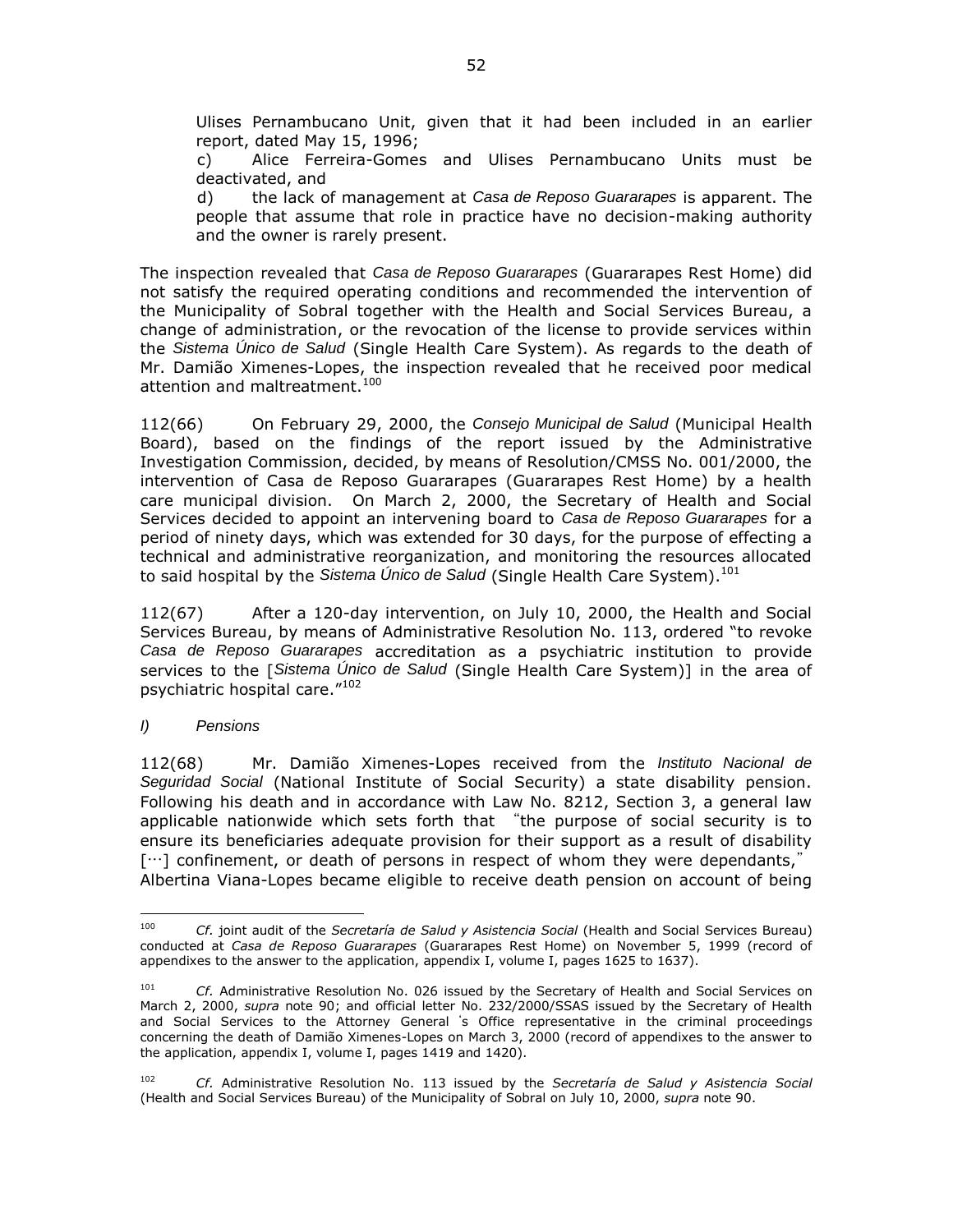the only dependant of Mr. Damião Ximenes-Lopes. The pension benefit from the *Instituto Nacional de Seguridad Social* (National Institute of Social Security) to which Albertina Viana-Lopes became entitled is, as of the date of this Judgment, BRL350.00 (three hundred and fifty Brazilian *Reales*).<sup>103</sup> This pension is awarded irrespective of the cause and circumstances surrounding the death.

112.69. On June 16, 2004, by the unilateral decision of the Legislative Assembly, the sate of Ceará enacted Law No. 13,491, which granted "in favor of Albertina Viana-Lopes, mother of Mr. Damião Ximenes-Lopes, who died at *Casa de Reposo Guararapes* (Guararapes Rest Home), in the city of Sobral, state of Ceará, on October 4, 1999," a monthly life pension, equal to the minimum wage in the state of Ceará, linked to the annual general index applicable to state servants, and which, as of May 2006, was BRL323.40 (three hundred, twenty-three Brazilian *Reales* and forty cents). $104$ 

# *J) Next of kin of Mr. Damião Ximenes-Lopes*

112(70) Albertina Viana-Lopes and Irene Ximenes-Lopes Miranda, mother and sister of Mr. Damião Ximenes-Lopes respectively have suffered physical and psychological distress as a result of the alleged victim's death. Mrs. Albertina Viana-Lopes has suffered depression and health problems, such as nervous gastritis and duodenal ulcer. Irene Ximenes-Lopes Miranda suffered from depression for over three years. After the death of his brother, she stopped breastfeeding her newborn daughter. She stopped working and did not complete her employment contract, which expired on December 31, 2004. In the quest for justice she embarked on before judicial authorities and human rights bodies as a result of the events giving rise to this case, she has constantly suffered and relived the circumstances surrounding the death of Mr. Damião Ximenes-Lopes and has had to be away from her family for extended periods of time.<sup>105</sup>

112(71) Francisco Leopoldino Lopes and Cosme Ximenes-Lopes, father and brother of Mr. Damião Ximenes-Lopes respectively have suffered as a result of the alleged victim's death. Mr. Francisco Leopoldino Lopes maintained family ties with

 $\overline{a}$ <sup>103</sup> *Cf.* letter of benefit award from the *Instituto Nacional de Previsión Social* (National Institute of Social Security) addressed to Albertina Viana-Lopes, dated November 21, 1999 (record of appendixes to the answer to the application, appendix II, pages 2348 and 2349).

<sup>104</sup> *Cf.* Law No. 13.491 of June 16, 2004 (record of proceedings before the Commission, volume I, page 359); and life pension payment slips of Albertina Viana-Lopes issued by the state of Ceará - printed from the Internet- on June 21, 2006 (record of evidence to facilitate adjudication of the case, pages 3706 to 3721). The amount of the pension benefit according to the most recent "payment slip" of May 2006 submitted by the State is BRL323.40 (three hundred, twenty-three Brazilian *Reales* and forty cents) and the total amount to be paid is BRL416.00 (four hundred and sixteen Brazilian *Reales*) because it includes a "remunerative component" of BRL92.60 (ninety-two Brazilian *Reales* and sixty cents).

<sup>105</sup> *Cf.* statement made by Irene Ximenes-Lopes Miranda during the public hearing held before the Inter-American Court on November 30, 2005, *supra* note 38; complaint filed by Albertina Viana-Lopes with the *Coordinadora Municipal de Control, Evaluación y Auditoría de la Secretaría de Salud y Asistencia Social* (Control, Evaluation and Audit Municipal Coordinator for the Health and Social Services Bureau) on October 13, 1999, *supra* note 49; report prepared by psychiatrist Lidia Días-Costa, at the request of Irene Ximenes-Lopes Miranda, submitted on December 14, 2002, *supra* note 38; and report on the Administrative Investigation prepared at the request of the *Coordinadora Municipal de Control, Evaluación y Auditoría de la Secretaría de Salud y Asistencia Social* (Control, Evaluation and Audit Municipal Coordinator for the Health and Social Services Bureau), issued on February 18, 2000, *supra* note 38.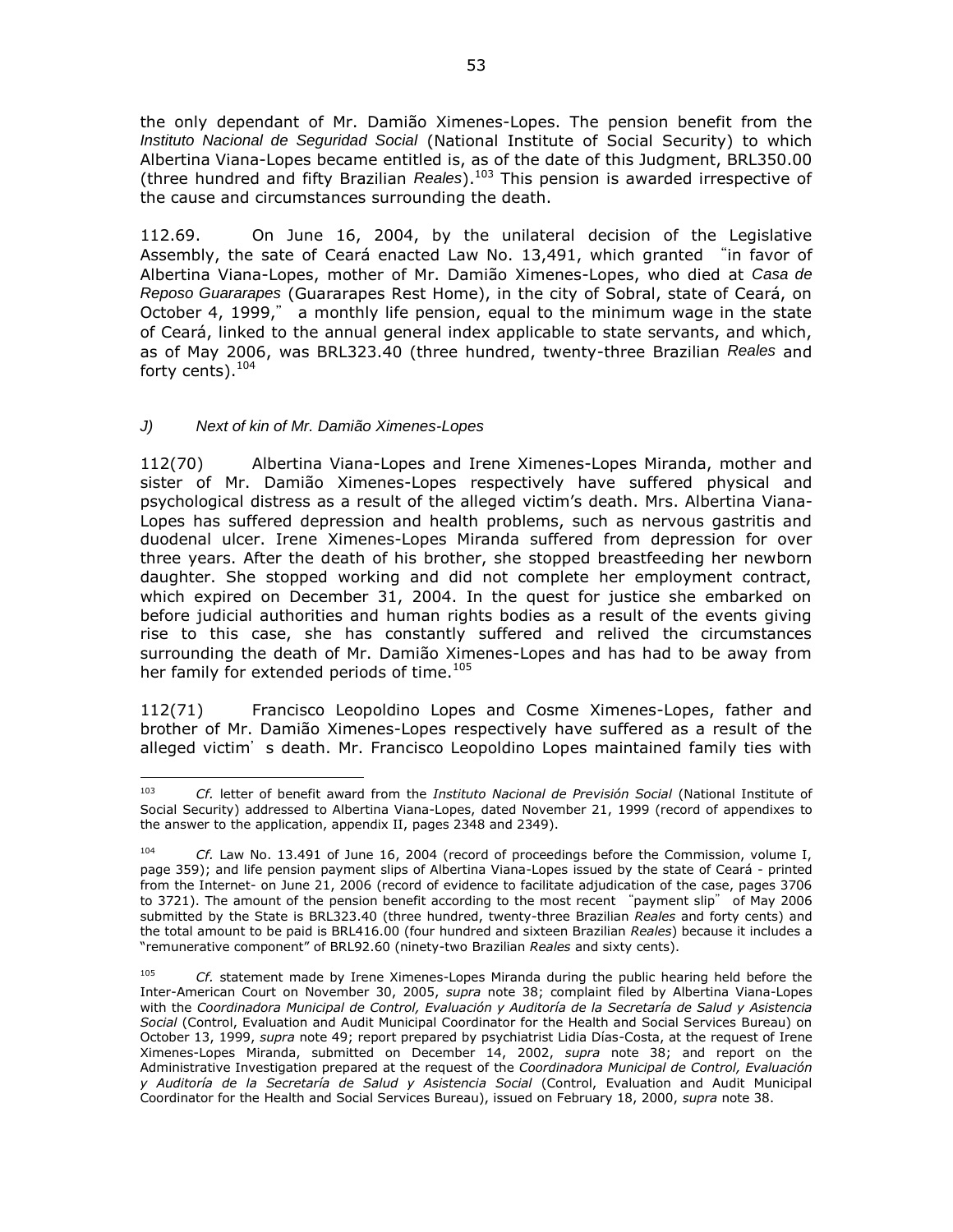his son, Damião Ximenes-Lopes, and has grieved over his death. Mr. Cosme Ximenes-Lopes, twin brother of the alleged victim, who has also been admitted to psychiatric institutions, maintained a close bond and he identified with Mr. Damião Ximenes-Lopes. After hearing the news of his brother's death, he went in a state of shock. He later suffered from depression and stopped working for a while.<sup>106</sup>

### **VIII**

# **VIOLATION OF ARTICLES 4(1) AND 5(1) AND 5(2) OF THE AMERICAN CONVENTION**

**IN RELATION TO ARTICLE 1(1) THEREOF**

*(Right to Life, Humane Treatment, and Obligation to Respect Rights)*

*Arguments of the Commission*

The Commission alleged, *inter alia*, that:

a) Regarding the violation of the right to life:

i. the State has not complied with its duty to protect and preserve the life of Mr. Damião Ximenes-Lopes. This violation is evidenced not only by the fact that the State agents caused his death, but also by the failure of the State to properly control the *Casa de Reposo Guararapes* (Guararapes Rest Home), and

ii. the lack of a serious investigation about the facts and of the failure to punish the persons liable for the death of Mr. Ximenes-Lopes is a violation by the State of its duty to guarantee the right to life.

b) Regarding the violation of the right to humane treatment:

i. the hospitalization conditions at the *Casa de Reposo Guararapes* were in and of themselves incompatible with the respect for the dignity of the human person; Mr. Damião Ximenes-Lopes was subjected to inhuman or degrading treatment because of the mere fact of having been admitted to said institution as a patient of Brazil Single Health System (SUS), and

ii. the physical containment techniques applied to Mr. Ximenes-Lopes were not in accordance with the international standards in this field. The alleged victim was not nursed in decent conditions, nor was he under the care and the regular and immediate supervision of qualified mental health personnel.

c) Regarding acquiescence, it is in accordance with the acknowledgment made by the State; there is no controversy as to the facts prior to the death of Mr. Damião Ximenes-Lopes which are set forth in the complaint.

*Arguments of the representatives*

 $\overline{a}$ 

114. The representatives alleged, *inter alia*, that:

<sup>106</sup> *Cf.* statement made by Irene Ximenes-Lopes-Miranda during the public hearing held before the Inter-American Court on November 30, 2005, *supra* note 38; and report prepared by psychiatrist Lidia Días-Costa, at the request of Irene Ximenes-Lopes-Miranda, submitted on December 14, 2002, *supra* note 38.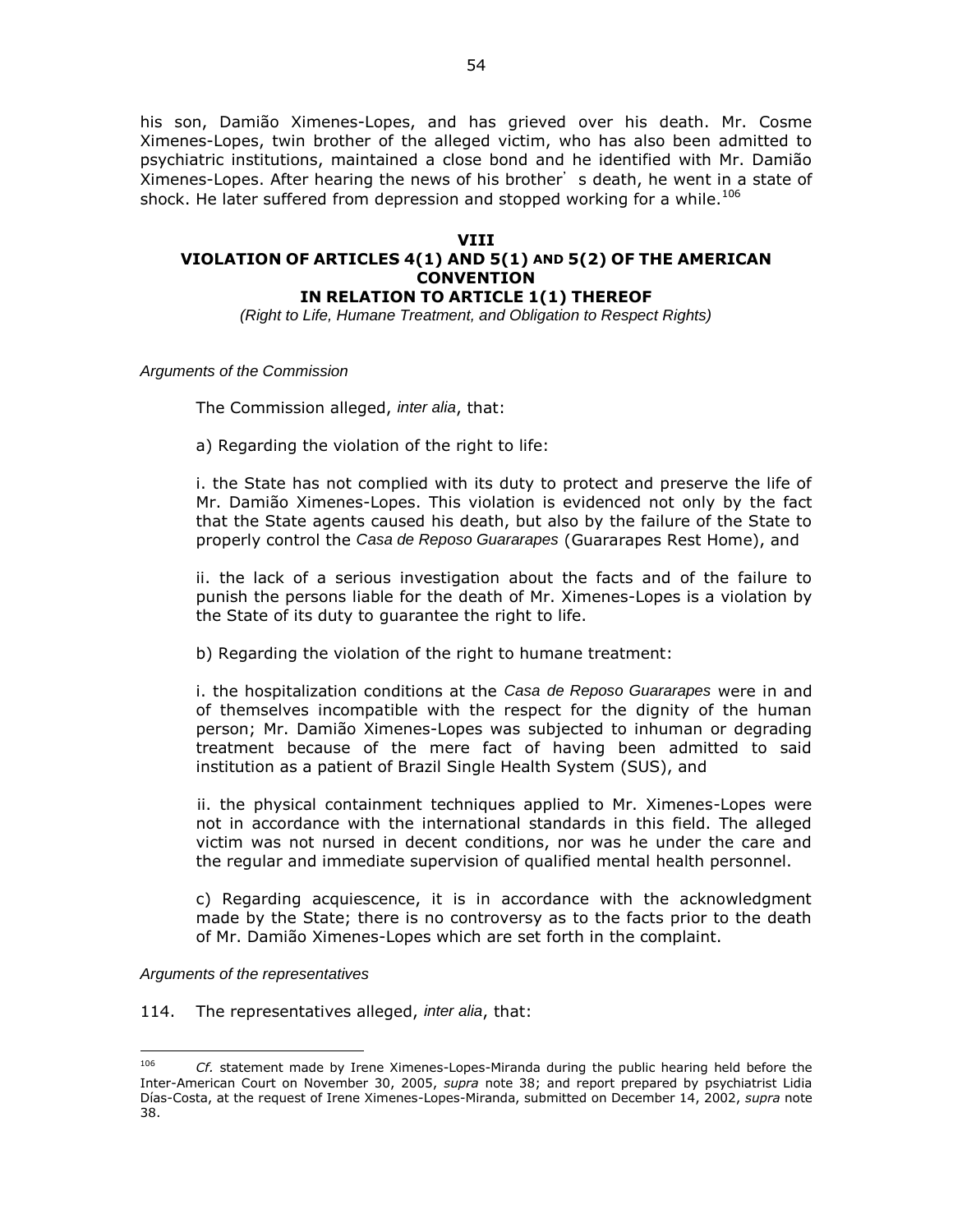a) Regarding the violation of the right to life:

i. the State failed to comply with its duty to preserve and protect the life of Mr. Damião Ximenes-Lopes, as it did not adopt the necessary measures to prevent his death, nor did it control or supervise the operation of the *Casa de Reposo Guararapes*, and

ii. the failure to conduct a serious and effective investigation about the facts and to punish the persons liable for the death of the alleged victim is a violation by the State of its duty to guarantee the right to life.

b) Regarding the violation of the right to humane treatment, Mr. Damião Ximenes-Lopes was subjected to cruel, inhuman, and degrading treatment at the *Casa de Reposo Guararapes*. Violence against Mr. Ximenes-Lopes was inflicted by the persons who were in charge of his custody, and who were expected to take care of him, and preserve his health and personal integrity. The hospitalization conditions and the care given by such institution authorized by Brazil Single Health System (SUS) constituted in and of themselves an offense to the right to humane treatment.

c) Regarding acquiescence, the representatives pointed out that the State has violated four duties thereof concerning the patients admitted to the *Casa de Reposo Guararapes*: a) to prevent non-natural harm; b) to investigate the operating conditions of such mental health institution and to keep itself informed about them; c) to monitor and control the conduct of State officials, and d) not to cause, either as a result of willful or negligent acts, the death of the patients who were in its custody.

#### *Arguments of the State*

115. The State claimed, *inter alia*, that it acknowledges its international liability for the violation of Articles 4 and 5 of the American Convention, as a proof of its commitment with the protection of human rights.

#### *Considerations of the Court*

116. Article 1(1) of the American Convention provides that:

The States Parties to this Convention undertake to respect the rights and freedoms recognized herein and to ensure to all persons subject to their jurisdiction the free and full exercise of those rights and freedoms, without any discrimination for reasons of race, color, sex, language, religion, political or other opinion, national or social origin, economic status, birth, or any other social condition.

### 117. Subparagraph 1 of Article 4 of the American Convention provides that:

[e]very person has the right to have his life respected. This right shall be protected by law and, in general, from the moment of conception. No one shall be arbitrarily deprived of his life.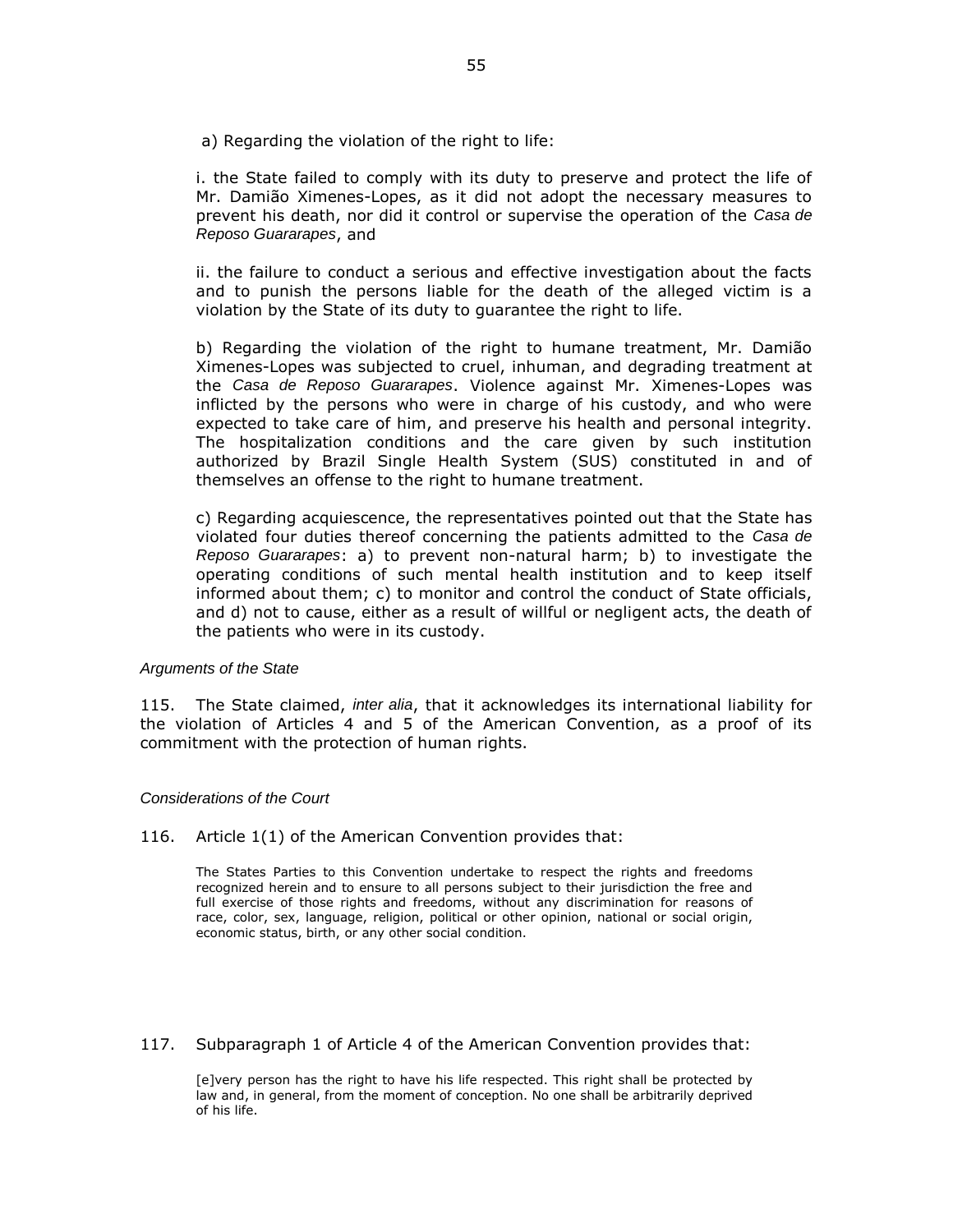#### 118. Article 5 of the American Convention provides that:

1. Every person has the right to have his physical, mental, and moral integrity respected.

2. No one shall be subjected to torture or to cruel, inhuman, or degrading punishment or treatment. All persons deprived of their liberty shall be treated regarding for the inherent dignity of the human person.

[…]

 $\overline{a}$ 

119. The Court reaffirms that the acknowledgment of liability made by the State regarding the violation of Articles 4 and 5 of the Convention to the prejudice of Mr. Damião Ximenes-Lopes is a positive contribution to the outcome of the instant case and is of the utmost importance for the effectiveness of the principles upheld by the American Convention $107$  as to the State.

120. The Court finds it proven that in the *Casa de Reposo Guararapes* there was a context of violence against the patients admitted there, who were under the constant threat of being directly attacked by the officials in charge of the institution, or of their failure to prevent violence among patients, since employees were not commonly trained to work with persons with mental illness. The patients were also subjected to violence when they were in a critical health condition, since the physical containment and control techniques applied to patients when they were in crisis was frequently imposed with the help of other patients. Notwithstanding, violence was not the only obstacle to the recovery of patients at the *Casa de Reposo Guararapes*, since the precarious maintenance, preservation, and sanitation conditions, as well as of those in which health care services were provided, were also an offense to the dignity of the patients admitted there. Food storage as well as health and sanitation conditions at the *Casa de Reposo Guararapes* were quite poor; toilets were damaged and there were no showers, washbasins or waste disposal recipients and water toilets were dirty and had no cover; there was no physician among the staff of the institution, health care was usually given to patients at the entrance hall of the institution and sometimes there were no medicines; the emergency room lacked essential equipment such as oxygen bottles, "secretion aspirator" and vaporizers; medical records had no entry of the evolution of patients or of the detailed follow-up reports which were to be made by social workers, psychologists, occupational therapists, and nurses; and the owner of the institution was rarely there, whereby its mismanagement was evident. In sum, and according to what was pointed out by the Administrative Investigation Commission set up after the death of Mr. Damião Ximenes-Lopes, the *Casa de Reposo Guararapes* "did not compl[y] with the required conditions and [was] incompatible with the ethical and professional exercise of Medicine" (*supra* paras. 112(56), 112(57), 112(61), 112(63), 112(64) and 112(65)).

121. The Courts finds it proven that at the moment Ms. Albertina Viana-Lopes went to the *Casa de Reposo Guararapes* on October 4, 1999, Mr. Damião Ximenes-Lopes was bleeding and had bruises all over his body, his clothes were torn, he was dirty and reeking of feces and urine, his hands were tied at the back, and he was breathing with difficulty, in the throes of death, screaming and asking for help to the

<sup>107</sup> *Cf. Case of Baldeón-García*, *supra* note 4, para. 55; Case of *Blanco-Romero et al*, *supra* note 20, para. 100; and *Case of García-Asto and Ramírez-Rojas, supra* note 20, para. 60.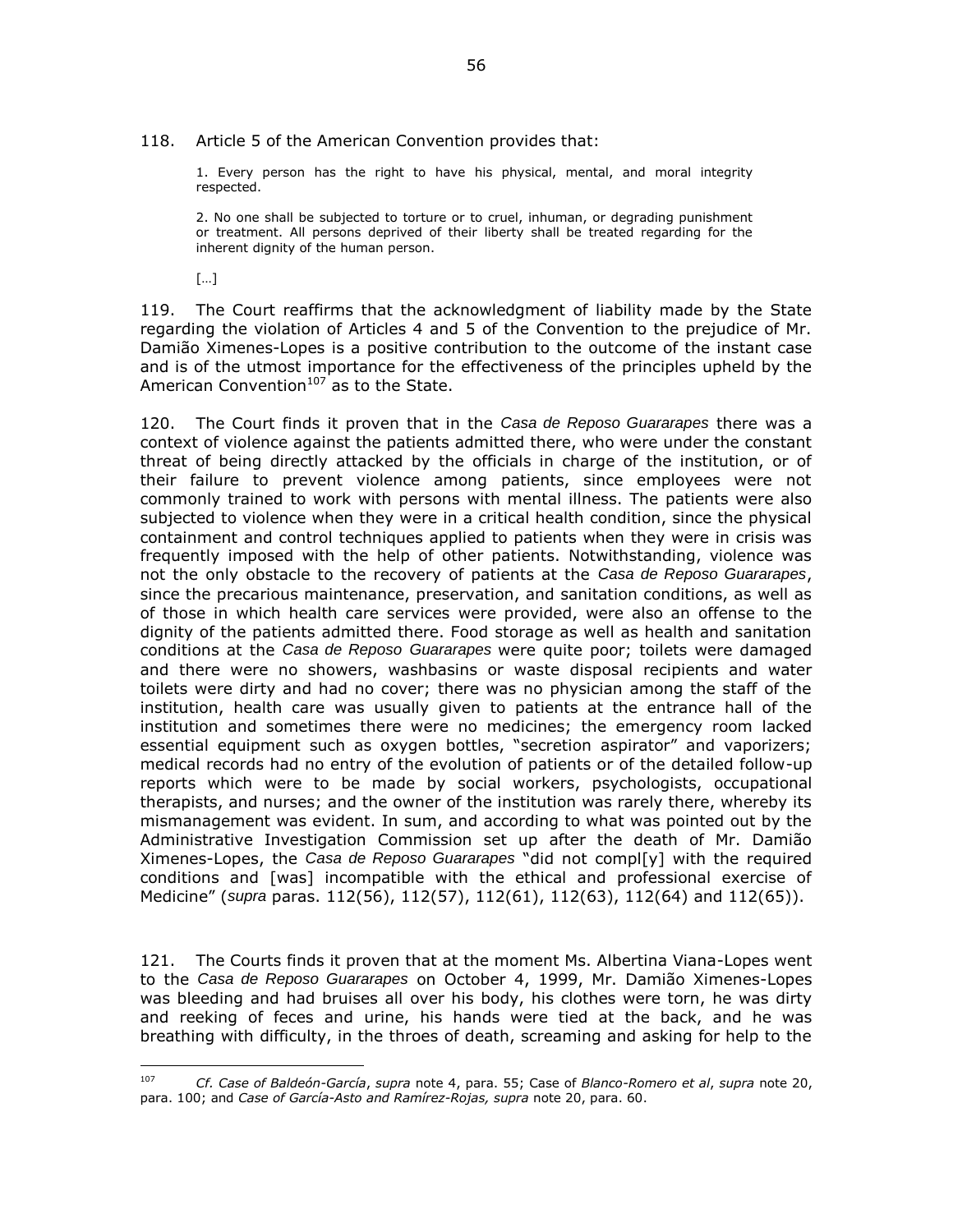police. Later, Mr. Damião Ximenes-Lopes was bathed and while he was still with his hands tied, he fell off the bed. The alleged victim was left lying on the floor, was given medication and later died, while no attending physician was there. The autopsy revealed that his body showed localized flaying on the nose, right shoulder, the front part of the knees and the left foot and localized echimosis in the region of the left eye, homolateral shoulder and hands, whereby the Court finds it proven that the death occurred in violent circumstances (*supra* paras. 112(9), 112(10), 112(11), and 112(14)).

122. In its partial acknowledgment of international liability, the State acknowledged the facts alleged in the complaint regarding the death of Mr. Damião Ximenes-Lopes, and the lack of prevention necessary to overcome the conditions that allowed such event to happen, as well as the then precarious conditions of the mental health care system to which the alleged victim was subjected, which amounted to the violation of Article 4 of the Convention. The State further acknowledged the mistreatment suffered by Mr. Ximenes-Lopes before his death, which resulted in the violation of Article 5 of the Convention (*supra* paras. 36, 63, and 66).

123. Notwithstanding, the Court finds it relevant to examine certain aspects regarding the violation of the rights enshrined in Articles 4 and 5 of the Convention in the instant case, since this is the first time that the Court has had the opportunity to issue a ruling on the violation of the rights of a person with mental illness. The Court will analyze this issue from two perspectives: A) the rights of persons with mental illness, and B) the duties of the State regarding such persons.

*A) The rights of persons with mental illness*

# *1.The right to life and to humane treatment*

124. The Court has repeatedly held that the right to life is an essential human right, whose enjoyment is a prerequisite for the exercise of all other human rights. Due to the essential nature of the right to life, no restrictive approaches thereto<sup>108</sup> are to be admitted.

125. By virtue of the fundamental role ascribed to the right to life by the Convention, the Court has argued in its case law that the States have the duty to ensure the creation of the conditions required to prevent the violations of this inalienable right, and particularly, the duty to prevent their agents from infringing

<sup>108</sup> <sup>108</sup> *Cf. Case of Baldeón-García, supra* note 4, paras. 82 and 83; *Case of the Sawhoyamaxa Indigenous Community*, *supra* note 4, paras. 150, 151 and 152; *Case of the Pueblo Bello Massacre, supra* note 25, paras. 119 and 120; *Case of the Mapiripán Massacre, supra* note 21, para. 232; *Case of the Indigenous Community Yakye Axa*, *supra* note 30, paras. 161 and 162; *Case of Huilca Tecse.* Judgment of March 3, 2005. Series C No. 121, paras. 65 and 66; *Case of the "Juvenile Reeducation Institute".*  Judgment of September 2, 2004. Series C No. 112, paras. 156 and 158; *Case of the Gómez-Paquiyauri Brothers.* Judgment of July 8, 2004. Series C No. 110*,* paras. 128 and 129*; Case of 19 Tradesmen.*  Judgment of July 5, 2004. Series C No. 109, para. 153; *Case of Myrna Mack Chang.* Judgment of November 25, 2003. Series C No. 101, paras. 152 and 153; *Case of Juan Humberto Sánchez*, *supra* note 30, para. 110; and *Case of the* "*Street Children*" *(Villagrán-Morales et al)*. Judgment of November 19, 1999. Series C No. 63, para. 144.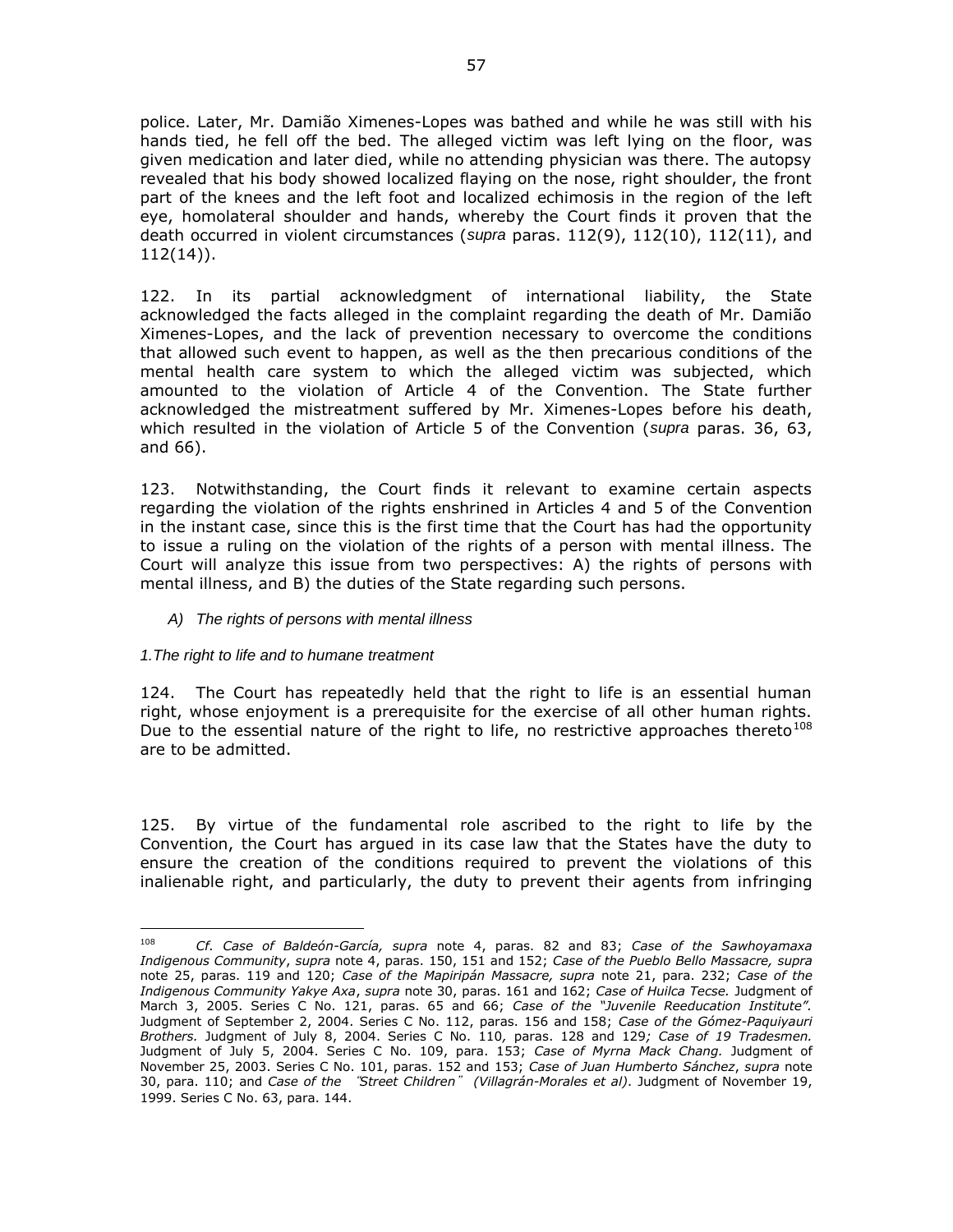it. $109$  In essence, Article 4 of the Convention guarantees not only the right of every human person not to be deprived of his life arbitrarily, but also, the duty of the States to adopt such measures as may be necessary to create a legal framework which allows deterring any threat to the right to life; to establish an effective system of justice which can investigate, punish, and redress any act of deprivation of life by the State agents or private individuals; and to safeguard the right to have access to the conditions which guarantee a decent life, which includes the adoption of positive measures which prevent the violation of this right.<sup>110</sup>

126. For its part, the American Convention expressly recognizes the right to humane treatment, a legal right whose protection entails the fundamental purpose of imperatively prohibiting torture and cruel, inhuman, or degrading punishment or treatment. Pursuant to the Court case law, at present such prohibition belongs to the *ius cogens* domain.<sup>111</sup> Under no circumstance can the right to humane treatment be suspended. $^{112}$ 

127. The Court has already established that "[the] infringement of the right to physical and psychological integrity of the human person is a type of violation which has a varying connotation and which encompasses torture and other types of mistreatment or cruel, inhuman, or degrading treatment whose physical and psychological consequences may have different degrees of intensity according to the extrinsic and intrinsic factors which should be proved in each specific situation."<sup>113</sup> That is, the personal features of an alleged victim of torture or cruel, inhuman, or degrading treatment should be taken into consideration when determining whether

 $\overline{a}$ <sup>109</sup> *Cf. Case of Baldeón-García, supra* note 4*,* para. 83; *Case of the Sawhoyamaxa Indigenous Community, supra* note 4*,* para*.* 151*; Case of the Pueblo Bello Massacre*, *supra* note 25, para. 120; *Case of Huilca Tecse, supra* note 108, para. 65; *Case of the "Juvenile Reeducation Institute", supra* note 108, para. 156; *Case of the Gómez-Paquiyauri Brothers, supra* note 108*,* para. 128*; Case of 19 Tradesmen, supra* note 108, para. 153; *Case of Myrna Mack Chang*, *supra* note 108, para. 152; *Case of Juan Humberto Sánchez*, *supra* note 30, para. 110; and *Case of the*"*Street Children*" *(Villagrán-Morales et al), supra* note 108, para. 144.

<sup>110</sup> *Cf. Case of Baldeón-García, supra* note 4*,* para. 85; *Case of the Sawhoyamaxa Indigenous Community, supra* note 4*,* para. 153*; Case of the Pueblo Bello Massacre*, *supra* note 25, para. 120; *Case of the Mapiripán Massacre*, *supra* note 21, para. 232; *Case of the Indigenous Community Yakye Axa*, *supra* note 30, para. 162; *Case of Huilca Tecse*, *supra* note 108, para. 66; *Case of the "Juvenile Reeducation Institute"*, *supra* note 108*,* para.158; *Case of the Gómez-Paquiyauri Brothers, supra* note 108, para. 129; *Case of 19 Tradesmen, supra* note 108, para. 153; *Case of Myrna Mack Chang*, *supra*  note 108, para. 153; *Case of Juan Humberto Sánchez*, *supra* note 30, para. 110; and *Case of the "Street Children" (Villagrán-Morales et al)*, *supra* note 108, para. 144.

<sup>111</sup> *Cf. Case of Baldeón-García, supra* note 4, para. 117; *Case of García-Asto and Ramírez-Rojas, supra* note 20, para. 222; *Case of Fermín-Ramírez*. Judgment of June 20, 2005. Series C No 126, para. 117; *Case of Caesar.* Judgment of March 11, 2005. Series C No. 123, para. 59; *Case of Lori Berenson-Mejía*, *supra* note 24, para. 100; *Case of De la Cruz-Flores.* Judgment of November 18, 2004. Series C No. 115, para. 125; *Case of Tibi.* Judgment of September 7, 2004. Series C No. 114, para. 143; *Case of the Gómez-Paquiyauri Brothers, supra* note 108, paras. 111 and 112; *Case of Maritza Urrutia.* Judgment of November 27, 2003. Series C No. 103, paras. 89 and 92; *Case of Bámaca-Velásquez*. Judgment of November 25, 2000, Series C No. 70, para. 154; and *Case of Cantoral-Benavides*. Judgment of August 18, 2000. Series C No. 69, para. 95.

<sup>112</sup> *Cf.* Articles 5 and 27 of the American Convention. See in this regard, *Case of the Pueblo Bello Massacre, supra* note 25*,* para. 119; and *Case of the "Juvenile Reeducation Institute", supra* note 108, para. 157.

<sup>113</sup> *Cf. Case of Caesar, supra* note 111*,* para. 69*;* and *Case of Loayza-Tamayo.* Judgment of September 17, 1997. Series C No. 33, para. 57.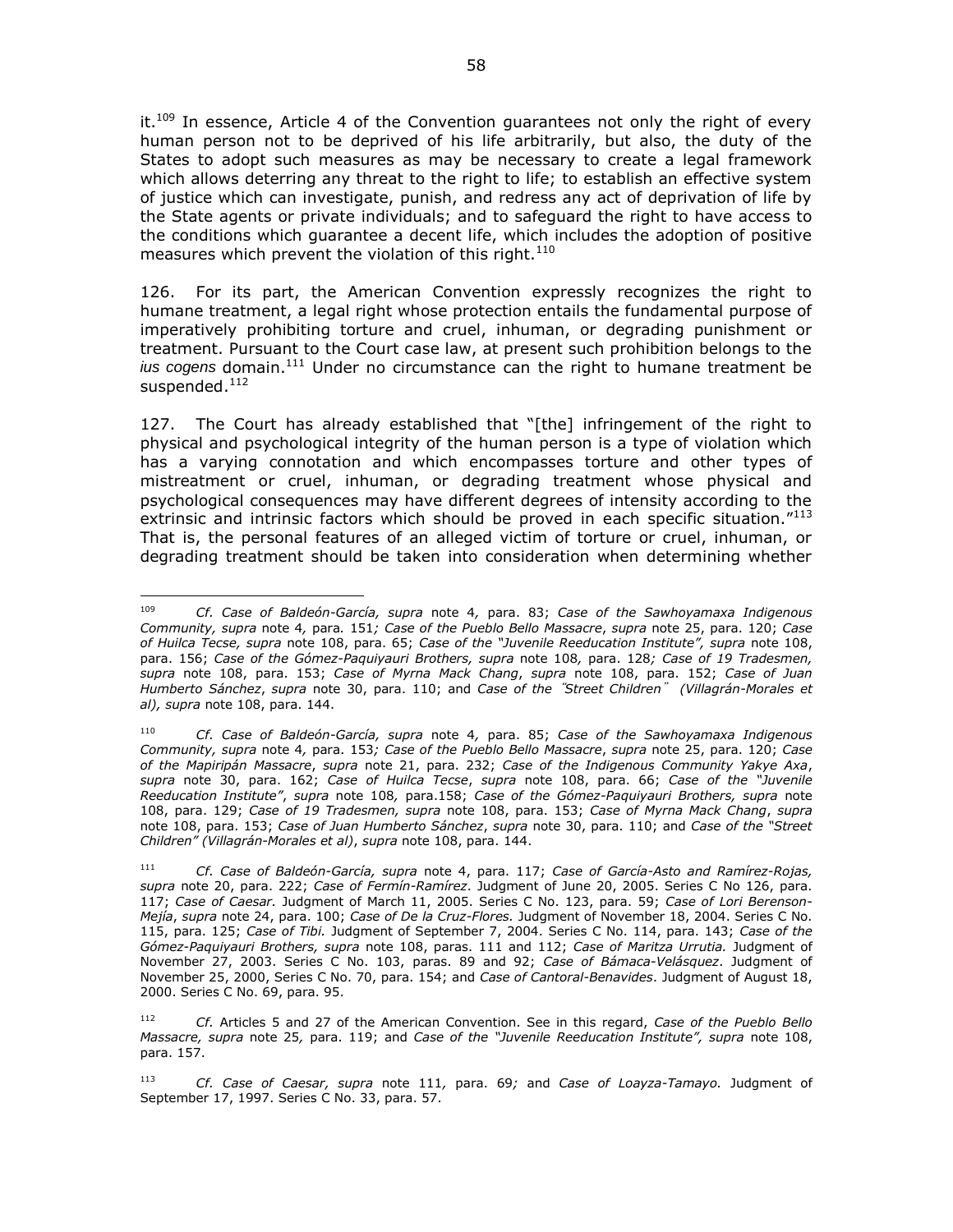his or her personal integrity has been violated, for such features may change the insight of his or her individual reality and, therefore, increase the suffering and the sense of humiliation when the person is subjected to certain types of treatment.

*2. The right to the respect for the dignity and autonomy of the persons with mental illness and to effective health care* 

128. The States have the duty to guarantee the provision of effective health care services to all persons with mental illness.<sup>114</sup> This duty entails the obligation of the State to ensure the access to basic health care to all persons, the promotion of mental health, the provision of such services in the least restrictive possible way, and the prevention of mental illness.<sup>115</sup>

129. Due to their psychological and emotional condition, persons with mental illness are particularly vulnerable to any health treatment, and such vulnerability is greater when they are admitted to mental health institutions. This increased vulnerability is due to the imbalance of power between patients and the medical staff responsible for their treatment, as well as to the high degree of intimacy which is typical of the treatment of psychiatric illnesses.  $^{116}$ 

130. The Court considers that any health treatment administered to persons with mental illness should aim at achieving the patient´s welfare and the respect for his or her dignity as a human person, which is translated into the duty to adopt the respect for the intimacy and autonomy of persons as guiding principles for administering psychiatric treatment. The Court concedes that the foregoing principle is not absolute, since the patients´needs themselves may sometimes require the adoption of measures without their consent. Notwithstanding, mental illnesses should not be understood as a disability for determination and the assumption that persons with mental illness are capable of expressing their will, which should be respected by both the medical staff and the authorities, should prevail. When the patients´inability to give their consent has been proven, their next of kin, legal representatives or pertinent authorities will give the consent required as regards to the treatment to be administered thereto.<sup>117</sup>

<sup>114</sup> Cf. Principles for the Protection of People with Mental Health Illness and the Improvement of Health Care, *supra* note 32, principle 1; Division of Mental Health and Prevention of Substance Abuse of the World Health Organization. Ten Basic Principles of Mental Health Care Law, *supra* note 37, principle 2; Standard Rules on the Equalization of Opportunities for Persons with Disabilities. UN General Assembly Resolution No. 48/96, Document A/48/49 (1993), art. 2; Declaration on the Rights of Mentally Retarded Persons. UN General Assembly Resolution, Document A/8429 (1971), art. 2; and World Program of Action Concerning Disabled People. UN General Assembly Resolution No. 37/52, Document A/37/51 (1982), paras. 95 to 107.

<sup>115</sup> *Cf*. Inter-American Convention on the Elimination of All Forms of Discrimination against Persons with Disabilities, *supra* note. 35, Article III(2); and World Health Organization. Division of Mental Health and Prevention of Substance Abuse. Ten Basic Principles of Mental Health Care Law, *supra* note 37, principles 1, 2, and 4.

<sup>116</sup> *Cf.* Standard Rules on the Equalization of Opportunities for Persons with Disabilities, *supra* note 114, art. 9(4); Committee on Economic, Social, and Cultural Rights, General Comment No. 5 "Persons with Disabilities", *supra* note 35*,* para*.* 9; and Standards of the European Committee for the Prevention of Torture and Inhuman or Degrading Treatment or Punishment, CPT/Inf/E (2002) 1 – Rev. 2004, para. 51. In this regard, *cf.* European Court of Human Rights*, Keenan v. United Kingdom,* Application No. 27229/95, judgment of April 3, 2001, p. 111, and European Court of Human Rights, *Herczegfalvy v. Austria,*  Application No. 10533/83, judgment of September 24, 1992, p. 82.

<sup>117</sup> *Cf.* Principles for the Protection of People with Mental Illness and the Improvement of Health Care, *supra* note 32, principles 9(4) and 11; Division of Mental Health and Prevention of Substance Abuse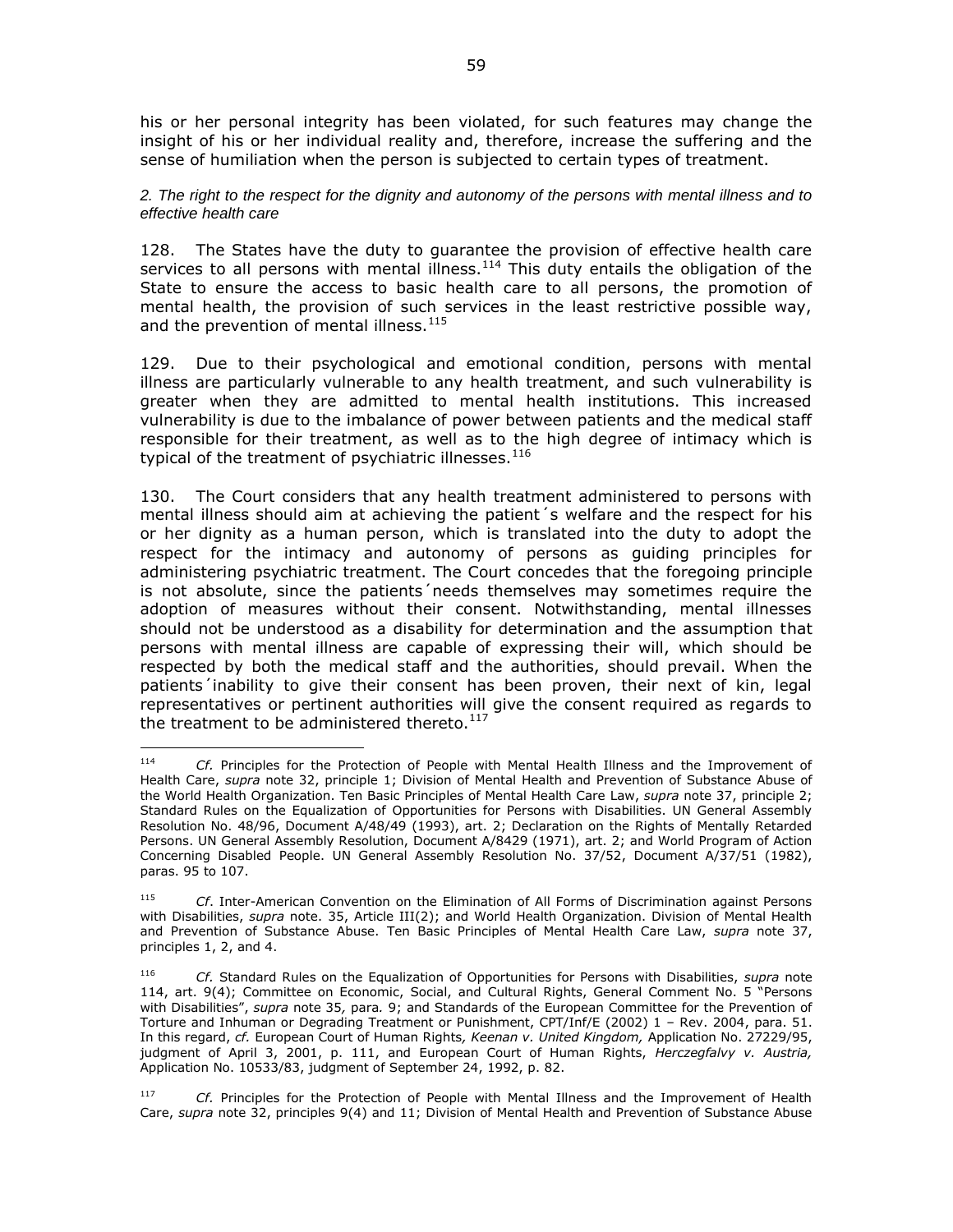### *i) Basic care and decent hospitalization conditions*

131. The Principles for the Protection of People with Mental Health Illness and the Improvement of Health Care published by the United Nations offer useful guidelines for determining whether medical care has been in keeping with the minimum requirements to preserve the patient´s dignity. Principles 1, 8 and 9 of the above mentioned decalogue set forth the fundamental freedoms and rights and the standards regarding the medical care and treatment to be provided to persons with mental illness. Furthermore, the facilities and physical conditions in which treatment is administered should be in accordance with the respect for the dignity of the person, pursuant to Principle 13.

132. The Court considers that the precarious operating conditions of *Casa de Reposo Guararapes*, both regarding the general conditions of the place and the medical care provided therein, were quite far from being adequate to administer a decent health treatment and were in and of themselves incompatible with the appropriate protection of personal integrity and life, particularly as they affected persons who were extremely vulnerable due to their mental illness.

# *ii) The use of restraint*

 $\overline{a}$ 

133. Restraint is understood as any action which interferes with the ability of a patient to take decisions or which restricts his or her freedom of movement. The Court notes that the use of restraint poses a high risk of doing harm to the patient or causing his or her death and that falls and lesions during such procedure are quite common.<sup>118</sup>

134. The Court considers that restraint is one of the most aggressive measures to which a patient under psychiatric treatment can be subjected. In order for restraint to be in accordance with the respect for the psychological, physical, and moral integrity of a person, pursuant to the standards required by Article 5 of the American Convention, it should be used as a last resort and with the only purpose of protecting the patient, or else the medical staff or third persons, when the behavior of the patient involved is such as to pose a threat to their safety. Restraint can have no purpose other than the foregoing, and should be implemented only by qualified staff rather than by patients.  $^{119}$ 

<sup>119</sup> *Cf.* Principles for the Protection of People with Mental Illness and the Improvement of Health Care, *supra* note 32, principle 11(11).

of the World Health Organization. Ten Basic Principles of Mental Health Care Law, *supra* note 37, principles 5, 6 and 9; Pan American Health Organization, Caracas Declaration, adopted by the Conference on the Modernization of Mental Health Legislation in Latin America on November 14, 1990, art. 3; World Psychiatric Association (WPA), Madrid Declaration on Ethical Standards for Psychiatric Practice, approved by WPA General Assembly Resolution of August 25, 1996, as revised on August 26, 2002, preamble and para. 4; and World Psychiatric Association (WPA), Declaration of Hawaii/II, adopted by the WPA General Assembly on July 10, 1983*,* p. 2 and 5.

Cf. Standards of the European Committee for the Prevention of Torture and Inhuman or Degrading Treatment or Punishment, CPT/Inf/E (2002) 1 – Rev. 2004. Extract from the Eighth General Report CPT/INF(98) 12, paras. 47 to 49; American Hospital Association/National Association of Psychiatric Health Systems, Guiding Principles on Restraint and Seclusion for Behavioral Health Services, 25 February 1999; American Geriatrics Society Position Statement: Guidelines For Restraint Use, Last Updated January 1, 1997; and American Medical Association, Guidelines for the Use of Restraints in Long-Term Care Facilities, June 1989, p. 5.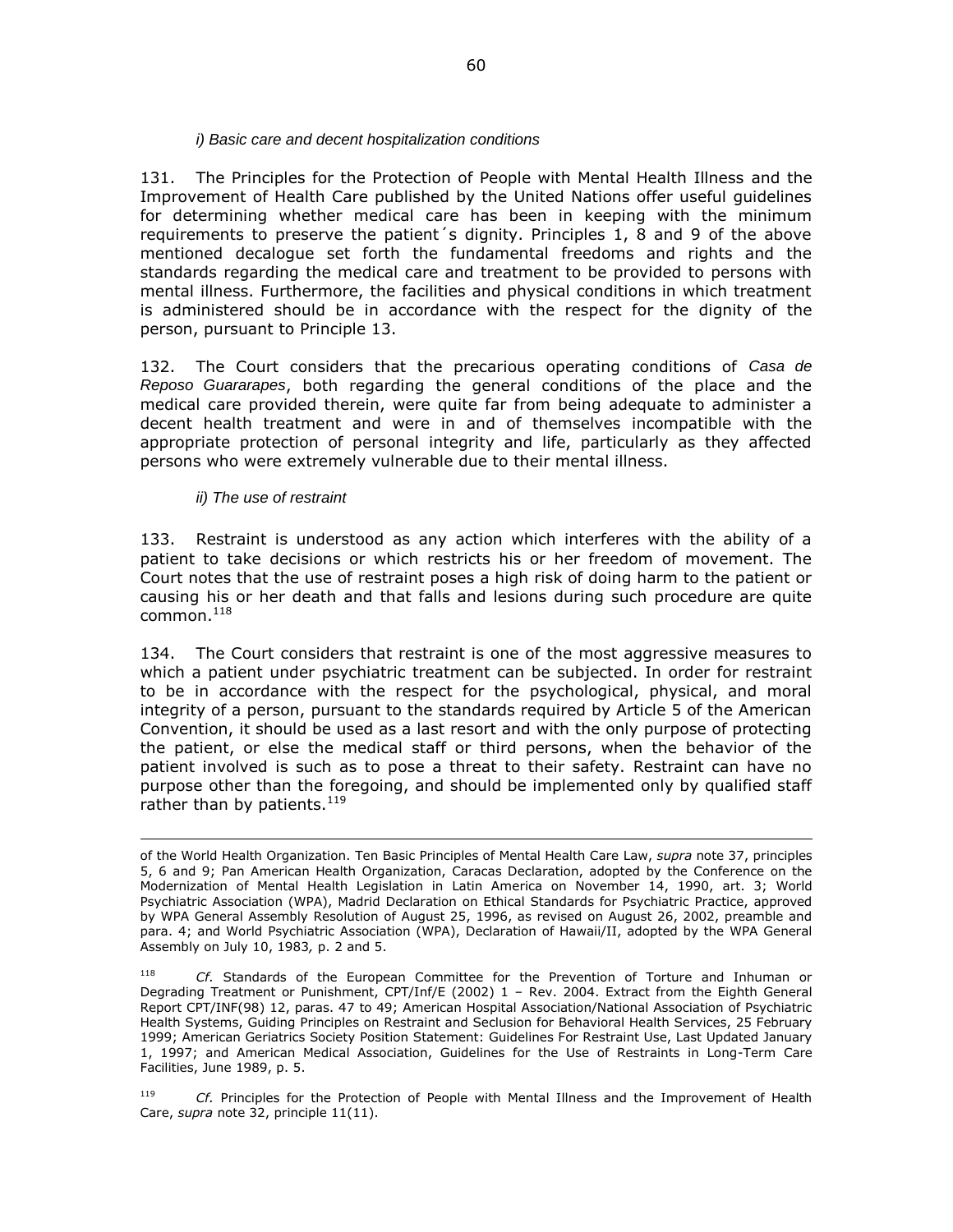135. Furthermore, and bearing in mind that any treatment should be chosen on the basis of the patient´s best interest and the respect for his or her autonomy, health care staff should apply the least restrictive possible restraint techniques and only for such period of time as it is absolutely necessary and under conditions which respect the patient s dignity and minimize the risks of impairing his or her health.<sup>120</sup>

136. The hands of Mr. Damião Ximenes-Lopes were tied at the back between Sunday evening and Monday morning, though the need to continue implementing containment procedures had not been reassessed, and he was allowed to walk without proper supervision. This kind of physical restraint to which the alleged victim was subjected is not consistent with the need to provide the patient with a decent treatment, nor does it protect his psychological, physical or moral integrity.

# *B) Duties of the State regarding persons with mental illness*

137. The Court has already pointed out that from the generic obligation to ensure the rights to life and humane treatment, special duties of protection and prevention are derived, which, in the instant case, entail the duties to take care and regulate.

*1. The duty to take care*

 $\overline{a}$ 

138. In order to determine the duties of the State regarding persons with mental illness, the Court deems it necessary to bear in mind, firstly, the special position as guarantor the State has in regard to the persons who are in its custody or under its care and with whom the State has the positive duty to provide the necessary conditions to lead a decent life. $121$ 

139. Secondly, the Court considers that the foregoing is particularly true of persons who are under health treatment, since the ultimate purpose of the provision of health services is the improvement of the patient´s physical or mental condition, which significantly increases the duties of the State and requires it to adopt such measures as are available and necessary to prevent the impairment of the patient´s condition as well as to optimize his or her health.

<sup>&</sup>lt;sup>120</sup> *Cf.* Principles for the Protection of People with Mental Illness and the Improvement of Health Care, *supra* note 32, principle 11(11); Madrid Declaration on Ethical Standards for Psychiatric Practice, *supra* note 117, preamble; Division of Mental Health and Prevention of Substance Abuse of the World Health Organization. Ten Basic Principles of Mental Health Care Law, *supra* note 37, principle 4(3); and Declaration of Hawaii/II, adopted by the WPA General Assembly on July, 10 1983*, supra* note 117, p. 1*.*

<sup>121</sup> *Cf*. *Case of Baldeón-García*, *supra* note 4, para. 120; *Case of López-Álvarez.* Judgment of February 1, 2006. Series C No. 141, paras. 104 to 106; *Case of García-Asto and Ramírez-Rojas, supra*  note 20, para. 221; *Case of the Indigenous Community Yakye Axa, supra* note 30, para. 162, C*ase of Lori Berenson-Mejía, supra* note 24*,* para. 102; *Case of Tibi, supra* note 111*,* para. 150; *Case of the "Juvenile Reeducation Institute", supra* note 108, para. 152; *Case of the Gómez-Paquiyauri Brothers, supra* note 108, para. 98; *Case of Bulacio.* Judgment of September 18, 2003. Series C No. 100*,* para. 138, and *Case of Juan Humberto Sánchez, supra* note 30, para. 111. In this regard, *Case of the Urso Branco Prison.*  Provisional Measures. Order of the Inter-American Court of Human Rights of September 21, 2005, Considering Sixth; and *Case of the Gómez-Paquiyauri Brothers.* Provisional Measures. Order of the Inter-American Court of Human Rights of May 7, 2004, Considering Thirteenth.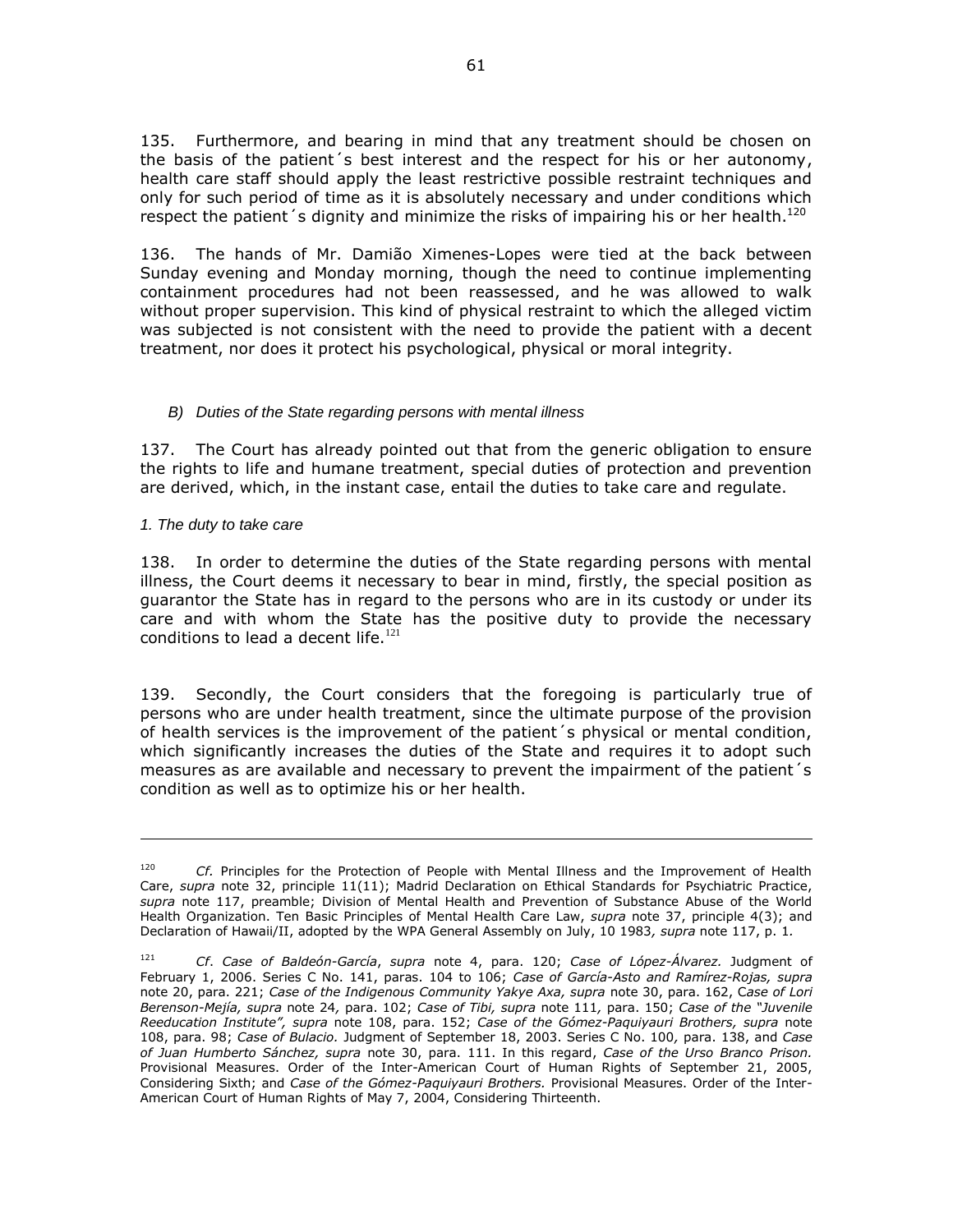140. Finally, the care every person who is under health treatment is entitled to is particularly required in the case of patients with mental illness, given their vulnerability when they are admitted to psychiatric institutions.

# *2. The duty to regulate and supervise*

141. The Court has established that the duty of the States to regulate and supervise the institutions which provide health care services, as a necessary measure aimed at the due protection of the life and integrity of the individuals under their jurisdiction, includes both public and private institutions which provide public health care services, as well as those institutions which provide only private health care (*supra* paras. 89 and 90). Particularly, regarding the institutions which provide public health care services, such as the *Casa de Reposo Guararapes*, the State should not only regulate and supervise them, but also take care of the persons admitted to such institutions.

142. In the instant case, the *Casa de Reposo Guararapes* operated within the framework of the public health care system, and the State had the duty to regulate and supervise it, not only by virtue of the duties thereof derived from the American Convention, but also by reason of its domestic legislation. Pursuant to Article 197 of the Constitution, "health care services are of public relevance, and it is incumbent upon the power of the State to provide for their regulation, supervision, and control, pursuant to the legislation in force [...]." Furthermore, Article 200 of the Constitution sets forth that "the [S]ingle [H]ealth [S]ystem […] has the duty to control and supervise procedures [... and] implement health surveillance policies [...]." In turn, Article 6 of Law No. 8,080 of 1990 provides that "the scope of action of the Single Health System (SUS), includes [*inter alia*,] the adoption of measures to implement health surveillance, [which] is understood as a set of policies aimed at preventing health risks and taking action regarding health problems […] related to the performance of health care services [and] the control and monitoring of relevant health services, products, and substances [...]."

143. The Court notes that the State was cognizant of the hospitalization conditions of the *Casa de Reposo Guararapes* at the time of the facts. The violence inflicted on patients had already been the context of the death of two persons admitted to such institution (*supra* para. 112(58)). Furthermore, on May 15, 1996 the Psychiatric Care Support Group of the Ministry of Health had drawn a report on the results of the inspection carried out at the *Casa de Reposo Guararapes*, wherein it was recommended that two infirmaries of said institution be closed due to their poor operating conditions, leaks, and other irregularities (*supra* para. 112(62)).

144. The Court points out that this situation continued until October 21, 1999, when officials from the Department of Health Surveillance of the Secretariat of Health and Social Development carried out an inspection at the *Casa de Reposo Guararapes* in order to find out if such institution complied with the provisions of the pertinent regulations. Furthermore, on November 4, 1999 the Coordinator of Control, Evaluation, and Audit and the Medical Auditor of the Municipal Audit System, visited the *Casa de Reposo Guararapes*. In full agreement, the three bodies concluded that the institution did not meet the requirements set forth in the pertinent regulations and recommended that the irregularities be immediately sorted out (s*upra* paras. 112(63) and 112(64)).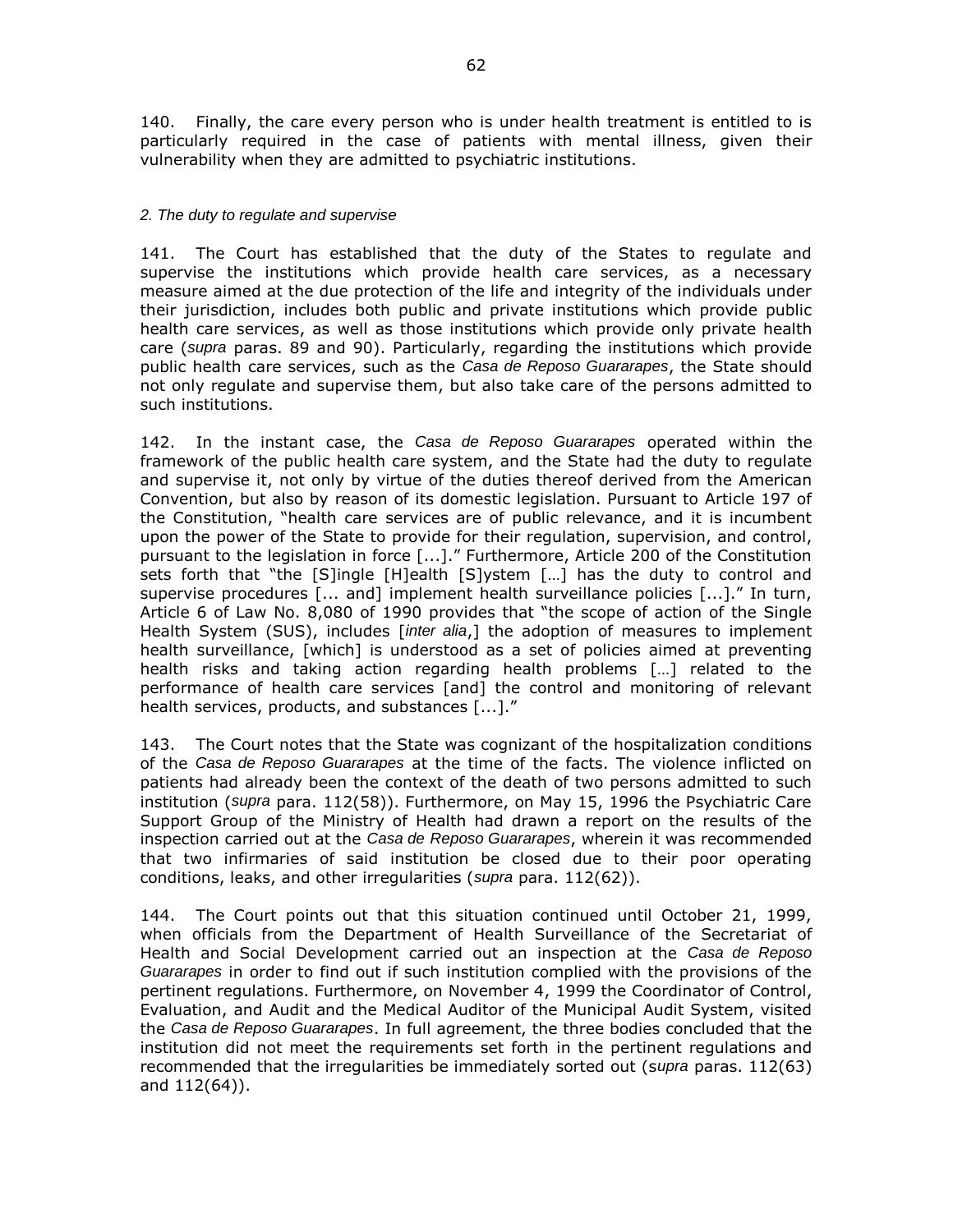145. Though the contentious jurisdiction of the Court was recognized by the State on December 10, 1998, the Court considers that the period of ten months and eleven days from such date to October 21, 1999, during which no measures were taken to improve the precarious health care conditions at the *Casa de Reposo Guararapes*, is not compatible with the duty of the State to regulate health care services which are provided to the individuals under the jurisdiction thereof, as irregularities had been reported since May 15, 1996.

146. The State has international liability in the instant case due to its failure to take care and prevent the breach of the right to life and humane treatment, as well as of its duty to regulate and monitor health care services, which are special duties derived from its obligation to guarantee the rights enshrined in Articles 4 and 5 of the American Convention.

# *3. The duty to investigate*

147. The duty to guarantee the human rights enshrined in the Convention is not limited to the existence of a legal system designed to allow the fulfillment of such duty, but also entails the need to adopt government policies which ensure the effective quarantee for the free and full exercise of human rights.<sup>122</sup> In this regard, one of the conditions to effectively guarantee the right to life and personal integrity is the compliance with the duty to investigate the violation of such rights, which is derived from Article 1(1) of the Convention, in conjunction with the substantive right which should be preserved, protected or guaranteed. $^{123}$ 

148. In view of the foregoing, the State has the duty to commence *ex officio* and without delay, a serious, fair, and effective investigation which is not undertaken as a mere formality condemned in advance to be fruitless.<sup>124</sup> Such investigation should be carried out with all available means and should be designed to establish the truth and to investigate, prosecute, and punish all the persons who are liable for the facts, particularly when State officials are or may be involved.<sup>125</sup>

149. In order to establish whether the duty to protect the rights to life and humane treatment by means of a serious investigation about the facts has been effectively complied with, it is necessary to examine the domestic proceedings instituted in order to elucidate the facts, which will be done in Chapter X of this Judgment.

150. The foregoing considerations have led the Court to conclude that, due to its failure to comply with the duties of respect, prevention, and protection regarding the

\*

<sup>122</sup> <sup>122</sup> *Cf. Case of the Sawhoyamaxa Indigenous Community, supra* note 4, para. 167; and *Case of the Pueblo Bello Massacre, supra* note 25, para. 142.

<sup>123</sup> *Cf. Case of Baldeón-García, supra* note 4*,* para. 92*; Case of the Pueblo Bello Massacre, supra*  note 25*,* para. 142; and *Case of the Mapiripán Massacre, supra* note 21, para. 233.

<sup>124</sup> *Cf*. *Case of Baldeón-García, supra* note 4*,* paras. 92 and 93; *Case of the Pueblo Bello Massacre, supra* note 25*,* para. 143; and *Case of the Mapiripán Massacre, supra* note 21, paras. 219 and 223.

<sup>125</sup> *Cf. Case of Baldeón-García, supra* note 4*,* para. 94; *Case of Pueblo Bello Massacre, supra* note 25, para. 143; and *Case of the Moiwana Community.* Judgment of June 15, 2005. Series C No. 124, para. 203.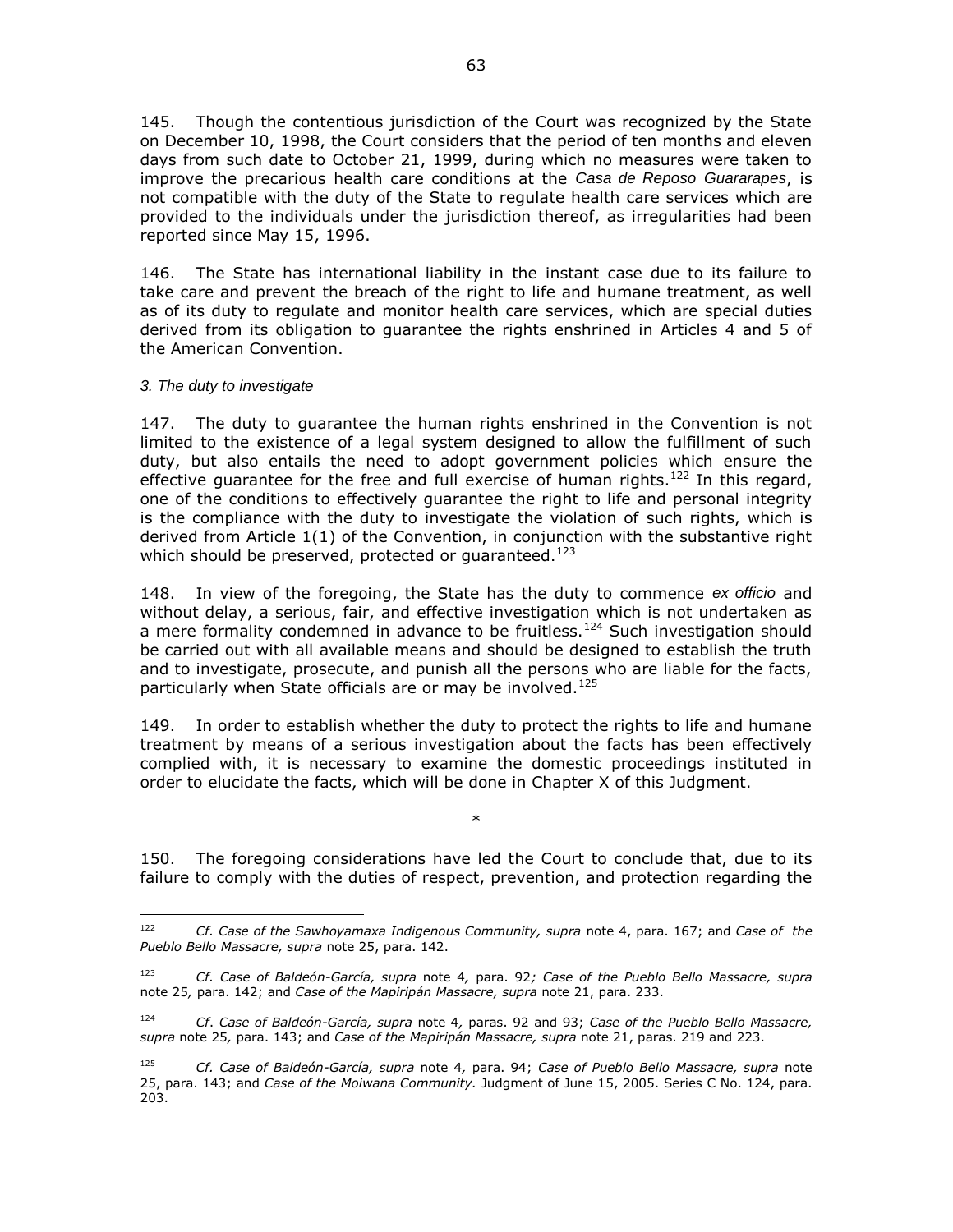death and cruel, inhuman, and degrading treatment suffered by Mr. Damião Ximenes-Lopes, the State is liable for the violation of the rights to life and humane treatment enshrined in Articles 4(1), 5(1) and 5(2) of the Convention, in relation to Article 1(1) thereof, to the prejudice of Mr. Damião Ximenes-Lopes.

# **IX VIOLATION OF ARTICLE 5 OF THE AMERICAN CONVENTION IN RELATION TO ARTICLE 1(1) THEREOF**

*(Right to Humane Treatment and Obligation to Respect Rights)*

151. In their closing arguments, the representatives alleged that the next of kin of Mr. Damião Ximenes-Lopes are alleged victims of Article 5 of the American Convention, in relation to Article (1)1 thereof, on the grounds of the facts set forth in the complaint regarding the death of Mr. Ximenes-Lopes, and which were accepted by the State in its acknowledgement of liability. Therefore, they consider that the State should duly redress the next of kin of Mr. Damião Ximenes-Lopes for such violation.

152. Neither the Commission nor the State have filed any arguments on the above mentioned violation of Article 5 of the Convention, in relation to the next of kin of Mr. Damião Ximenes-Lopes.

*Considerations of the Court*:

153. Article 1(1) of the American Convention provides that:

The States Parties to this Convention undertake to respect the rights and freedoms recognized herein and to ensure to all persons subject to their jurisdiction the free and full exercise of those rights and freedoms, without any discrimination for reasons of race, color, sex, language, religion, political or other opinion, national or social origin, economic status, birth, or any other social condition.

- 154. Article 5 of the American Convention provides that:
	- 1. Every person has the right to have his physical, mental, and moral integrity respected.
	- […]

155. As to the alleged violation of Article 5 of the American Convention, which was stated only in the closing arguments filed by the representatives but not included in the brief containing motions and pleadings, the Court considers such arguments to be time-barred; notwithstanding, pursuant to the principle of *iuria novit curia<sup>126</sup>* the Court is not hindered from examining it*.*

156. The Court has repeatedly<sup>127</sup> pointed out that the next of kin of the victims of violations of human rights may be, in turn, victims themselves. The Court considers

<sup>126</sup> <sup>126</sup> *Cf. Case of the Girls Yean and Bosico.* Judgment of September 8, 2005. Series C No 130, para. 204; *Case of Cantos.* Judgment of November 28, 2002. Series C No 97, para. 58; and *Case of Hilaire*  Judgment of June 21, 2002. Series C No 94, para. 107.

<sup>127</sup> *Cf*. *Case of Baldeón-García, supra* note 4, para. 128; *Case of López-Álvarez, supra* note 121, para. 119; and *Case of the Pueblo Bello Massacre,* s*upra* note 25, para. 154*.*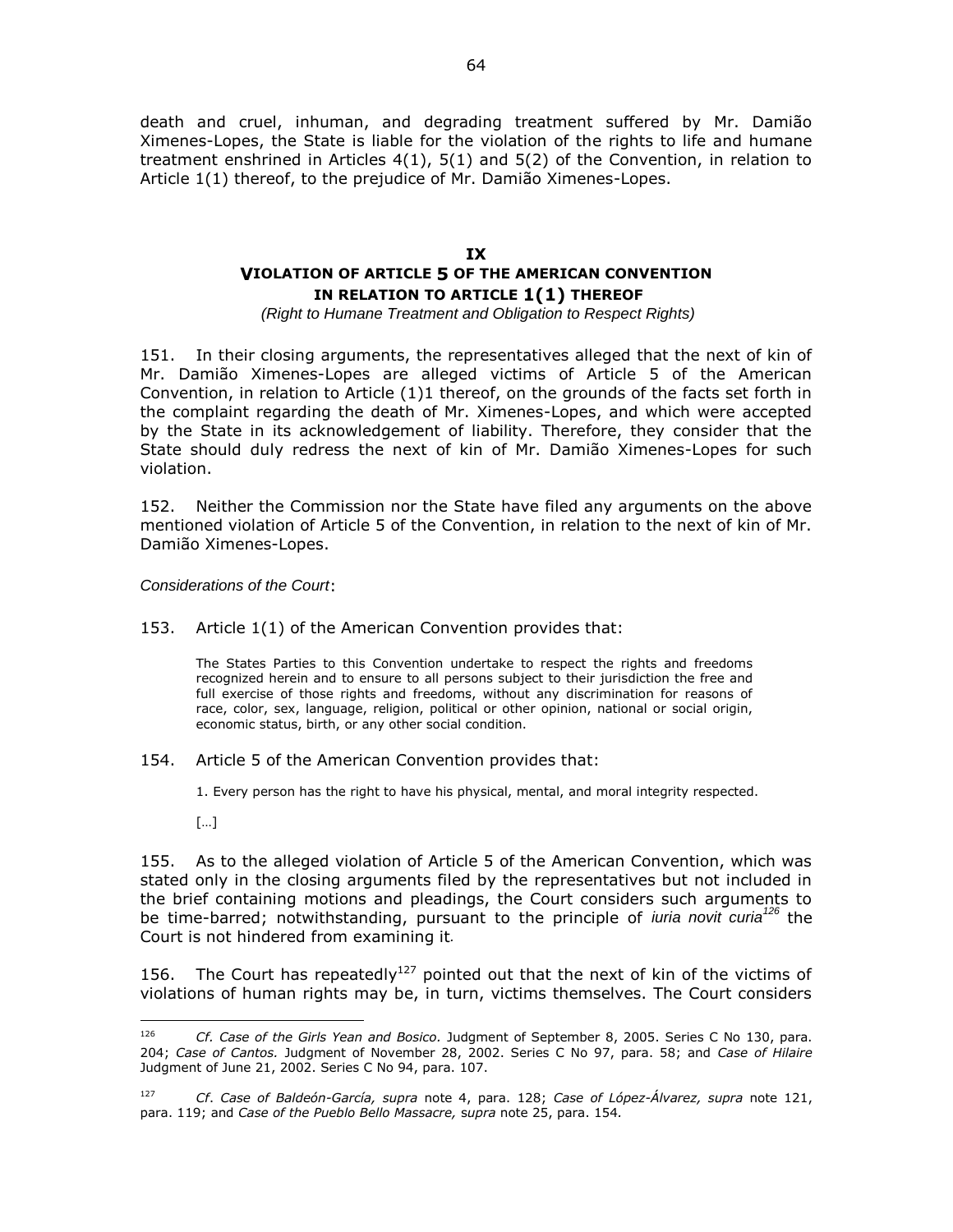that the right to the psychological and moral integrity of the victims´next of kin has been violated as a result of the additional suffering they have endured due to the specific circumstances of the violations committed against their beloved persons and to the subsequent actions or failure to act by the State officials regarding such facts. $128$ 

157. After examining the circumstances of the case, based on the American Convention, and in the light of the principle of *iura novit curia*, the Court deems the suffering endured by Ms. Albertina Viana-Lopes, mother of Mr. Damião Ximenes-Lopes, to be proven due to the treatment given to her son by the State, as a result of which her son died. It was she who left her son under the State custody at the *Casa de Reposo Guararapes* since he was ill and she expected that he would recover there. Notwithstanding, three days after his admission, she found him in extremely bad conditions, but was unable to do anything for him. She learnt about his death when she arrived home after leaving him in said institution. This made her very sad and caused her great pain. After her son´s death, she has suffered from deep depression and health problems. In this regard, at the public hearing before the Court her daughter Irene Ximenes-Lopes-Miranda declared that:

[her mother] had her life completely ruined, she still suffers from depression and says she wants to die, she has lost the will to continue living, had nervous gastritis and, consequently, a duodenal ulcer which […] was extremely hard to treat […].

158. Likewise, in accordance with the specific characteristics of the case, the Court deems it necessary to examine the situation of Mr. Francisco Leopoldino Lopes, father of Mr. Damião Ximenes-Lopes, of Mrs. Irene Ximenes-Lopes-Miranda and of Mr. Cosme Ximenes-Lopes, sister and brother respectively of the alleged victim, since according to the arguments filed by the representatives and Mrs. Irene Ximenes-Lopes-Miranda, among the relatives of Mr. Damião Ximenes-Lopes, his mother and father, as well as the above mentioned sister and brother in particular, were the affectionately closest persons to him.

159. The Court deems to be proven that the victim´s father, Mr. Francisco Leopoldino Lopes, who, though being separated from Mr. Damião Ximenes-Lopes´mother had not broken up the family ties with his son (*supra* para. 111(71)), endured suffering and distress. Mr. Francisco Leopoldino Lopes experienced suffering because of the death of his son, who was very young when he died, and according to the statements given by Mrs. Irene Ximenes-Lopes-Miranda before the Court, lived eager for revenge for a long time.

160. Besides the distress and sadness caused by her brother´s death, his sister suffered psychological consequences, such as depression for over three years, which affected her relationship with the family and prevented her from breastfeeding her newly-born daughter. She further terminated an employment contract which was to expire on December 31, 2004. She has endured permanent suffering and has relived the circumstances of the death of her brother, Damião Ximenes-Lopes, before judicial and human rights bodies, since she committed herself to find out the truth and obtain justice concerning these facts, wherefore she has actively taken part in

 $\overline{a}$ 

<sup>128</sup> *Cf*. *Case of Baldeón-García, supra* note 4, paras. 128; *Case of López-Álvarez, supra* note 121, para. 119; and *Case of the Pueblo Bello Massacre,* s*upra* note 25, para. 154.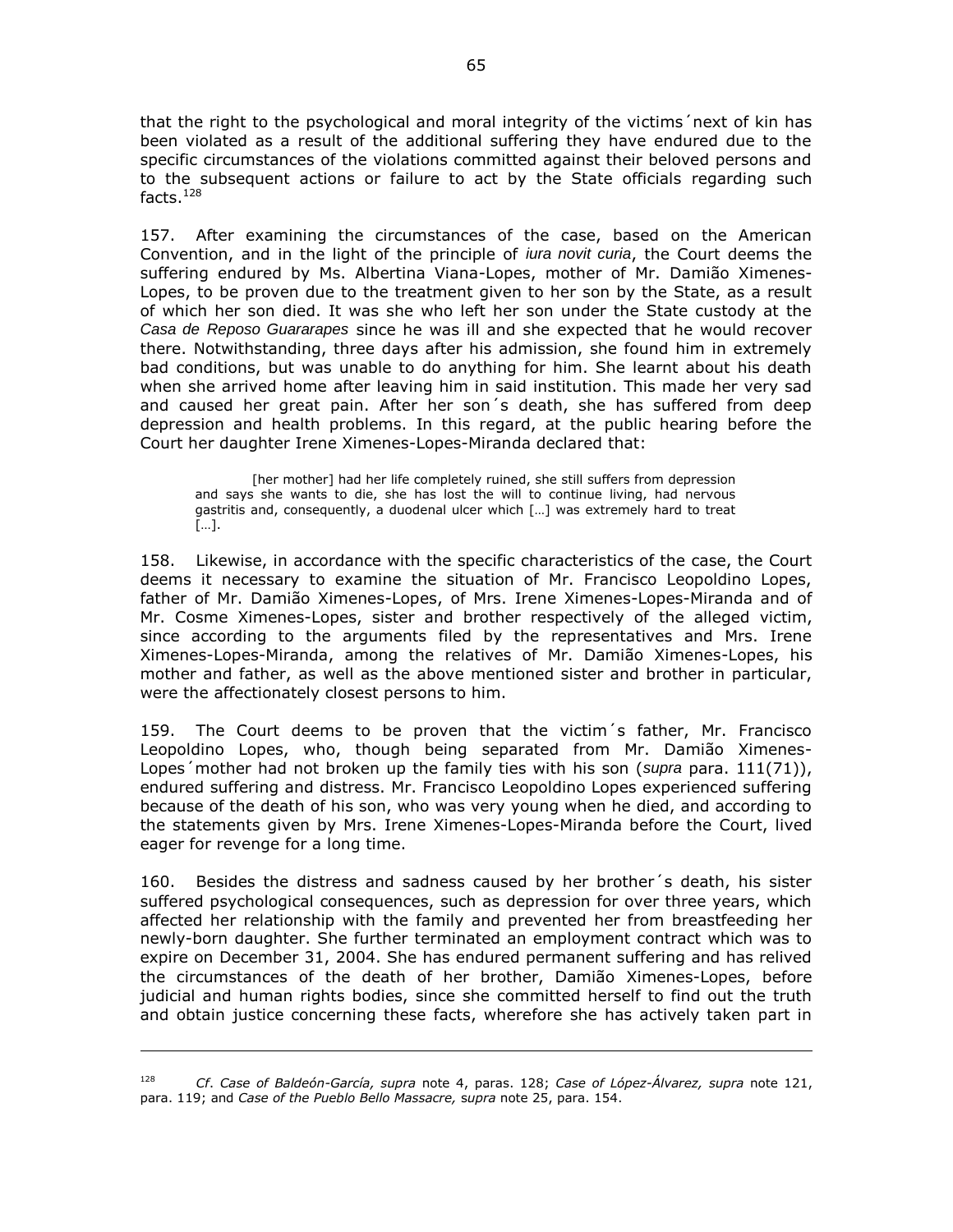the domestic judicial proceeding and in the steps taken before the Commission and, thereafter, before the Court. Due to the foregoing, she has had to stay away from her family for long periods.

161. The distress suffered by the sister of Mr. Ximenes-Lopes is evident in her statement, given at a public hearing before the Court, wherein she declared that:

The day of the burial [of] her brother at the cemetery [she] kneeled down over his coffin and swor[e] that [she] would not res[t] until justice were done in the case [of Damião Ximenes-Lopes], and [she] has [been] claiming for justice for six years […].

162. Mr. Cosme Ximenes-Lopes, who was also admitted to mental health institutions, also suffered because of Mr. Damião Ximenes-Lopes´death, given their mutual love and the identification they had with each other as they were twins. After he was informed of his brother´s death, he got into a shock; later on, he suffered from depression and quit his job.

163. By virtue of the foregoing, the Court considers that the State is liable for the violation of the right to personal integrity enshrined in Article 5 of the American Convention in relation to Article 1(1) thereof, to the prejudice of Ms. Albertina Viana-Lopes and Mrs. Irene Ximenes-Lopes-Miranda and Mr. Francisco Leopoldino Lopes and Mr. Cosme Ximenes-Lopes.

#### **X**

# **VIOLATION OF ARTICLES 8(1) AND 25(1) OF THE AMERICAN CONVENTION IN RELATION WITH ARTICLE 1(1) THEREOF**

*(Right to a Fair Trial, Judicial Protection, and the Obligation to Respect Rights)*

#### *Arguments of the Commission*

164. In relation with the alleged violation of Articles 8(1) and 25(1) of the Convention to the detriment of the relatives of Mr. Damião Ximenes-Lopez, the Inter-American Commission argued, *inter alia*, that:

a) in the instant case, the lack of effectiveness of the domestic process may be proved in two ways: by reason of the failure of the authorities to take steps and undertake essential inquiries to establish the truth, and as a result of flaws and failures in the steps actually taken;

(b) the flaws in the investigation show that the State authorities did not seek to discover the truth about the death of the alleged victim through an immediate, serious and thorough investigation;

c) police authorities learnt about the death of the alleged victim from his relatives on the same day. However, the Sobral police chief did not start the police investigation until on November 9, 1999, 35 days later. According to the Commission, such delay had a significant impact on the efficiency of the investigation.

d) The Attorney General´s Office filed the complaint on March 27, 2000, describing the killing of Damião Ximenes-Lopes by blows as a death brought on by a lack of essential care and, alternatively, it concluded that even if the death had been caused by blows, section 136 of the Criminal Code would still be the applicable provision;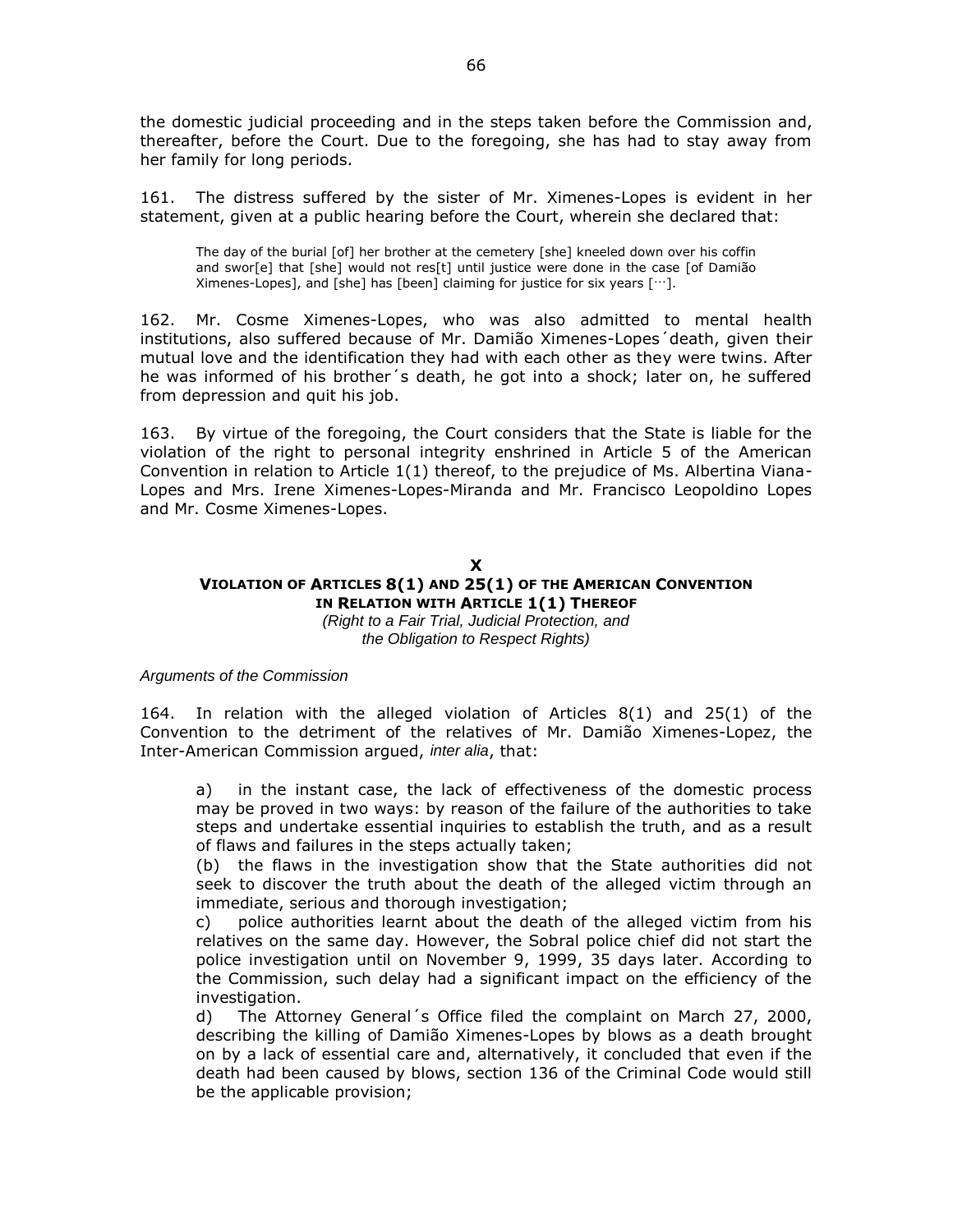e) in the instant case, the procedural steps taken by the alleged victim's relatives are not relevant for analyzing the reasonable time. As a result, the State's assertions that the deficiencies in the investigation and in the production of evidence could have been cured by Mr. Damião Ximenes-Lopes' mother in his capacity as civil complainant in the criminal action No. 674/00, are groundless;

f) the instant case may not be considered to be complex, as alleged by the State, on the grounds of the allegedly large number of testimonies. The negligent and unjustified conduct of the government authorities caused the delay in the domestic proceedings, since they took a long time to start the investigations, hold and appear at hearings, issue writs, warrants and requests.. The authorities confined themselves to issuing interlocutory orders without cause, and for months no decision or order was issued. The workload of the Third Chamber of the Trial Court in and for Sobral is no excuse for the State's delay and inertia, and

g) the lack of a first instance judgment after six years of Mr. Damião Ximenes-Lopes' death, together with the current status of the domestic criminal proceeding, which is still in the preliminary stage, indicate that the next of kin of the alleged victim are going through a situation of justice denial by the government authorities.

### *Arguments of the Representatives*

165. In relation with the alleged violation of Articles 8(1) and 25(1) of the Convention to the detriment of the relatives of Mr. Damião Ximenes-Lopes, the Inter-American Commission argued, *inter alia*, that:

a) the police investigation is tainted with a number of irregularities which compromise the inquiries into Damião Ximenes-Lopes' death. The competent authorities overlooked material evidence and testimony from eyewitnesses that prove that the death of Mr. Ximenes-Lopez was the result of blows. Among the flaws are the statement that the death of the victim was due to "undetermined reasons;" the deficiency of the autopsy report, which raises suspicion over the independence of the investigation; and the disappearance of key evidence incriminating the managers of the *Casa de Reposo de Guararapes* (Guararapes Rest Home);

(b) six years after Mr. Damião Ximenes-Lopes' death, no person or institution has been held responsible, as no judicial decision has been rendered yet;

c) while the inertia in prosecuting the perpetrators of Mr. Damião Ximenes-Lopes' death persists, the State will be breaching its obligation to effectively punish human rights violations within a reasonable time;

d) the case at hand has no particular trait that renders it particularly complex. It is worth noting that the events have been looked into by several entities and individuals, producing a large amount of documentary and testimonial evidence; the witnesses and the accused are alive and have been located, and there is no impediment save for the lack of effort by the authorities to prosecute the perpetrators.

e) as regards to the participation of the interested parties in the proceedings, the next of kin of Mr. Damião Ximenes-Lopes made every effort to cooperate with the Government investigators and pursue the case. In this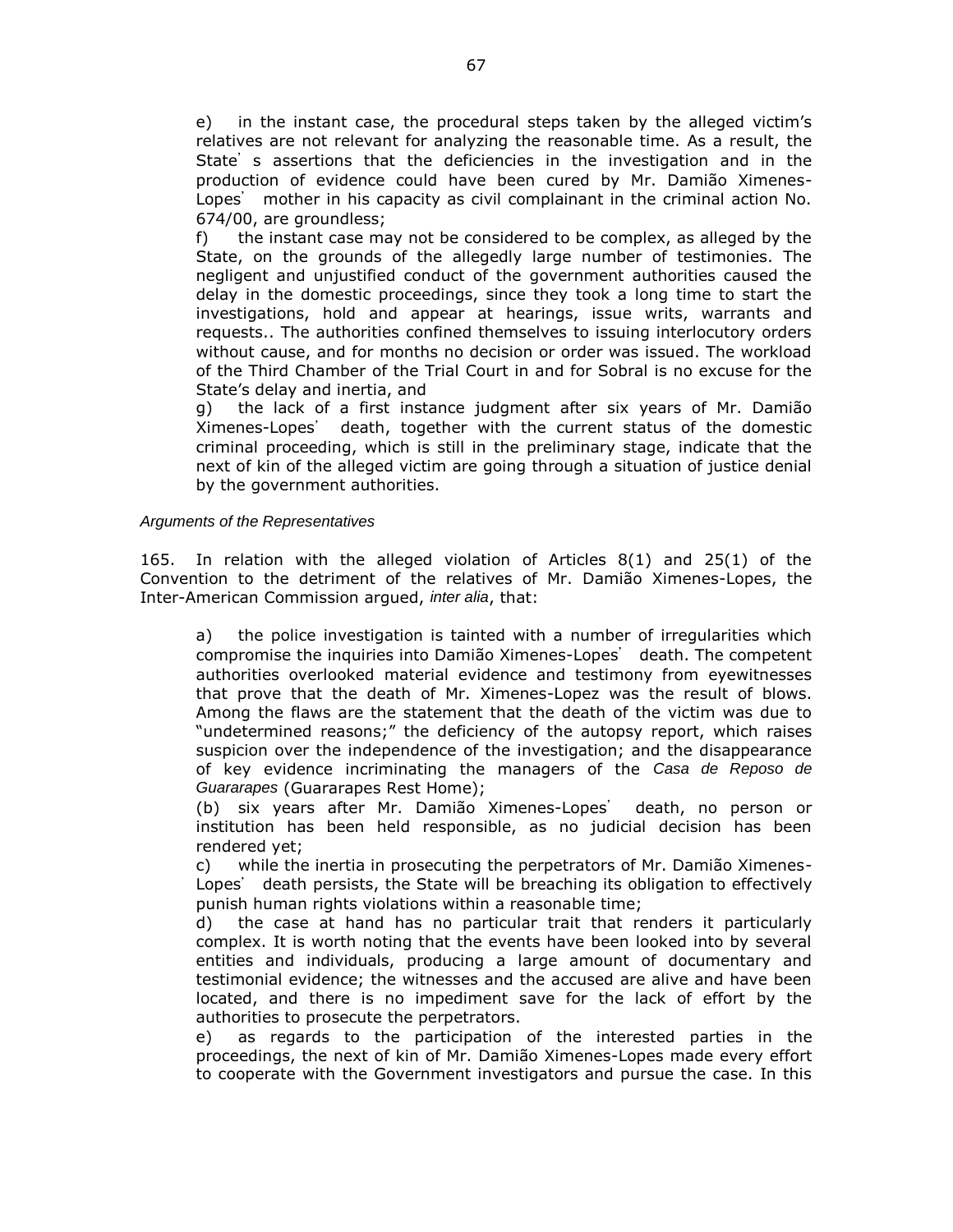connection, they have taken innumerable steps to further the police investigation and the criminal prosecution for the death of the alleged victim;

f) The ability of the relatives under Brazilian law to actively participate and cooperate in the course of the proceedings as a civil complainant in a criminal case may not be construed as a substitute for the State's responsibility to conduct a thorough and unbiased investigation within a reasonable time as part of the legal remedy safeguard;

g) the actions of state agents have hindered the prosecutions of the perpetrators;

h. under the Code of Criminal Procedure, a criminal action must commence and terminate within 81 days. The instant case has spanned over 2,200 days, more than twenty-eight times the length set forth in such code, and

I. the next of kin of the alleged victim, in particular his sister Irene Ximenes-Lopes-Miranda, have gone through great lengths to cooperate and further the proceedings. As a result of the undue delay, attributed exclusively to the State, Mr. "Damião [Ximenes-Lopes] and his family [have been] denied their rights under Articles 8 and 25 of the American Convention."

### *Arguments of the State*

166. In relation with the alleged violation of Articles 8(1) and 25(1) of the Convention to the detriment of the relatives of Mr. Damião Ximenes-Lopes, the State argued, *inter alia*, that:

a) the State's commitment to the pursuit of justice was evidenced in the preliminary stage of the proceedings, and in the statement of the facts and arguments presented in the answer to the complaint, which describes all the measures adopted by the State to investigate the circumstances surrounding the death of Mr. Damião Ximenes-Lopes and punish those responsible for the ill treatment and death of that patient of the *Casa de Reposo Guararapes* (Residential Rest Home);

(b) the State adopted all measures needed to impose criminal sanctions on those responsible for the death of Mr. Damião Ximenes-Lopes. However, it must not be overlooked that in the criminal proceeding, the fundamental safeguards of the accused must also be observed;

c) as regards to the actual investigation, it is improper to talk about a violation on the part of the State. The investigative, prosecutorial, defensive and adjudicatory functions are exercised by separate and independent organs. The subsequent lack of evidence in the police investigation produced no harm whatsoever, as it could be cured during trial. In the instant case, the evidence tendered was sufficient to satisfy the Attorney General that the crime has been committed and that there is evidence of who committed it.

d) in the instant case, the preliminary stage of the criminal proceedings have been concluded, and the judgment is due for the first months of 2006, and

e) the State did not infringe Articles 8 and 25 of the Convention, inasmuch as the investigations into the death of Damião Ximenes-Lopes have complied with the legal requirements, and have observed the due process of law, the right of rebuttal and the right to defense. The delay in the criminal proceeding is reasonable, since it is due to the search for the real truth, the complexity of the case and the peculiarities of Brazilian criminal procedure.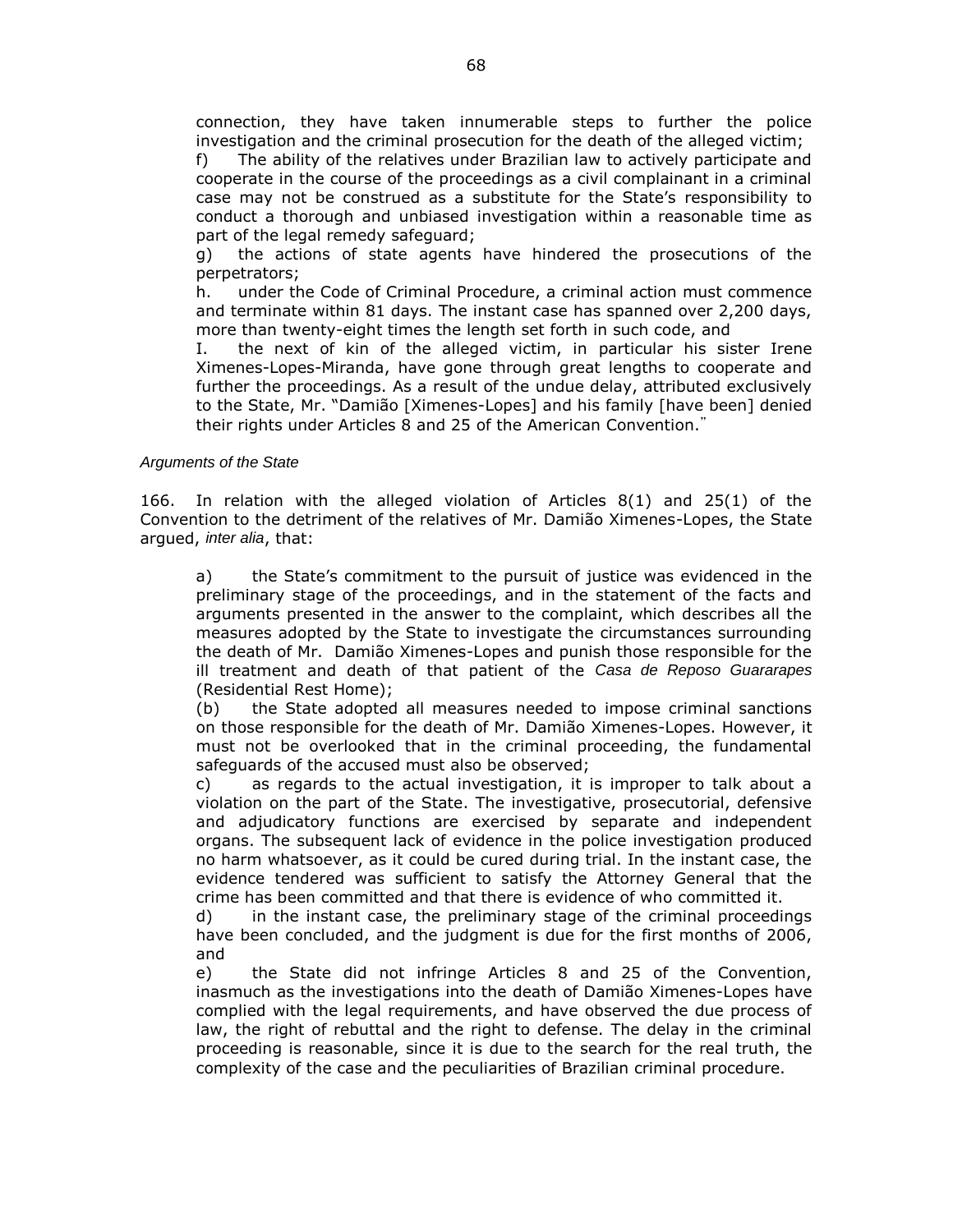#### *The Court's Assessment*

### 167. Article 1(1) of the American Convention provides that:

The States Parties to this Convention undertake to respect the rights and freedoms recognized herein and to ensure to all persons subject to their jurisdiction the free and full exercise of those rights and freedoms, without any discrimination for reasons of race, color, sex, language, religion, political or other opinion, national or social origin, economic status, birth, or any other social condition.

#### 168. Article 8(1) of the American Convention provides that:

Every person has the right to a hearing, with due guarantees and within a reasonable time, by a competent, independent, and impartial tribunal, previously established by law, in the substantiation of any accusation of a criminal nature made against him or for the determination of his rights and obligations of a civil, labor, fiscal, or any other nature.

[…]

### 169. Article 25 of the American Convention provides that:

1. Everyone has the right to simple and prompt recourse, or any other effective recourse, to a competent court or tribunal for protection against acts that violate his fundamental rights recognized by the constitution or laws of the state concerned or by this Convention, even though such violation may have been committed by persons acting in the course of their official duties.

[…]

170. In the instant case, the Commission and the representatives alleged that Articles 8 (Right to a Fair Trial) and 25 (Right to Judicial Protection) of the American Convention in relation with Article 1(1) thereof have been violated to the detriment of the relatives of the alleged victim, based on the fact that the criminal action filed in order to investigate, identify and punish those responsible for the ill treatment and death of Mr. Damião Ximenes-Lopes is still pending, six years after the events took place, and no decision has been rendered by the trial court (*supra* para. 112(43)). Moreover, the civil action for damages has not been adjudicated either (*supra* para. 112(49)). Therefore, the Court deems it necessary to look into the proceedings in connection with the police investigation and the criminal action and the civil action for damages that are currently pending before the domestic courts Such inquiry must be carried out pursuant to Articles 8 and 25 of the American Convention, in relation with the relatives of the alleged victim.

171. The Court must determine whether the proceedings have been conducted observing the judicial protection requirements and within a reasonable time, and whether they have provided an effective recourse to guarantee the rights to justice, the knowledge of the truth and reparations to the relatives.

172. It is worth noting that it is a basic principle of the law governing the international liability of States, endorsed by the International Law of Human Rights, that every State is internationally responsible for acts or omissions by any of its branches or agencies in violation of the internationally recognized rights, pursuant to Article  $1(1)$  of the American Convention.<sup>129129</sup>

<sup>129</sup> <sup>129</sup> *Cf. Case of Baldeón-García, supra* note 4, para. 140; *Case of Pueblo Bello Massacre, supra* note 25, para. 111 and 112; and *Case of Mapiripan Massacre, supra* note 21, para. 108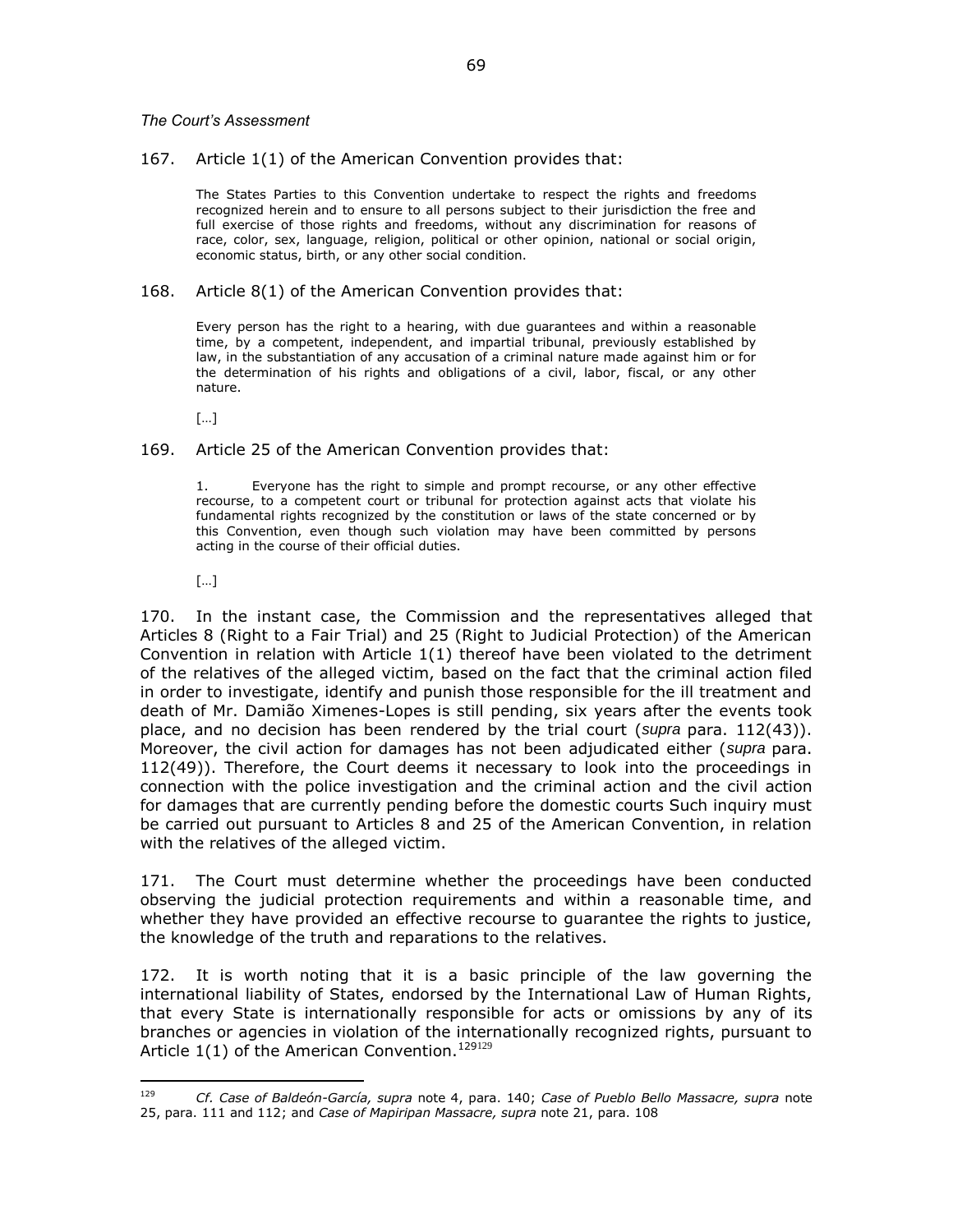173. Articles 8 and 25 of the Convention establish the scope of the abovementioned principle of responsibility for the acts of any State organ in connection with the acts and omissions of judicial authorities. $130$ 

174. In similar cases, this Court has held that the clarification of alleged failures by the State through its judicial authorities to comply with its international obligations may lead the Court to examine the domestic proceedings. In light of the foregoing, domestic proceedings must be regarded as a whole, as the function of the international tribunal is to determine whether the entirety of the proceedings was conducted pursuant to the rules of international law.<sup>131</sup>

175. In making such analysis, the Court considers that, under the American Convention, the Status Parties must afford effective judicial remedies to the victims of human rights violations (Article 25), which must be substantiated pursuant to the rules of the due process of law (Article 8(1)), notwithstanding the general obligation of the States to guarantee the free and full exercise of the rights of all persons under their jurisdiction pursuant to the Convention (Article  $1(1)$ ).<sup>132</sup>

176. We conclude from the analysis of the facts of the instant case that Albertina Viana-Lopes and Irene Ximenes-Lopes-Miranda were who took steps for commencing, accompanied, and intervened in, the proceedings aimed at knowing the fate of Mr. Damião Ximenes-Lopes. Therefore, the Court will now analyze whether the State afforded them effective recourse.

# *A) Police Investigation and Proceedings Related to the Death of Mr. Damião Ximenes-Lopes*

177. The States' duty to investigate violations of the rights to life and humane treatment is a prerequisite for guaranteeing said rights, pursuant to Article 1(1) of the American Convention. In the instant case, the Court has established that the State has breached its duties of respect, prevention and protection, and is thus responsible for the violation of Mr. Damião Ximenes-Lopes' rights to life and to humane treatment (*supra* para. 150).

178. In view of the facts, the State commenced a police inquest and took various steps in connection with the death of Mr. Damião Ximenes-Lopes. The Court will attempt to establish whether such steps have been serious, impartial and effective, and whether or not they have been conducted merely as a formality. $133$ 

 $\overline{a}$ 

<sup>130</sup> *Cf. Case of Baldeón-García*, *supra* note 4, para. 141; *Case of* López-Álvarez*, supra* note 121, para. 28; and *Case of Herrera Ulloa*. Judgment of July 2, 2004. Series C No. 107, para. 109.

<sup>131</sup> *Cf. Case of Baldeón-García*, *supra* note 4, para. 142; *Case of Lori Berenson-Mejía*, *supra* note 24, para. 133; and *Case of Juan Humberto Sánchez, supra* note 30, para. 120.

<sup>132</sup> *Cf. Case of Baldeón-García*, *supra* note 4, para. 143; *Case of* López-Álvarez, *supra* note 121, para. 147; and *Case of Pueblo Bello Massacre*, *supra* note 25, para. 169.

<sup>133</sup> *Cf. Case of Baldeón-García, supra* note 4, para. 92 and 93*; Case of Pueblo Bello massacre, supra*  note 25, para. 143 and 144; and *Case of Gómez Palomino, supra* note 21, para. 77.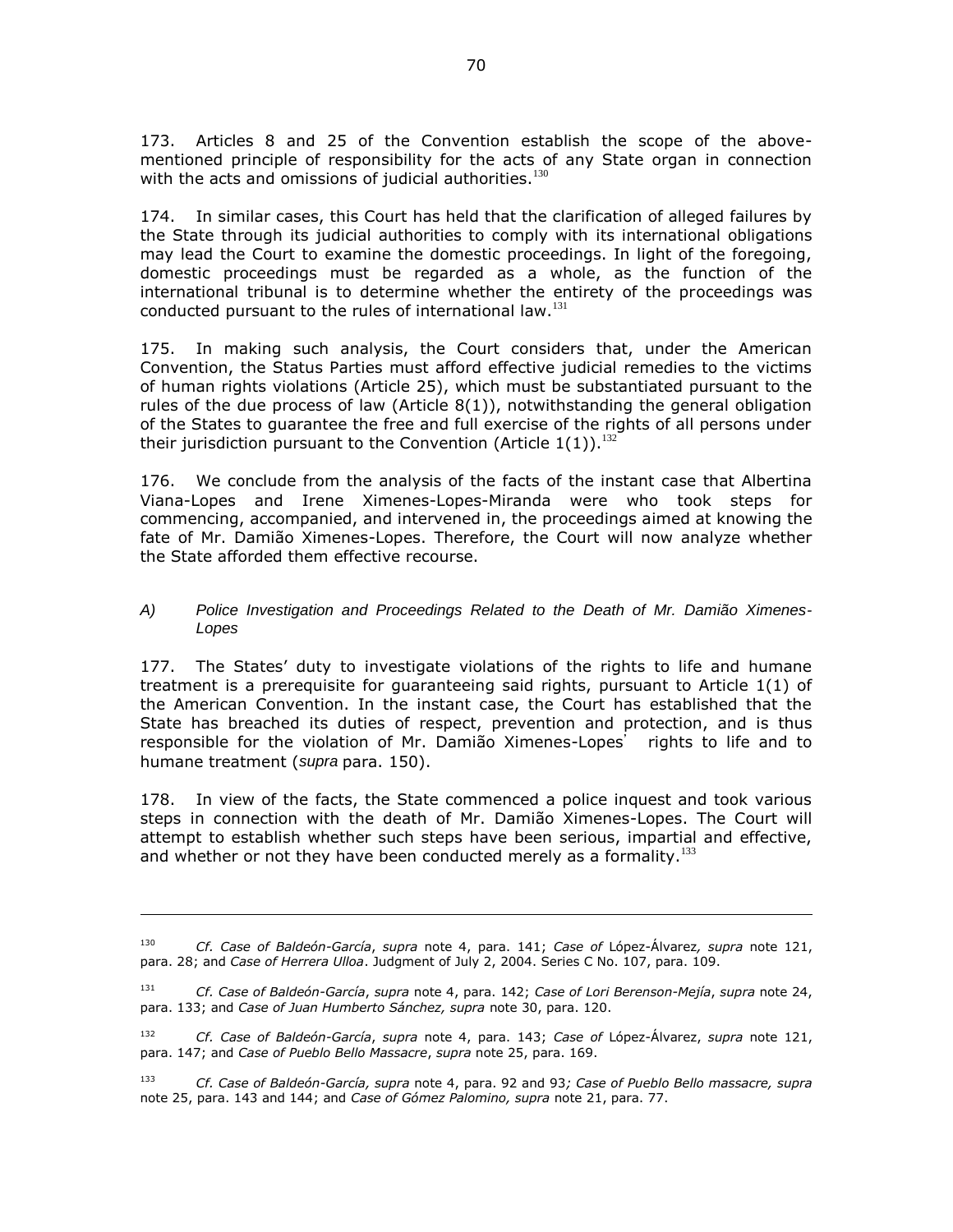179. In view of the violent circumstances surrounding the death of Mr. Damião Ximenes-Lopes (*supra* para. 112(11)), this Court considers that it is necessary in the investigation of any violent death to observe similar guidelines to those in the United Nations Manual on the Effective Prevention and Investigation of Extra-Legal, Arbitrary and Summary Executions. The government authorities conducting an investigation must, *inter alia:* (a) identify the victim; (b) recover and preserve evidentiary material related to the death to aid in any potential prosecution of those responsible; (c) identify possible witnesses and obtain statements from them concerning the death; (d) determine the cause, manner, location and time of death, as well as any pattern or practice that may have brought about the death; (e) distinguish between natural death, accidental death, suicide and homicide. In addition, it is necessary to conduct a thorough investigation of the crime scene and rigorous autopsy examinations, and analyses of human remains must be conducted by competent professionals, following the most appropriate procedures.<sup>134</sup>

180. Initially, in spite of the evidence of the ill-treatment against Mr. Damião Ximenes-Lopes, physician Francisco Ivo de Vasconcelos, from the *Casa de Reposo de Guararapes,* who examined the alleged victim after his death, diagnosed the cause of the death as "cardio respiratory arrest" (*supra* para. 112(12)).

181. With reference to the above-mentioned examination, on January 11, 2000 physician Francisco Ivo de Vasconcelos stated before the Coordinadora Municipal de Control, Evaluación y Auditoria de la Secretaría de Salud y Asistencia Social) that the body of the patient "was lying on the floor, where [he] conducted the primary examination in an attempt to establish the cause of  $[his]$  death $[...]$ ." In addition, in his statement of October 11, 2000 before Third Chamber of the Trial Court in and for Sobral, he stated that he "went on to investigate the possible cause of the death, and found no signs of an object that may have choked the patient, there were no signs of strangulation or traumatism; neither was there external bleeding, so [the deponent] wrote in the death certificate 'cardio respiratory arrest'. [The patient] had no external injury or excoriation, bleeding had ceased, there was no hematoma in his scalp, and there were no signs of strangulation. [The deponent] had opened the alleged victim's buccal cavity to check for any object, and then [he had] asked the nurse to notify the victim's relatives of his death and prepare the documents[...]."

182. This Court considers that, in examining the body of the alleged victim, the above-mentioned physician Francisco Ivo de Vasconcelos, failed to adopt appropriate measures since, as he himself asserted in his statement, he examined the body and failed to inform that it had external injuries, which were later described in the autopsy examination report, even though he knew of the circumstances of violence in the *Casa de Reposo de Guararapes* and of the specific conditions in which the alleged victim was kept (*supra* para. 112(9) and 112(56)). It follows from the abovementioned statements that in his examination the physician ruled out possible causes of death, but failed to provide grounds for the diagnosis of death due to cardio respiratory arrest and ignored the presence of injuries; therefore, he had to require that an autopsy examination be performed in order to conduct a thorough examination of the body of the alleged victim.

<sup>134</sup> <sup>134</sup> *Cf. Case of Baldeón-García, supra* note4, para. 96; *Case of Pueblo Bello Massacre, supra* note 25, para. 177; and *Case of Mapiripán Massacre, supra* note 21, para. 224. See also, Véase también, *United Nations Manual on the Effective Prevention and Investigation of Extra-Legal, Arbitrary and Summary Executions*, Doc. E/ST/CSDHA/12 (1991).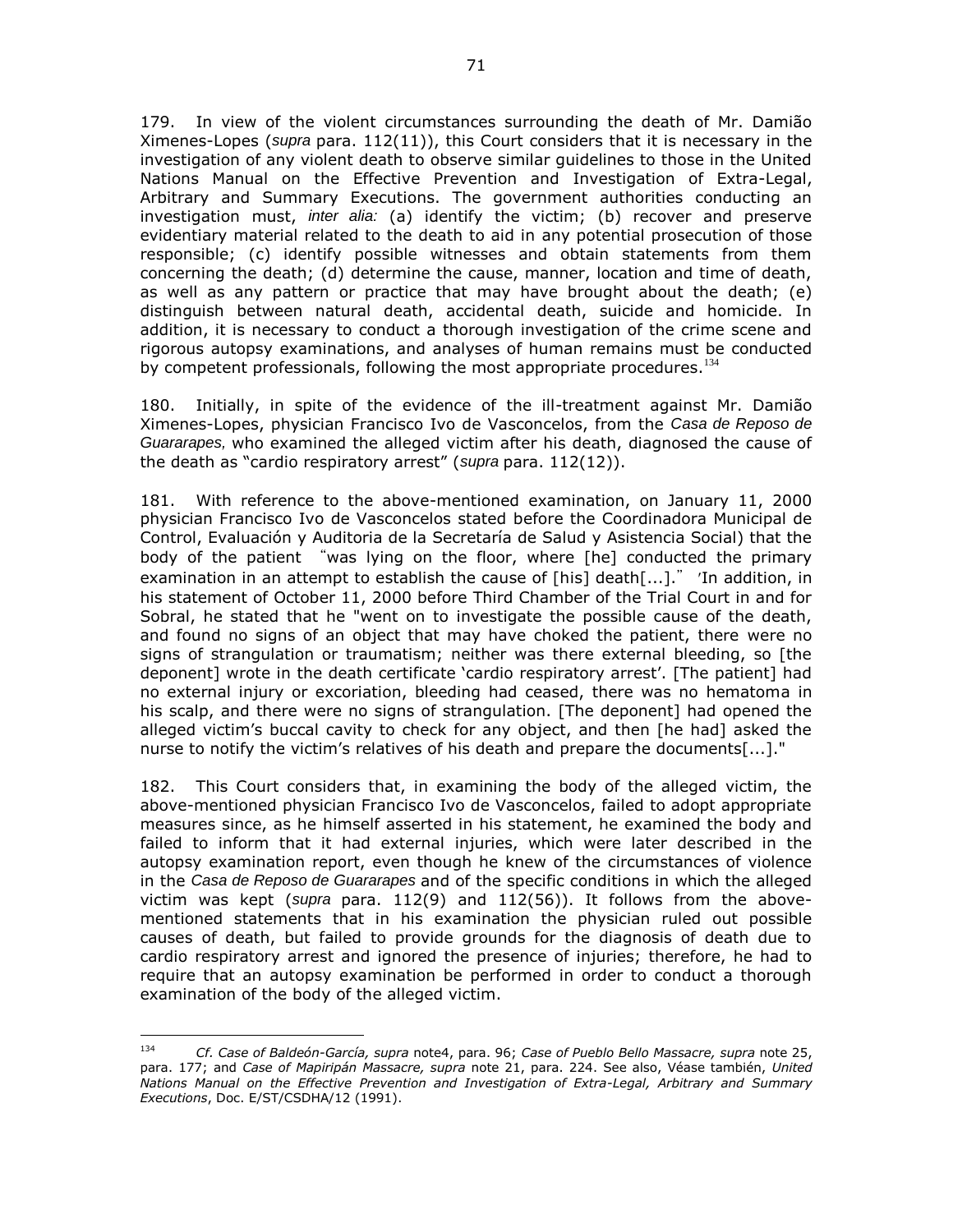183. In view of the lack of clarity concerning the circumstances surrounding the death of Mr. Ximenes-Lopes, their relatives took the body to the Forensic Institute of Fortaleza city, the capital of the state of Ceará, for an autopsy examination.

184. The Forensic Institute conducted an autopsy examination of Mr. Damião Ximenes-Lopes, from which it established that this was a case of "death of undetermined caused" and stated the presence of several injuries, but failed to state how they had been inflicted. It also failed to describe the examination of the alleged victim's brain. This led the Attorney General´s Office to request the chief of police to elicit from the Medico-Legal Institute a clarification of the autopsy report concerning the injuries described therein. After the Chief of Police's second request, the Institute further stated that "[the] injuries  $[\dots]$  were caused by the force of a blunt object (or by multiple blows or falls)" (*supra* para. 112(14) and 112(15)). It is worth noting that no photographs were taken of the body of Mr. Damião Ximenes-Lopes.

185. On June 20, 2001, the 5th Chamber in Civil Matters hearing the civil action for damages required that the body of the alleged victim be exhumed. The conclusive report reaffirmed that the death of Mr. Ximenes-Lopes was a "death of undetermined caused" (*supra* para. 112(16) and 112(54)).

186. In this regard, Ms. Lídia Dias-Costa, in her expert report rendered in the public hearing before the Court, stated that as a result of the exhumation of the body of Mr. Damião Ximenes-Lopes it was possible to verify that his brain had been dissected as it is regular procedure for autopsy examinations, but that she found no justified reasons for failing to state so in the autopsy report made in 1999. According to the expert witness, this is a routine procedure and there is no reason not to examine the brain or to fail to describe what was examined. In addition, she stated that, based on the patient's clinical progress, a diagnosis of violent death caused by traumatic brain injury could be established (*supra* para. 47(4)(a). The postexhumation examination report confirms that the skull showed a "transversal craniotomy" as a result of the previous expert examination (*supra* para. 112(16)).

187. This Court considers that the guideline for the autopsy performed on Mr. Damião Ximenes-Lopes on October 4, 1999, failed to meet the internationally recognized standards for forensic investigations, as it failed to include, *inter alia*, a thorough description of external injuries and of the object that caused them; the opening and description of the three body cavities (head, thorax and abdomen); the conclusion reported that the death was due to "an undetermined cause," and therefore the object that caused it was not mentioned either. Moreover, the Technical and Scientific Department of the Medico-Legal Institute that performed the exhumation also concluded that the case involved "death of undetermined cause." This Court considers that the States, pursuant to their obligation to prosecute crimes, must charge a competent authority with the duty of performing forensic inquiries, including autopsy examinations, pursuant to domestic and international guidelines. In the instant case, it is clear that the Forensic Institute failed to establish or document the findings of the autopsy examination in accordance with forensic standard practice.

188. In addition, it has been proved that the police investigation of the death of Mr. Damião Ximenes-Lopes was commenced by the Sobral Police Station on November 9, 1999, 36 days after the events in the Guararapes Rest Home (*supra*  para. 112(18)).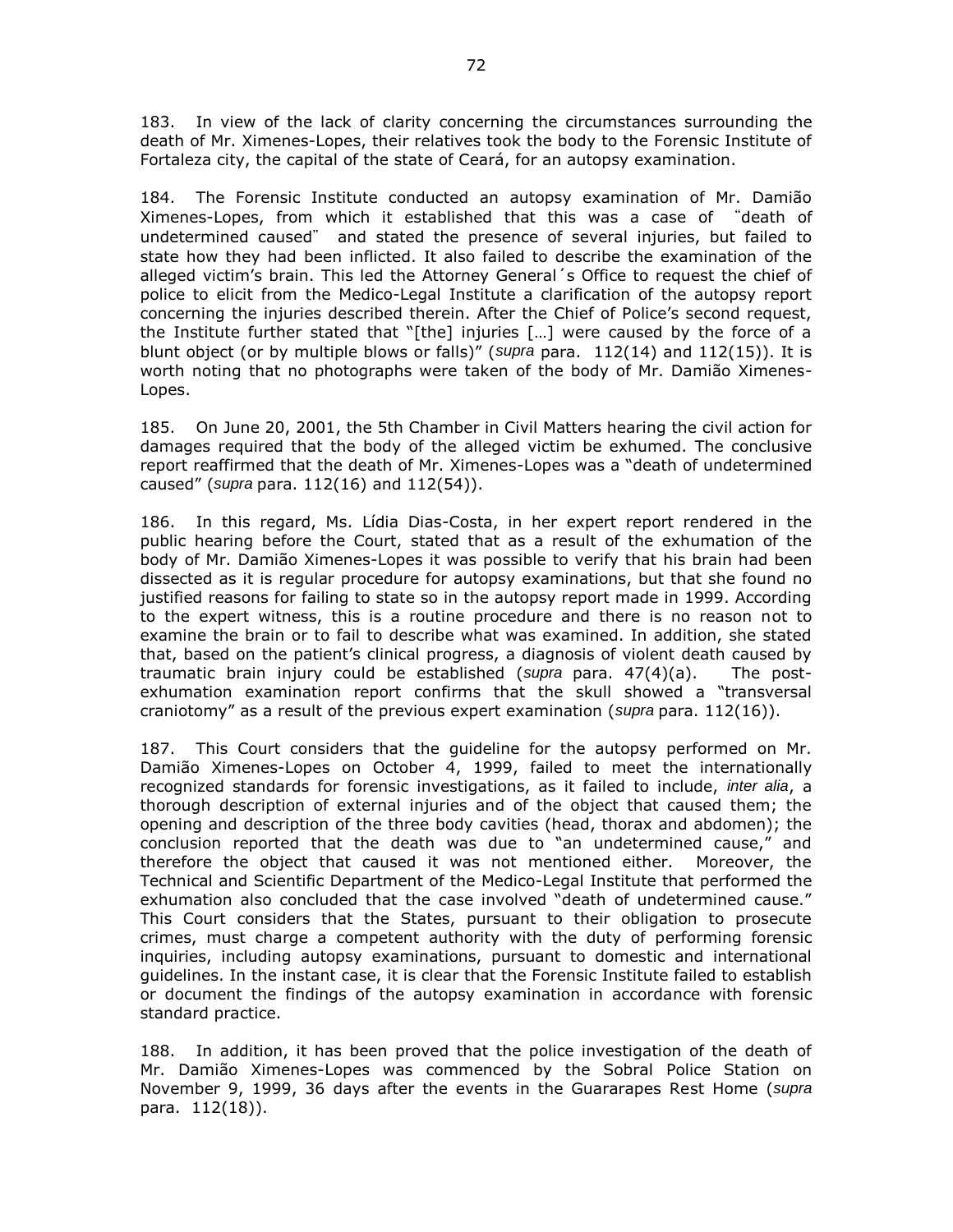189. There was a lack of due diligence by the Government authorities in failing to immediately commence the investigation of the events, which prevented, among other things, the timely preservation and gathering of evidence and the identification of eyewitnesses. In addition, the Government officials did not preserve the evidence or inspect the Guararapes Rest Home, nor did they conduct a reenactment of the events to explain the circumstances in which Mr. Ximenes-Lopes died.

190. Owing to the defective investigation, the relatives of the alleged victim informed several entities of the events connected with the death of Mr. Ximenes-Lopes and claimed for justice in the case. Albertina Viana-Lopes, mother of the alleged victim, made a claim before the Control, Evaluation and Audit Municipal Coordinator for the Health and Social Services Bureau, and Irene Ximenes-Lopes-Miranda, sister of the alleged victim, filed a claim before the Civil and Human Rights Commission of the Legislative Assembly of the state of Ceará (*supra* para. 112(17)).

191. All the above-mentioned deficiencies show the negligence of the authorities responsible for examining the circumstances of the death of Mr. Damião Ximenes-Lopes and constitute a severe breach of the duty to investigate the events. $135$ 

### *B) Criminal Proceedings*

 $\overline{a}$ 

192. Under Article 25(1) of the Convention, the States have the duty to ensure that all persons under its jurisdiction have effective judicial recourse against violations of their fundamental rights. $136$  Not only must recourse be provided, but it also must be effective, i.e., it must be capable of producing results or providing answers to violations of rights established by the Convention.<sup>137</sup>This safeguard is one of the cornerstones of the American Convention and the Rule of Law in a democratic society, as set forth in the Convention. $138$ 

193. The effective recourse under Article 25 of the Convention must be substantiated in accordance with the rules of due process of law set forth in Article 8 thereof. Consequently, the victims of violations of human rights, or their next of kin,

<sup>135</sup> *Cf. Case of Pueblo Bello Massacre, supra* note 25, para. 178; and *Case of Mapiripán Massacre, supra* note 21, para. 228.

<sup>136</sup> *Cf. Case of Baldeón-García, supra* note 4, para. 144; *Case of Acevedo Jaramillo et al., supra* note 4, para. 214; and *Case of* López-Álvarez, *supra* note 121, para. 137.

<sup>137</sup> *Cf. Case of Baldeón-García, supra* note 4, para. 144; *Case of Acevedo Jaramillo et al., supra* note 4, para. 213; and *Case of* López-Álvarez, *supra* note 121, para. 137.

<sup>138</sup> *Cf. Case of Baldeón-García*, *supra* note 4, para. 144; *Case of López-Álvarez, supra* note 121, para. 138; *Case of Palamara Iribarne*, *supra* note 31, para. 184; *Case of Acosta Calderón*. Judgment of June 24, 2005. Series C No. 129, para. 93; *Case of Yatama*. Judgment of June 23, 2005. Series C No 127, para. 169; *Case of Serrano Cruz Sisters*. Judgment of March 1, 2005. Series C No. 120, para. 75; *Case of Tibi, supra* note 111, para. 131*; Case of 19 Tradesmen, supra* note 108, para. 193; *Case of Maritza Urrutia, supra* note 111, para. 117; *Case of Juan Humberto Sánchez, supra* note 30, para. 121; *Case of Cantos, supra* note 126, para. 52; and *Case of Hilaire, supra* note 126, para. 150; *Case of Mayagna (Sumo) Awas Tingni Community.* Judgment of August 31, 2001. Series C No 79, para. 112; *Case of Ivcher Bronstein.* Judgment of February 6, 2001. Series C No 74, para. 135; *Case of the Constitutional Court.* Judgment of January 31, 2001. Series C No 71, para. 90; *Case of Bámaca Velásquez, supra* note 111, para. 191; *Case of Cantoral Benavides, supra* note 111, para. 163; *Case of Durand and Ugarte*. Judgment of August 16, 2000. Series C No. 68, para. 101; and *Case of the* "*Street Children*" *(Villagrán Morales et al.)*, *supra* note 108, para. 234.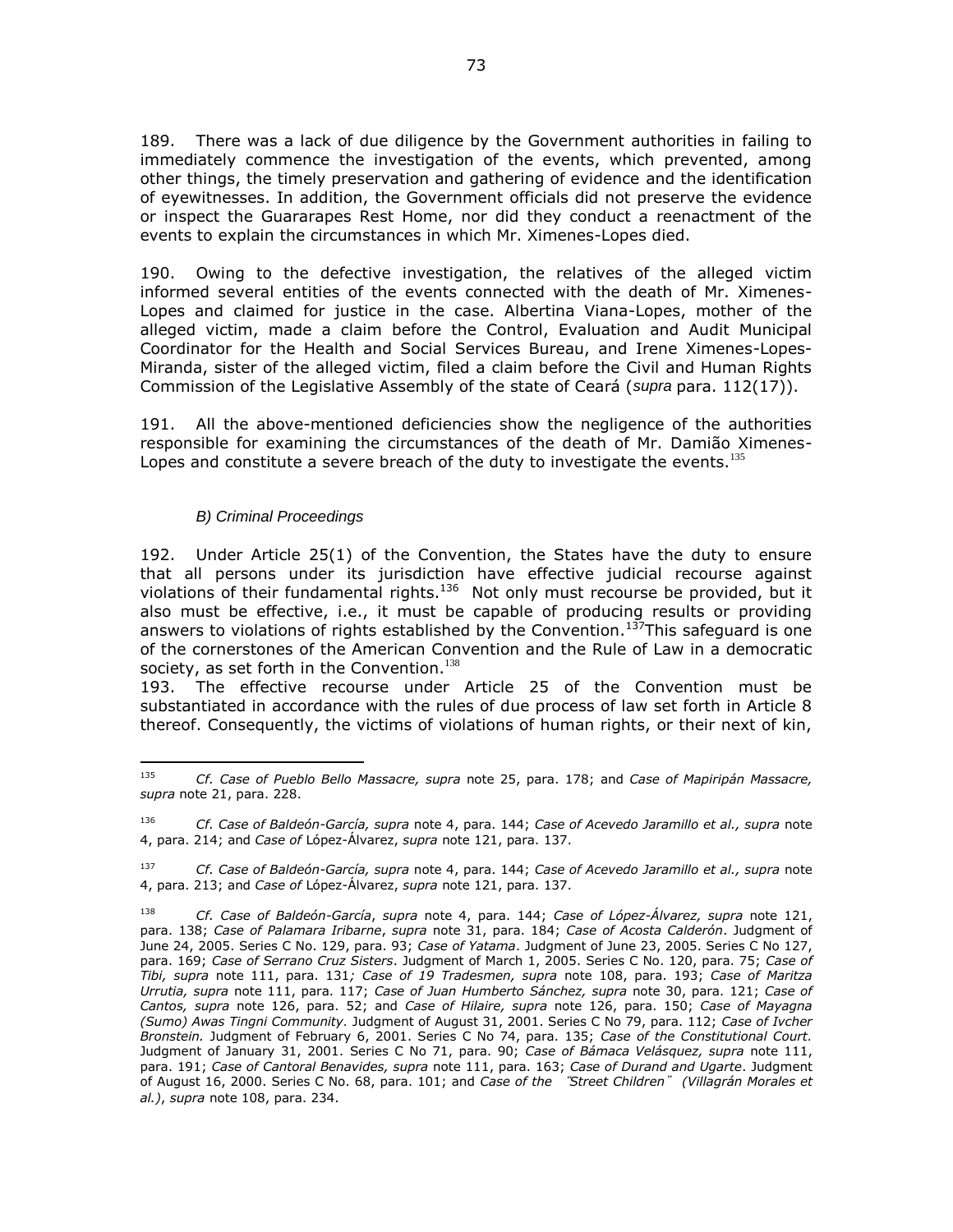must be granted full possibilities of being heard and appearing at the corresponding legal proceedings, in furtherance of the discovery of the truth, the punishment of the offenders as well as to be awarded an adequate compensation.<sup>139</sup>

194. In response to the cruel, inhuman, and degrading treatment received by Mr. Damião Ximenes-Lopes and his subsequent death, the first recourse the State should have provided was an effective investigation and a legal proceeding conducted pursuant to the requirements of Article 8 of the Convention, providing for the discovery of the truth, punishment of the perpetrators and the award of adequate compensation.

195. Under Article 8(1) of the Convention, one of the requirements of a fair trial is that the courts must determine the cases submitted to them within a reasonable time. The reasonability of the time period must be appreciated in the light of the total length of the criminal proceeding. Under criminal procedure, said time period starts when the first pleading is filed against certain person as the alleged perpetrator of an offense and it ends when a final and non-appealable judgment is rendered. $140$ 

196. In order to establish whether the time period in the instant case was reasonable pursuant to Article 8(1) of the Convention, the Court will take into account three elements: a) the complexity of the matter, b) the procedural activities carried out by the interested party, and c) the conduct of judicial authorities.<sup>141</sup>

197. Based on the considerations included in the chapter dealing with Proven Facts and on the arguments of the Commission, the representatives and the State, this Court considers that this is not a complex case. There is only one victim, who has been clearly identified and who died in a healthcare institution, and therefore, the prosecution of the allegedly responsible persons, who are identified and localized, simple.

198. In addition, from the body of evidence it follows that the relatives of Mr. Ximenes-Lopes have cooperated in the course of the police investigation and the criminal and civil proceedings in order to further the proceedings, discover the truth and establish responsibilities. Albertina Viana-Lopes is a civil complainant in the criminal action, permitting the family of the alleged victim to take part in and oversee the proceedings. At this point is should be noted that, although the victims of human rights violations or their next of kin must have ample opportunity to participate and be heard during the investigation and the judicial proceedings (*supra*  para. 193), the State must be fully committed to the investigation and must assume it not as mere measures or actions performed for private purposes that depend

<sup>139</sup> <sup>139</sup> *Cf. Case of Baldeón-García*, *supra* note 4, para. 93 and 146; *Case of Pueblo Bello Massacre*, *supra* note 25, para. 144; *Case of Mapiripán Massacre, supra* note 21, para. 219; *Case of Moiwana Community*, *supra* note 125, para. 147; *Case of Serrano Cruz Sisters, supra* note138, para. 63; *Case of 19 Tradesmen*, *supra* note 108, para. 186; *Case of Las Palmeras*. Judgment of December 6, 2001. Series C No. 90, para. 59; *Case of Durand and Ugarte*, *supra* note 138, para. 129; and *Case of the* "*Street Children*" *(Villagrán Morales et al.), supra* note 108, para. 227.

<sup>140</sup> *Cf. Case of Baldeón-García, supra* note 4, para.150*; Case of* López-Álvarez*, supra* note 121, para. 129; and *Case of Tibi, supra* note 111, para. 169.

<sup>141</sup> *Cf. Case of Baldeón-García*, *supra* note 4, para. 151; *Case of López-Álvarez*, *supra* note 121, para. 132; and Case of *Pueblo Bello Massacre, supra* note25, para. 171.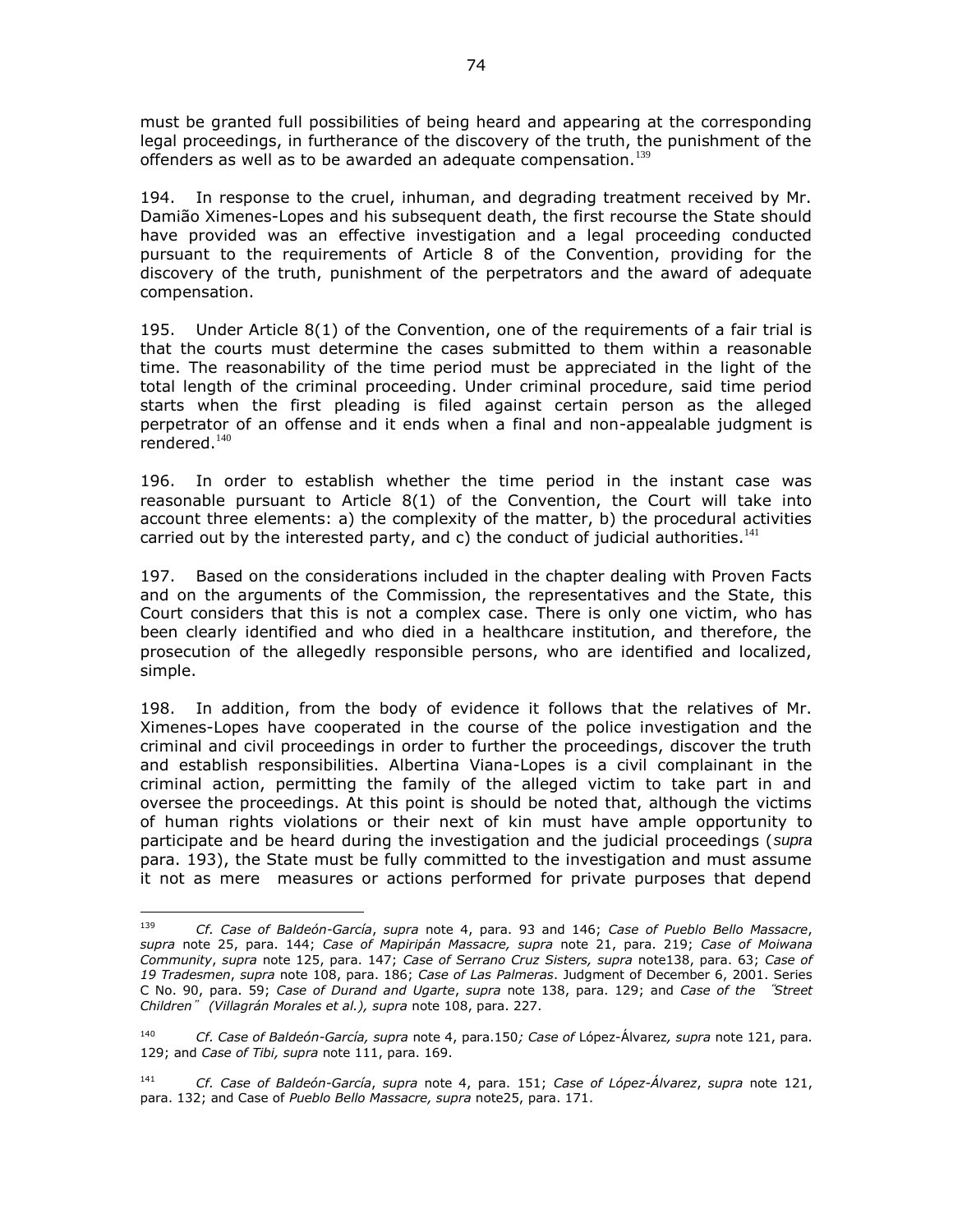upon the procedural acts of the victims or their next of kin or on the presentation of evidence by private interested parties, but as its own legal duty. Public authorities must act in furtherance of the truth-seeking function of the State.<sup>142</sup>

199. The delay in the proceedings was due to the conduct of judicial authorities only. On March 27, 2000, the Attorney General´s Office filed a criminal complaint against the alleged perpetrators, and after six years of the commencement of the action, no decision has been rendered by the trial court. The competent authorities have confined themselves to taking testimony. It has been established that the Third Chamber of the Trial Court in and for Sobral took over two years to hold the hearings aimed at taking testimony from witnesses and experts, and in some periods it has taken no steps whatsoever towards adjudicating the case (*supra* para. 112(29)). In this regard, this Court deems inadmissible the State's argument that the delay is due, among other things, to the large number of statements it has had to take, or to the fact that it has required additional courts to take the statements of witnesses who did not live in Sobral, or to the workload of the court hearing the case.

200. The State further alleged that the delay in the criminal proceeding was due to the fact that on September 22, 2003, the Attorney General´Office extended the accusation to two other persons. At this point it is worth noting that the Attorney General´s Office is an organ of the State, and thus its actions and omissions may affect its international liability. The Attorney General´s Office took more than three years to extend the charges against clinical director Francisco Ivo de Vasconcelos, and auxiliary nurse Elias Gomes-Coimbra, both from the *Casa de Reposo Guararapes* (Guararapes Rest Home), even though Mr. Ivo de Vasconcelos was the physician who took care of Mr. Ximenes-Lopes on the day of his death and Mr. Gomes-Coimbra was the nurse who had taken care of the alleged victim during his stay in the institution. On May 25, 2000, two months after commencement of criminal proceeding, the Center for the Operational Support of Socially Marginalized Groups of the Office of the State Attorney under the Attorney General's Office informed the Prosecutor in the case of the death of Mr. Damião Ximenes-Lopes that, in view of the body of evidence collected, he should extend the charges, as "it [was] an institution and legal imposition." The Court considers that the above-mentioned allegation of the State does not provide grounds to justify the delay in the criminal proceeding.

201. Finally, two years after the extension of the charges, no significant progress has been made in the case.

202. The Court points out that the State in its final arguments informed that "the preliminary investigation stage in the criminal case had been concluded, and that the judgment was due in the first months of 2006." However, it has been proved with the evidence submitted to the Court by the parties, that the proceeding has been halted until an interlocutory decision is rendered concerning the request made by one of the initial defendants that the presentation of the final arguments be suspended, and therefore, the proceedinas are not ready for the judge to render a final judgment (*supra* para. 112(42)).

 $\overline{a}$ 

<sup>142</sup> *Cf. Case of Baldeón-García, supra* note 4, para. 93; *Case of Pueblo Bello Massacre, supra* note 25, para. 144; and *Case of Gómez-Palomino, supra* note 21, para. 79.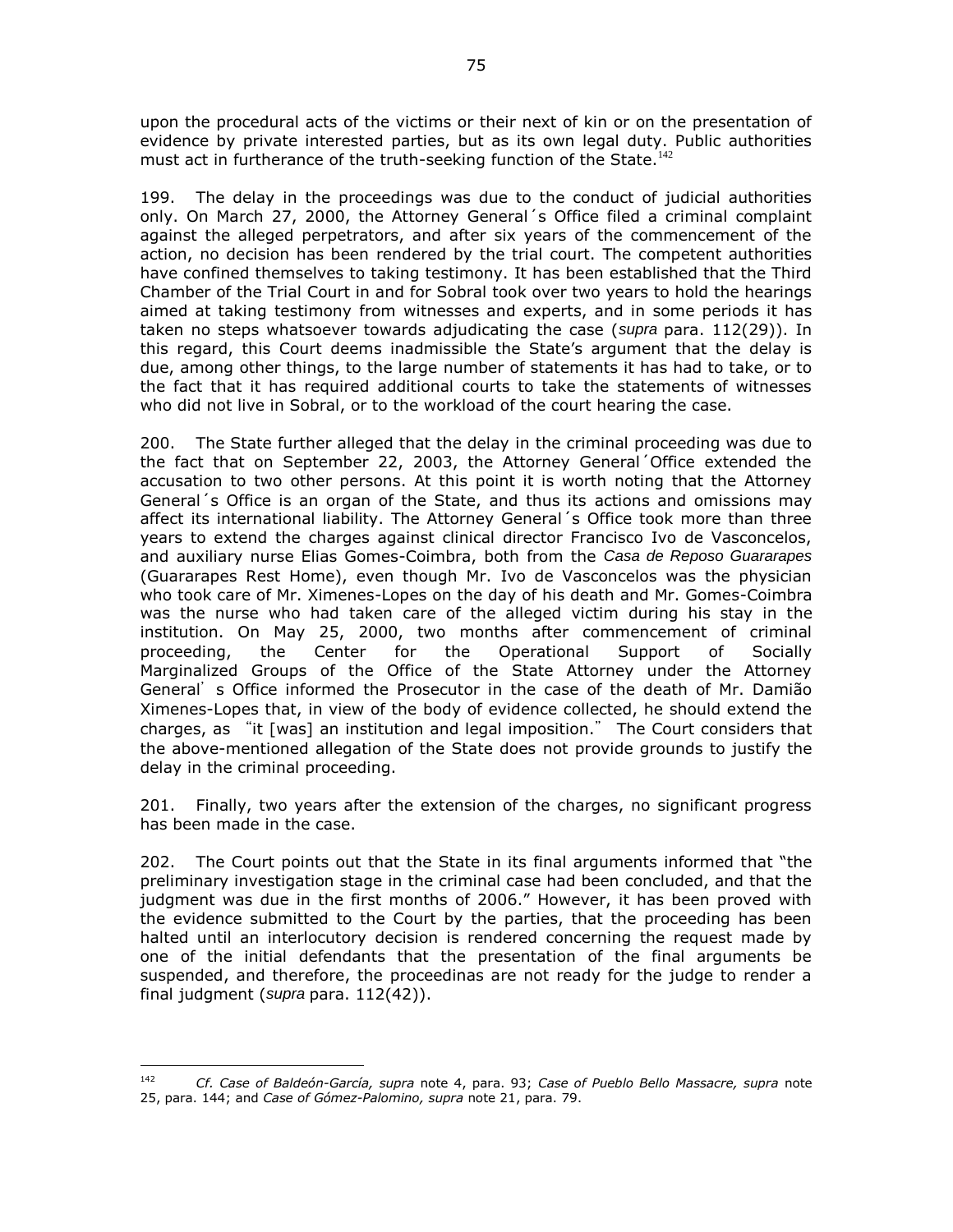203. The time in which the criminal proceeding in the instant case has been conducted is not reasonable, inasmuch as after six years, i.e., seventy-five months after its commencement, no decision has been rendered by the trial court, and there are no reasons to justify such delay. This Court considers that such delay exceeds by far the reasonable time provided for in the American Convention, and constitutes a violation of the right to a fair trial. $143$ 

204. Besides, the fact that the criminal proceeding has not been concluded has had specific consequences for the next of kin of Mr. Damião Ximenes-Lopes, since, under the legislation of the State, the civil reparation for the damages caused by a wrongful act that constitutes a crime may be subject to the establishment of the crime in a criminal action; therefore, no decision has been rendered by the trial court in the civil action for damages. In other words, the lack of justice in the criminal proceedings has prevented the next of kin of Mr. Ximenes-Lopes, particularly his mother, from receiving monetary compensation for the damage caused in the instant case.

205. In view of the foregoing, the Court considers that the State failed to provide an effective remedy to enforce, within a reasonable time, the right to a fair trial of Albertina Vianas-Lopes and Irene Ximenes-Lopes-Miranda, mother and sister respectively of Mr. Damião Ximenes-Lopes, fully in accordance with the right to a fair trial.

\*

206. The Court concludes that the State has not provided the next of kin of Mr. Ximenes-Lopes with effective recourse to ensure a fair trial, the establishment of the truth, the investigation, identification, prosecution and eventual punishment of the perpetrators and the reparation of the aftermath of the violations. Therefore, the State is responsible for the violation of the right to a fair trial and the right to judicial protection set forth in Articles 8(1) and 25(1) of the American Convention in relation with Article 1(1) thereof, to the detriment of Albertina Viana-Lopes and Irene Ximenes-Lopes-Miranda.

## **XI REPARATIONS**

*APPLICATION OF ARTICLE 63(1)*

*OBLIGATION TO PROVIDE ADEQUATE REPARATIONS*

207. In accordance with the analysis set forth in previous chapters, the Court has declared, based on the partial acknowledgement of the State's liability, the violation of Articles 4(1) and 5(1) and (2) of the American Convention, all in relation to Article 1(1) thereof, to the detriment of Mr. Damião Ximenes-Lopes; based on the facts of the case and the evidence submitted to this Court, the violation of Article 5 of the

 $\overline{a}$ 

<sup>143</sup> *Cf. Case of Baldeón-García, supra* note 4, para. 153; *Case of García-Asto and Ramírez-Rojas, supra* note 20, para. 167 to 172; and *Case of Gómez-Palomino*, *supra* note 21, para. 85.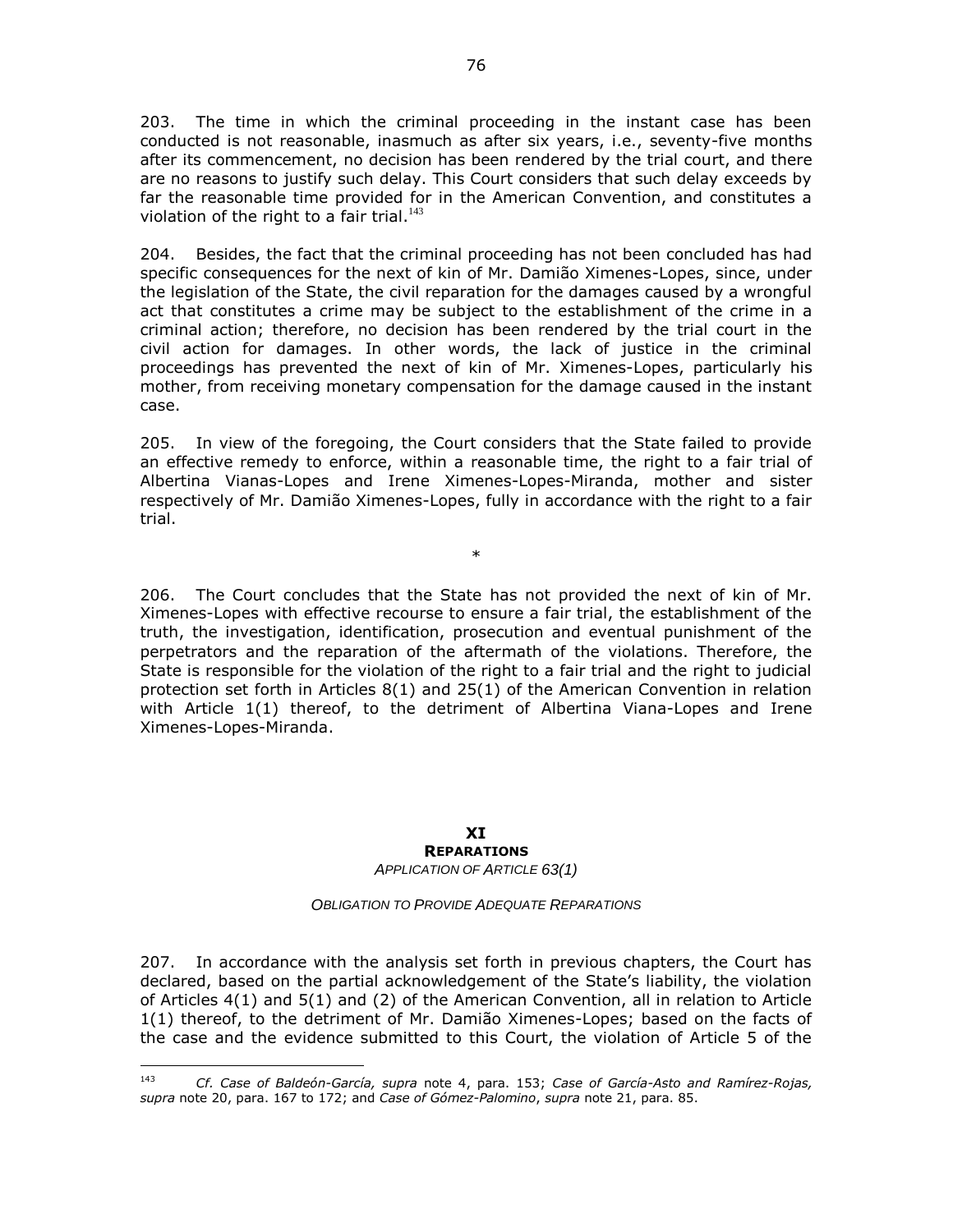Convention, in relation to Article 1(1) thereof, to the detriment of Albertina Viana-Lopes, Irene Ximenes-Lopes-Miranda, Francisco Leopoldino Lopes and Cosme Ximenes-Lopes; and the violation of Articles 8(1) and 25(1) of the Convention, in relation to Article 1(1) of said Convention, to the detriment of Albertina Viana-Lopes and Irene Ximenes-Lopes-Miranda. The Court has held, on several occasions, that any violation of an international obligation resulting in harm carries with it an obligation to provide adequate reparations.<sup>144</sup> To that end, Article  $63(1)$  of the American Convention provides that:

[i]f the Court finds that there has been a violation of a right or freedom protected by [this] Convention, the Court shall rule that [the] party harmed be ensured the enjoyment of his right or freedom that was violated. It shall also rule, if appropriate, that the consequences of the measure or situation that constituted the breach of such right or freedom be remedied and that fair compensation be paid to the party harmed.

208. As pointed out by the Court, Article 63(1) of the American Convention enshrines a customary rule that is at the basis of contemporary International Law concerning the liability of States. Thus, upon the occurrence of an internationally wrongful act attributable to a State, the international liability of such State arises, with the consequent duty to make reparations and to have the consequences of the violation remedied.<sup>145</sup> Such international liability is of a different kind than that in the domestic law.<sup>146</sup>

209. The reparation of the damage caused by the violation of an international obligation involves, whenever possible, full compensation (*restitutio in integrum*), which consists of the restoration to the original condition existing prior to the violation. If this is not feasible, the international court shall determine the measures to be ordered to protect the rights that were affected, as well as to make reparations for the consequences of the infringements and shall determine a compensation for the damage caused<sup>147</sup> or other kind of relief. The obligation to provide reparations, which is governed in every aspect (i.e., scope, nature, form and determination of the beneficiaries) by international Law, must not be altered or breached by the respondent on the basis of its domestic law.<sup>148</sup>

210. Reparations, as the term suggests, are those measures necessary to eliminate the effects of the violations committed. The nature and amount of the reparations depend on the pecuniary and non-pecuniary damage caused.

<sup>144</sup> <sup>144</sup> *Cf. Case of Baldeón-García, supra* note 4, para. 174; *Case of Sawhoyamaxa Indigenous Community, supra* note 4, para. 195; and *Case of Acevedo Jaramillo et al, supra* note 4, para. 294.

<sup>145</sup> *Cf. Case of Baldeón-García, supra* note 4, para. 175; *Case of Sawhoyamaxa Indigenous Community, supra* note 4 para. 196; and *Case of Acevedo Jaramillo et al., supra* note 4, para. 295.

<sup>146</sup> *Cf. Case of Mapiripán Massacre, supra* note 21, para. 211; *Case of Serrano Cruz Sisters, supra* note 138, para. 56; *Case of Gómez Paquiyauri Case, supra* note 108, para. 73; and *Case of Cesti Hurtado. Preliminary Exceptions.* Judgment of January 26, 1999. Series C No. 49, para. 47.

<sup>147</sup> Cf. *Case of Baldeón-García, supra* note 4, para. 176; *Case of Sawhoyamaxa Indigenous Community, supra* note 4 para. 197; and *Case of Acevedo- Jaramillo et al., supra* note 4, para. 296.

<sup>148</sup> *Cf*. *Case of Baldeón-García, supra* note 4, para. 176; *Case of Sawhoyamaxa Indigenous Community, supra* note 4 para. 197; and *Case of Acevedo Jaramillo et al., supra* note 4, para. 296.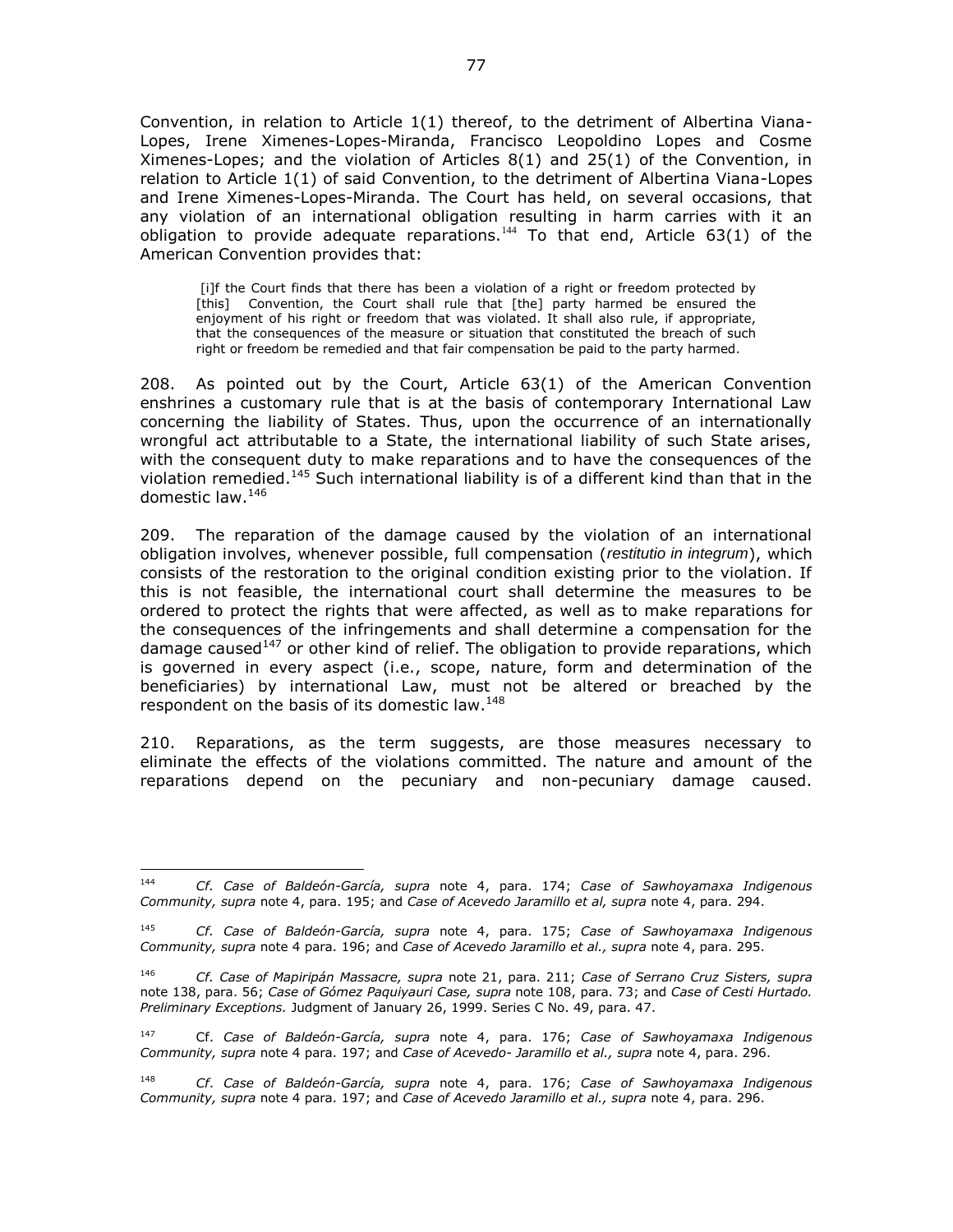Reparations shall not, in any case, entail either the enrichment or the impoverishment of the victim or his or her family.<sup>149</sup>

211. In light of the evidence gathered throughout the proceedings and the abovementioned criteria, the Court will proceed to analyze the claims submitted by the Commission and the representatives and the considerations of the State regarding reparations, in order to determine first the beneficiaries of the reparations and then, to order the necessary measures to redress the pecuniary and nonpecuniary damage sustained in the instant case, and to adopt measures of satisfaction and non-repetition and finally to award court costs and expenses,

212. The Court will now summarize the arguments of the Inter-American Commission, the representatives and the State concerning reparations.

#### *Arguments of the Commission*

213. Regarding to reparations, the Commission argued, *inter alia,* that:

a) the beneficiaries of the reparations are Albertina Viana-Lopes, victim's mother; Francisco Leopoldino-Lopes, victim's father; Irene Ximenes-Lopes-Miranda, victim's sister; and Cosme Ximenes-Lopes, victim's identical twin.

b) In relation to pecuniary damage:

i. the Commission requested the Court to determine, on equitable grounds, the amount of the compensation for compensatory damage and lost profits , and

ii. regarding to lost profits, the Commission observed that there was no loss of income concerning the disability pension the victim received from the National Institute of Social Security until his death. However, it pointed out that the victim could perform productive activities in the future to increase his income.

c) In relation to non-pecuniary damage:

i. the Court must determine in equity the payment of compensation for non-pecuniary damage, taking into account the level of suffering and distress sustained by the victim's next of kin as a result of the death of Mr. Damião Ximenes-Lopes, and for the struggle for justice, and

ii. the life death pension paid monthly to Albertina Viana-Lopes is inadequate as reparation of non-pecuniary damage, as the State failed to consider all the aspects entailed in pecuniary and non-pecuniary damage and it also failed to comply with the international standards of compensation for human rights violations.

d) In relation to other forms of reparation, the Commission requested the Court to order the State to:

 $149$ <sup>149</sup> *Cf*. *Case of Baldeón-García, supra* note 4, para. 177; *Case of Sawhoyamaxa Indigenous Community, supra* note 4 para. 198; and *Case of Acevedo Jaramillo et al., supra* note 4, para. 297.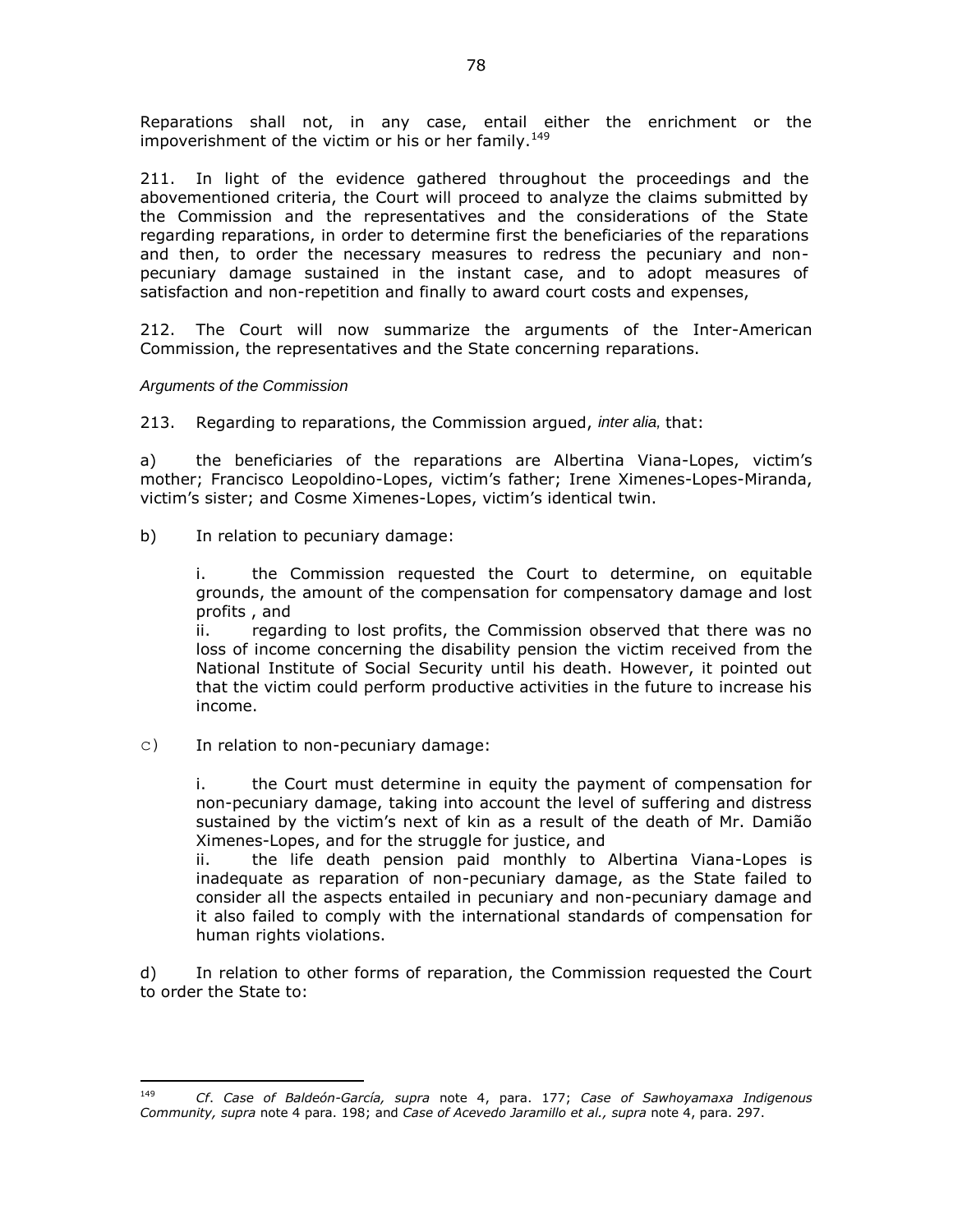i. adopt all measures necessary to fulfill its duty to oversee the hospitalization conditions of mentally ill persons in health care institutions, including adequate judicial inspection and control systems;

ii. adopt all measures necessary to avoid cruel, inhumane or degrading treatment in health care centers, including training programs, and to effectively prohibit and punish such conduct;

iii. implement minimum standards for preparing medical reports, such as those set forth in the Istambul Protocol;

iv. immediately cease the denial of justice to which the next of kin of Mr. Ximenes-Lopes are subjected regarding to his death;

v. officially make public the State's acknowledgement of partial responsibility; and

vi. establish mechanisms for investigating, reporting and documenting deaths, torture or cruel, inhuman or degrading treatment of mentally ill persons.

e) In relation to expenses and legal costs, the Commission pointed out that the Court must order the State to bear expenses and legal costs incurred by the next of kin of Damião Ximenes-Lopes in litigating the case before the domestic courts, if any, and in bringing the case to the Inter-American human rights protection system.

#### *Arguments of the Representatives*

214. In relation to reparations, the representatives argued, *inter alia,* that:

a) the beneficiaries of the reparations are Albertina Viana-Lopes, victim's mother; Francisco Leopoldino-Lopes, victim's father; Irene Ximenes-Lopes-Miranda, victim's sister; and Cosme Ximenes-Lopes, victim's identical twin.

b) In relation to pecuniary damage:

i. as regards to compensatory damages, the next of kin have incurred expenses including transportation between the municipalities of Sobral and Fortaleza in order to gather documentation, the funeral expenses of Mr. Damião Ximenes-Lopes, transportation of the victim's body from Sobral to Fortaleza for the autopsy examination, and medicines for Mr. Ximenes-Lopes' parents. Therefore, they requested the Court to set the amount of USD 10,000.00 (ten thousand United States dollars) based on the principle of equity. Such amount includes expenses incurred both in the domestic and the international court system;

ii. as regards to lost profits, the representatives alleged that a mentally ill person may have a productive life. Therefore, taking into account the victim's life expectancy and the minimum salary paid by the State, they requested the Court to set, on equitable grounds, the amount of USD 67,550.00 (sixty-seven thousand, five hundred and fifty United States dollars) as compensation to be paid to Mr. Damião Ximenes-Lopes. In addition, Irene Ximenes-Lopes-Miranda spent three years without motivation for work and lost her job after his brother's death. The representatives requested the Court to set, on equitable grounds, the amount of USD 41,850.00 (forty-one thousand, eight hundred and fifty United States Dollars) as compensation to be paid to her, and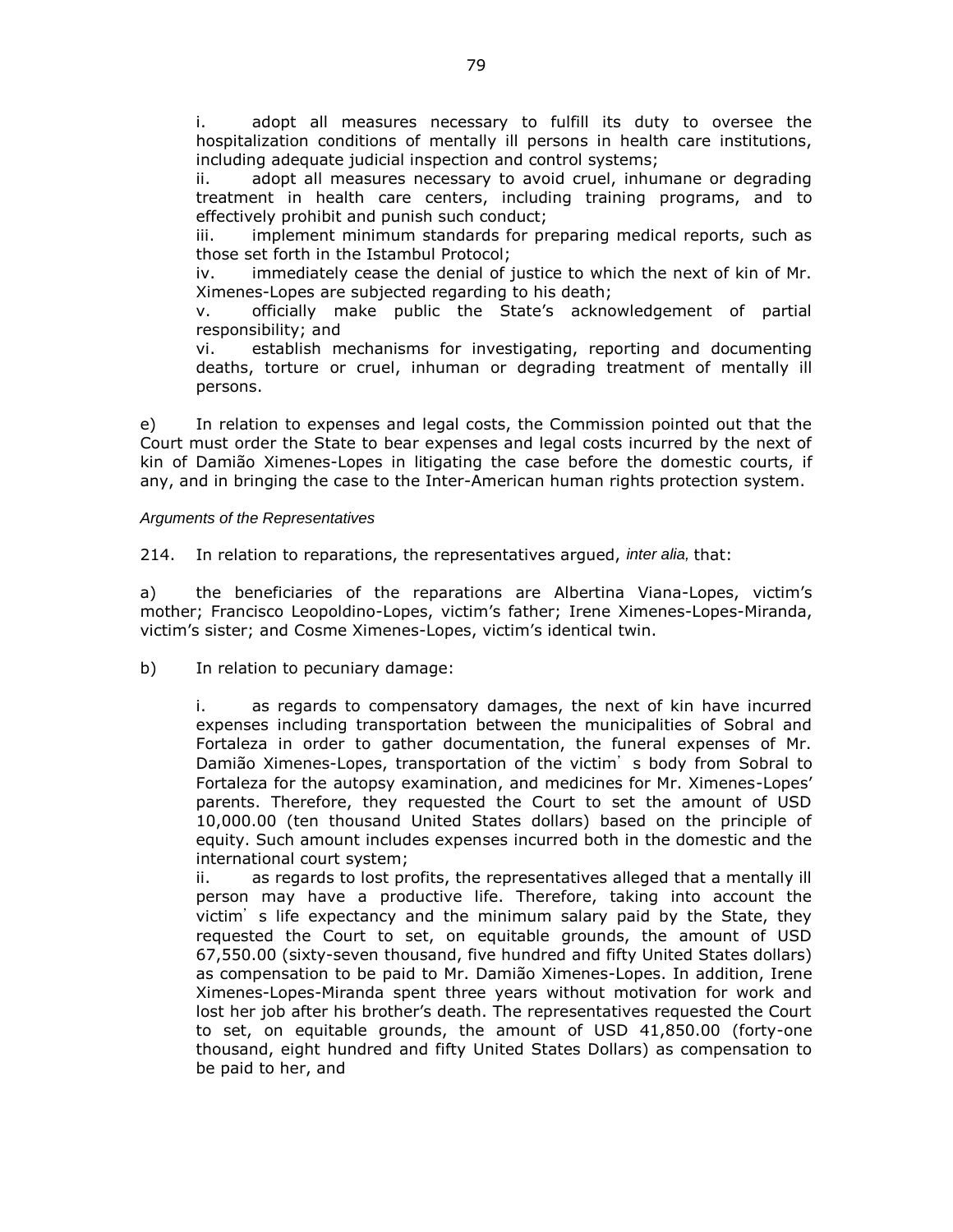iii. they asserted that the pension afforded to Albertina Viana-Lopes under law No. 13,491 is not sufficient to cover the damage caused. She receives the disability pension previously afforded to Mr. Damião Ximenes-Lopes.

## c) In relation to pecuniary damage:

i. the representatives requested the Court to set, on equitable grounds, the amount of USD 80,000.00 (eighty thousand United States dollars as compensation for the suffering undergone by Mr. Damião Ximenes-Lopes;

ii. the representatives further stated that the victim's death caused Albertina Viana-Lopes, mother of the victim, to suffer depression, and that she is currently suffering emotional distress. The life annuity granted by the State cannot be considered a reparation for her or for the other next of kin of the victim. Therefore, they requested the Court to set, on equitable grounds, the amount of USD 50,000.00 (fifty thousand United States dollars) as the compensation to be paid to her. In addition, they stated that the lady was the direct victim of the abuse and ill treatment suffered by his son, since she witnessed the torture he had been subjected to and she was treated with lack of respect by the director of the *Casa de Reposo Guararapes (Guararapes Rest Home)*. Therefore, they requested the Court to raise the amount of the compensation in USD 25,000.00 (twenty-five thousand United States dollars); iii. the representatives also stated that Mr. Francisco Leopoldino Lopes, Damião Ximenes-Lopes' father, had suffered depression for a long time and he thinks that justice will never be served in the case of his son. He is currently a regular churchgoer, seeking spiritual comfort. Therefore, they requested the Court to set, on equitable grounds, the amount of USD 50,000.00 (fifty thousand United States dollars), as the compensation to be paid to him;

iv. the death of the victim caused Irene Ximenes-Lopes-Miranda, Damião Ximenes-Lopes' sister, physical and psychological suffering; she lost her job 26 days after the death of his brother and has suffered depression for three years the consequence of which was lack of motivation to work. She suffered mental and emotional exhaustion in the search for justice because of the several meetings and hearings she had to attend with health, judicial and human rights institutions, and she felt "humiliation for begging for justice." In addition, the death of the victim caused Mr. Cosme Ximenes-Lopes, Damião Ximenes-Lopes' identical twin, severe distress, as he could suffer the same as his brother went through should he need psychological aid from a health care institution again. He has suffered six years of frustration as a result of the impunity of the perpetrators and constant grief for the loss of his twin brother. Therefore, they requested the Court to set, on equitable grounds, the amount of USD 15,000.00 (fifteen thousand United States dollars), as compensation to be paid to each of them.

d) In relation to other means of reparation, they pointed out that:

i. they recognize the State's initiative to improve the conditions of psychiatric care;

ii. the complaints of serious human rights violations committed in mental health institutions must be effectively investigated, and all those involved must be held liable and punished;

iii. the oversight entities must establish procedures for supervising the operation of health units;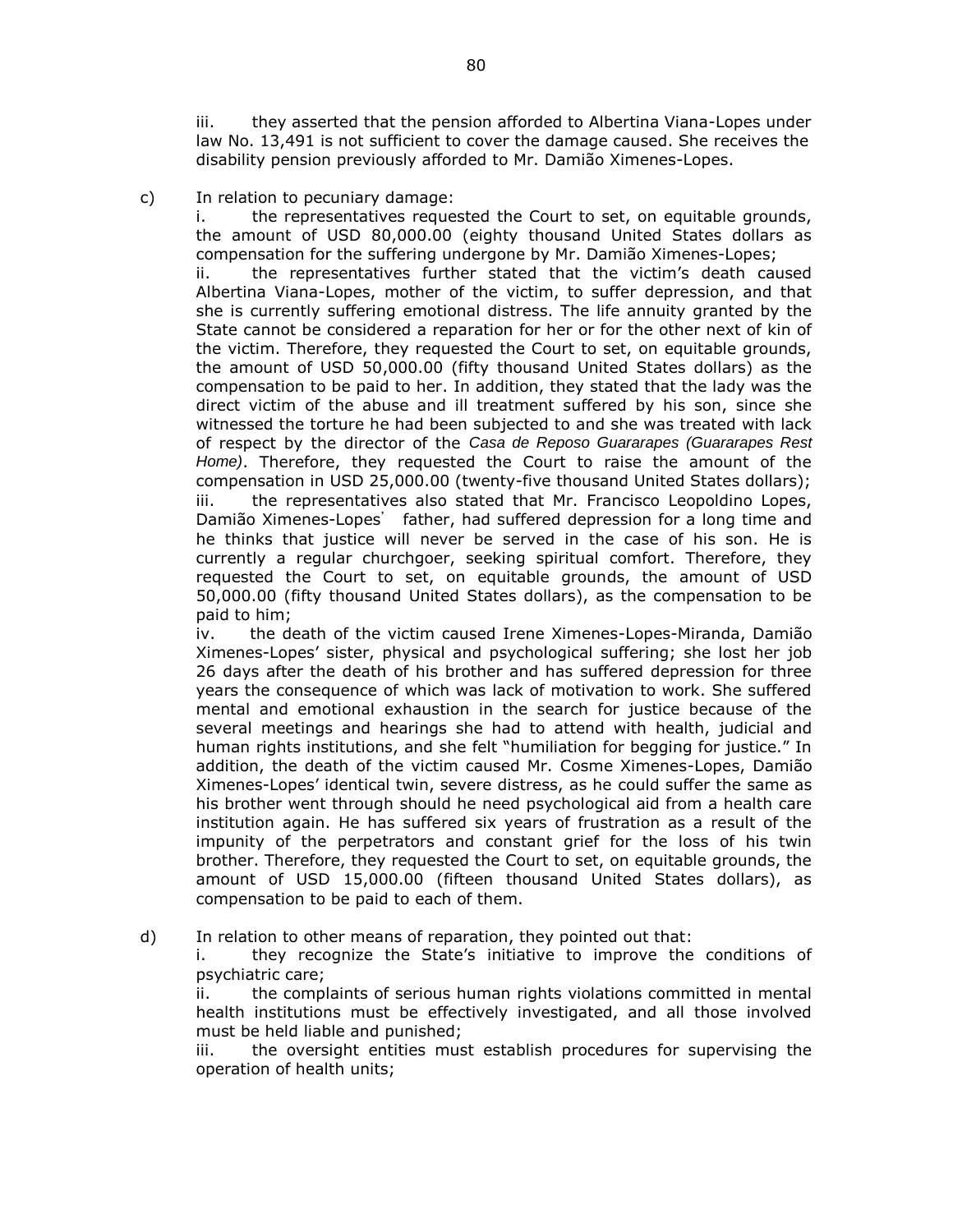iv. the State must provide for the closing of those psychiatric units not approved by the Psychiatric Care Services National Assessment Program that are still operating;

v. the State must approve and implement Bill No. 429/2003, which establishes the "Rules on Persons with Disabilities," and

vi. the State must adopt all measures as may be necessary to eradicate the use of cruel, inhuman or degrading treatment, adapt psychiatric institutions to meet the requirements of the applicable international instruments, and prohibit and punish such conducts.

#### e) In relation to expenses and court costs, the representatives alleged that:

i. the Ximenes-Lopes family incurred a series of expenses in taking administrative and procedural steps after the death of the victim, and thus requested the Court to set, on equitable grounds, the amount of USD 10,000.00 (ten thousand United States dollars), and

ii. Justicia Global incurred expenses to provide legal counsel services in the international litigation. Therefore, they requested the Court to set, on equitable grounds, the amount of USD 20,000.00 (twenty thousand United States dollars). In addition, the representatives stated the expenses they have incurred as attorneys' fees during the years they litigated the case before the Inter-American System of Human Rights Protection, and requested the Court to set, equitable grounds, the amount of USD 25,000.00 (twentyfive United States dollars) as compensation for them.

#### *Arguments of the State*

215. In relation to reparations, the State argued, *inter alia,* that:

a) As regards to the beneficiaries, there is no damage to be compensated for in relation to Francisco Leopoldino Lopes, Irene Ximenes-Lopes-Miranda and Cosme Ximenes-Lopes; and as regards to Albertina Viana-Lopes, the moral damage she suffered has already been repaired, both from a monetary and a symbolic point of view.

b) In relation to pecuniary damage:

i. Albertina Viana-Lopes did not suffer monetary loss or loss of profits, as she is receiving a monthly life death pension from the National Institute of Social Security. A death pension is only allowed to dependents of the deceased. Therefore, it is not appropriate to pay death pension and lost profits to the remaining next of kin of the victim, as they provided for their own income and did not depend financially upon Mr. Damião Ximenes-Lopes;

ii. there has been no direct damage, as the criminal proceeding was instituted by the Attorney General´s Office;

iii. in the civil action for damages, Albertina Viana-Lopes litigated *in forma pauperis;*

iv. the expenses incurred by the next of kin of Mr. Damião Ximenes-Lopes were incurred voluntarily, and therefore the State should not compensate them for such expenses, and

v. the state of Ceará awarded Albertina Viana-Lopes a monthly life pension of BRL 308.00 (three hundred and eight *reales*). Said pension corresponds to the minimum salary in force in the state of Ceará, adjusted by the same index applied to the state public servants. Said pension contributes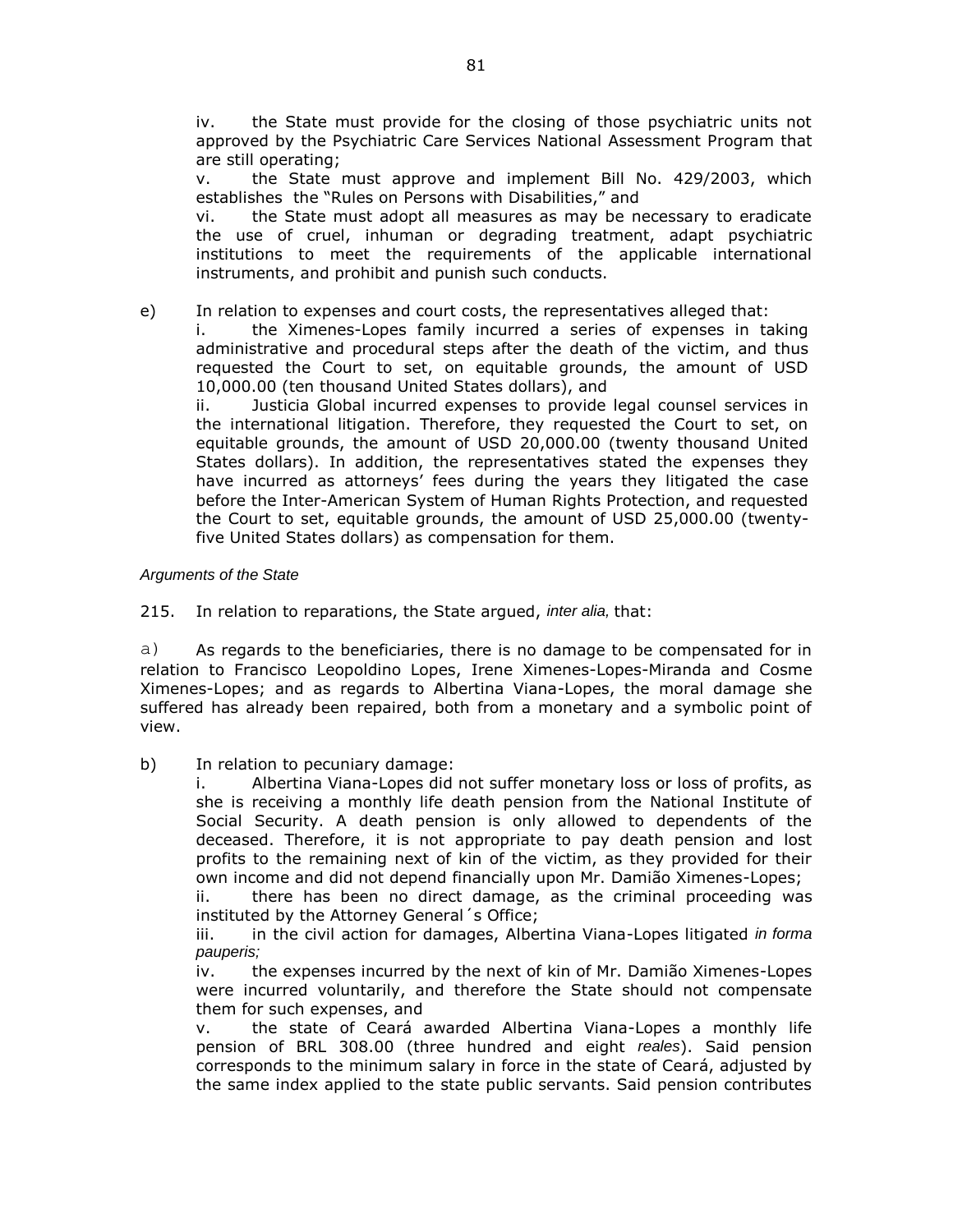to the household budget and is perfectly adequate to compensate for the loss suffered, thus avoiding unjust enrichment.

c) In relation to non-pecuniary damage:

i. Albertina Viana-Lopes filed a civil action for "moral damages" against private individuals rather than the State. Such proceeding was stayed until the criminal case would be adjudicated. There is a possibility of *bis in idem* occurring in the instant case, provided that damages are awarded in the civil action and the defendant pays compensation and the Court simultaneously orders the State to pay compensation for "moral damages" to Mrs. Viana-Lopes. Therefore, the same loss would thus be twice compensated for;

ii. Mr. Cosme Ximenes-Lopes has not learned of the death of his brother, and there can be no moral damage caused by that which is unnoticed;

iii. Irene Ximenes-Lopes-Miranda cannot be considered to be directly affected, as she did not have a close relationship with Mr. Damião Ximenes-Lopes.

iv. Damião Ximenes-Lopes' father had no father-to-son relationship with the victim, so he is not entitled to any compensation for non-pecuniary damage;

v. Mr. Damião Ximenes-Lopes had nine siblings. In accordance with the concept of "fair justice," payment of compensation for moral damage to only two siblings is inadmissible. There is no way to measure the grief suffered when a next of kin dies, so in assessing the reparation of the pain and suffering, a judge should use the same criteria for all the siblings, and

vi. it has recognized the existence of "moral damages" and its duty to provide monetary compensation for Mr. Damião Ximenes-Lopes' mother, so it has paid just compensation in the domestic system, through the payment of a state death pension in addition to the federal government death pension for the life of Albertina Viana-Lopes, both of which should be considered by the Court. Mrs. Viana-Lopes has already been compensated for the moral and pecuniary damage caused. The rest of the victim's next of kin identified by the Commission and the representatives are naturally eligible to be awarded the remaining forms of reparation.

- d) In relation to other forms of reparation, the State argued that it had adopted all steps expected from a constitutional democratic State in order to prevent events such as those suffered by Mr. Damião Ximenes-Lopes from happening again. It has adopted several measures in the Municipality of Sobral, among which are the specialized units for the treatment of persons with a variety of diseases. Likewise, it has adopted, *inter alia*, measures at the domestic level, such as passing Law No. 10,216 in 2001, known as the "Law of Psychiatric Reform;" it has held a seminar on the "Right to Mental Health  $-$  regulation and application of Law No. 10,216," and implemented several programs concerning health services. Finally, the State pointed out that it has made symbolic reparations by renaming the Sobral Psychosocial Care Center (*CAPS*) after the victim, "Damião Ximenes-Lopes Psychosocial Care Center," holding the Third National Mental Health Conference at the now named Damião Ximenes-Lopes Hall, and publicly stating at the hearing held before the Court, the partial recognition of its international liability for the violation of rights set forth in Articles 4 and 5 of the American Convention.
- e) In relation to the expenses and court costs, it argued that there are no grounds for compensating the next of kin of Mr. Damião Ximenes-Lopes at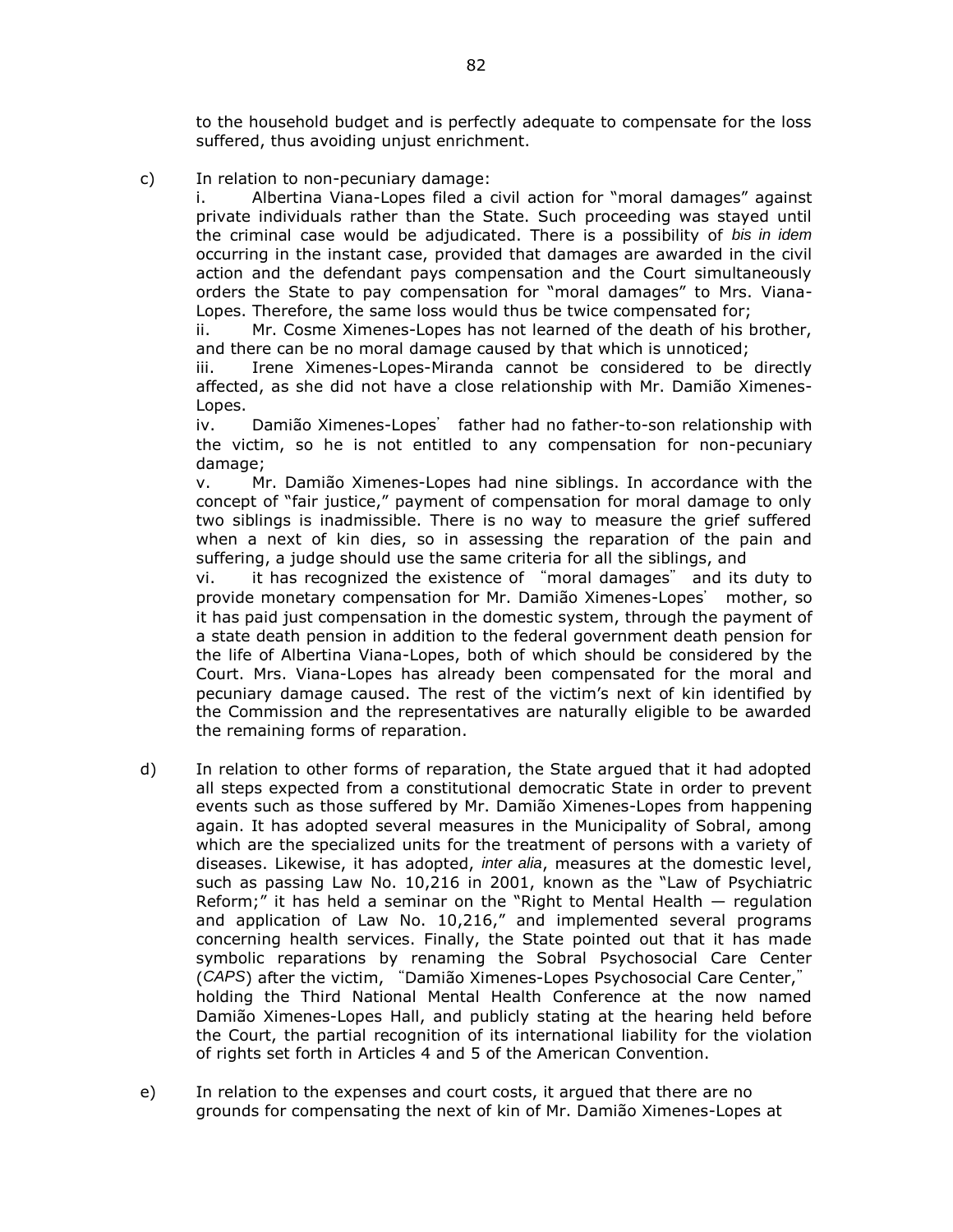domestic level, and that they incurred no expenses in litigating this case, either before the Commission or this Court; and that, even if they did, they failed to prove so.

*Considerations of the Court*

 $\overline{a}$ 

### *A) BENEFICIARIES*

216. The Court considers Mr. Damião Ximenes-Lopes as the "aggrieved party", inasmuch as he was the victim of violations of rights established in Articles 4(1) and 5(1) and 5(2) of the American Convention in relation to Article 1(1) of said instrument, so he will be entitled to any reparations the Court may establish as compensation for pecuniary and non-pecuniary damage.

217. In addition, this Court considers Albertina Viana-Lopes and Irene Ximenes-Lopes-Miranda, next of kin of Mr. Damião Ximenes-Lopes, as "aggrieved parties," inasmuch as they have been victims of violations of rights established in Articles 5, 8(1) and 25(1) of the American Convention, in relation to Article 1(1) thereof (*supra*  paras. 163 and 206). Moreover, this Court considers Francisco Leopoldino-Lopes and Cosme Ximenes-Lopes, next of kin of Mr. Ximenes-Lopes as "aggrieved parties," inasmuch as they have been victims of the violation of the right established in Article 5 of the American Convention, in relation to Article 1(1) thereof (*supra* para. 163). Therefore, this Court considers that the above-mentioned persons are entitled to receive the reparation this Court may order.

218. Albertina Viana-Lopes and Irene Ximenes-Lopes-Miranda, Francisco Leopoldina-Lopes and Cosme Ximenes-Lopes, are entitled to the reparation that this Court may determine as a consequence of the violations committed against Mr. Damião Ximenes-Lopes, and which shall be distributed as follows:

a) eighty percent (80%) of the compensation shall be distributed equally among Albertina Viana-Lopes and Irene Ximenes-Lopes-Miranda, and

b) twenty percent (20%) of the compensation shall be distributed equally among Francisco Leopoldino-Lopes and Cosme Ximenes-Lopes.

219. Should the next of kin entitled to the compensations determined in this Judgment die before their compensation is effectively granted and delivered, the amount they were entitled to shall be distributed pursuant to the rules of domestic law.  $150$ 

### *B) PECUNIARY DAMAGE*

220. This Court will now assess the pecuniary damage, which involves a loss or impairment of the earnings of the victim and, if appropriate, of his next of kin, and

<sup>150</sup> *Cf. Case of Baldeón-García, supra* note 4, para. 192; *Case of* López-Álvarez*, supra* note 121*,* para 203; and *Case of Gómez Palomino, supra* note 21, para. 123.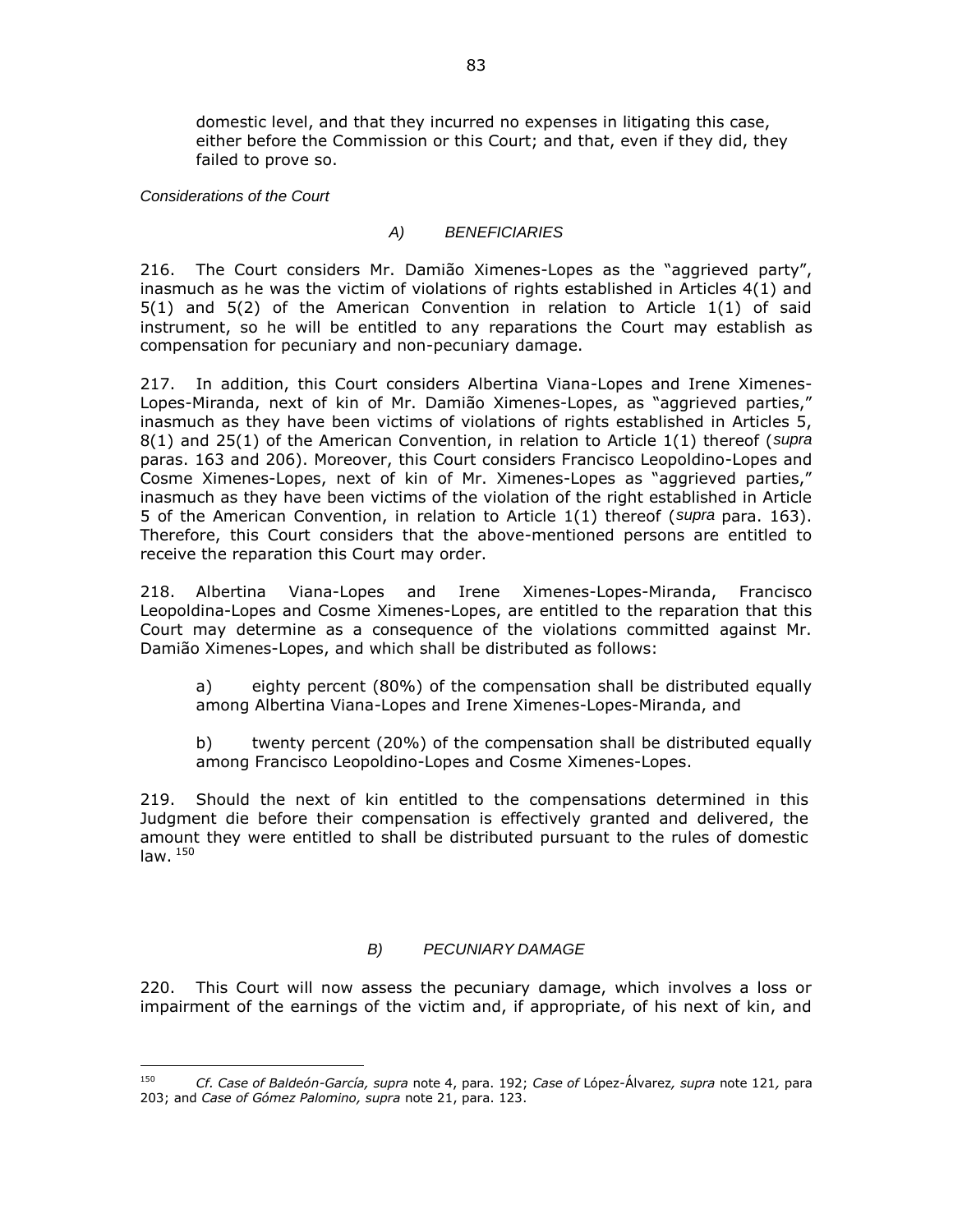the expenses incurred as a consequence of the events in the instant case.<sup>151</sup> In this regard, the Court will set an amount as damages intended to compensate for the monetary consequences of the violations established in this Judgment. In order to render a decision concerning pecuniary damage, the Court will take into account the arguments of the parties, the body of evidence and the case law of the Court.

## *B.1. Lost Earnings*

221. The representatives and the Commission requested the Court to award Mr. Damião Ximenes-Lopes a compensation for lost earnings.

222. It has been proved that Mr. Damião Ximenes-Lopes' only source of income at the time of his death was a disability pension from the National Institute of Social Security. Pursuant to Section 3 of Law No. 8,212/9, as a result of the death of the beneficiary of the pension benefit, his dependent became entitled to receive it. In the instant case and pursuant to the law, the State keeps the entirety of the death pension for the benefit of Albertina-Viana-Lopes, considered as Mr. Damião-Ximenes-Lopes' dependent (*supra* para. 112(68)).

223. Based on the foregoing, and in view of the characteristics of such pension, the amount received on that account has not been reduced, so this Court considers that it is inadmissible to order compensation for lost earnings for Mr. Damião Ximenes-Lopes.

224. In addition, the representatives argued that Irene Ximenes-Lopes-Miranda, victim's sister, had left her job at the Ipueiras Municipality as a result of his brother's death, and consequently they requested the Court to set the amount of USD 41,850.00 (forty-one thousand, eight hundred and fifty United States dollars) as compensation to be paid to said lady for lost of earnings,

225. In view of the arguments of the representatives, this Court considers that there is sufficient evidence to conclude that Irene Ximenes-Lopes-Miranda ceased to receive earnings for some time as she was unable to work due to her brother's death. Therefore, this Court deems it appropriate to set, on equitable grounds, the amount of USD 10,000.00 (ten thousand United States dollars), as compensation to be paid to her for the monetary damages sustained.

### *B.2) Compensatory Damage*

226. Alter analyzing the information received by the parties, the facts of the case and its own case law, the Court points out that, even though no receipts were submitted for the expenses, it can be presumed that the relatives of Damião Ximenes-Lopes incurred several funeral expenses,<sup>152</sup> and expenses incurred as a result of the transfer of the victim's body from the city of Sobral to the city of Fortaleza for the autopsy examination. As a consequence, the Court deems it appropriate to set, on equitable grounds, the amount of USD 1,500.00 (one thousand United States dollars) as compensation for compensatory damages, which shall be paid to Albertina Viana-Lopes.

<sup>151</sup> <sup>151</sup> *Cf*. *Case of Baldeón-García, supra* note 4, para. 183; *Case of Sawhoyamaxa Indigenous Community, supra* note4 para. 216; and *Case of Acevedo Jaramillo et al., supra* note 4, para. 301.

<sup>152</sup> *Cf. Case of Gómez Paquiyauri Brothers, supra* note 108, para. 207.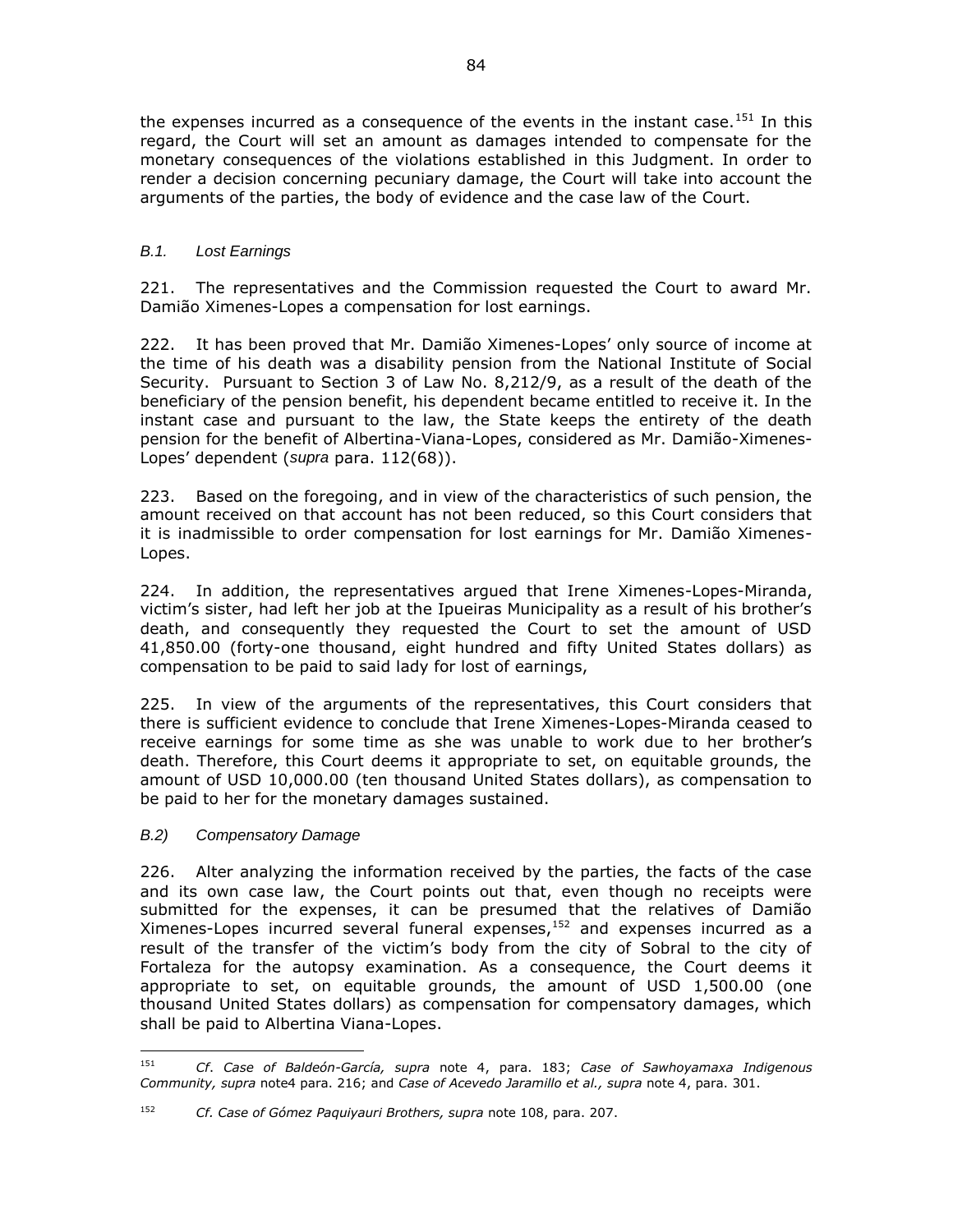#### *C) NON-PECUNIARY DAMAGE*

227. Non-pecuniary damage may comprise pain and suffering, the detriment of values highly significant for the individuals and non-monetary alterations in the victims' living conditions. Since it is impossible to ascertain the accurate monetary value of non-monetary damage, there are only two alternatives for the integral compensation of victims. Firstly, through the payment of a sum of money or the delivery of goods or services that may be measurable in monetary terms, which the Court shall determine through the reasonable exercise of its judicial discretion and on equitable grounds. Secondly, through public works or acts intended, *inter alia,* to commemorate and dignify the victims as well as to avoid the repetition of human rights violations. 153153

228. In the instant case, this Court has declared that the State is responsible for violating the rights enshrined in Articles  $4(1)$  and  $5(1)$  and  $5(2)$  of the American Convention, to the detriment of Mr. Damião Ximenes-Lopes; in Article 5 of the Convention, against Albertina Viana-Lopes, Irene Ximenes-Lopes and Francisco Leopoldino Lopes and Cosme Ximenes-Lopes; and Articles 8(1) and 25(1) of the Convention, against Albertina Viana-Lopes and Irene Ximenes-Lopes, all in relation to Article 1(1) of said Convention. Therefore, the State must compensate Mr. Ximenes-Lopes and his next of kin for the damage caused.

229. Before determining the reparations applicable in the instant case, this Court deems it appropriate to address the civil action for damages filed by Albertina Viana-Lopes with the domestic courts, and the life pension established by the state of Ceará through Law No. 13,491 and granted to Albertina Viana-Lopes (*supra* para. 112(69)).

230. In relation to the civil action for damages, the State argued that the Court must prevent *bis in idem* from happening, which would occur if the civil action for damages were allowed by a domestic court and the Court decided to order the State to pay compensation for non-pecuniary damages to Albertina Viana-Lopes. Therefore, according to the State, the same loss would thus be twice compensated for. In addition, it pointed out that the action for damages was filed against private individuals rather than the State.

231. In that regard, the Court considers that the victims or their next of kin retain the right to claim compensation from the private individuals who may be responsible for the loss. In the instant case, Albertina Viana-Lopes exercised such rights in filing the civil action for damages, which is still pending resolution.

232. Due to the international liability incurred by the State, the latter has a new legal duty: the obligation to make reparations,  $154$  which is different from the

<sup>153</sup> <sup>153</sup> *Cf*. *Case of Baldeón-García, supra* note 4, para. 188; *Case of Sawhoyamaxa Indigenous Community, supra* nota 4 para. 219; and *Case of Acevedo Jaramillo et al., supra* note 4, para. 308.

<sup>154</sup> *Cf. Case of Baldeón-García*, *supra* note 4, para. 175; *Case of Sawhoyamaxa Indigenous Community*, *supra* note 4 para. 196; and *Case of Baena Ricardo et al*. Competence. Judgment of November 28, 2003. Series C No 104, para. 65.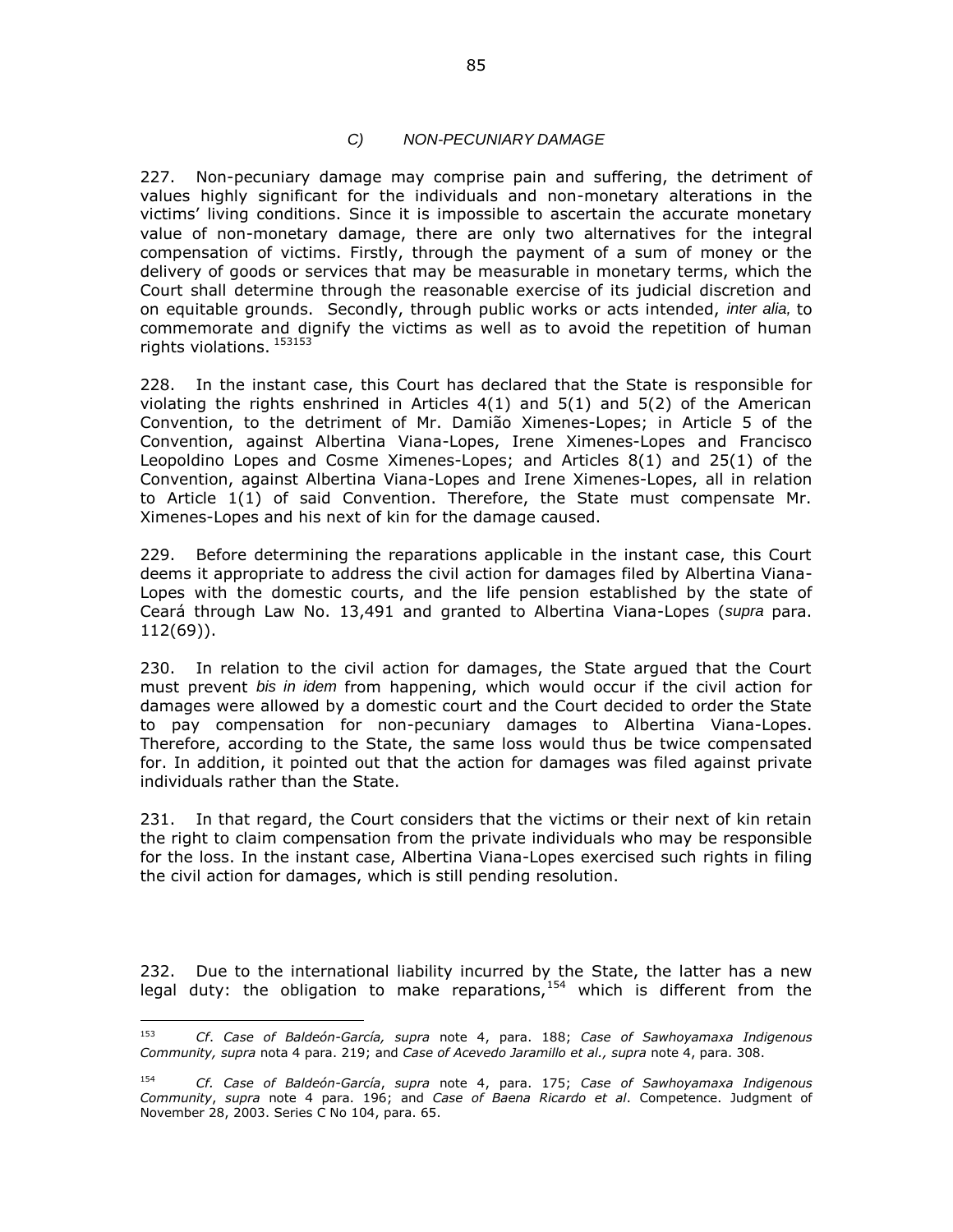reparation the victim's next of kin may obtain from other natural or artificial persons. Therefore, the fact that a civil action for damages has been filed against private individuals with domestic courts is not an impediment for the Court to order monetary reparation for Albertina Viana-Lopes for violations of the American Convention. It is up to the State, acting within its jurisdiction, to address the consequences of the civil action for damages filed by Albertina Viana-Lopes in the domestic courts.

233. Secondly, the State requested the Court to declare that a fair compensation has been paid at local level through the state pension granted for the life of the beneficiary, as compensation for the "moral damage." In this regard, it has been proved that the state of Ceará passed Law No. 13,491, whereby a monthly pension for the life of Albertina Viana-Lopes was established, payable as of June 16, 2004, that is, more than four years after the victim's death, and which currently amounts to BLR 323.40 (three hundred and twenty-three *Reales* with forty cents) (*supra* para. 112(69)).

234. The Court recognizes the fact that the state of Ceará has granted, on its own initiative, the life pension for the benefit of Albertina Viana-Lopes. However, in view of the foregoing, this Court deems it appropriate to set an amount as compensation for the non-pecuniary damage caused to the mother or the next of kin of Mr. Damião Ximenes-Lopes, if applicable, for the violation of the human rights set forth in the American Convention as established in this Judgment (*supra* paras. 163 and 206). The Court states, however, that the above-mentioned pension is a legal benefit granted to Albertina Viana-Lopes for the term of her life, which the Court deems valuable, notwithstanding the reparations it may order for non-pecuniary damage (*infra* para. 237(b) and 238(b).

235. In the instant case, in light of the suffering inflicted to Mr. Damião Ximenes-Lopes, which in turn caused his next of kin suffering, the alteration of their living conditions and other non-monetary consequences, the Court deems it appropriate to order the payment of a compensation, determined on equitable grounds, for nonpecuniary damage.<sup>155</sup>

\*

236. This Court recognizes that Albertina Viana-Lopes and Irene Ximenes-Lopes-Miranda, next of kin of Mr. Damião Ximenes-Lopes, have suffered non-pecuniary damage caused by the lack of a serious, diligent and effective investigation by the state authorities in order to establish the truth of the events concerning the victim and, eventually, to identify and punish the perpetrators. The Court considers that, in the instant case, it is not appropriate to order payment of monetary compensation for non-monetary damage caused by the violation of Articles 8(1) and 25(1) of the American Convention, inasmuch as this judgment is itself a form of reparation,  $^{156}$  and the actions or works with public repercussion described below constitute a fair reparation under Article 63(1) of the Convention.

 $\overline{a}$ 

<sup>155</sup> *Cf. Case of Baldeón-García*, *supra* note 4, para. 189; *Case of Sawhoyamaxa Indigenous Community*, *supra* note 4*,* para. 220; and *Case of* López-Álvarez*, supra* note 121, para. 200.

<sup>156</sup> *Cf. Case of Baldeón-García, supra* note 4, para. 189; *Case of Acevedo Jaramillo et al., supra* note 4, para. 309; and *Case of* López-Álvarez*, supra* note 121, para. 200.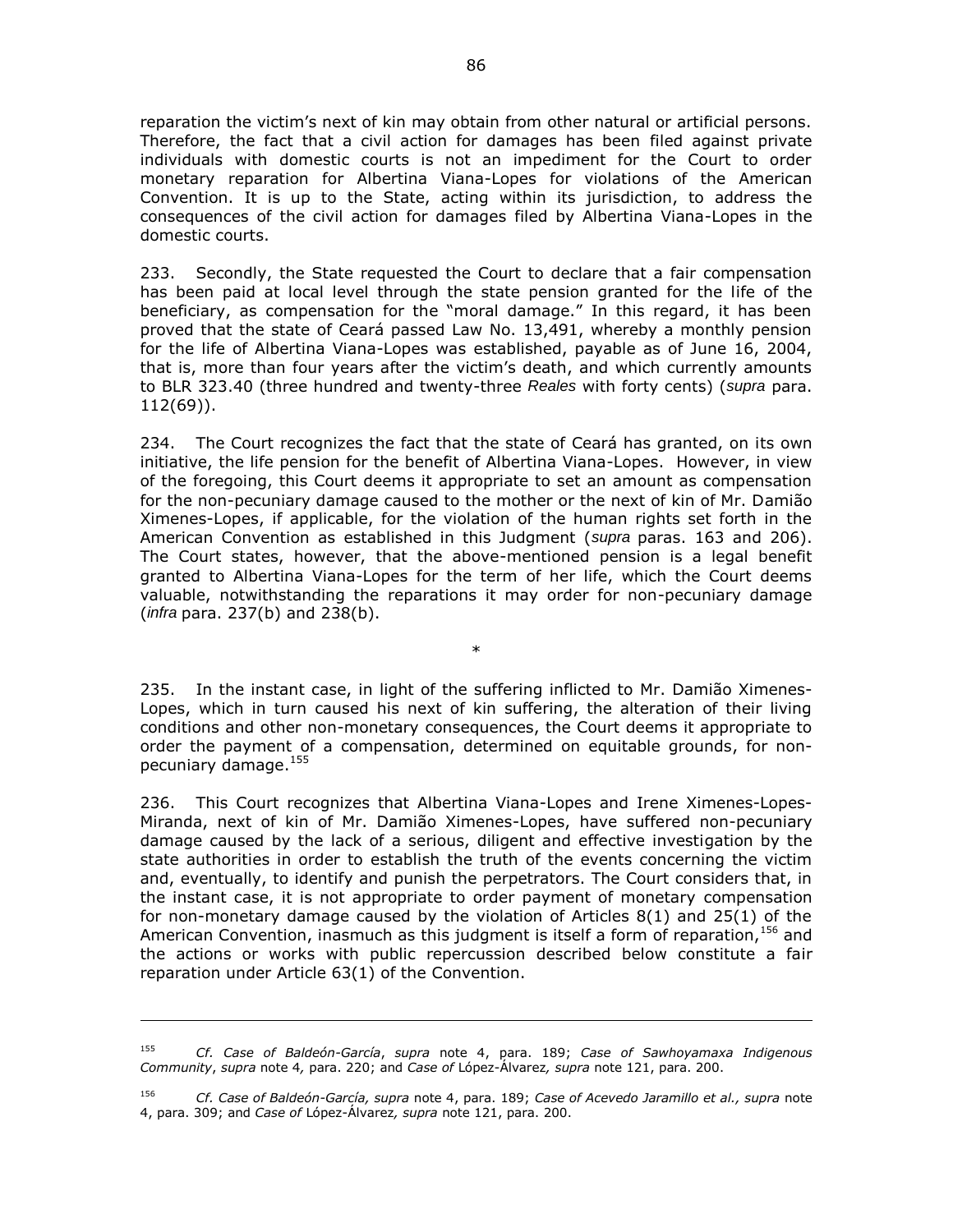237. In light of the various aspects of damage alleged by the Commission and the representatives, the Court considers the following issues:

a) as regards to Mr. Damião Ximenes-Lopes, in order to determine the compensation for non-monetary damage, the Court takes into account the proven fact that he did not receive adequate medical care or treatment as patient with a mental disability who, due to his condition, was especially vulnerable and was subjected to cruel, inhuman and degrading treatment while at the *Casa de Reposo Guararapes* (Guararapes Rest Home) , an event that was aggravated by his death (*supra* para. 112(7), 112(8), 112(9), 112(11), 112(12), 112(56) and 112(57));

b) to determine the compensation for the non-pecuniary damage to which Albertina Viana-Lopes is entitled, this Court takes into account the fact that she is the mother of the deceased. It further takes into account that it has been established that having witnessed the appalling conditions in which her son was kept at the Guararapes Rest Home (*Casa de Reposo Guararapes*) and his subsequent death caused her great suffering and grief and physical and psychological after-effects (*supra* para. 112(70) and 157).

c) as regards to Mr. Francisco Leopoldino Lopes, with the aim of determining the compensation for non-pecuniary damage, the Court takes into account the fact that he was Mr. Damião Ximenes-Lopes' father, had a bond of affection with him and his son's death caused him great suffering (*supra* para. 112(71) and 159).

d) as regards to Irene Ximenes-Lopes-Miranda, sister of Damião Ximenes-Lopes, the Court, in determining the compensation for nonpecuniary damage, takes into account the suffering caused by the death of his brother, with whom she had a strong bond of affection, and whose death caused her suffering such as psychological after-effects. In addition, Irene Ximenes-Lopes-Miranda has sought justice ever since her brother's death even to the detriment of the well-being of her daughters- for which purpose she has resorted to several entities in the domestic and international jurisdictions, so she has repeatedly suffered and relived the circumstances surrounding her brother's death. (*supra* paras. 112(70), 160 and 161), and

e) in order to determine the compensation for non-pecuniary damage to be paid to Mr. Cosme Ximenes-Lopes, who has also been hospitalized in psychiatric institutions, the Court takes into account the bond of affection and the identification existing between the two brothers and the fact that the death of his brother caused him pain and suffering and put him in a state of shock, causing him depression and lack of motivation to work (*supra* paras. 112(71) and 162).

238. In view of the foregoing, the Court sets, on equitable grounds, the amount of the compensation for non-pecuniary damage, as follows:

a) for Mr. Damião Ximenes-Lopes, the sum of USD 50,000.00 (fifty thousand United States dollars), which shall be distributed among Albertina Viana-Lopes, Irene Ximenes-Lopes-Miranda, Francisco Leopoldino Lopes and Cosme Ximenes-Lopes, and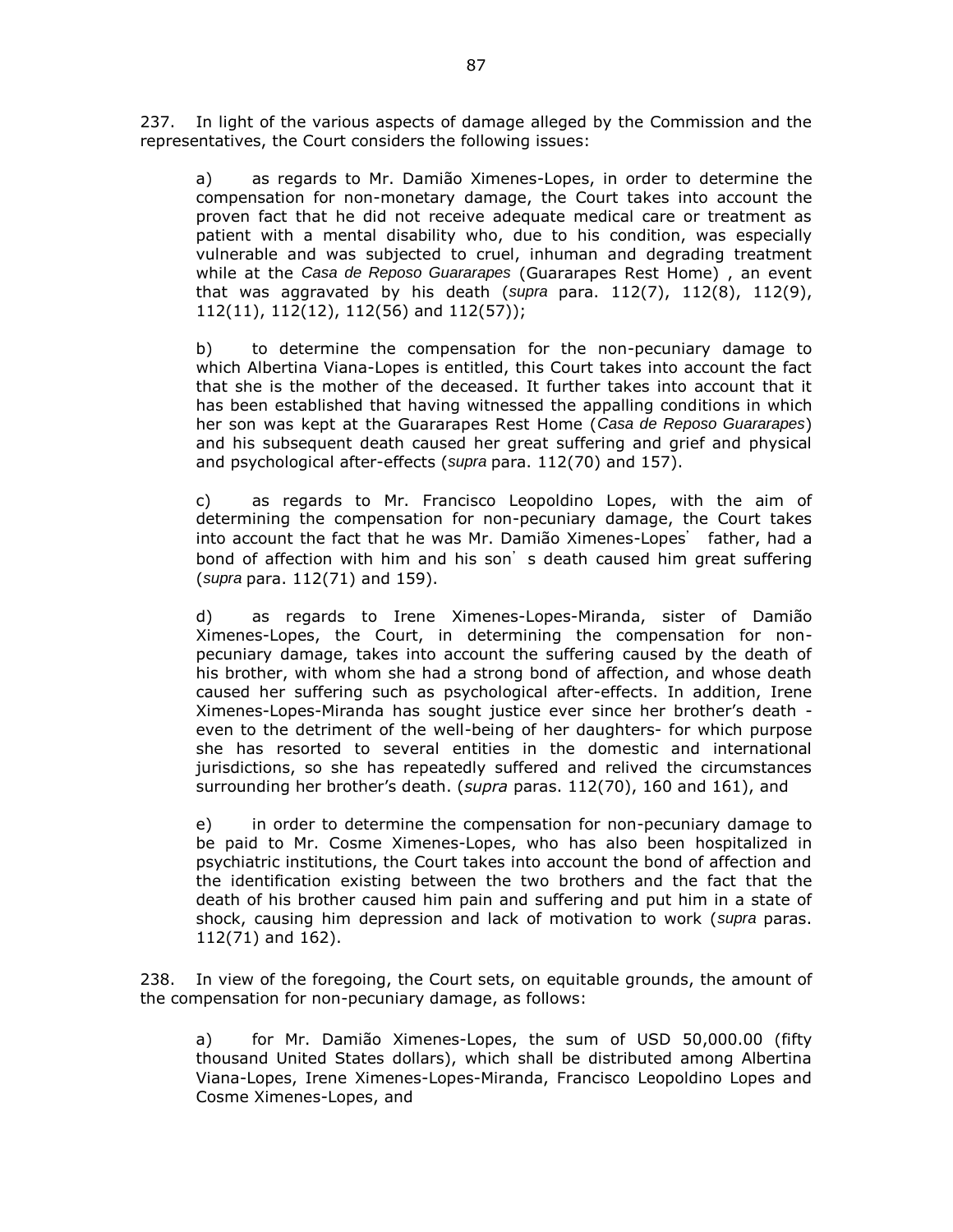b) for Albertina Viana-Lopes, the sum of USD 30,000.00 (thirty thousand United States dollars;

c) for Francisco Leopoldino Lopes, the sum of USD 10,000.00 (ten thousand United States dollars;

d) for Irene Ximenes-Lopes-Miranda, the sum of USD 25,000.00 (twentyfive thousand United States dollars); and

e) for Cosme Ximenes-Lopes, the sum of USD 10,000.00 (ten thousand United States dollars;

239. The compensation awarded to Mr. Damião Ximenes-Lopes shall be delivered pursuant to paragraph 218 hereof, and the compensation awarded to Albertina Viana-Lopes, Irene Ximenes-Lopes-Miranda, Francisco Leopoldino Lopes and Cosme Ximenes-Lopes shall be given to each of them.

#### *D) OTHER FORMS OF REPARATION (MEASURES OF SATISFACTION AND GUARANTEES OF NON-REPETITION)*

240. In this subparagraph, the Court will determine those measures of satisfaction intended to redress non-pecuniary damage as well as other public or publicly noticeable measures..<sup>157</sup>

241. For the purpose of a public apology to the next of kin of the victim, the Court values and appreciates the partial acknowledgement of international liability made by the State during the public hearing held on November 30, 2005, in relation to the instant case (*supra* paras. 36 and 63). At that time, the State stated that:

it admits the appropriateness of the Inter-American Commission's request as regards to the violation of Articles 4 (Right to Life) and 5 (Right to Humane Treatment) of the American Convention.

242. In addition, this Court highlights the fact that on November 3, 2005, the State renamed the Sobral Psychosocial Care Center (*CAPS)*, which was located in the city of Sobral in the context of the creation of the Mental Health Comprehensive Care Network, with the name of "Damião Ximenes-Lopes Psychosocial Care Center." Likewise, the State designated the Hall in which the Third Mental Health Conference was held with the name of Damião Ximenes-Lopes. This contributes to raising awareness to avoid the repetition of harmful acts such as those in the instant case and ensure remembrance of the victim.<sup>158</sup>

243. In addition, the Court recognizes that the State has adopted a series of measures in the domestic jurisdiction aimed at improving the conditions of psychiatric care in the institutions of the Single Health System (*SUS*). Some of these measures were adopted by the Municipality of Sobral: it created a commission to

<sup>157</sup> <sup>157</sup> *Cf*. *Case of Baldeón-García, supra* note 4, para. 193; *Case of Sawhoyamaxa Indigenous Community, supra* note 4 para. 228; and *Case of Pueblo Bello Massacre, supra* note25, para. 264.

<sup>158</sup> *Cf. Case of Gómez Paquiyauri Brothers, supra* note 108, para. 236; *Case of Myrna Mack Chang*, *supra* note 108, para. 286; and *Case of Trujillo Oroza. Reparations* (Art. 63(1) Inter-American Convention on Human Rights). Judgment of February 27, 2002. Series C No. 92, para. 122.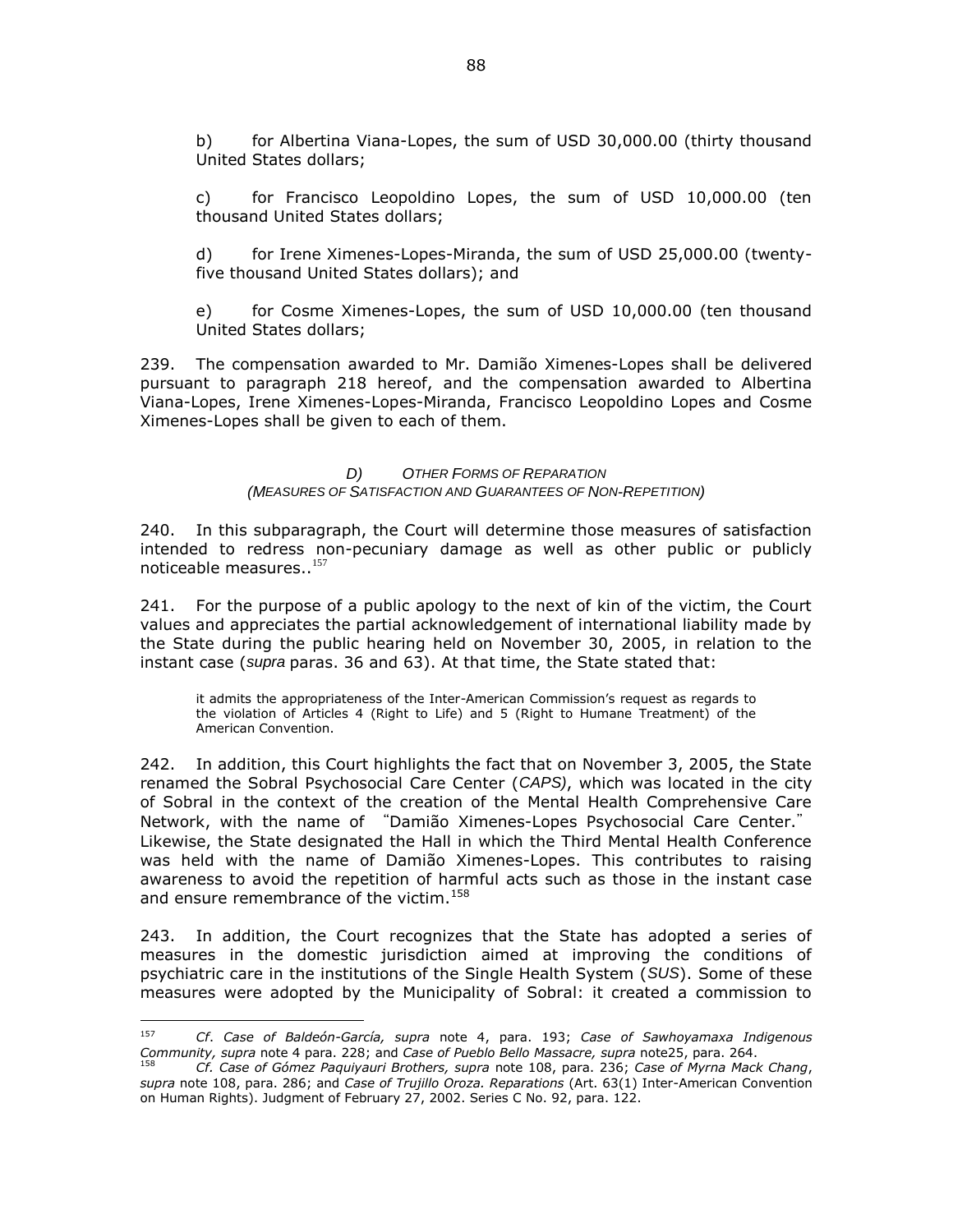investigate the responsibility of the *Casa de Reposo Guararapes* (Guararapes Rest Home) in relation with the death of Mr. Damião Ximenes-Lopes; it established the Mental Health Comprehensive Care Network in Sobral; in 2000 an agreement was entered into between the Family Health Program and the Mental Health Team of the Municipality of Sobral; it created a Psychiatric Admission Unit in the Estevan Ponte General Hospital of the Sobral Municipality; it created a Psychosocial Care Center (*CAPS*) specialized in the treatment of persons suffering psychosis and neurosis; a Psychosocial Care Center devoted to the treatment of alcoholic persons and persons addicted to other psychotropic substances; it created the Therapeutic Residential Service; a Regional Psychiatry outpatient unit at the Medical Specialties Center, and teams of the Family Health Program. Likewise, the State has adopted several measures at the domestic level, including the enactment of Law No. 10,216 in 2001, known as the "Psychiatric Reform Law"; the State has also organized the Seminar "The Right to Mental Health – Regulation and application of Law No. 10,216" on November 23, 2001, the 3<sup>rd</sup> National Mental Health Conference in December 2001, the implementation, as from 2002, of the Psychiatric Care Services National Assessment Program, the implementation, in 2004, of the Hospital Restructuring Program of the Single Health System, the creation of the "Return Home Program" and the consolidation of the Mental Health Coordinators Forum, in 2004.

244. This Court appreciates the fact that the State has adopted the abovementioned measures, the efficient application of which shall allow for an improved health care, and its regulation and oversight within the framework of the Single Health System.

### *a) Obligation to Investigate the Events that Amounted to Violations in the Instant Case*

245. The next of kin of the victims of human rights violations have the right to effective remedies. The knowledge of the truth in human rights violations such as those in the instant case is an inalienable right and an important means of reparation for the victim and, if applicable, for their next of kin, and it constitutes a fundamental way of learning the truth that allows a society to develop its own methods of reproach and deterrence. 159

246. Therefore, the victim's relatives are entitled -and the States are obliged- to have an effective investigation of the events carried out by State authorities, to prosecute the alleged perpetrators of the wrongful acts and, if applicable, to impose the appropriate punishment (*supra* paras. 170 to 206). <sup>160</sup>

247. In the instant case, the Court has established that, after more than six years of the events, the authors of the cruel, inhuman and degrading treatment and of the death of Mr. Damião Ximenes-Lopes have not been prosecuted and have gone unpunished.

248. The Court points out that the State must ensure that the domestic proceeding aimed at prosecuting and punishing the authors of the events in the instant case is

 $159$ <sup>159</sup> *Cf. Case of Baldeón-García, supra* note 4, para. 196; *Case of Pueblo Bello Massacre, supra*  note25, para. 266; and *Case of Gómez-Palomino, supra* note 21, para. 78.

<sup>160</sup> *Cf. Case of Baldeón-García, supra* note 4, para. 197; *Case of Pueblo Bello Massacre, supra* note 25, para. 219; and *Case of Blanco- Romero, supra* note 20*,* paras. 62 and 96.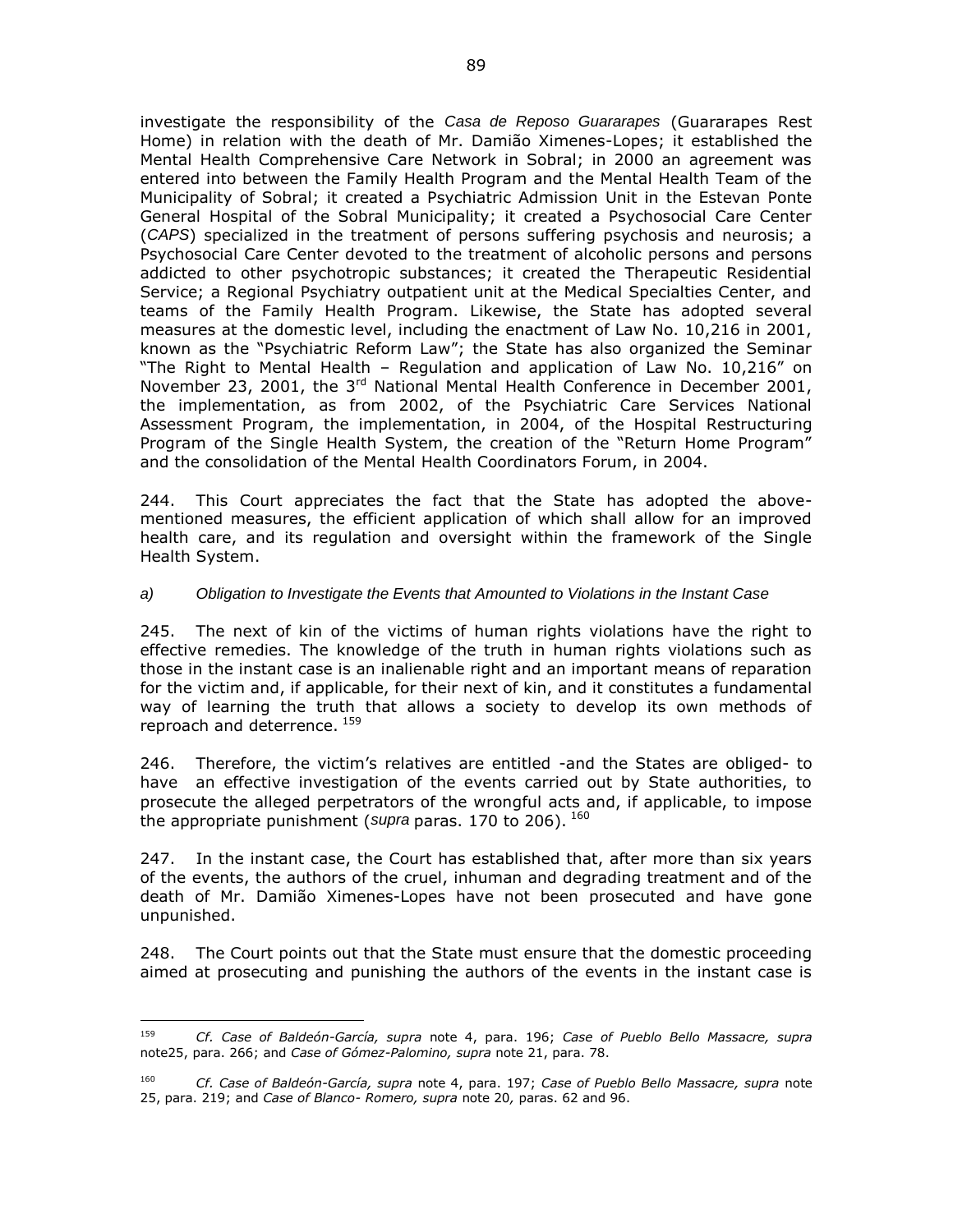successful in attaining its purpose within a reasonable time, directly applying in the domestic legal system the protective rules of the American Convention.

### *b) Publication of the Judgment*

249. The State must, by way of measure of satisfaction,  $161$  publish once in the Official Gazette and in another nationwide daily newspaper, Chapter VII of this Judgment, which deals with Proven Facts, without the footnotes, and it shall also publish the operative paragraphs hereof. as it has done in previous cases. The publication shall be made within six months as of notice of this Judgment.

#### *c) Implementation of Training Programs*

250. It has been proved in the instant case that at the time of the events there was no adequate service for treating and hospitalizing persons with mental disabilities, such as in the *Casa de Reposo Guararapes* (Guararapes Rest Home), an institution that provided such service under the Single Health System. Although the fact that the State has adopted several measures to improve the service is worthy of note, this Court considers that the State must continue developing a training and education program for physicians , psychiatrists, psychologists, nurses, auxiliary nurses, and all other persons working in Mental Health Care institutions, particularly on the principles that must govern the treatment to be afforded to persons who suffer from a mental disability, pursuant to the international guidelines governing the subject and those set forth in this Judgment (*supra* paras. 130 to 135).

251. This Judgment is *per se* a form of reparation and satisfaction for Albertina Viana-Lopes, Irene Ximenes-Lopes-Miranda, Francisco Leopoldina Lopes and Cosme Ximenes-Lopes.

\*

### *E) COSTS AND EXPENSES*

252. Court costs and expenses are embodied in the concept of reparation set forth in Article 63(1) of the American Convention. It is the Court's duty to carefully assess their extent on equitable grounds, taking into account the costs incurred before the domestic and Inter-American courts, and considering the extent to which they have been proved, the circumstances of the specific case and the nature of the international jurisdiction in the protection of human rights. $162$ 

253. In this regard, the Court deems it fair to order the State to pay the sum of USD 10,000.00 (ten thousand United States dollars) or the equivalent amount in Brazilian currency, to Albertina Viana-Lopes in order that she can reimburse the costs incurred by the next of kin of Mr. Damião Ximenes-Lopes and pay an amount she deems appropriate to the Center for Global Justice to reimburse the costs incurred by said entity.

<sup>161</sup> <sup>161</sup> *Cf*. *Case of Baldeón-García, supra* note 4, para. 194; *Case of Sawhoyamaxa Indigenous Community, supra* note 4 para. 236; and *Case of Acevedo Jaramillo et al., supra* note4, para. 313.

<sup>162</sup> *Cf. Case of Baldeón-García*, *supra* nota 4, párr. 208; *Case of Sawhoyamaxa Indigenous Community*, *supra* note 4, para. 237; and *Case of Acevedo Jaramillo et al.*, *supra* note 4, para. 315.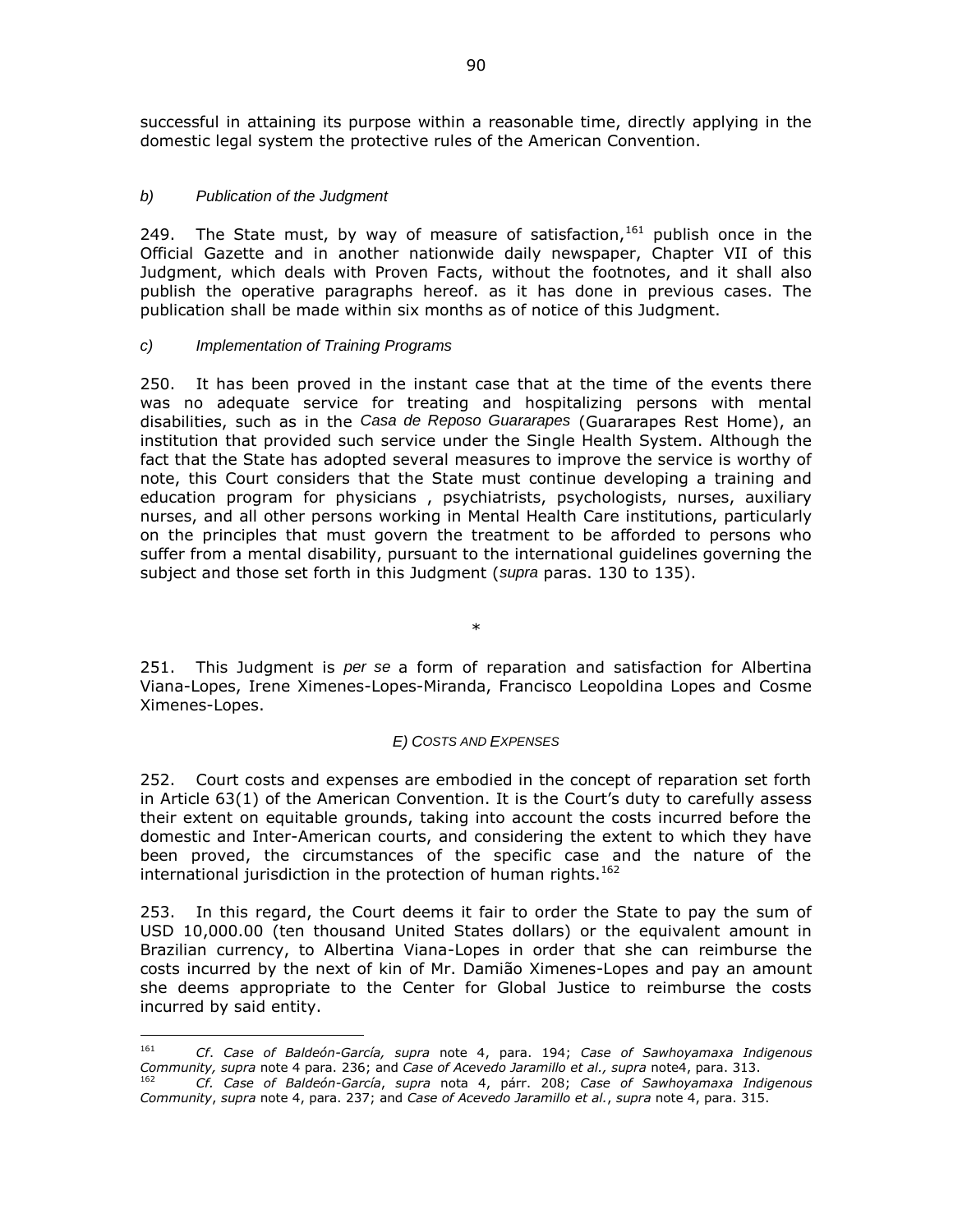#### *F) Method of Compliance*

254. The State must pay compensations in cash, and reimburse court costs and expenses (*supra* paras. 225, 226, 238 and 253) within a year as following notice of this Judgment. The other reparations measures ordered by the Court must be complied with within a reasonable time (*supra* para. 248), or within the term expressly set forth in this Judgment (*supra* para. 249).

255. The damages awarded to the victims shall be paid directly to them. Should any victim die before receiving the corresponding compensation, the payment shall be made to the heirs.

256. If, for reasons attributable to the beneficiaries of the compensations, it is not possible for such beneficiaries to receive the payment within the term of one year, the State shall deposit such amounts in an account or draw a certificate of deposit with a reputable Brazilian banking institution, under the most favorable financial conditions allowed by legislation and banking practice. If after ten years the compensations were still unclaimed, the amounts shall be returned to the State, with any interest accrued.

257. The payment ordered as compensation for court costs and expenses incurred by the next of kin and the representatives before the domestic and the international courts, as the case may be, shall be made to Albertina Viana-Lopes (*supra* para. 253), who shall distribute such funds as appropriate.

258. The State must fulfill its monetary obligations imposed in this Judgment by tendering United States dollars or the equivalent amounts in Brazilian currency.

259. The amounts set forth in this Judgment as damages, court costs and expenses shall be fully paid to the beneficiaries pursuant to this Judgment. Therefore, they may not be affected, reduced or made conditional by tax laws currently in force or to take effect in the future.

260. If the State is in arrears, it shall pay a default interest on the amount owed equivalent to the Brazilian banking default interest.

261. In accordance with its constant practice, the Court will oversee compliance with this Judgment in all its aspects. Such oversight power is inherent to the Court's judicial powers, and it is necessary for the Court to comply with its obligation under Article 65 of the Convention. The instant case shall be deemed closed once the State has fully complied with this Judgment. Within one year as from notice hereof, the State shall submit a preliminary report to the Court on the measures adopted for the purpose of complying with this Judgment.

#### **XII OPERATIVE PARAGRAPHS**

262. Therefore,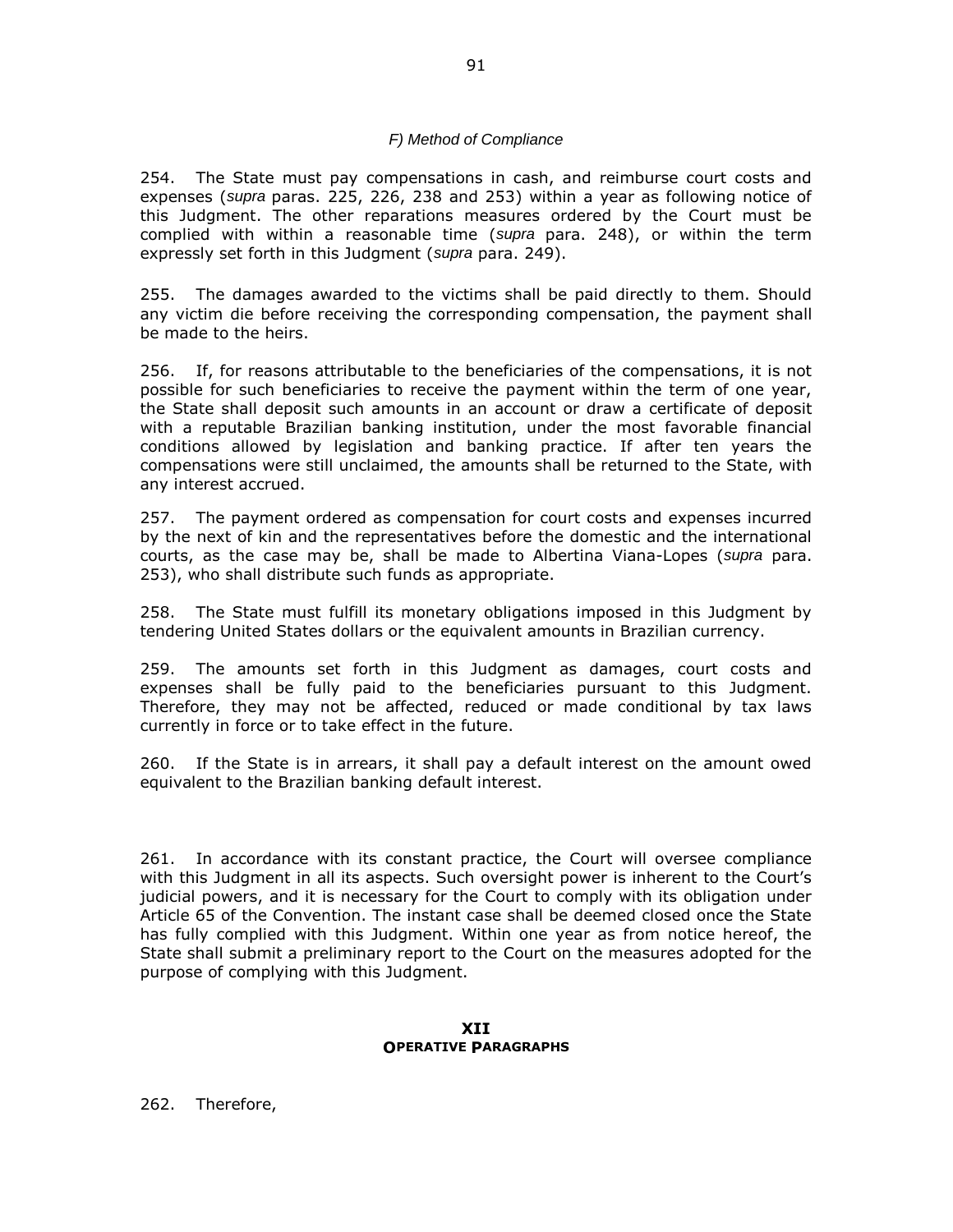## **THE COURT,**

### **DECIDES,**

Unanimously,

1. To admit the partial acknowledgment of international responsibility made by the State for the violation of the rights embodied in Articles  $4(1)$ ,  $5(1)$  and  $5(2)$  of the American Convention, in relation to Article 1(1) thereof, to the detriment of Damião Ximenes-Lopes, as set forth in paragraphs 61 to 81 hereof.

### **DECLARES,**

Unanimously that:

2. The State violated, to the detriment of Damião Ximenes-Lopes, as it acknowledged, the rights to life and humane treatment enshrined in Articles 4(1) and 5(1) and 5(2) of the American Convention, in relation to the general obligation to respect and guarantee the rights embodied for in Article 1(1) thereof, as set forth in paragraphs 119 and 150 herein.

3. The State violated, to the detriment of Albertina Viana-Lopes, Irene Ximenes-Lopes-Miranda, Francisco Leopoldino Lopes and Cosme Ximenes-Lopes, next of kin of Damião Ximenes-Lopes, the right to humane treatment, enshrined in Article 5 of the American Convention, in relation to the general obligation to respect and guarantee the rights embodied in Article 1(1) thereof, as set forth in paragraphs 155 to 163 herein.

4. The State violated, to the detriment of Albertina Viana-Lopes and Irene Ximenes-Lopes Miranda, next of kin of Damião Ximenes-Lopes, the right to a fair trial and the right to judicial protection enshrined in Articles 8(1) and 25(1) of the American Convention, in relation to the general obligation to respect and guarantee the rights embodied in Article 1(1) thereof, as set forth in paragraphs 170 to 206 herein.

5. This Judgment is in and of itself a form of redress, as set forth in paragraph 251 herein.

### **AND RULES,**

Unanimously that:

6. The State must secure, within a reasonable time; that the domestic proceedings instituted in order to investigate and punish those responsible for the events in the instant case be operative, as set forth in paragraphs 245 to 248 herein.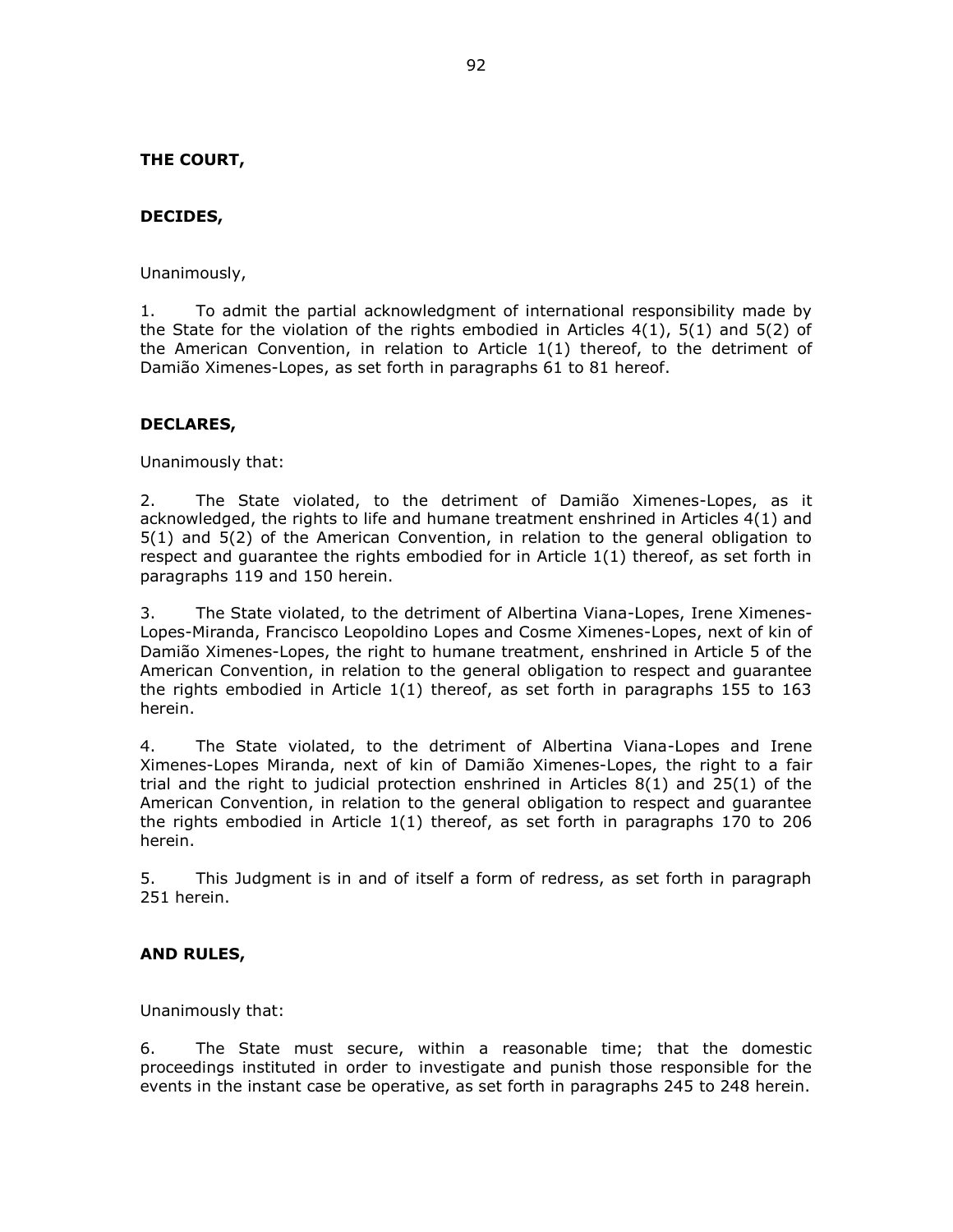7. The State must, within the term of six months, publish at least once in the Official Gazette and in another nationwide daily newspaper, Chapter VII - Proven Facts - of the instant Judgment, without its footnotes, as well as the operative paragraphs herein, as set forth in paragraph 249 herein.

8. The State must keep developing an education and training program for staff in health care, psychiatry, psychology, nursering, and for any person involved in mental health services, in particular, covering the principles that govern treatment to patients with mental illness, according to international standards and the provisions of the instant Judgment, as set forth in paragraph 250 herein.

9. The State must pay in cash to Albertina Viana-Lopes and Irene Ximenes-Lopes-Miranda, within the term of one year, as compensation for pecuniary damage, the amount fixed in paragraphs 225 and 226 herein, as set forth in paragraphs 224 to 226 herein.

10. The State must pay in cash to Albertina Viana-Lopes, Irene Ximenes-Lopes-Miranda, Francisco Leopoldino Lopes and Cosme Ximenes-Lopes, within the term of one year, as compensation for non-pecuniary damage, the amount fixed in paragraphs 238 herein, as set forth in paragraphs 237 to 239 herein.

11. The State must pay in cash, within the term of one year, as costs and expenses incurred in the domestic proceedings as well as in the international proceedings under the Inter-American system of protection of human rights, the amount fixed in paragraph 253 herein, which shall be delivered to Albertina Viana-Lopes, as set forth in paragraphs 252 to 253 herein.

12. The State shall monitor full compliance with this Judgment and shall consider the instant case closed upon full compliance by the State with the provisions therein. Within the term of one year as from the date of service of the instant Judgment, the State must submit to the Court a report on the measures adopted in compliance therewith.

Judge Sergio García-Ramírez submitted his Reasoned Opinion to the Court and Judge Antônio Augusto Cançado-Trindade submitted his Separate Opinion to the Court, which are herein included.

Drafted in Spanish and Portuguese, where the Spanish version prevails, in San José, Costa Rica, July 4, 2006.

> Sergio García-Ramírez President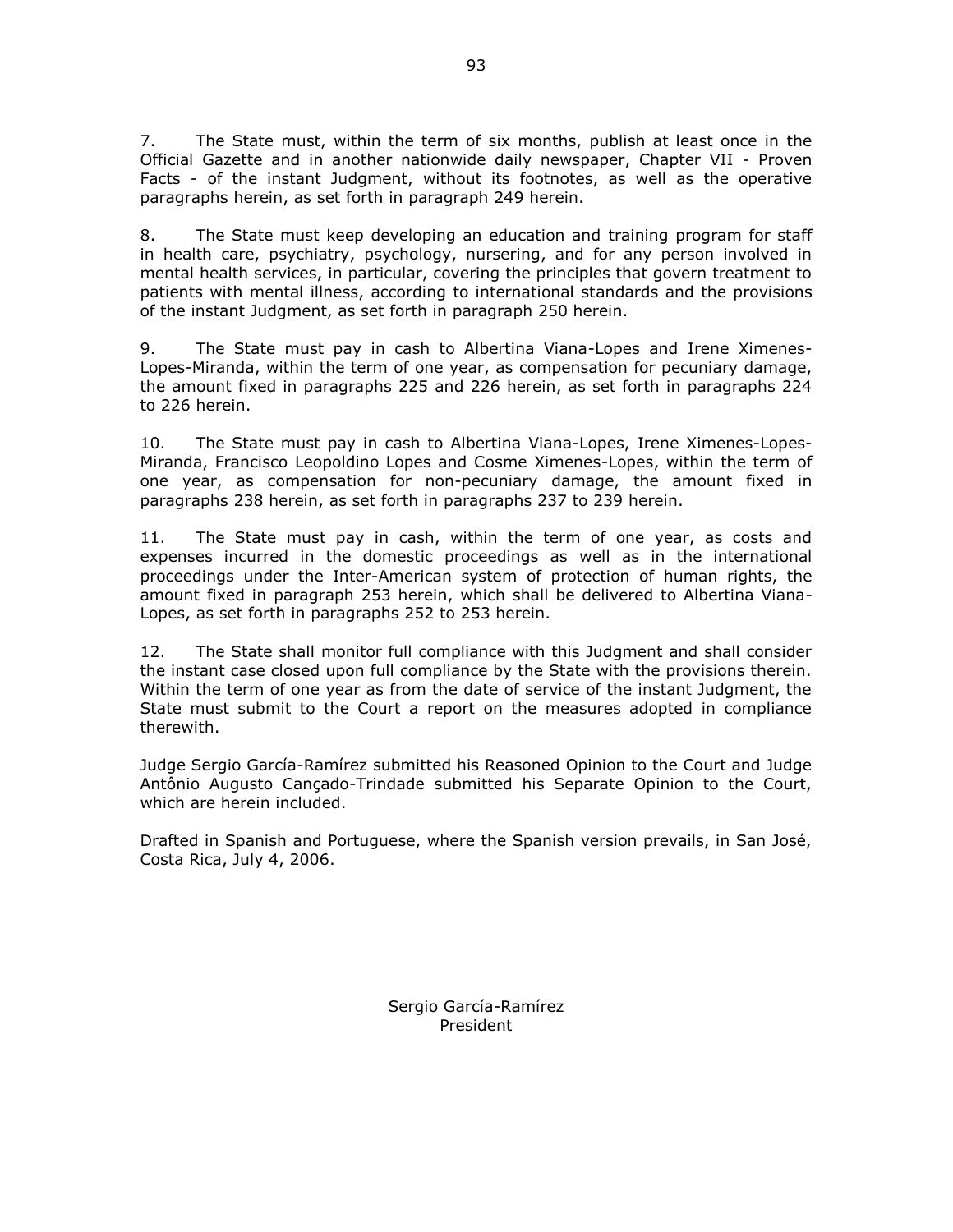Alirio Abreu-Burelli **Antônio A.** Cançado Trindade

Cecilia Medina-Quiroga **Manuel E. Ventura-Robles** Manuel E. Ventura-Robles

Diego García-Sayán

## Pablo Saavedra-Alessandri **Secretary**

So ordered,

Sergio García-Ramírez President

Pablo Saavedra-Alessandri Secretary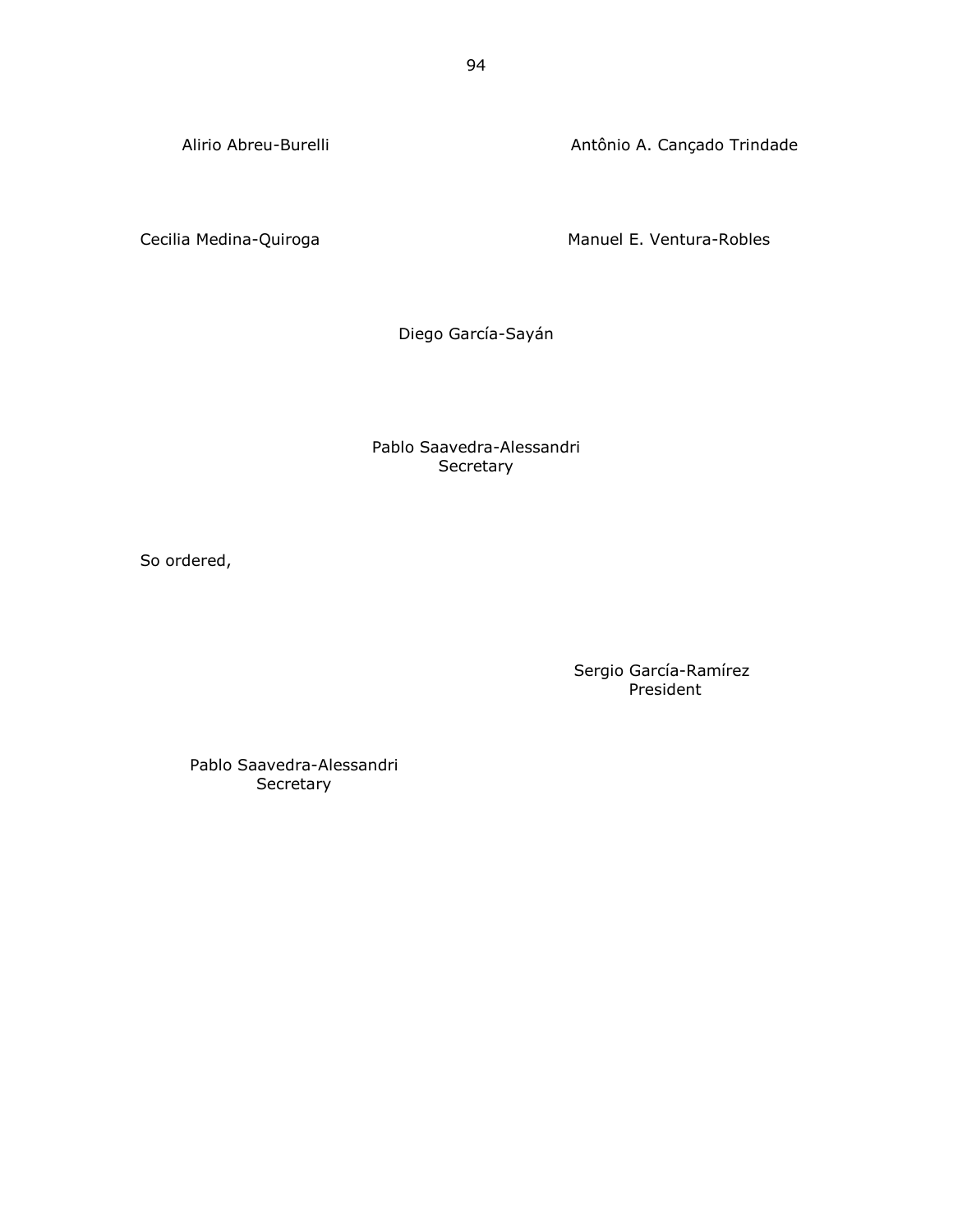## **REASONED OPINION OF JUDGE SERGIO GARCÍA-RAMÍREZ TO THE JUDGMENT OF THE INTER-AMERICAN COURT OF HUMAN RIGHTS IN THE CASE OF** *XIMENES-LOPES V. BRAZIL* **OF JULY 4, 2006**

# **1. GENERAL AND SPECIAL RIGHTS**

1. Throughout its ever growing and more comprehensive case law, the Inter-American Court has addressed the assessment and identification of the rights and freedoms of individuals and group members, either as a group itself or as a community, as well as the obligations and duties of the State in certain specific hypothetic cases. Reference to the latter has served to largely refine the case law of the Court at the service of individual rights in a realistic scenario, including many different circumstances and multiple needs and expectations.

2. Universal rights and guarantees, which are of a basic nature and have been "thought" to reach everyone, should be complemented, aligned and lined up with the rights and guarantees exercised in relation to the members of a group, sector or specific community, that is to say, that they should be meaningful to some or many specific individuals, but not to all. This idea stems from the fact that behind the generic concept of human being as a member of a uniform society –seen as an abstract concept based on homogenous subjects- there may be a "case" or "cases" of human beings of flesh and blood, with distinct characteristics and particular demands.

3. It is indeed the task of the State –as it derives from its origin and justification- to preserve the rights of every person subject to its jurisdiction, which is a broad concept that for sure goes beyond territorial issues, in compliance with the actions and omissions that best serve to this protection in order to favor the enjoyment and exercise of the rights. To this respect, the State should undoubtedly avoid inequality and discrimination practices and provide a universal protection to the individuals who are subject to its jurisdiction, regardless of individual or group conditions that may leave them aside of the general protection or may impose on them –either *de jure* or *de facto-* additional levies or specific restrictions.

# **2. MEANS OF COMPENSATION**

4. It is equally incumbent on the State to provide, when factual inequality places the right holder in a difficult situation – that may result in the absolute impossibility to exercise the rights and freedoms-, the means of correction, leveling, compensation and balancing that may allow the individual to have access to said rights, either under relative, conditional or imperfect circumstances that the State protection intends to redress. These means embody other reasonable, pertinent and efficient "protections" aimed at broadening the opportunities and enhancing the quality of life that, in turn, pave the way to the natural evolution of the individuals, instead of restricting or eliminating it under the guise of assistance and protection.

5. (Advantage or) disadvantage factors are many in number. Some derive from the particular conditions of the individual –like health, age or sex- others, from social circumstances –like indigenous, foreigner or inmate status-. The State is under a duty to speak out against said differences, weed out the source of discrimination and give adequate support to the individuals under undesirable conditions –from "cradle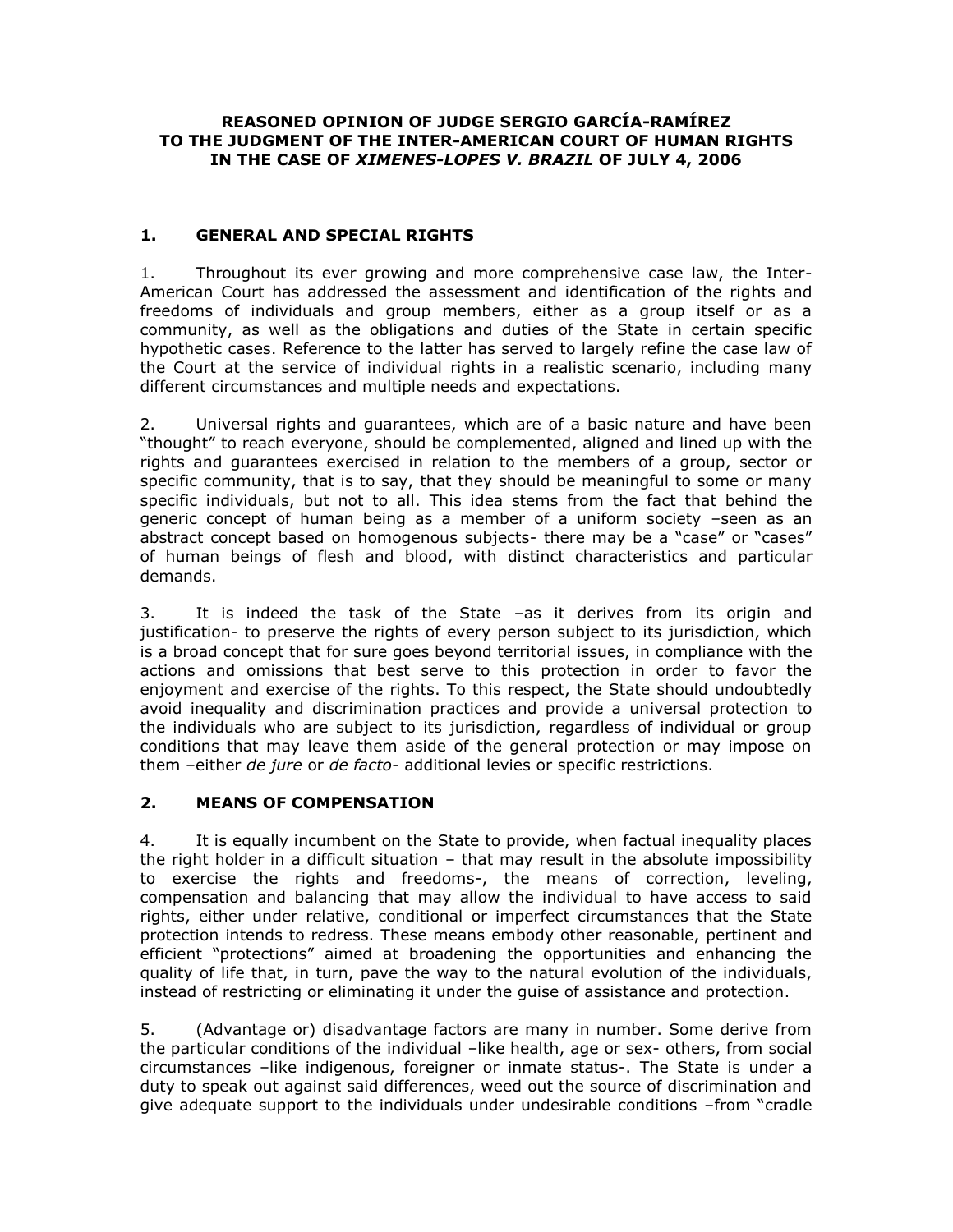to grave," if necessary, as the old welfare state slogan goes- trying to prevent, mitigate and redress the consequences.

# **3. THE STATE AS "GUARANTOR"**

6. In addressing these issues, it is worth analyzing the position of guarantor of the state. Article 1 of the American Convention states that the State must (recognize), respect and ensure the rights and freedoms enshrined in the Pact of San Jose, Costa Rica. In Article 2, it also sets out that the State must remove the obstacles that hinder the exercise of said powers and adopt such measures as may be necessary to allow every person to effectively gain access to them.

7. In this regard, the exercise of the powers that shape the jurisdiction of the State to which the persons are subject –in their capacity as nationals, citizens, residents, refugees, etc.- ratifies the position of guarantor of the State in relation to the persons under its jurisdiction, allows for fixing the scope and characteristics of specific care and protection practices inherent to said capacity and must be confronted with actual authoritative and protective means.

8. Whoever acts as guarantor for something or of somebody, that is to say, whoever undertakes to secure protection of certain interests in favor of certain persons, undertakes the obligation to confer said interests and persons special care, compatible with the scope of the powers, as set out in the law, an agreement or any other source of guarantee. The State is, generally speaking, the guarantor of the persons under its jurisdiction. The duty of care of the State varies, according to the circumstances, due to several reasons: from the general guarantee of peace and security to the strict duty of care relative to the management of primary utility services and assistance to individuals who are unable to take care of themselves or whose capacity to do so is seriously impaired. The duty of care of the Stateguarantor varies then in quality and intensity, according to the characteristics of the secured interest and the interest holder. In the same line of thought, the provision of health care services, which is the subject matter of the judgment with which this *Opinion* concurs, demands a higher, if not the highest, protection.

9. The State acts as guarantor of the rights and freedoms of the persons under its jurisdiction as set forth in domestic fundamental laws –the political constitution, in particular- and in international decisions on human rights. The position of guarantor does not entail releasing individuals from their liability for their decisions and acts; on the contrary, it entails providing the means to help them decide and act the best way possible, develop their own capabilities and fulfill their dreams. The State ensures the enjoyment and exercise of rights and freedoms through omissions and acts. The guarantor function of the State, that gained strength through the protection of first generation rights and their resulting observance by the State – normally, by an omissive observance- evolved into a major function through the protection of second generation rights giving rise to a demand for public provision and promotion.

# **4. PERSONAL AUTONOMY**

10. Obviously, the development of every human being is not dependant upon the promotion and care provided by the State. From a general standpoint, every human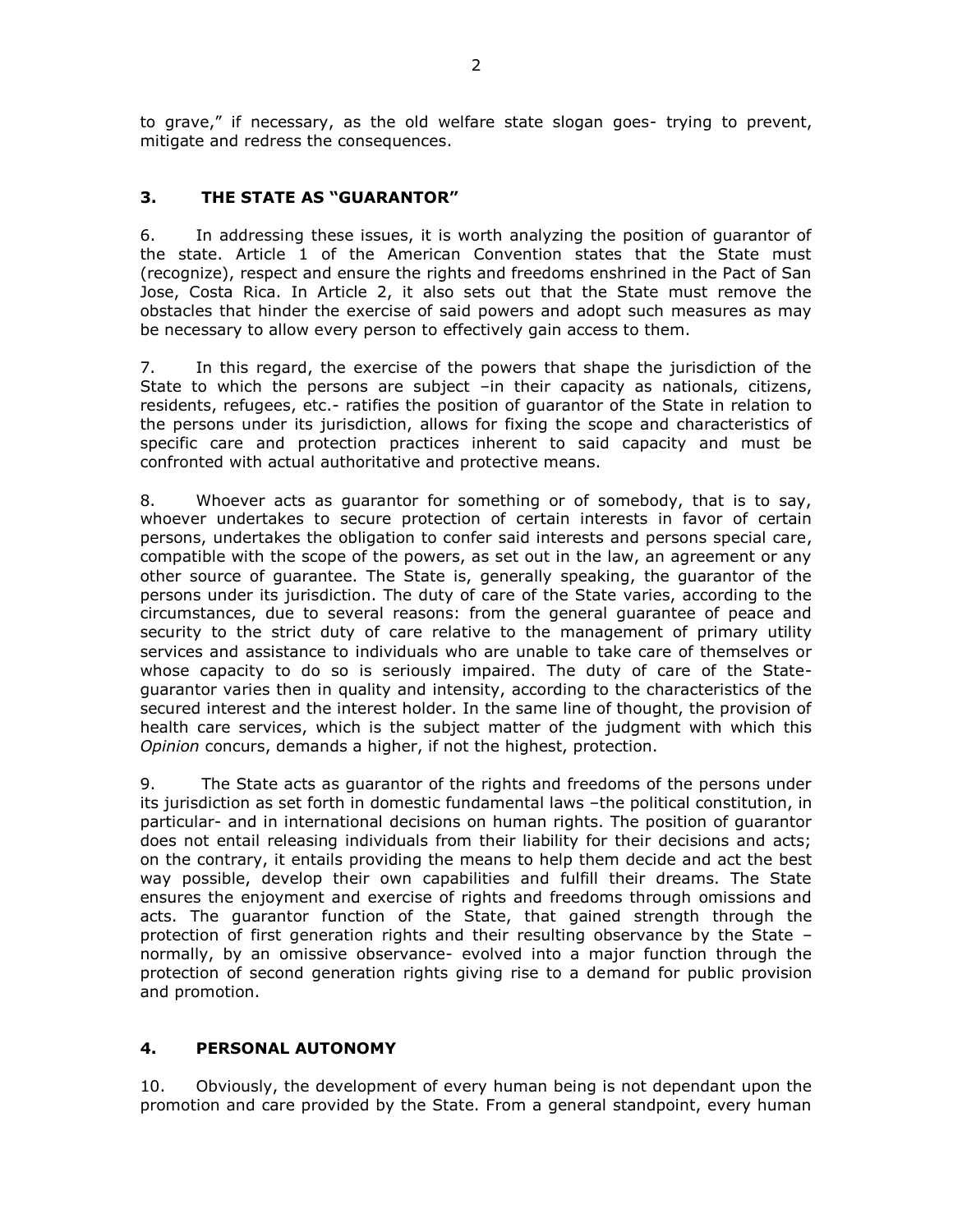being has, maintains and develops, in a broad sense, the capacity to conduct his own life, to choose the best means to do it, to use the means and tools that serve to that end, selected and used with autonomy – as a sign of maturity and a condition of freedom- and even to legitimately resist or reject any undue influence and aggression inflicted on him. This reinforces the concept of autonomy and discards any oppressive temptation that may be disguised under an illusive tendency to benefit the individual, determine what is best for him and foresee or mark his decisions.

# **5. SPECIFIC TYPES OF PROTECTIONS**

11. On the other hand, from a specific standpoint, the State undertakes particular obligations –based on group, specific or individual guarantees, in contrast to universal or general guarantees- in relation to particular groups – or to members of certain groups which identify themselves with their own lifestyle, needs and expectations. In those cases, the position of guarantor of the State in relation to the individuals subject to its jurisdiction adopts peculiar features, which become inescapable for the State and give rise to individual rights.

12. Said features of the State's guarantor position, or of its capacity as guarantor of effective access to rights and freedoms, are usually manifest in political decisions of a general nature that intend to set a balance in the society and foster social justice. This becomes apparent, for example, when the special guarantying function is exercised in favor of sectors with less economic or political influence, such as workers, farmers, indigenous communities, children and adolescents, and their very substantial variations.

13. On the other hand, the special guarantor position of the State may be analyzed in the cases deriving from a legal situation or biopsychology determination that makes the State undertake –on its own initiative or by decentralized and subsidiary ways- extra direct protection and/or governance duties, which consequently translate as a limitation on the essential autonomy of every individual resulting in propitious –and demanding- conditions for immediate State action. The cases of deprivation of personal freedom that entails the violation of said right, among others –notwithstanding any claim to the contrary- with punitive (inmates), therapeutic (patients) or educational (prison students) purposes, fit into this heterogeneous category. In those cases, the legitimate intervention of the State varies in scope and intensity and, therefore, the degree of liability and authority of the State varies in proportion to the limitation –depending on natural elements and authoritative powers- on the freedom and the individual's capacity to define, organize and conduct his own life.

# **6. MENTAL ILLNESS, AUTONOMY AND INCAPACITY**

14. It seems apparent that the most intense form of limitation on personal selfgovernance becomes visible in persons with mental illness –there are, of course, many illness categories that give rise to different personal situations-, who are frequently deprived of the power to make the most basic decisions while held in custody for severe disorders, and who are subject to the almost absolute authority of physicians and custodians while confined in an institution with rigorous rules and regulations. On the contrary, despite there are noticeable limitation factors, the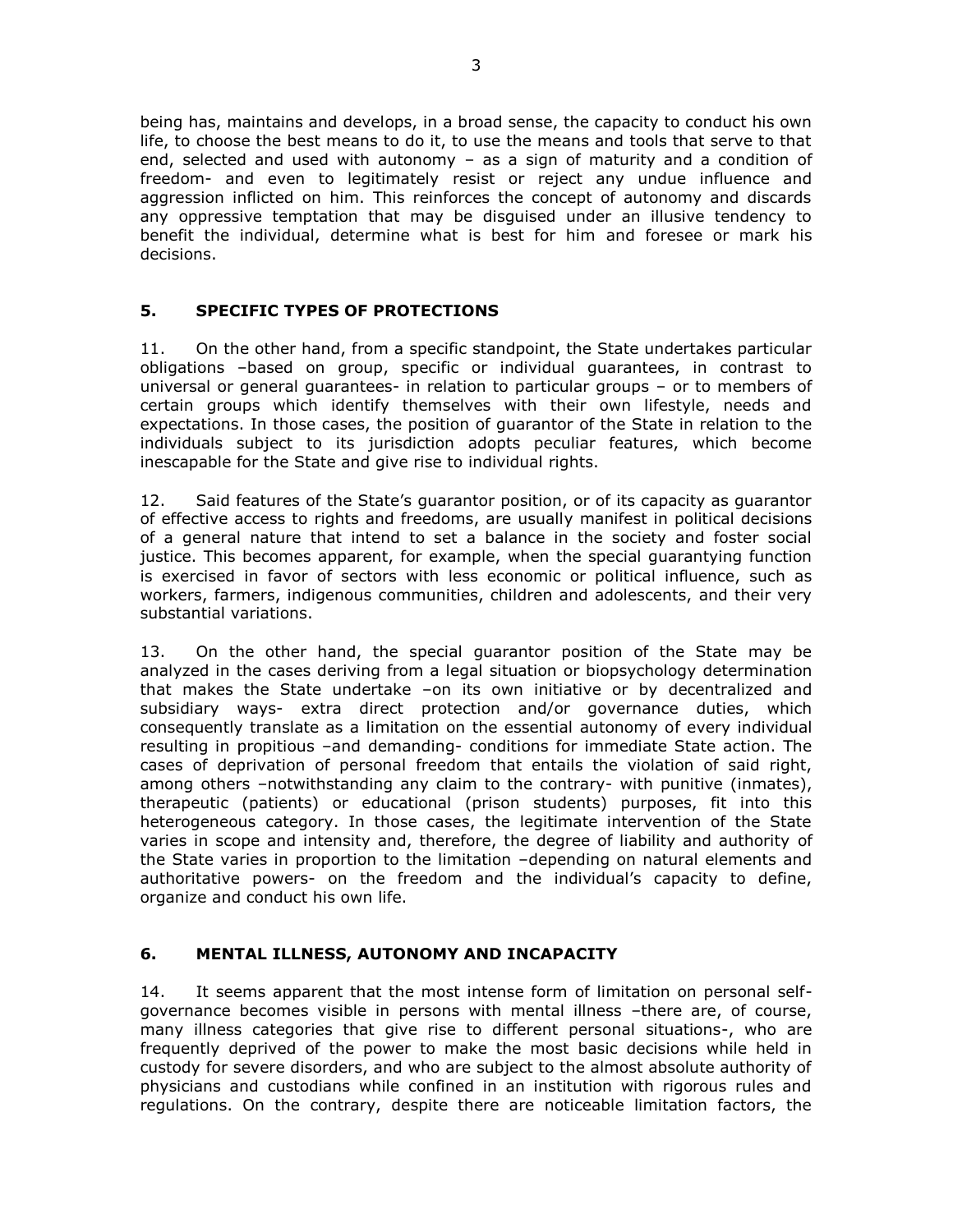situation is completely different in other cases: not even regarding to wrongdoers, who still have some more or less elemental degree of autonomy, based on their lucidity and the surrounding environment –though sometimes physically, socially and institutionally restricted-. The history of autonomy – or rather, heteronomy- and subjection practices in prison runs along the history of the institutions for people with mental illness, who belong to a marginalized world. Criminals and the "possessed" go hand in hand in this abstruse narration.

15. Consequently, mentally ill persons who are confined in State institutions frequently receive less support than other persons, live in a state of defenselessness and face two-fold discrimination –as a result of social exclusion and due to the rarity of their illness itself-, are incompetent to exercise an atypical form of autonomy – which sometimes lacks direction and sense and is prone to surrendering to danger and risk- and, based on the foregoing, demand a more accurate focus of the guarantor position of the State on most basic issues of manhood.

16. The Inter-American Court has assessed the special intensity of the guarantor position of the State regarding to inmates of institutions under strict rules of conduct, unflinchingly imposed, intended to govern all the time almost every event of their life, as it happens in prisons and institutions for children and adolescents. In the *Case of Ximenes-Lopes*, the Court addresses for the first time the situation of an inmate with mental illness and the guarantees -of preservation and relative exercise of irrevocable rights- provided by the State: either directly or by delegation of a service, that places service-related duties in a different person without annulling the public liability for the efficient and respectful provision of the *lex artis* –that governs the duty of care in the provision of psychiatric services-, the specific rules of ethics applicable to patient treatment in general and psychiatric patients in particular, and the undertaking of control and assistance obligations relative to the performance and results of the service.

17. Any person with mental illness who experiences total deprivation of his autonomy – including both logical discerning capacity and self-governance- and is absolutely dependent on the person in charge of his care –the direct or indirect State agent, either on its own or by delegation- becomes an individual in need of full attention, more than anybody else subject to the jurisdiction of the State, and the guarantor position of the State becomes more imperative and accurate, demanding and comprehensive than under different circumstances.

# **7. THE "ENCOUNTER" BETWEEN THE PERSON WITH MENTAL ILLNESS AND THE STATE**

18. As the State sustains a broader liability, which demands a more comprehensive–complete and absolute- response, the State that assists psychiatric patients is expected to grant a more comprehensive, intense and sustained guarantee of the rights of private individuals regarding to the conditions that would allow them to exercise those rights on their own: life, food, health, relationships, among others. This guarantee spreads in all naturally practicable directions: either by omission –for example, respect for personal integrity, protection against illegal experiments and mistreatment- or by action and provision -of conditions that mitigate misfortune and foster, whenever possible, health recovery or pain and anguish relief.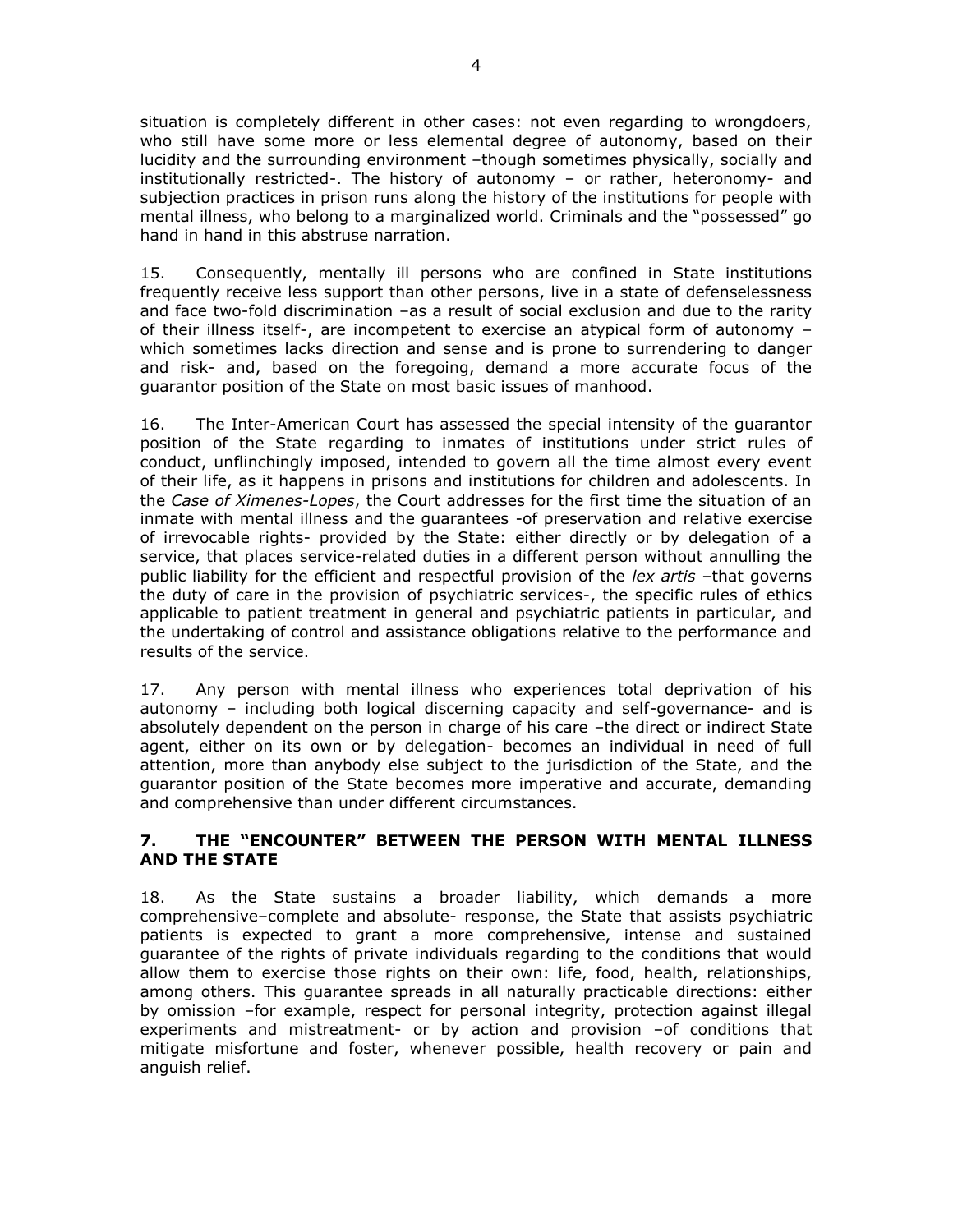19. As in other cases where the Inter-American Court took notice of and made known deplorable prison conditions, the instant case addresses the issue of the atrocious state of some –how many?- institutions for people with mental illness. Any form of resistance by the affected persons is generally deemed as a riot –instead of a democratic form of dissent- and suppressed with strictness. Protests, if any, by inmates, beyond the mist of absence and surprise, may lead to an even worse destiny: a state of absolute indifference or "therapeutic" disciplinary actions that consist, in substance, in senseless severe punishment or intimidation. The reaction of a prison inmate is the consequence of an "ill feeling"; while the person with mental illness acts out of "insanity", which is, by definition, irrational and dysfunctional.

20. I put a stress on the fact that the encounter between the alleged or purported criminal and the State, as fact finder and law enforcement agent, reveals the most obscure region of human rights domain: where "crime" and "law" meet, as in a predictable confrontation. However, speaking of human rights domain, the mist surrounding the encounter between the State as therapist and the person with mental illness is usually denser: where sense and stupidity -lucidity and insanitycollide. The outcome is also predictable.

21. Between a human being with mental illness and the powerful State –vested with the physical force of a guardian and the scientific knowledge of a therapist- the human rights line lies beside the willingness of the guarantor-State to comply with its constitutional obligations. The Judgment addresses some shades of this issue when it states that "this intrinsic imbalance in power between hospitalized patients and the persons having authority over them is usually greater in psychiatric institutions."

22. One might reasonably, though not necessarily, conclude that the issue has been extensively studied and documented, in early times, in many contexts – the circumstances surrounding the encounter of a person with mental illness and those who interact with him like custodians, therapists and authorities, while held in an institution that welcomes the generally accepted practices of mental institutions, which are governed by detailed rules and entail the exercise of full authority by the custodian and the least autonomy by the ward who, by definition, lacks capacity to make considerations, enter into deliberations and do forecasts on which personal autonomy is reasonably based. Therefore, it is of utmost importance that the practices in those institutions –and, in general, the relationship among the institution, the therapist and the inmate- be subject to control and disciplinary measures that are implemented with fluency, competence, consistency and responsibility.

# **8.** *NULLUM CRIMEN NULLA POENA SINE LEGE PRAEVIA*

23. As far as psychiatric treatment is concerned –institutional treatment, in particular, and home or walk-in treatment, during which close friends and relatives get involved- the principle of *nullum crimen nulla poena sine lege praevia*, applicable to every form of detention and the right to be safe, adopts a special meaning. Nowadays –as in earlier times-, the law outlines the conditions for the detention of persons who commit crimes and infringements and sets out the limits and conditions of confinement. These are elements of the *nullum crimen nulla poena sine lege praevia* doctrine, which have been recurrently overlooked or neglected.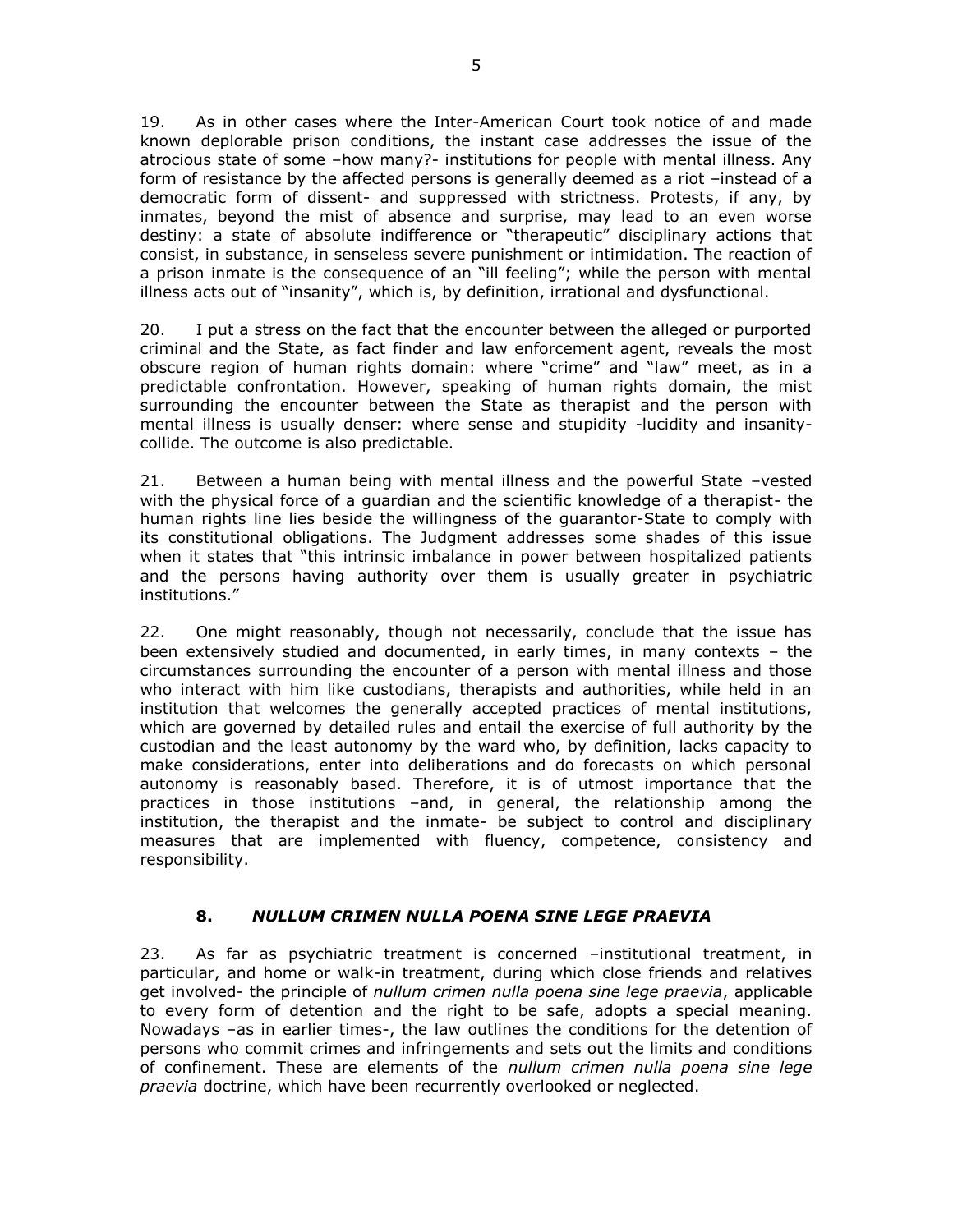24. The requirements for confinement of persons with mental illness are not stated with such detail –even though the rules, principles and statements on this issue have certainly multiplied- pretending that their freedom or confinement, justified by the need for treatment –a controversial concept when used in relation to prison inmates, but that is broadly accepted in the cases of persons with mental illness- is less worthy of protection of the right to personal freedom. On the contrary, said right only deserves a lighter protection when there is a justification that so mandates, based on the law, and not only on the personal opinion of the therapist, relative or administrative authority.

25. Owing to their human condition and in spite of their suffering, persons with mental illness enjoy rights that can only be legitimately affected by legally founded and duly taken measures, consistent with the characteristics of the suffering and the need for treatment, which are as reasonable and moderate as practicable and aim at relieving pain and foster well-being. Criminals or minors, who eventually managed to escape the rule of force –or, at best, the rule of mere benevolence- to live under the rule of law and reason enjoying the right to exercise lawful powers and have access to guarantees, have not evolved to the same extent, if any, and with the same intensity, whatever it might be, as persons with mental illness who are more exposed to the restrictions and decisions of custodians and professionals.

# **9. DELEGATION OF SERVICES AND STATE RESPONSIBILITY**

26. The events that resulted in the death of Ximenes-Lopes unfolded while he was held under therapeutic treatment in a private health institution that acted, in turn, by delegation of the State. The observance of the universal right to health protection, which has evolved both in the national and the international levels, forms the operating framework of the health system in which public and private agents interact under the supervision of the State at different levels. This is the basis of the different treatment models that are subject to administrative procedures: from strict public centralization to free provision of professional services.

27. It is not my purpose –as it was not the Court's purpose in the Judgment with which this Opinion concurs- to discuss those models and assess their advantages and disadvantages. It is worth noting that, however, in line with the statements of the Judgment, when the State delegates the provision of services that have been inherently placed under its domain –because they involve social rights protected by the State- it does not completely dissociate itself from –in other words, it is not released from liability- the assistance provided to the person whose care has been delegated to a third party. Said delegation is public and the relationship between the delegating State and the delegatee therapist develops within the public order context. The private therapist carries out in action the tasks that are incumbent upon the State and for which the State is completely liable; that is to say, it answers for them, irrespective of the fact that the delagatee entity or subject is also answerable to the State.

28. It is possible to draw a line between mere supervision –which does not entail, however, absolute detachment or institutional indifference- on the part of the State over private entities, either individual professionals or health institutions, that render services to users (patients) under a private law relationship, though based on a public or social interest, and the material liability of the State when it takes part in a private entity, by mutual agreement and with it, that operates under a public law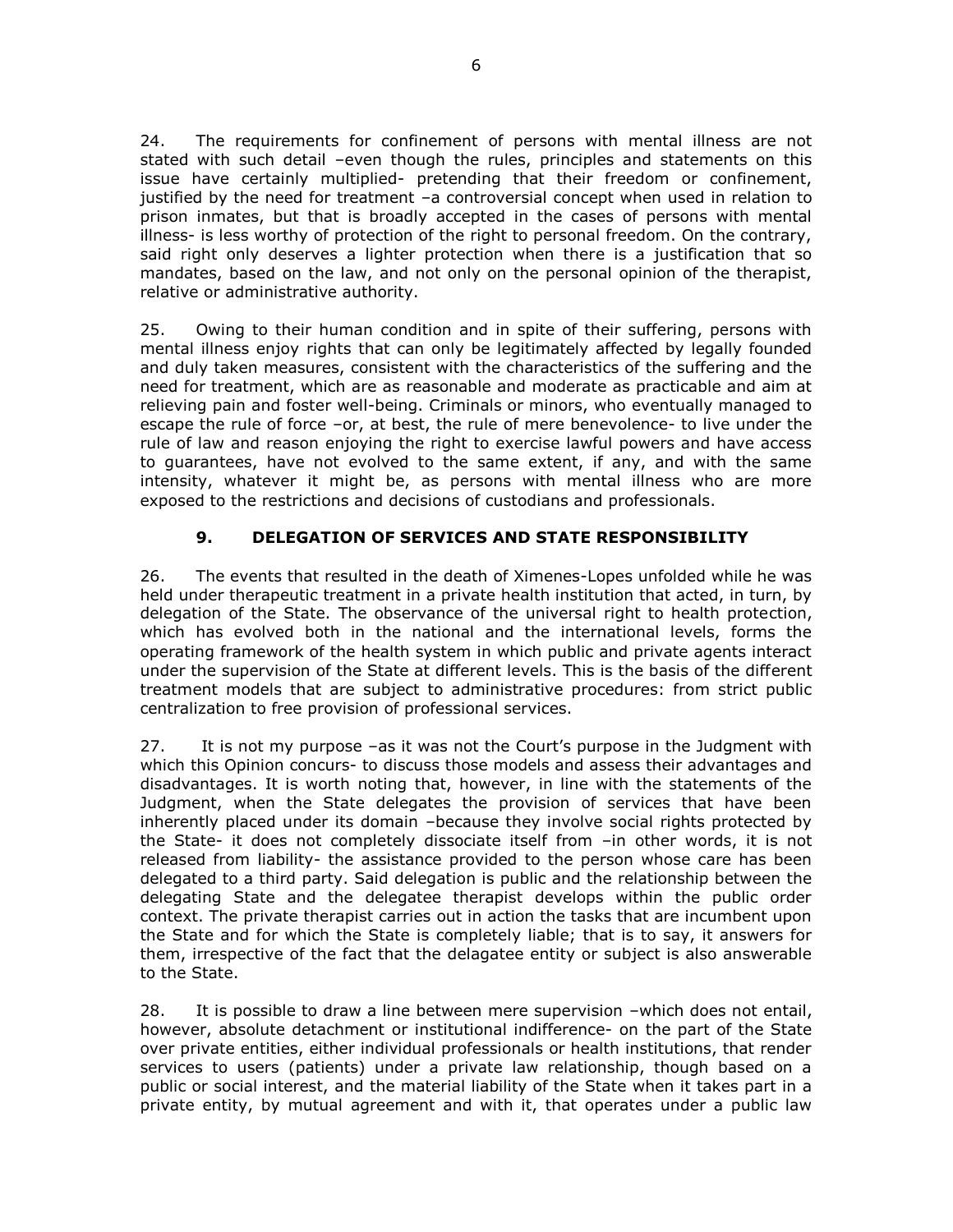relationship with the delegating State, which relationship goes beyond the service user beneficiary of said relationship.

# **10. ACKNOWLEDGMENT OF RESPONSIBILITY**

29. In the *Case of Ximenes-Lopes*, the defendant State acknowledged, in different terms, the events that have been attributed to it and their characteristics. The acknowledgment consisted in express admissions of fact and a partial acknowledgment of international responsibility. The Court has shown appreciation for the State's stance, which has both substantive and procedural repercussions and smoothes the way for an upward trend in understanding that favors settlement between the parties. Moral and legal issues surrounding this procedural behavior stand up to scrutiny. Similar acknowledgments, which have been assessed by the Court, were made during the same session period of the instant case, as in the two cases submitted in July, 2006: *Case of the Ituango Massacre* (Colombia) and *Case of Montero-Aranguren* (Venezuela).

> Sergio García-Ramírez Judge

Pablo Saavedra-Alessandri **Secretary**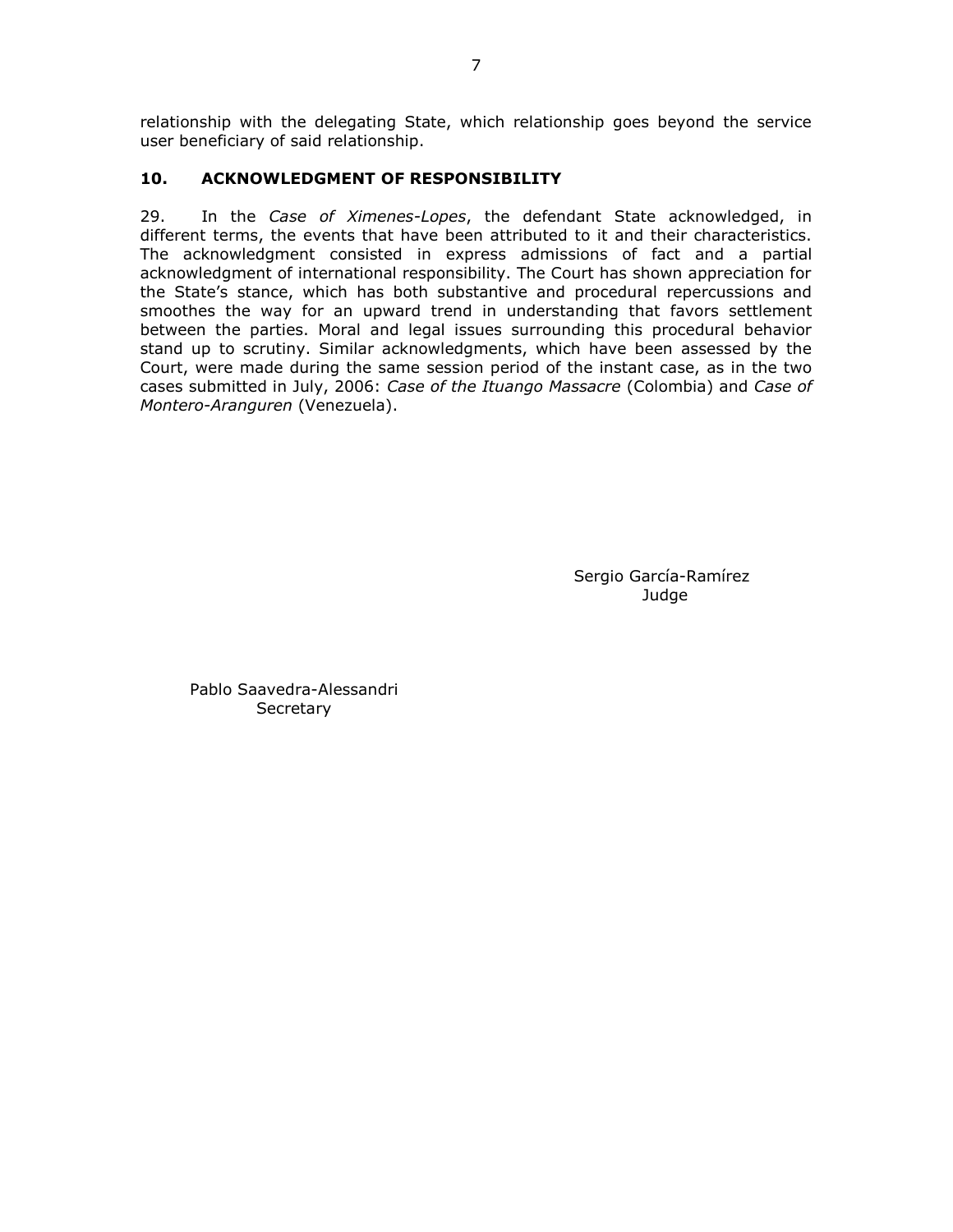## **SEPARATE OPINION OF JUDGE A.A. CANÇADO TRINDADE**

1. I appear to set my opinion for the adoption, by the Inter-American Court of Human Rights, of this Judgment in the case of *Ximenes-Lopes v. Brasil*. Considering the particular relevance of the subject matter analyzed by the Court, I am obliged to set forth, in this Separate Opinion, my personal considerations on the matter discussed by the Court in this Judgment, as the arguments of my position. And I do so, as usual in this Court, under the merciless pressure of time, as I only had a few hours for the elaboration and presentation of this Opinion. For the above mentioned purpose, I shall refer, in this Separate Opinion, to the following items: a) focus on the victims suffering in International Human Rights Law; b) the acknowledgment of international liability by the Respondent Government; c) the right of access to justice *lato sensu* in the inevitable dissociability between Articles 25 and 8 of the American Convention; d) the right of access to justice as a right to a prompt response by the judicial system; e) the direct applicability of the American Convention in the domestic law and guarantees of non-repetition of libelous facts; and f) the need to enlarge the material content of *jus cogens*.

### **I. Focus on the Victims Suffering in International Human Rights Law.**

2. There are cases of human rights violations which evoke tragedies, revealing the perennial presence of the latter, as inherent to human condition. To remember two precedents, in my Separate Opinion in the case of *Bámaca Velásquez v. Guatemala* (merit, Judgment of November 25, 2000) before this Court, the famous tragedy of Sophocles´Antigone came to my mind (paragraphs 8-9). In my Separate Opinion in the case of *Bulacio v. Argentina* (merit and reparations, Judgment of September 18, 2003) I referred to Ajax and to Sophocles's Philoctetes (paragraphs 8 and 16), to the desperation of Hecuba, by Euripides (paragraph 22), to Aeschylus's Agamemnon (paragraph 26) and the *Eumenides* (the last play of the Oresteia trilogy), also by Aeschylus (paragraph 32).  $^{163}$ 

3. This case *Ximenes-Lopes v. Brasil* also includes tragic ingredients which immediately remind me of the imperishable and so topical Greek tragedies. I was reminded, e.g., by the testimonial declaration of the victim's sister (Mrs. Irene Ximenes-Lopes Miranda), during the public hearing on the *cas d'espèce* before this Court on November 30 and December 1, 2005. The said moving declaration of Irene reminded me of the *Electra* by Sophocles and by Euripides. Euripides's *Electra* was much more inclined towards private justice, while Sophocles's Electra surrenders, at an earlier time and to a much greater extent, to pain as a result of the notice (although false) of the death of her brother.

4. Sophocles's Electra faints when she sees in the urn the ashes she thought were her brother's, Orestes, (they were not), and desperately remembered her affection for him (without knowing that he was alive), before seeking for private justice, which was the usual practice at the time. When touching the said ashes, in tears she regretted:

 $\frac{1}{163}$ . Euripides, *Electra and Other Plays*, London, Penguin, 2004 [reed.], pp. 131-174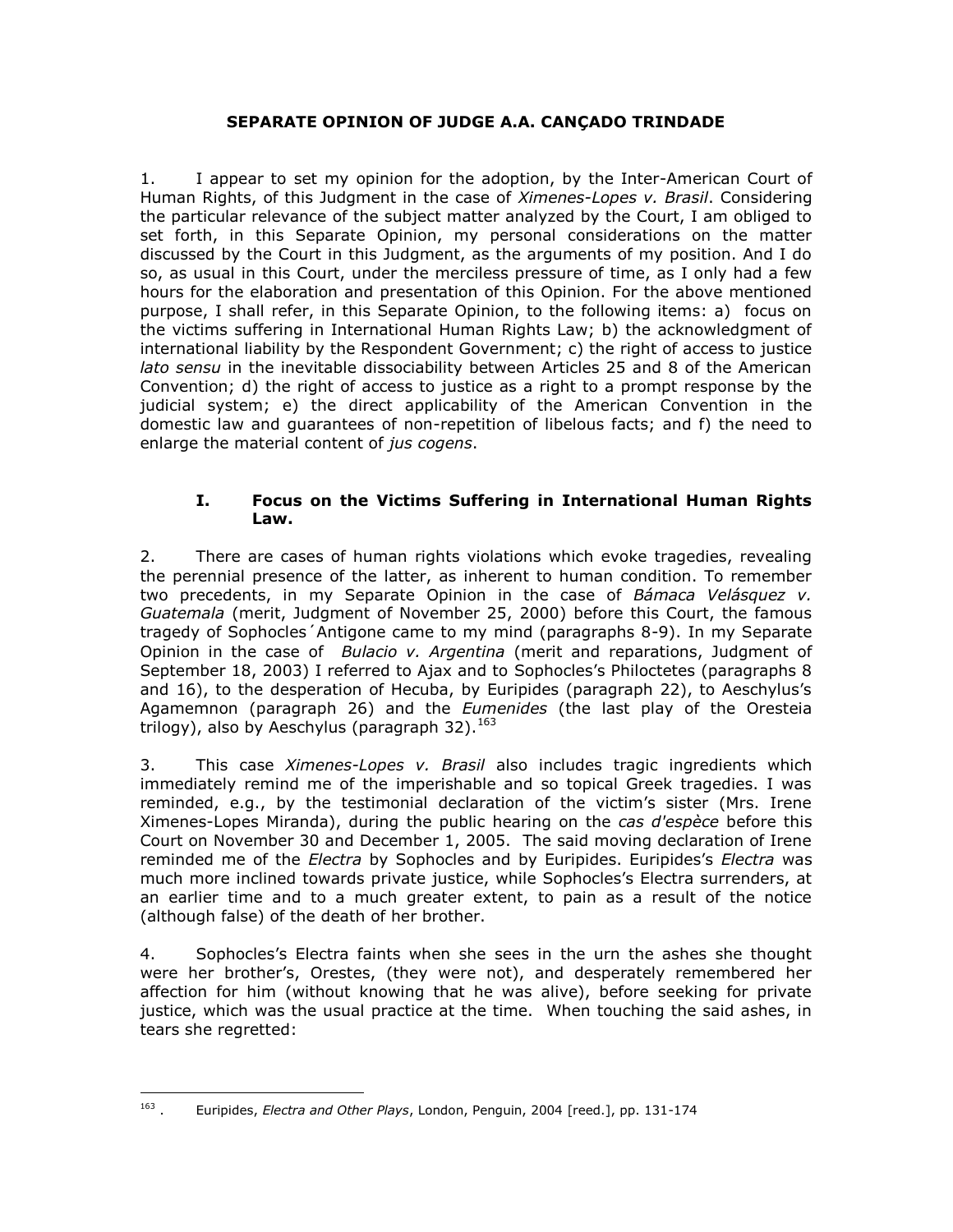"(...) Now I carry thy poor dust in my hands; but thou wert radiant, my child, when I sped the forth from home! Would that I had yielded up my breath, ere, with these hands, I stole thee away, and sent thee to a strange land, and rescued the from death! (...)But now, an exile from home and fatherland, thou hast perished miserably, far from thy sister (...). at the hands of strangers, hapless one, thou hast had those rites, and so art come to us, a little dust in a narrow urn. Ah, woe is me for my nursing long ago, so vain, that I oft

bestowed on thee with loving toil I For thou wast never thy mother's darling so much as mine; nor was any in the house thy nurse but I; and by thee I was ever called 'sister. But now all this hath vanished in a day, with thy death; like a whirlwind, thou hast swept all away with thee. (...).

(...)Ah me, ah me! O piteous dust! Alas, thou dear one, sent on a dire journey, how hast undone me,- undone me indeed, O brother mine! Therefore take me to this thy home, me who am as nothing, to thy nothingness, that I may dwell with thee henceforth below; for when thou wert on earth, we shared alike; and now I fain would die, that I may not be parted from thee in the grave. For I see that the dead have rest from pain.."<sup>164</sup>

5. The luck of Irene, sister of Damião Ximenes-Lopes, was worse than that of *Electra´s*: she also fainted when she knew that her brother, who left home to be taken care of by social "services" in a "resting" home, died there, and she also remembered her affection for him:

"(...) As his older sister, in a way I took care of him, (...) I accompanied him, took him to my house, visited him. (...) My relationship with him was the best possible one, more than that of a sister, a little bit of a mother too.

(...) I saw him already in the coffin, prepared to be buried. (...) I could see several signs of torture. (...) He had been beaten up. (...)

[All this] shocked me, terrified me, I had so many nightmares (...). I was terrified (...). I felt pain in the chest, but it was not a heart breaking pain, it was soul breaking. (...)

[What happened] even today has effect, (...) six years of desperation for justice. (...) I started a big struggle for justice (...). I had three years of depression, (...) I traveled a lot looking for justice  $(...).$ "<sup>165</sup>

6. Irene soon and effectively decided, beside the grave of her beloved brother, to depart determined to find public justice, as it is the usual practice at her time, our time, which so far, with the adoption of this Judgment of the Inter-American Court, she had not found. As she said before this Court,

"(...) On the day my brother was buried in the cemetery, I kneeled on his coffin and sworn that my soul would not rest until

 $\overline{a}$ 

<sup>164</sup> . http://drama.eserver.org/plays/classical/sophocles/electra.txt

<sup>165</sup> . Inter-American Court of Human Rights, *Transcript of Public Hearing of November 30, 2005 and December 1, 2005 in the case of Ximenes-Lopes v. Brasil*, pp. 23 and 27-28.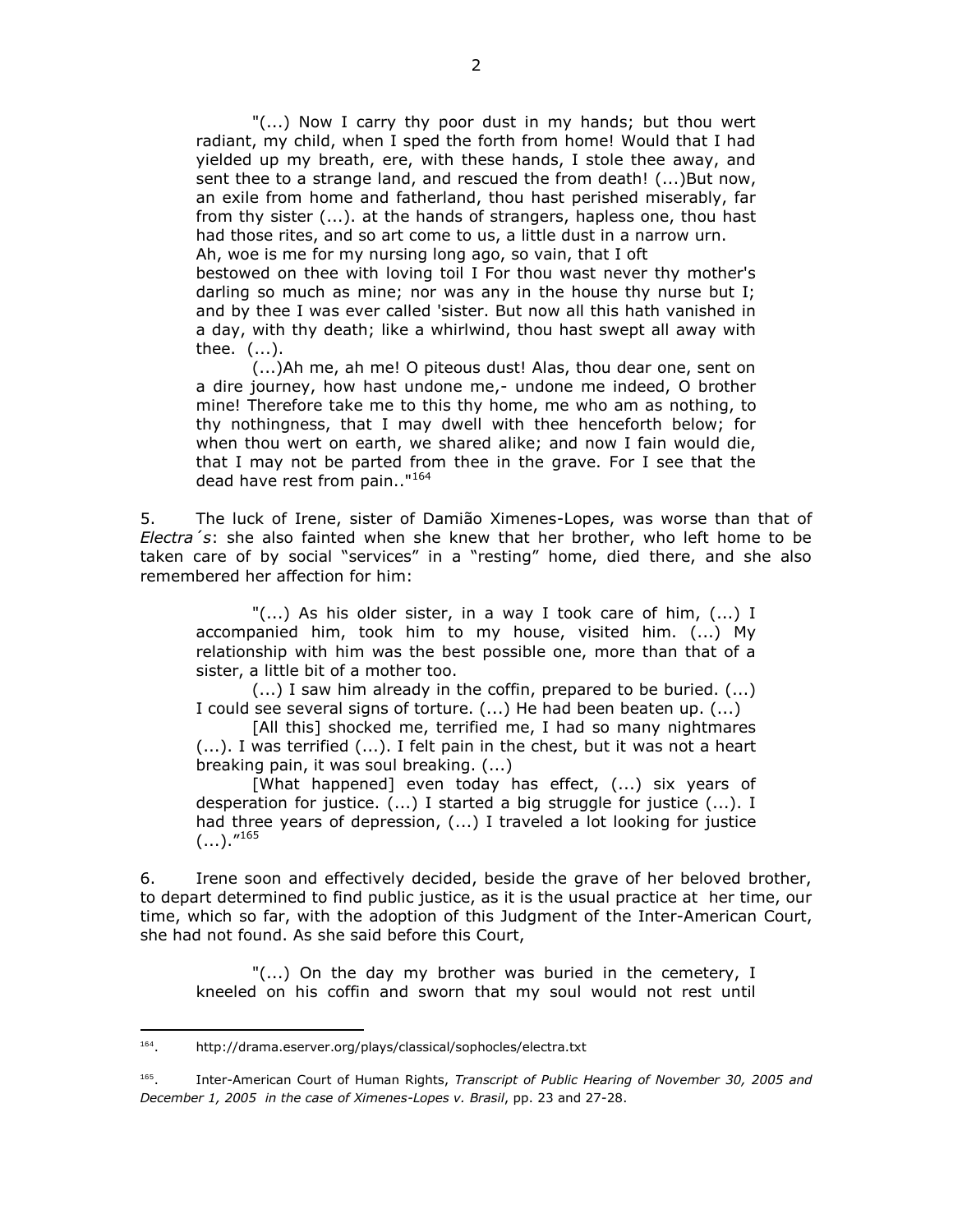justice had been done, and I have been looking for justice for six years. (...) Now my soul can rest, I haven't left my brother's death unpunished, I claim for justice."<sup>166</sup>

This Judgment rendered by the Inter-American Court, to be duly fulfilled by the Brazilian State, vindicates her suffering and satisfies her thirst for justice. It also reveals the relevance of international jurisdiction in our days.

7. Electra's and Irene's stories are totally different, and they took place in times separated by centuries. Nevertheless, they present the tragedy of human condition as a common element, before the persistence of indifference and cruelty, stressed in the treatment of the more vulnerable ones, and also the desperate and despairing search for justice (then private, today public). They unfold the inscrutable presence of tragedy in the mysteries around life, which some have tried to simplify characterizing it as fate. Human suffering hopelessly continues to be a sad trace of human condition along the centuries. With particular foresight, Sophocles warned, already in the V Century B.C., in his *Oedipus the King*<sup>167</sup>, that we must never say that someone is happy until the time he has overcome the extreme limit of a painless life.

8. And the evolution from private justice (of the antique Greek) to public justice (of the "modern" and "post-modern") seems to progress unfinished, acquiring a mainly ritualistic feature, contaminated by the erosion and "outsourcing" of the public services and by a merely formalist justice. To this we must add the regrettable transformation of public assets as health and education into goods. Damião Ximenes-Lopes had a violent death when he was entrusted to the public social "services" and when he was confined to a "resting" home, the one in Guararapes.

9. The violent death of defenseless Damião, who was looking for medical treatment, had a devastating effect in the life not only of his sister Irene, but also in the life of his next of kin. According to Irene's account before the Court, Cosme, Damião´s twin brother, considering the proximity of the bond with the victimized brother, "was in shock" when he learned about Damião´s death. However, she added, "until today Cosme does not know the details of the torture and the violence; we omitted them because that would cause too much suffering to him and we wanted to preserve his health."<sup>168</sup> In other words, he was duly preserved from the truth, which under certain circumstances proves to be necessary, as the tragedy of knowledge of the human condition may be sometimes unbearable, mainly for those more vulnerable or sensitive.

10. The mother's life was "completely ruined", she is always remembering the death of her son Damião, "until today she is depressed and says that she wants to die."<sup>169</sup> Mother and father were already separated, but they have preserved the family bonds of affection with the children; the father, immersed in "deep suffering"

 $\overline{a}$ 166 . *Ibid*., p. 28, and regarding the liability of the State, cf. p. 32.

<sup>167</sup> . In the piercing final phrase - verses 1529-1530.

<sup>168</sup> . Inter-American Court of Human Rights, *Transcript of Public Hearing*..., *op. cit. supra* n. (3), p. 27.

<sup>169</sup> . *Ibid*., p. 28.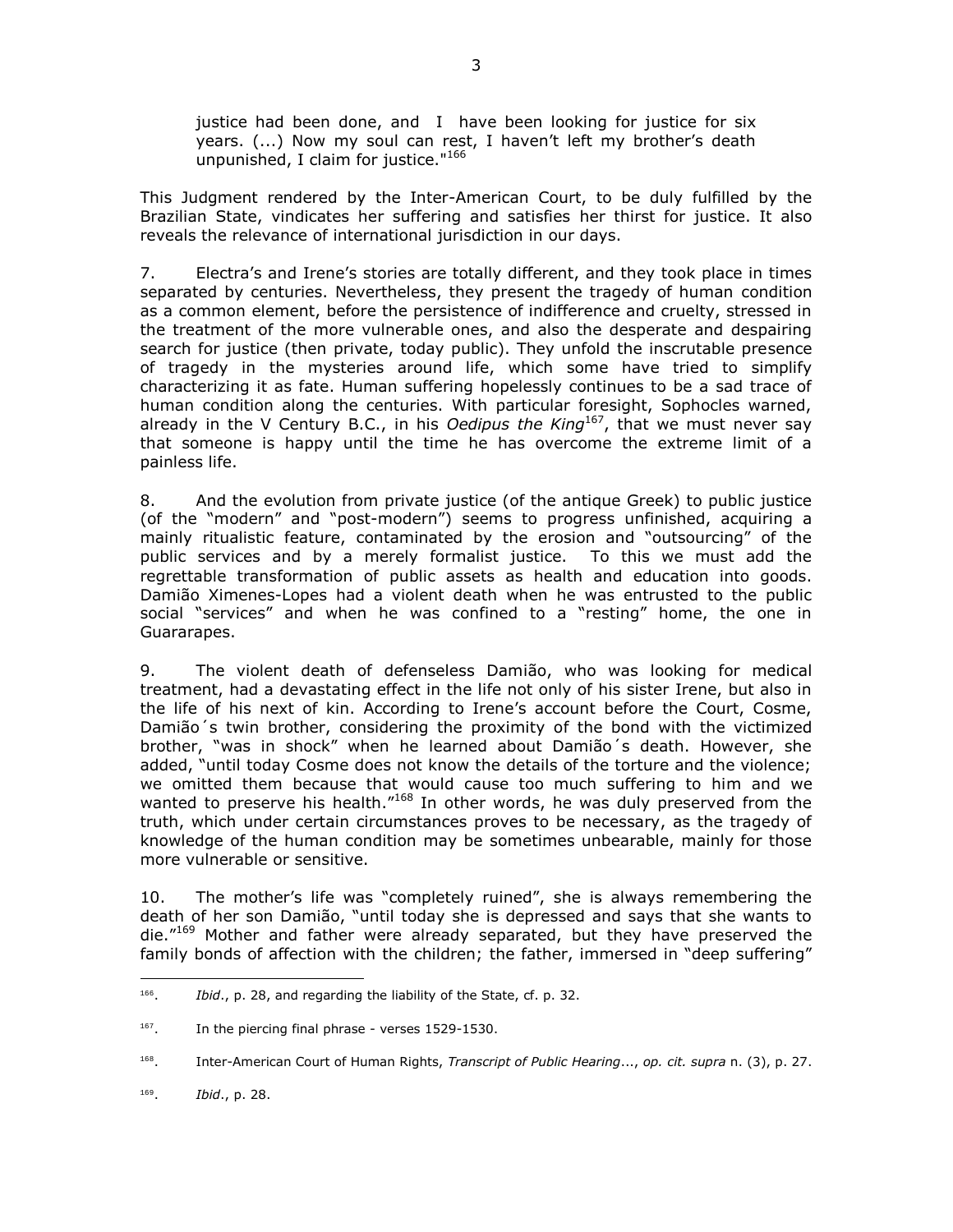and "desire of revenge" by the death of Damião, sought "spiritual help" in an Evangelical Church, which "relieved" him.<sup>170</sup> Also, human suffering has an intergenerational dimension, passing from parents to children, -as already noted in the Genesis book, which predicts that all human beings shall know good and evil  $(3,5)$ .

11. The shadows of human existence are retaken by the Book of Job, where the oppressors give orders to the oppressed using violence (24.2-4.9 and 24.5-8.10- 12ab). When Damião died, his sister Irene had a newborn baby girl. As a consequence of the events occurred, the baby stopped being breast-fed; as pointed out by Irene before this Court, "due to the emotional shock, I spent weeks without feeding her, and my breasts did not produce milk; my daughter was deprived of natural food and had to take artificial food."<sup>171</sup> Human suffering passes from generation to generation, from the beginning to the end of life. As already predicted by the Ecclesiastes,

"… and behold, the tears of such as were oppressed, and they had no comforter, and on the side of their oppressors there was power, but they had no comforter" (4,1).

12. Sophocles sensed it well, in the verses of *Antigone* and also of *Oedipus the King*: the first stated that

"Thrice happy are they who have never known disaster! Once a house is shaken of heaven, disaster Never leaves it, from generation to generation. (...) Then pray no more; from suffering that has been Decreed no man will ever find escape."<sup>172</sup>

And the second inquired:

"Has any man won for himself More than the shadow of happiness, A shadow that swiftly fades away?"<sup>173</sup>

13. As noted by Edgar Morin in the  $20<sup>th</sup>$  Century, the history of human culture itself is built on acts of cruelty, not there being a single testimony of culture which is not of barbaric acts. <sup>174</sup> Which led him to add that:

"Como la propia vida, el hombre se desenvuelve en el azar, contiene el azar en si mismo, está hecho para encontrarse con el azar,

 $\overline{a}$ 

173 . Verses 1189-1191. - Texts *in*: Sophocles, *Antigone - Oedipus the King, Electra*, Oxford, University Press, 1998 [reed. Oxford World's Classics].

174 E. Morin, *El Hombre y la Muerte* (1970), 4<sup>th</sup> edition, Barcelona, Ed. Kairós, 2003 [reed.], p. 53.

<sup>170</sup> . *Ibid*., pp. 28.

<sup>171</sup> . *Ibid*., p. [9].

<sup>172</sup> . Verses 584-587 and 1335-1337.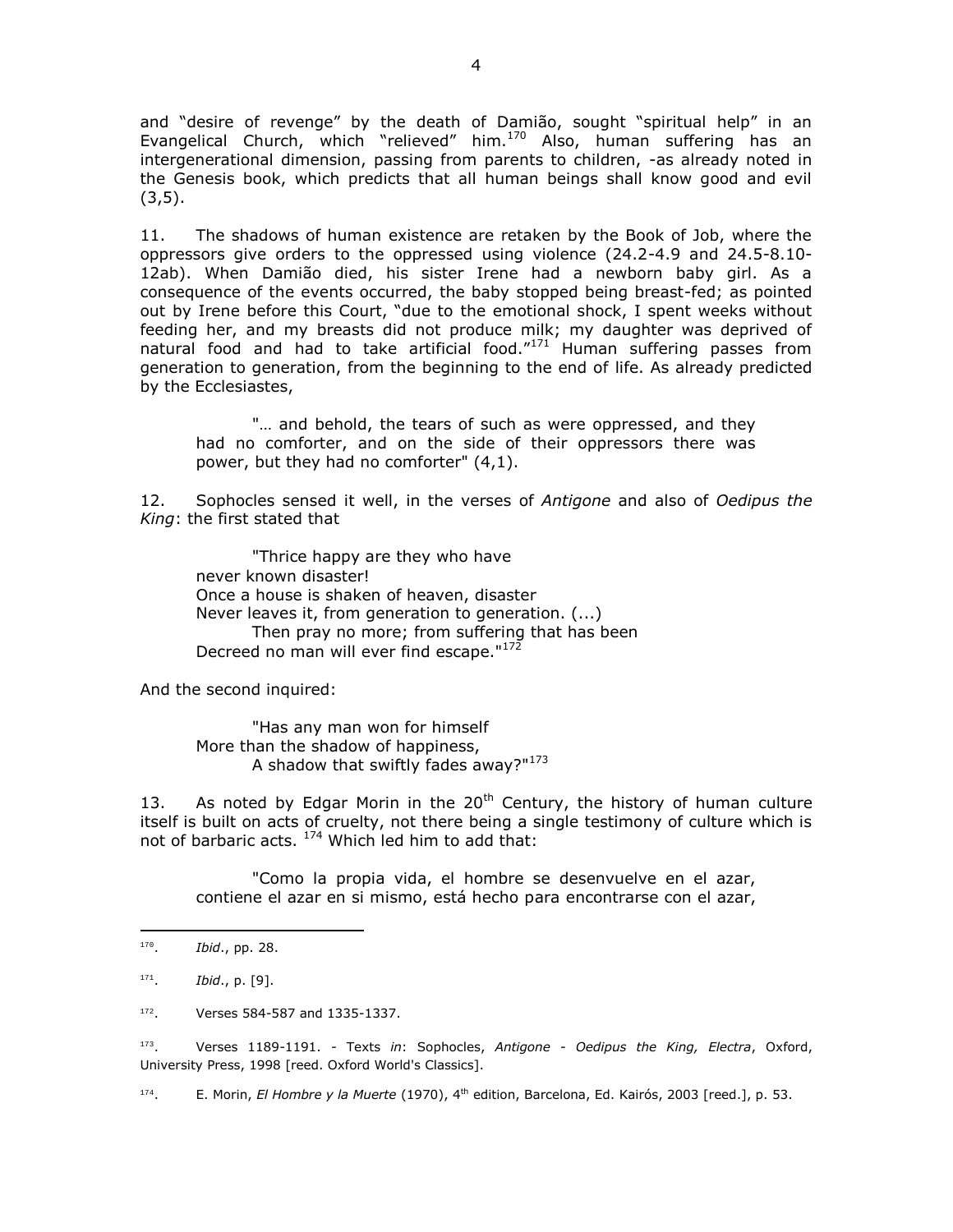combatirlo, domesticarlo, escapar a él, fecundarlo, jugar con él, correr el riesgo que supone, aprovechar las oportunidades...

(...) La vida está siempre al borde del desastre. La muerte está en el universo físico-químico en el que la vida corre constantemente el riesgo de perecer, pero en el que se ha formado, tejido, desarrollado. La muerte está en la indeterminación micro-física, pero indeterminación que al mismo tiempo está en la fuente de las mutaciones y las creaciones, de toda creación. La mutación, fuente de la muerte, es también fuente de la vida. Lo desordenado, ese caos subterráneo y permanente, es a la vez lo que crea y lo que destruye.

(...) La muerte, para el hombre, está en el tejido del mundo, de su ser, de su espíritu, de su pasado, de su futuro".

14. However, even deprived of happiness and abandoned to fate (as, in this case before this Court was Mr. Damião Ximenes-Lopes, who, entrusted to social "services" in a "resting" home, there he found violent death), the human being cannot give up the fight for justice, as long as he maintains the capacity of indignation. On the other hand, he shall be deprived not only of happiness, but also of the search for the sense of life, although brief and ephemeral. Another lesson that can be extracted from Electra (and also, I add, from the reaction of Irene Ximenes-Lopes), is that "life is much more comfortable when submitted to the worst injustice and if it is forgotten that it is unjust." $175$  Indeed, it is more comfortable, but also entirely senseless. Therefore, the inevitability of suffering before human cruelty.

15. In my *Tratado de Direito Internacional dos Direitos Humanos*, I allow myself to stress precisely the projection of human suffering in time and the *focus centered on the victims* in the Human Rights International Law. As I state therein, *inter alia*, regarding that matter:

"Human Rights International Law, as essentially inclined to the victim condition, has contributed, to a great extent, to return them the core position they have today in the legal world, - which is its raison d´être. The focusing on the victims in the conceptual universe of Human Rights International Law, not enough analyzed by the legal contemporary doctrine until now, is of paramount relevance and it entails practical consequences. Indeed, it is the very essence of Human Rights International Law, as it reaches its plenitude in the protection extended to the victims. But the *rationale* of its protection rules and regulations is not exhausted with the protection granted to people already victimized. Human Rights International Law, by its sole existence, universally recognized in our time, protects human beings also by means of the prevention of victimization. The scope of its *corpus juris* must be appreciated also from that perspective. (...)

Human Rights International Law thus contributes to the process of *humanization* of International Law.<sup>176</sup> The treatment given to human

 175 . Simone Weil, *La Fuente Griega*, Madrid, Ed. Trotta, 2005 [reed.], p. 66.

<sup>176</sup> . As we repeatedly pointed out in our Separate Opinions in Judgments of the Inter-American Court of Human Rights, as, inter alia, in the cases of "Meninos de Rua" (Street Children) (Villagrán Morales et al. v. Guatemala (Reparations, 2001), of Blake v. Guatemala (Merit, 1998, and Reparations, 1999), of Bámaca Velásquez v. Guatemala (Merit, 2000, and Reparations, 2002), as well as in our Concurring Opinion in the Inter-American Court of Human Rights Opinion on the Right to Information on Consular Assistance within the Scope of Due Process of Law Guarantees (1999).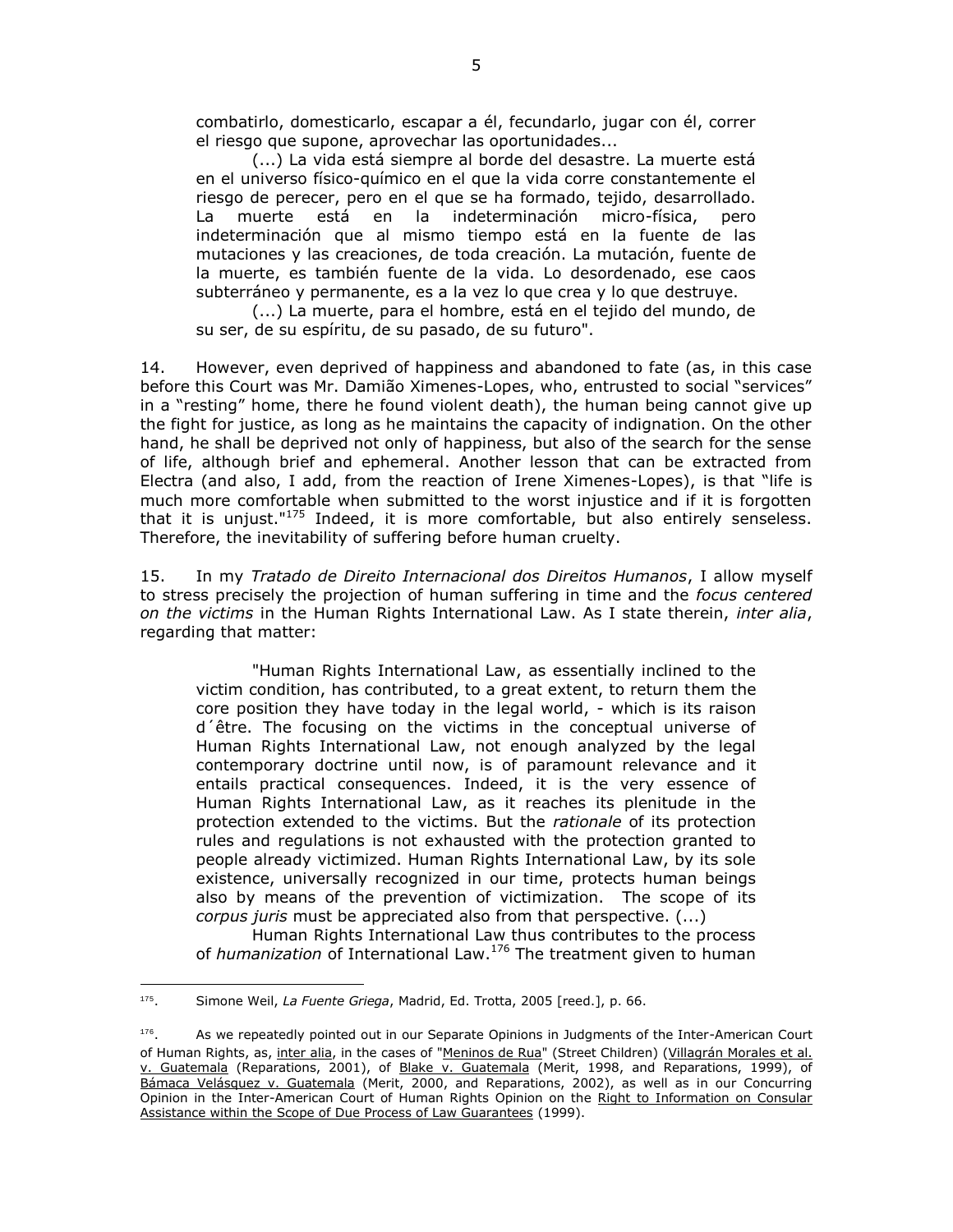beings by the public power is no longer alien to International Law. On the contrary, it is a part thereof, as the rights to which every human being is entitled derive directly from International Law. Individuals are, in fact, subjects of domestic as well as international law. And they have a central position in the scope of Human Rights International Law, whether or not they are victims of violations of their internationally consecrated rights."<sup>177</sup>

## **II. Acknowledgment of International Liability by the Respondent Government.**

16. Regarding to the preliminary considerations of this Judgment in the case of *Ximenes-Lopes*, we must not disregard that the Inter-American Court pondered the acknowledgment of international liability by the Respondent State as a "positive contribution to the development of this process and to the enforcement of the principles that inspire the American Convention in Brazil" (para. 80), particularly regarding the acknowledgment of the violation of Articles 4 and 5 of the Convention (paragraphs 119 and 122). With that, the controversy regarding certain facts of the case was over, although the Court wouldn't have been naturally exempted from proceeding, as it was the case, according to its own assessment of the facts.

17. Moreover, as it arises from the public hearing before this Court of November 1 and December 1, 2005, the parties involved showed a constructive spirit of procedural cooperation and common sense and professionalism when forwarding the documentation to the Court and during the presentation of their oral arguments. This allowed the Court to fulfill its duty of effective response by the judicial system within a reasonable time under the American Convention,- in contrast with the events occurred in the scope of domestic law, - which stresses the relevance of international jurisdiction.

18. Regarding the correct ruling by this Court of the preliminary objection filed by the Respondent Government, there is no need to entirely repeat my concurring opinion in the former Judgment of November 30, 2005 in this case of *Ximenes-Lopes*, but only the last paragraph, where, regarding to the need of a greater degree of reflection on the improvement of the proceedings under the American Convention and a clearer explanation of the role of the Commission under the Convention, I stated:

"My opinion regarding this matter is very clear, and it is recorded in the Protocol Project for the Human Rights American Convention (*Projeto de Protocolo à Convenção Americana sobre Direitos Humanos)* where I submitted, in the name of the Inter-American Court, before the competent bodies of the Organization of American States (OAS) in 2001<sup>178</sup>, which sets forth the human being

 $\overline{a}$ 

<sup>177</sup> . A.A. Cançado Trindade, *Tratado de Direito Internacional dos Direitos Humanos*, vol. III, Porto Alegre, S.A. Fabris Ed., 2003, pp. 434-436, paras. 48 and 50.

<sup>178</sup> . A.A. Cançado Trindade, *Bases para un Proyecto de Protocolo a la Convención Americana sobre Derechos Humanos, para Fortalecer Su Mecanismo de Protección*, vol. II, 2nd. ed., San José de Costa Rica, Inter-American Court of Human Rights, 2003, pp. 1-1015.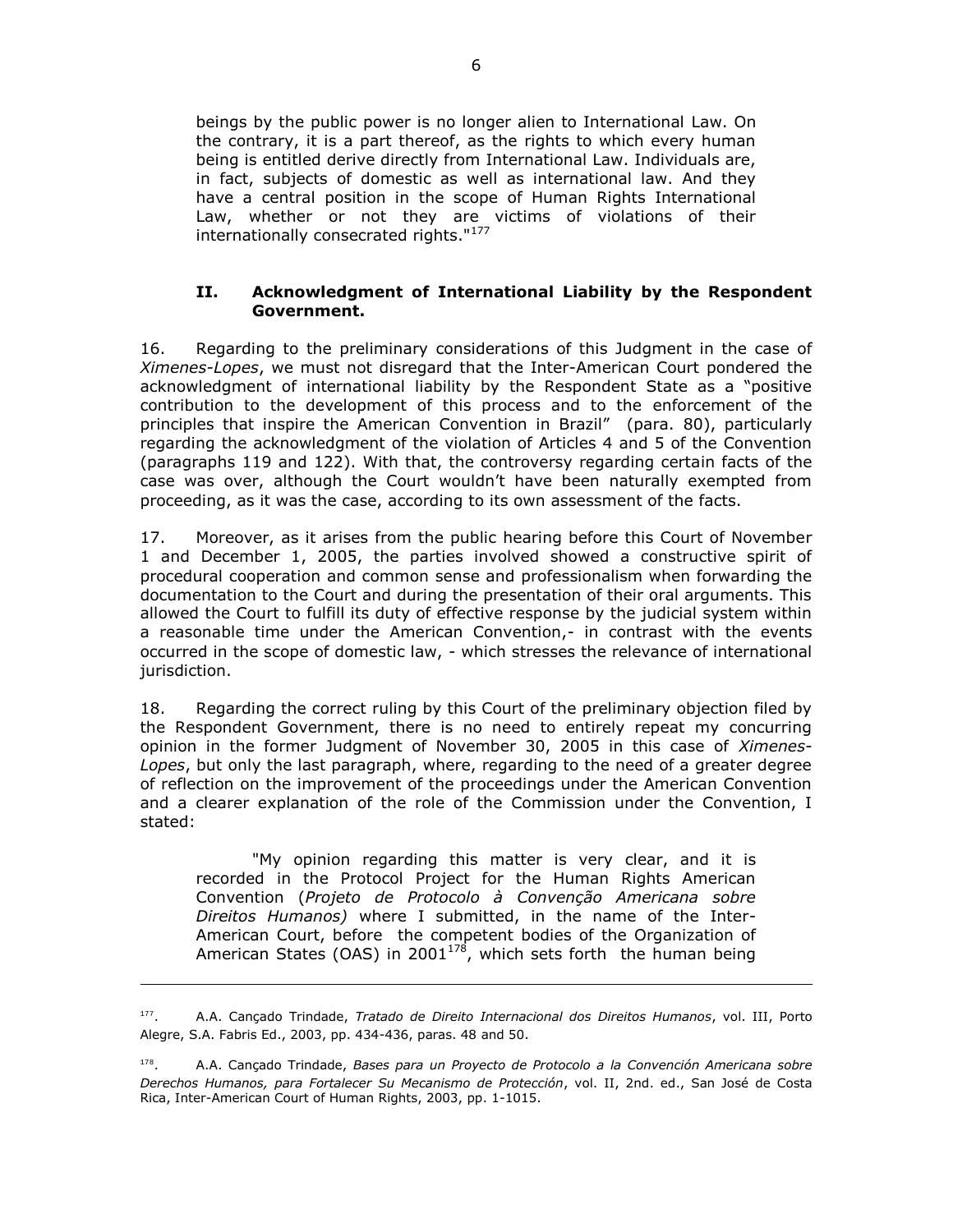right to international justice, to the automatically compulsory jurisdiction of the Inter-American Court, to the jurisdictionalization of the Inter-American system of protection and to the retention, within the scope of the latter and at present, of the role of district attorney by the Inter-American Convention" (para. 3).

### **III. The Right Of Access To Justice** *Lato Sensu* **In The Inevitable Dissociability Between Articles 25 And 8 Of The American Convention**

19. Next, I will refer to one of the central issues analyzed by the Court in this Judgment in the case of *Ximenes-Lopes* (and treated in its *jurisprudence constante*, and in several Opinions that I have rendered in adversarial cases submitted before this Court), that is, the access to justice *lato sensu*, based on the inevitable dissociability - which I have supported for years in this Court - between Articles 25 and 8 of the American Convention. With regard to that issue, in my recent and long Separate Opinion in the case of *Massacre of Pueblo Bello v. Colombia* (Judgment of January 31, 2006) I referred, in a logic sequence, to the broad scope of the general duty of guarantee (Article 1(1) of the American Convention) and to the *erga omnes* protection duty (paras. 2-13), to the genesis, ontology and hermeneutics of Articles 25 and 8 of the American Convention (paras. 14-21), to the irrelevance of allegation of domestic law difficulties (paras. 22-23), to the right to an effective remedy in the jurisprudential construction of the Inter-American Court (paras. 24-27); then I examined the inevitable dissociability between access to justice (right to an effective remedy) and the guarantees of due legal process (Articles 25 and 8 of the American Convention) (paras. 28-34), and came to the conclusion that such impossibility of dissociation, consecrated in the Court's *jurisprudence constante* to date (paras. 35- 43), constitutes "a legal heritage of the Inter-American system of protection and of the people of our region," reason for which "I firmly oppose to any attempt to deconstruct it" (para. 33).

20. In the same Separate Opinion in the case of *Massacre de Pueblo Bello*, I supported the above mentioned impossibility of dissociation between Articles 25 and 8 of the American Convention as an "intangible jurisprudential advance" (paras. 44- 52).<sup>179</sup> Then I referred to the right of access to justice *lato sensu*, remarking that:

"In the *Reports* I presented, in my then capacity as President of the Inter-American Court, to the competent bodies of the American States Association (ASO), e.g., on April 19, 2002 and on October 16, 2002, I defended my understanding in the sense of the broad scope of the right of access to justice at international level, the right of access to justice *lato sensu.*<sup>180</sup> Such a right not only boils down to the formal

 $\overline{a}$ 

<sup>179</sup> . In the same Concurring Opinion, I also referred to the overcoming of difficulties regarding to the right to an effective remedy in the jurisprudential construction of the European Court of Human Rights (paras. 53-59).

<sup>180</sup> . *Cf*. also A.A. Cançado Trindade, "El Derecho de Acceso a la Justicia Internacional y las Condiciones para Su Realización en el Sistema Interamericano de Protección de los Derechos Humanos", 37 *Revista del Instituto Interamericano de Derechos Humanos* (2003) pp. 53-83; A.A. Cançado Trindade, "Hacia la Consolidación de la Capacidad Jurídica Internacional de los Peticionarios en el Sistema Interamericano de Protección de los Derechos Humanos", 37 *Revista del Instituto Interamericano de Derechos Humanos* (2003) pp. 13-52.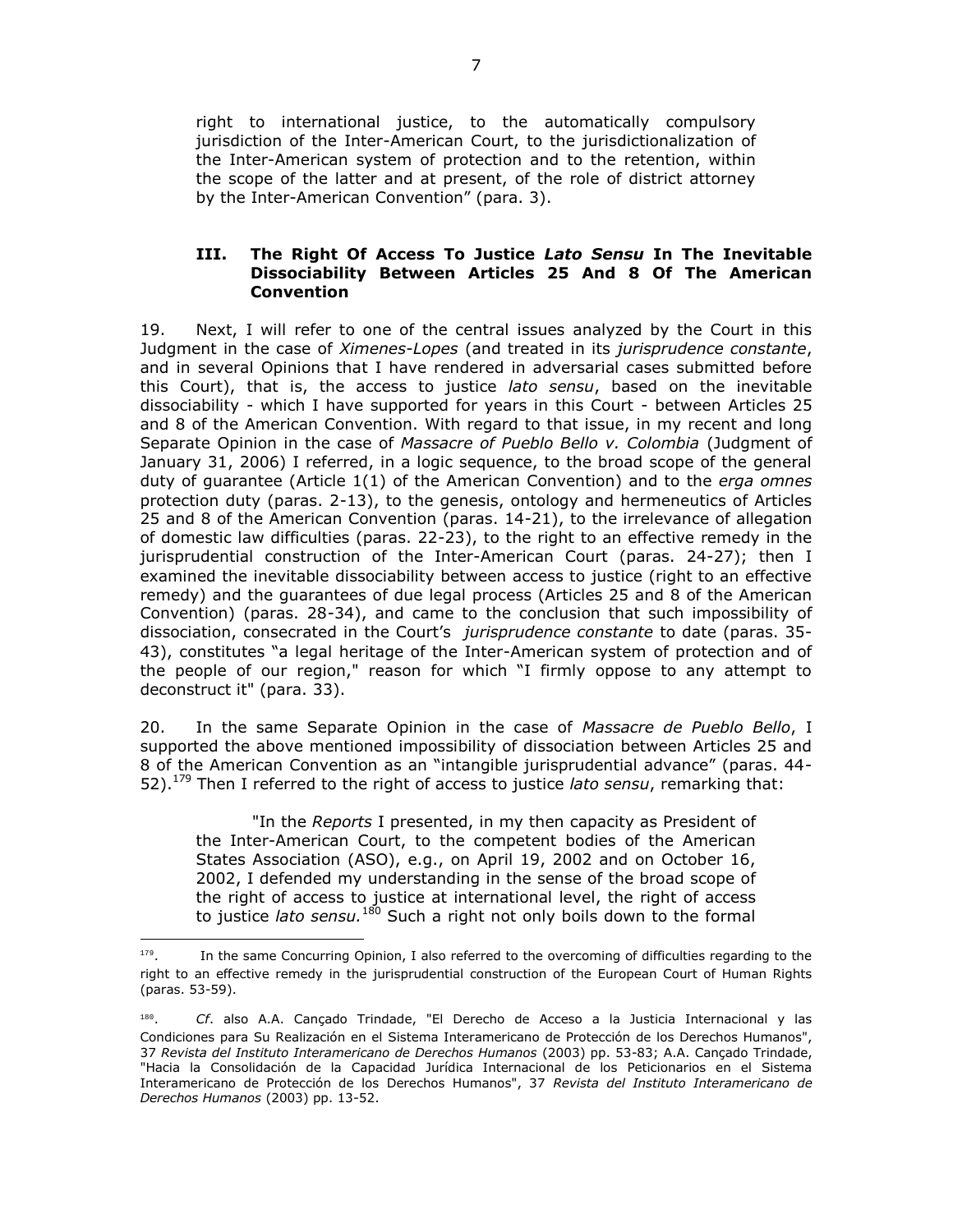access, *stricto sensu*, to the judicial instance (both domestic and international), but it also encompasses the right to the prompt response by the judicial system, and it underlies in interrelated regulations of the American Convention (as Articles 25 and 8), apart from permeating the domestic law of the States Party.<sup>181</sup> The right of access to justice, with its own legal content, means, *lato sensu*, the right to obtain justice. It is thus configured as the right to the *realization* of justice itself.

One of the main elements of that right is precisely the direct access to a competent court through an effective and quick remedy, and the right to be immediately heard by said court – independent and unbiased – at both national and international level (Articles 25 and 8 of the American Convention). As I remarked in a recent work, here we can see a real *right to Law*, that is to say, the right to a legal system – both at national and international level – which effectively safeguards the fundamental rights of the human being<sup> $182$ </sup> (paras. 61-62).

21. Finally, in the same Separate Opinion in the case of *Massacre de Pueblo Bello*, I repeated my understanding in the sense that the right to Law constitutes a "*jus cogens* imperative:"

"The inevitable dissociation between Articles 25 and 8 of the American Convention (*supra*) I support leads to characterize access to justice as part of the *jus cogens*, understanding said access as the *complete realization* of justice, that is, taking the intangibility of all legal guarantees in the sense of Articles 25 and 8 taken *jointly* as part of the *jus cogens*. There can be no doubt that the fundamental guarantees, common to International Human Rights Law and International Humanitarian Law, <sup>183</sup> which are of universal vocation as they apply in all and every circumstance, form an imperative right (of the *jus cogens* scope), and entail *erga omnes* protection obligations.<sup>184</sup>

Subsequently to its historical Consultative Opinion No. 18 on the *Legal Status and Rights of Undocumented Migrants* of 2003, the Court could and should have already taken this other qualitative step in its jurisprudence. I dare cherish hope that the Court shall do so as soon as possible, if it really carries on with its vanguard jurisprudence, - instead of trying to refrain it, - and it may extend the progress attained with grounds and courage as with the above mentioned Consultative Opinion No. 18 in the line of constant expansion of the *jus cogens* material content" (paras. 64-65).

<sup>181</sup> . In that sense, cf. E.A. Alkema, "Access to Justice under the ECHR and Judicial Policy - A Netherlands View", *in Afmaelisrit pór Vilhjálmsson*, Reykjavík, Bókaútgafa Orators, 2000, pp. 21-37.

<sup>182</sup> . A.A. Cançado Trindade, *Tratado de Direito Internacional dos Direitos Humanos*, vol. III, Porto Alegre/Brasil, S.A. Fabris Ed., 2002, chapter XX, p. 524, para. 187.

<sup>183</sup> . E.g., Article 75 of Protocol I (of 1977) to the Geneva Convention (of 1949) on International Humanitarian Law.

<sup>184</sup> . *Cf*., also in that sense, e.g., M. El Kouhene, *Les garanties fondamentales de la personne en Droit humanitaire et droits de l'homme*, Dordrecht, Nijhoff, 1986, pp. 97, 145, 148, 161 and 241.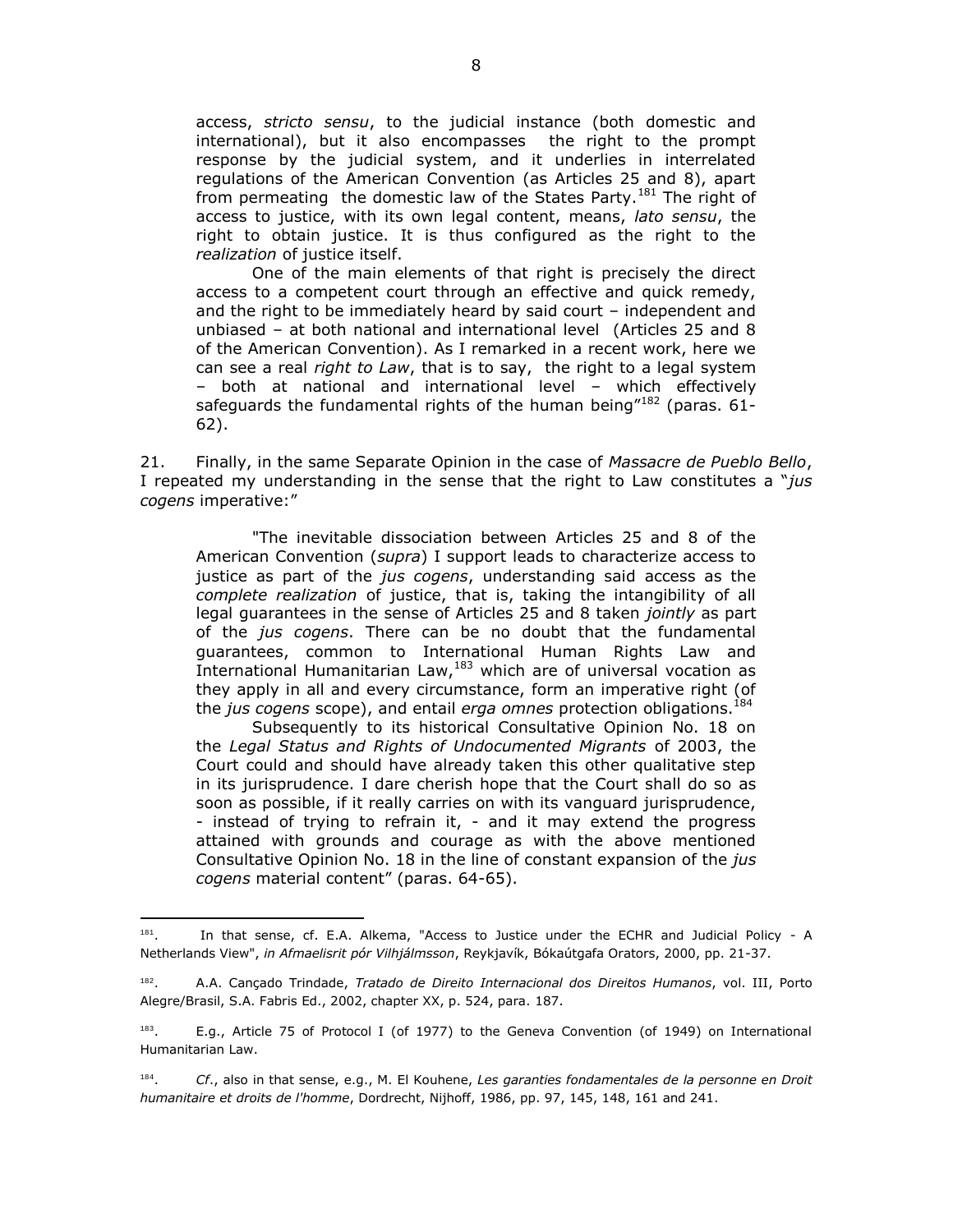22. To my personal satisfaction, the Inter-American Court, in this Judgment of the case *Ximenes-Lopes*, was unanimously true to its best *jurisprudence constante* regarding the matter, repeating with the highest clarity its understanding of the inevitable dissociability between Articles 25 and 8 of the American Convention, as it unmistakably arises from paragraph 191 of this Judgment, when pointing out that "the effective remedy of Article 25 must follow the process according to the rules of due process of law set forth in Article 8 of the Convention." Also, the Court reminded that the international liability of the State for the violation of international rules differs from its liability in domestic law (para. 193).

9

23. Concurrently with the position assumed by the Court in this regard, I cannot help remarking that, as a reply to the questions I posed during the public hearing of November 30, 2001 and December 1, 2005 before the Court, both the Inter-American Commission of Human Rights (CIDH) and the victim's representatives and next of kin expressed that the best hermeneutics of Articles 8(1) and 25 of the American Convention is the one which effectively and necessarily relates them. The CIDH ruled defending "the integrated combination of due process of law and effective protection of rights of Article 8(1) and Article 25" of the Convention,  $185$  and the above mentioned representatives affirmed in the same sense that the "clearer understanding of those provisions within the Inter-American system would be to analyze both sections jointly, even because that is precisely what most of the jurisprudence of that Honorable Court does."186

## **IV. The Right of Access to Justice as the Right to the Prompt Response by the Judicial System.**

24. The right of access to justice *lato sensu* presumes the understanding that it means the right to a prompt response by the judicial system. Its faithful fulfillment was not verified in the case of *Ximenes-Lopes*, as it is clearly inferred from the facts themselves. For instance, on March 27, 2000, the Public Prosecutor's representative filed a criminal complaint in Sobral county against four people allegedly involved in the penalties of the Brazilian Penal Code (Article 136(2)) for mistreatment resulting in the death of Mr. Damião Ximenes-Lopes. Two months later, the prosecutors of the Operational Support Center for Socially Discriminated Groups of the Attorney General's Office expressed to the acting Prosecutor of the case that the supplemental complaint constituted a "legal and institutional imposition;" despite the above, it was only on September 22, 2003, when presenting the closing arguments, that the Public Prosecutor's Office filed a supplemental complaint to include other two people.

25. The delay in processing the supplemental complaint took even longer, as it was only on June 17, 2006 that the Judge of Sobral County received it. When doing so, he sought to justify his own delay due to the "high volume of work of the 3rd

 $\frac{1}{185}$ . Inter-American Court of Human Rights, *Transcript of Public Hearing*..., *op. cit. supra* n. (3), p. 125.

<sup>186</sup> . *Ibid*., p. 126.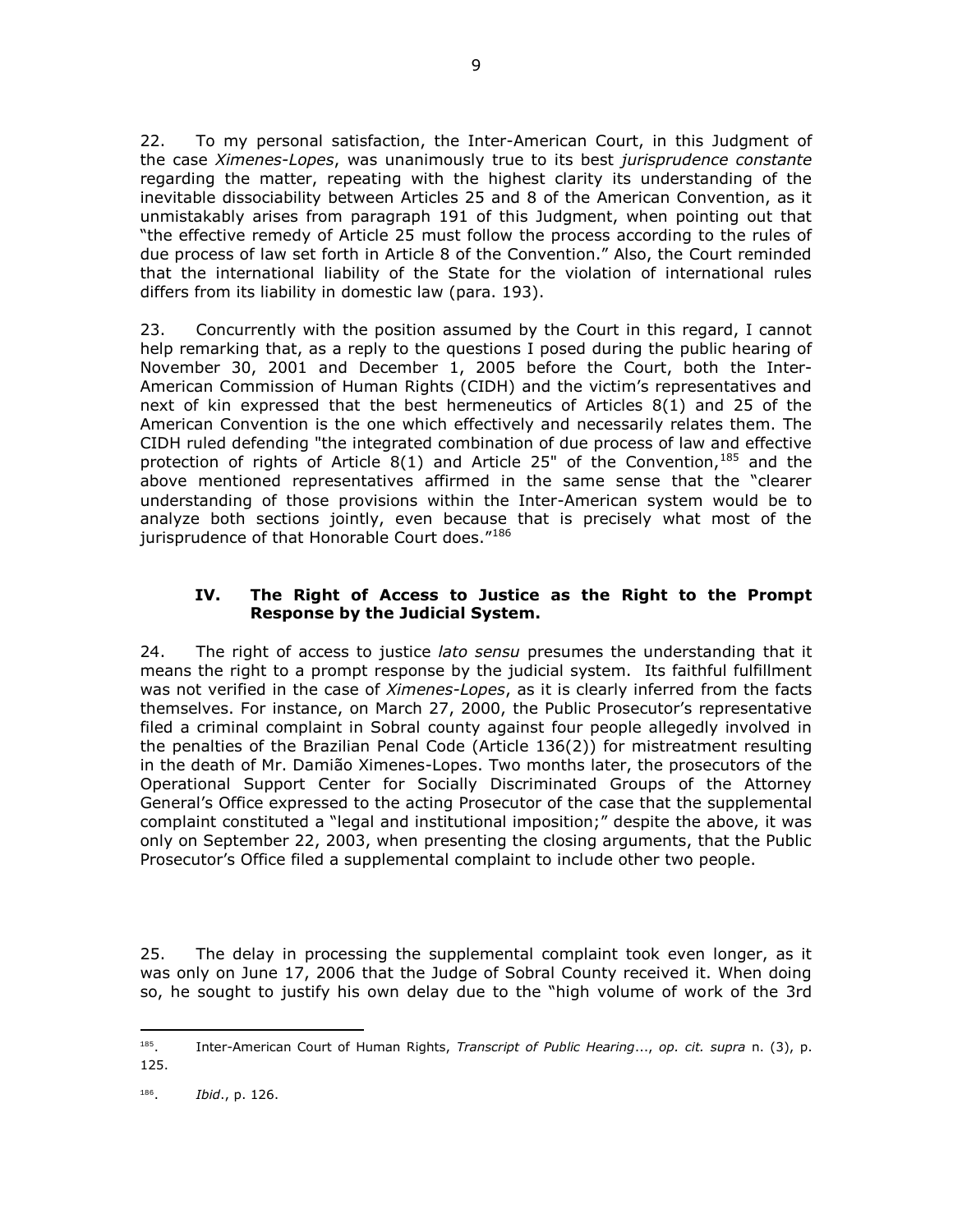County Court of Sobral" and to a "30-day holidays" plus "60 days of sick-leave." That is, the supplemental complaint was received only 8 months and 25 days after having been filed. At that time, the above mentioned County Judge summoned the new defendants and ordered the issuance of an "urgent" summons for the deputy prosecutor and the defense attorneys to submit their closing arguments. That is to say, the so called "urgent" summons was for the others, and not for himself, thus constituting a portrait of the "justice" ritual of the domestic law, not only of the Responsive Government sued before this Court, but also of so many other Governments in different latitudes. At that time, the criminal action of the *cas d'espèce* had already taken more than 4 years and 2 months without even a first instance judgment having been rendered.

26. In the public hearing of November 30 and December 1 before this Inter-American Court on this case, I reminded the acting parties of the State duty of "effective response by the judicial system within a reasonable time" under the American Convention, and mentioned the permanent need – not only as a Brazilian issue, but as an issue concerning every country – "of training national judges in human rights matters, which was evident in this case, both in this hearing and in its examination.<sup>187</sup> Let me remind you of a warning following the same reasoning, expressed a decade and a half ago, during a historic and pioneer Seminar of national mobilization regarding Brazil's adherence to the American Convention and to the two Human Rights Treaties of the United Nations; at that time, emeritus Professor Washington Peluso Albino de Souza, when referring -during the debates- to the "organization dynamics of the judicial power" focused on the "career" and on the type of "formation" offered by the Law Schools, quite lucidly stated that:

"The need of reality penetration for the knowledge of the Law is rarely fostered. Instead, the dogmatic method is practiced, forming judges who turn to be legalist by conviction. If the law is set aside from reality, the resulting judgment shall also be so. This is how, with full professional certainty, injustice is committed in the name of Law. That explains the lack of confidence in justice of the citizenship in our country, with consequent adages such as "a bad agreement is better than a good lawsuit. $"^{188}$ 

## **V. Direct Applicability of the American Convention in Domestic Law and Guarantees of Non-Repetition of Libelous Acts.**

27. Fortunately, today the *justifiable* in the Respondent Government also count on international jurisdiction for the vindication of their rights. As I said in my opening speech of the judicial year of the European Human Rights Court in 2004, -as a guest for the above mentioned ceremony in Strasbourg, - the two international courts of human rights have made remarkable progress in the realization of

 $\frac{1}{187}$ . Inter-American Court of Human Rights, *Transcript of Public Hearing*..., *op. cit. supra* n. (3), pp. 123-124.

<sup>188</sup> . *Cit. in*: A.A. Cançado Trindade, *A Proteção dos Direitos Humanos nos Planos Nacional e Internacional: Perspectivas Brasileiras* (Minutes of the Brasilia Seminar of 1991), Brasília/San José de Costa Rica, IIDH/F.-Naumann-Stiftung, 1992, p. 170 (intervenção do Prof. Washington P. Albino de Souza).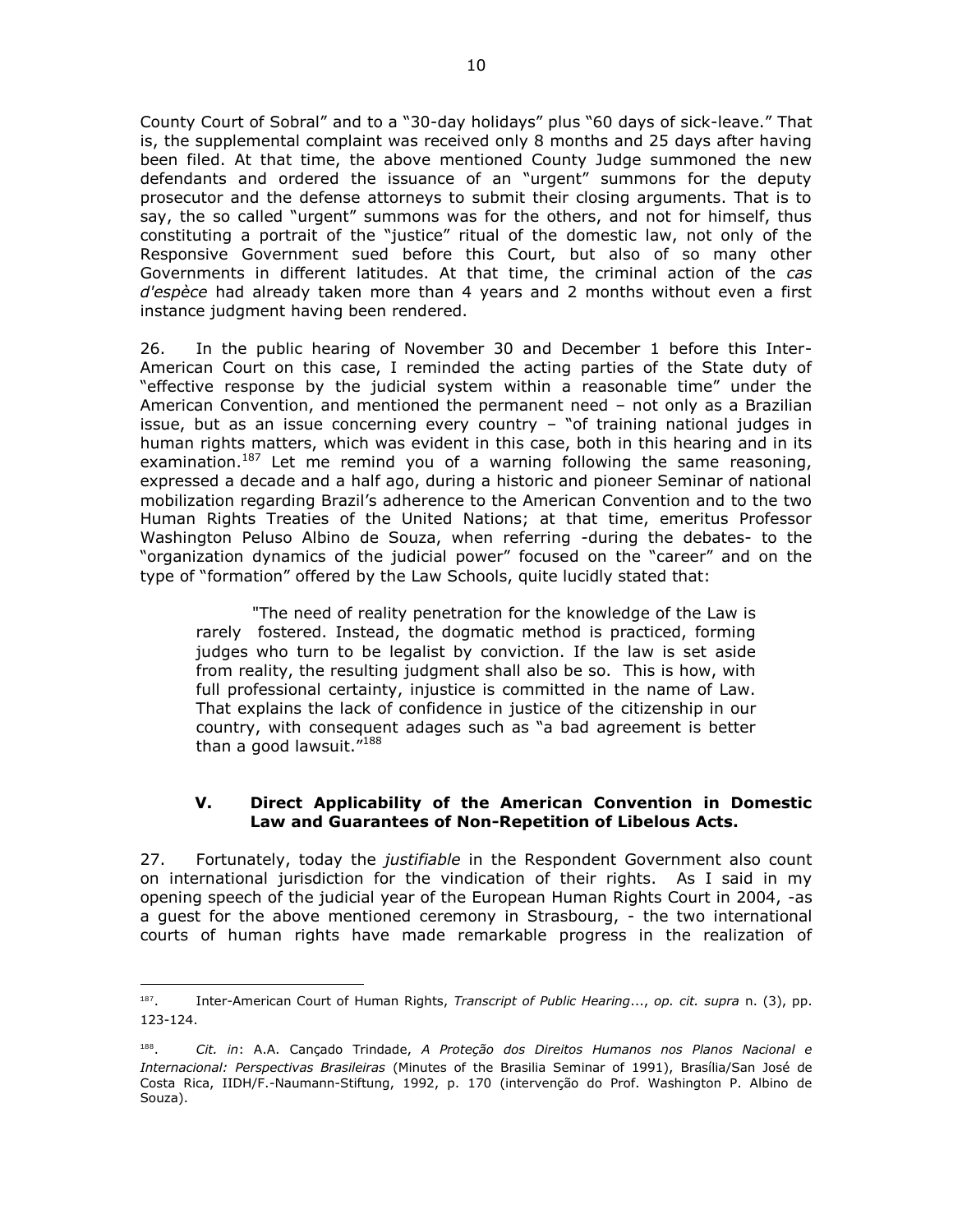international justice, of the *right perspective*, to wit, that of the *justifiable.*<sup>189</sup> Both courts have decisively contributed to the human being emancipation *vis-à-vis* his own State, to the settlement of a new paradigm in the present scope of international protection, and to the *humanization* of International Law.<sup>190</sup>

28. In a lapidary paragraph of this Judgment, regarding to the satisfaction measures for those victimized and the guarantees of non-repetition of libelous acts (as non-pecuniary reparation measures), the Court states:

"the State must guarantee that within a reasonable time the internal process tending to inquire and sanction those responsible for the facts herein yields the corresponding effects, thus giving direct applicability of the protection rules and regulations of the American Convention in domestic law" (paragraph 244).

29. In the above mentioned public hearing of this case, of November 30 and December 1 before this Court, as a reply to one of the questions I posed with regard to the present general perspectives on the matter, one of the witnesses expressed that "the fairest constitutionalists are extremely pessimistic regarding the outcome of what may take place considering the degree of petrification of the Brazilian judicial power."<sup>191</sup> My question born in mind the new paragraph 3 of Article 5 of the Brazilian Federal Constitution.<sup>192</sup> My purpose here is not to analyze that Article (it does not even deserve such an analysis), but to refer to it from the American Convention point of view, as applicable law in the *cas d'espèce*.

30. This new provision seeks to grant, in an inexperienced way, constitutional *status*, in the scope of the Brazilian domestic law, only to human rights treaties that are approved by a 3/5 majority of the members of both the House of Representatives and the Senate (thus becoming equivalent to constitutional amendments). Badly conceived, badly drafted and badly formulated, it represents a regrettable backward step regarding to the open model consecrated by paragraph 2 of Article 5 of the Federal Constitution of 1988, which was the result of a proposal of my authorship to the National Constitutional Assembly, as historically documented.<sup>193</sup> Regarding to previously approved treaties, it creates an *imbroglio*

192 . According to constitutional amendment No. 45, of December 08, 2004.

 189 . A.A. Cançado Trindade, "Le développement du Droit international des droits de l'homme à travers l'activité et la jurisprudence des Cours européenne et interaméricaine des droits de l'homme", 16 *Revue universelle des droits de l'homme* (2004) n. 5-8, pp. 177-180; A.A. Cançado Trindade, "The Development of International Human Rights Law by the Operation and the Case-Law of the European and Inter-American Courts of Human Rights", 25 *Human Rights Law Journal* (2004) n. 5-8, pp. 157-160. And, for a broader study, cf. A.A. Cançado Trindade, "Approximations and Convergences in the Case-Law of the European and Inter-American Courts of Human Rights", *in Le rayonnement international de la jurisprudence de la Cour européenne des droits de l'homme* (eds. G. Cohen-Jonathan e J.-F. Flauss), Bruxelles, Nemesis/Bruylant, 2005, pp. 101-138.

<sup>190</sup> . A.A. Cançado Trindade, *A Humanização do Direito Internacional*, Belo Horizonte, Edit. Del Rey, 2006, pp. 3-409.

<sup>191</sup> . Inter-American Court of Human Rights, *Transcript of Public Hearing*..., *op. cit. supra* n. (3), p. 98 (statement of Mr. João Alfredo Teles Melo).

<sup>193</sup> . For a circumstantial background of paragraph 2 of Article 5 of the Brazilian Federal Constitution, with the references corresponding to documentary sources, cf. A.A. Cançado Trindade, *Tratado de Direito Internacional dos Direitos Humanos*, vol. III, Porto Alegre, S.A. Fabris Ed., 2003, pp. 597-643; A.A.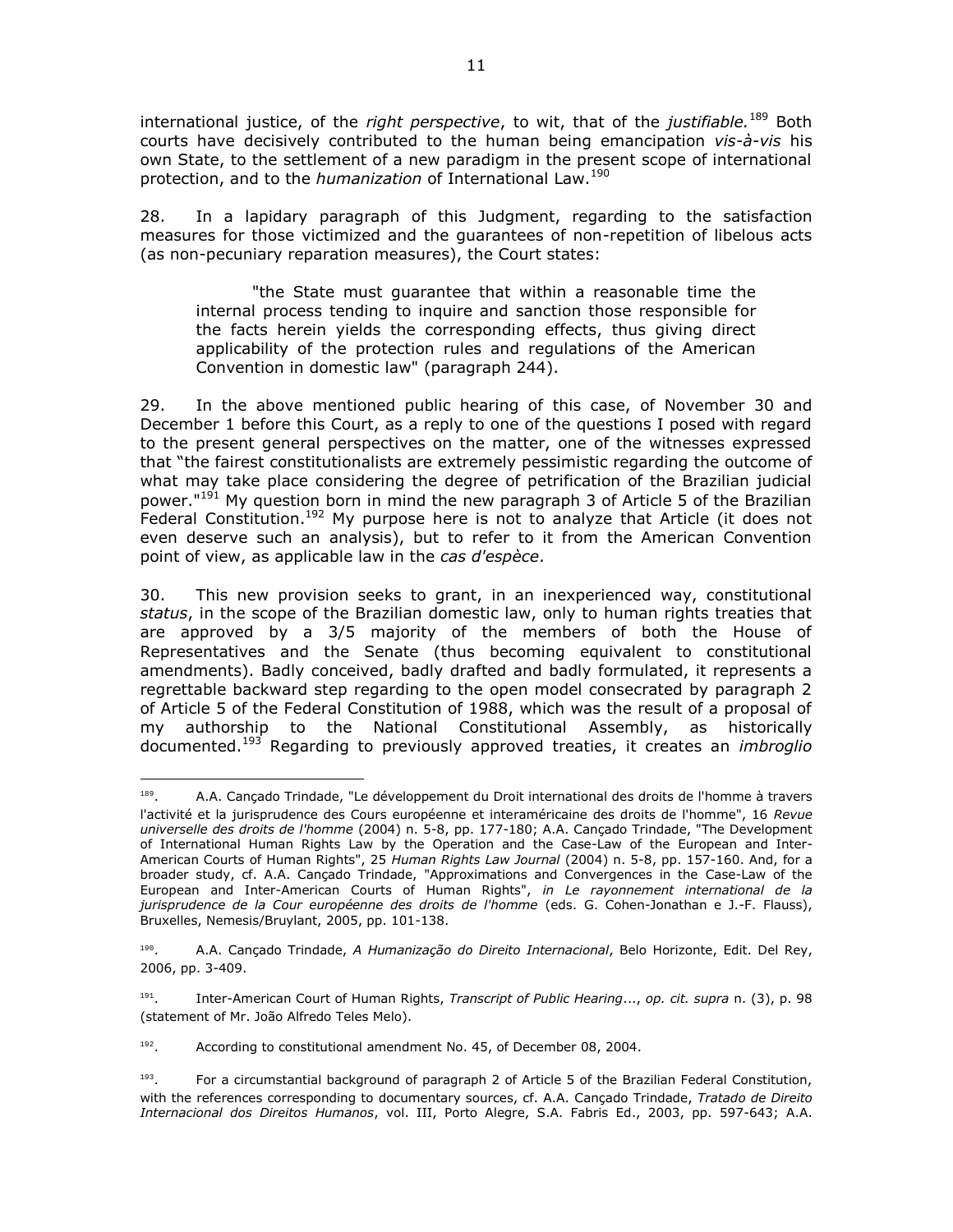that state-centered publicists -insensitive to the needs of protection of the human being- like so much; with regard to the treaties yet to be approved, it creates a possibility of differentiation that autistic and short-sighted publicists -so little acquainted with the achievements of International Human Rights Law – like so much, as well as the representatives that pay attention to them.

31. This backward step creates a risk to the interrelation or indivisibility of the rights protected by the respondent Government (provided for in the treaties that bind it), threatening them with fragmentation or atomization, in favor of the excess of a legal formalism and inscrutability tainted by obscurantism. The new provision is seen with complacence and sympathy by the so called "internationalist constitutionalists," who claim to be jusinternationalists when in fact they are not even close to that, as they only conceive the international legal system through the national Constitution. The constitutionality of the regrettable paragraph 3 of Article 5 is not even proved, and my intention here is not to express an opinion on the matter; what I do affirm in this Opinion, -just as I supported in the conference I lectured on March 31, 2006 in the crowded auditorium of the *Superior Tribunal de Justiça* (STJ) in Brasilia, at the end of the public hearings before this Court which took place at the historical External Session of the said Court recently held in Brazil, - is that, as long as the new paragraph 3 of Article 5 of the Brazilian Federal Constitution opens the possibility of undue restrictions in the direct applicability of the set of provisions for the protection of certain human rights treaties in the Brazilian domestic law (being even capable of turning it inapplicable), it openly proves incompatibility with the *American Convention on Human Rights* (Articles 1(1), 2 e 29).

32. From the International Human Rights Law perspective in general, and the provisions of the American Convention in particular, the new paragraph 3 of Article 5 of the Brazilian Federal Constitution is nothing but a regrettable legal aberration. The serious backwards step that it represents, once more reveals that the struggle to safeguard human rights at national and international level is never-ending, as in the constant restart immortalized by the myth of Sisyphus. When descending the mountain to push the rock upward again, we become *aware* of the human condition and of the tragedy surrounding it (as illustrated by the stories of *Electra* and Irene Ximenes-Lopes Miranda).

33. But the struggle has to continue, so that public justice reacts immediately and *ex officio* against the commission of the crime and against victimization, and not encouraged by apparent disgust or hardly by the impulse of the victims´ next of kin. The struggle has to continue, because, honestly, there is no choice:

"Sisyphe, revenant vers son rocher, contemple cette suite d'actions sans lien qui devient son destin, créé par lui, uni sous le regard de sa mémoire et bientôt scellé par sa mort. (...) Sisyphe enseigne la fidélité supérieure qui (...) soulève les rochers. (...) La

Cançado Trindade, *A Proteção Internacional dos Direitos Humanos e o Brasil (1948-1997): As Primeiras Cinco Décadas,* 2<sup>nd</sup>. ed., Brasília, Edit. Universidade de Brasília (Ed. Humanidades), 2000, pp. 1-214; G.R. Bandeira Galindo, *Tratados Internacionais de Direitos Humanos e Constituição Brasileira*, Belo Horizonte, Edit. Del Rey, 2002; Sílvia M. da Silveira Loureiro, *Tratados Internacionais sobre Direitos Humanos na Constituição*, Belo Horizonte, Edit. Del Rey, 2005.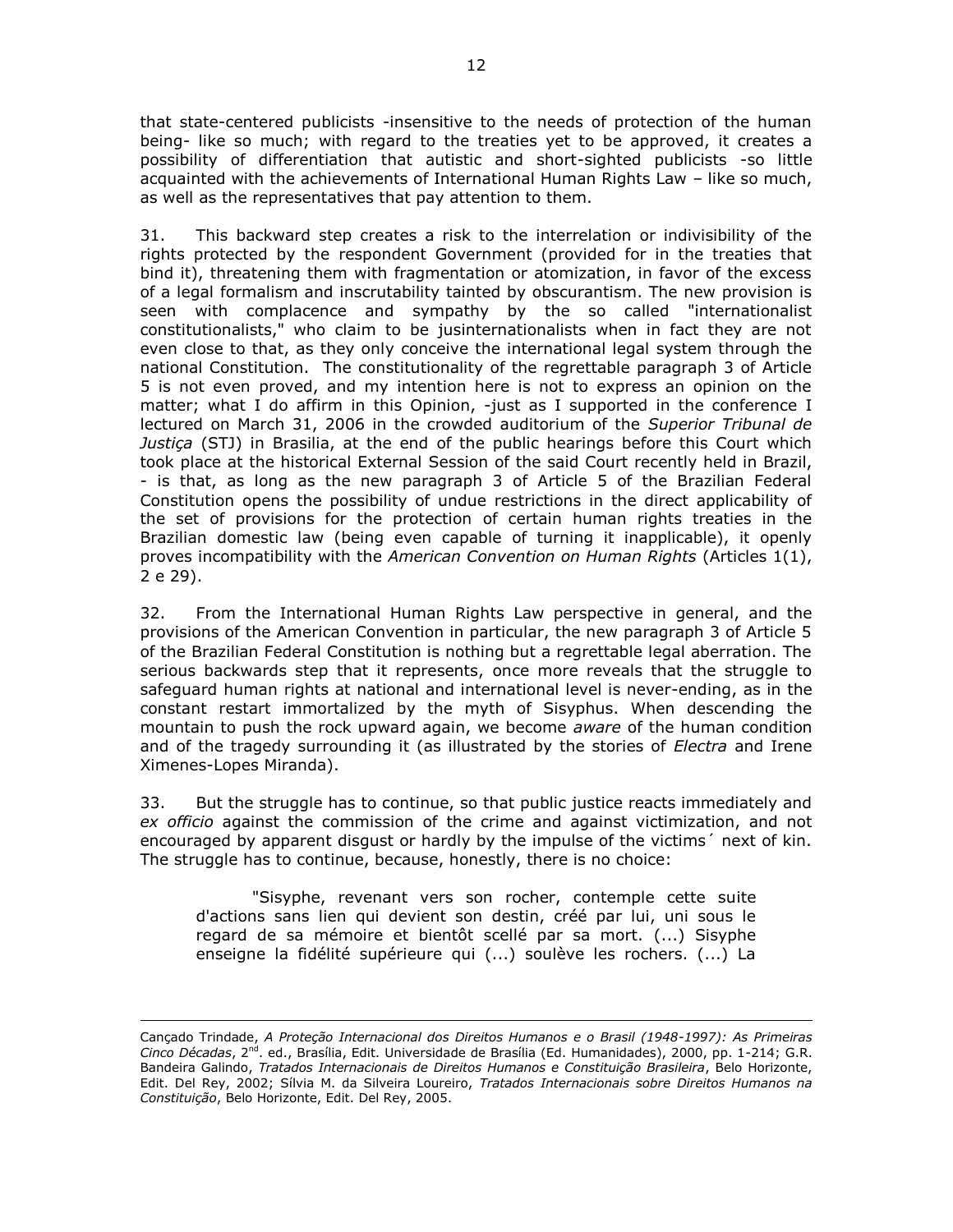lutte elle-même vers les sommets suffit à remplir un coeur d'homme. Il faut imaginer Sisyphe heureux."<sup>194</sup>

34. Those who feel triumphant with the recent insertion of paragraph 3 in Article 5 of the Brazilian Federal Constitution, hostages of a formalist Law and having forgotten material Law, do not seem to realize that, from the point of view of International Law, a treaty such as the American Convention ratified by a State, binds the latter *ipso jure*, thus resulting immediately and directly applicable, whether it has previously obtained parliamentary approval by either simple or qualified majority. Such domestic provisions, -or let alone, *interna corporis* provisions- are mere *facts* from the international legal system perspective, that is, from the point of view of the legal international system and the international responsibility of the State, they are entirely irrelevant.

35. The international liability of the State for proven violations to human rights remains intangible, regardless of pseudo-legal maneuvers of certain publicists (as the creation of different modalities of prior parliamentary approval of certain treaties with expected legal consequences, the requirement of previous conditions for the direct applicability of humanitarian treaties within domestic law, among others), who merely offer the States empty excuses to try to avoid their commitments of protection of human life in the international adversarial environment of human rights. To sum up, the international protection of human rights constitutes an irreversible human conquest, which shall not be defeated by melancholic circumstances.

36. As we live in a surrealistic world, if not irrational, I had already expressed - in the *Memorial* that I submitted to the inauguration panel of the III National Conference of Human Rights at the National Congress in Brasilia in May 1998 - a warning against eventual and future restrictive constitutional amendments. More than a decade has gone by, and that was exactly and regrettably what has just happened. The empty legal formalism prevailed over the identity of purpose between domestic and international law regarding to the integral protection of rights inherent to the human being. In my 1998 premonition, I warned about the risks of future restrictions to the provisions of Article 5(2) of the Federal Constitution of 1988:

"Modify it to adapt it - that is, to imprison it - to the hermetic and positivist thesis of the "constitutionalization" of treaties, would imply, in my opinion, a conceptual regression in our country in that respect. We have to go beyond the static "constitutionalization" of human rights treaties. Here, again, a fundamental change of mentality becomes essential, with a better understanding of the subject matter. It is not possible to continue thinking within legal categories and schemes created decades ago, facing the reality of a world which no longer exists."<sup>195</sup>

<sup>194</sup> . A. Camus, *Le mythe de Sisyphe*, Paris, Gallimard, 1942, p. 168.

<sup>195</sup> . A.A. Cançado Trindade, "Memorial em Prol de uma Nova Mentalidade quanto à Proteção dos Direitos Humanos nos Planos Internacional e Nacional", 51 *Boletim da Sociedade Brasileira de Direito Internacional* (1998) pp. 90-91.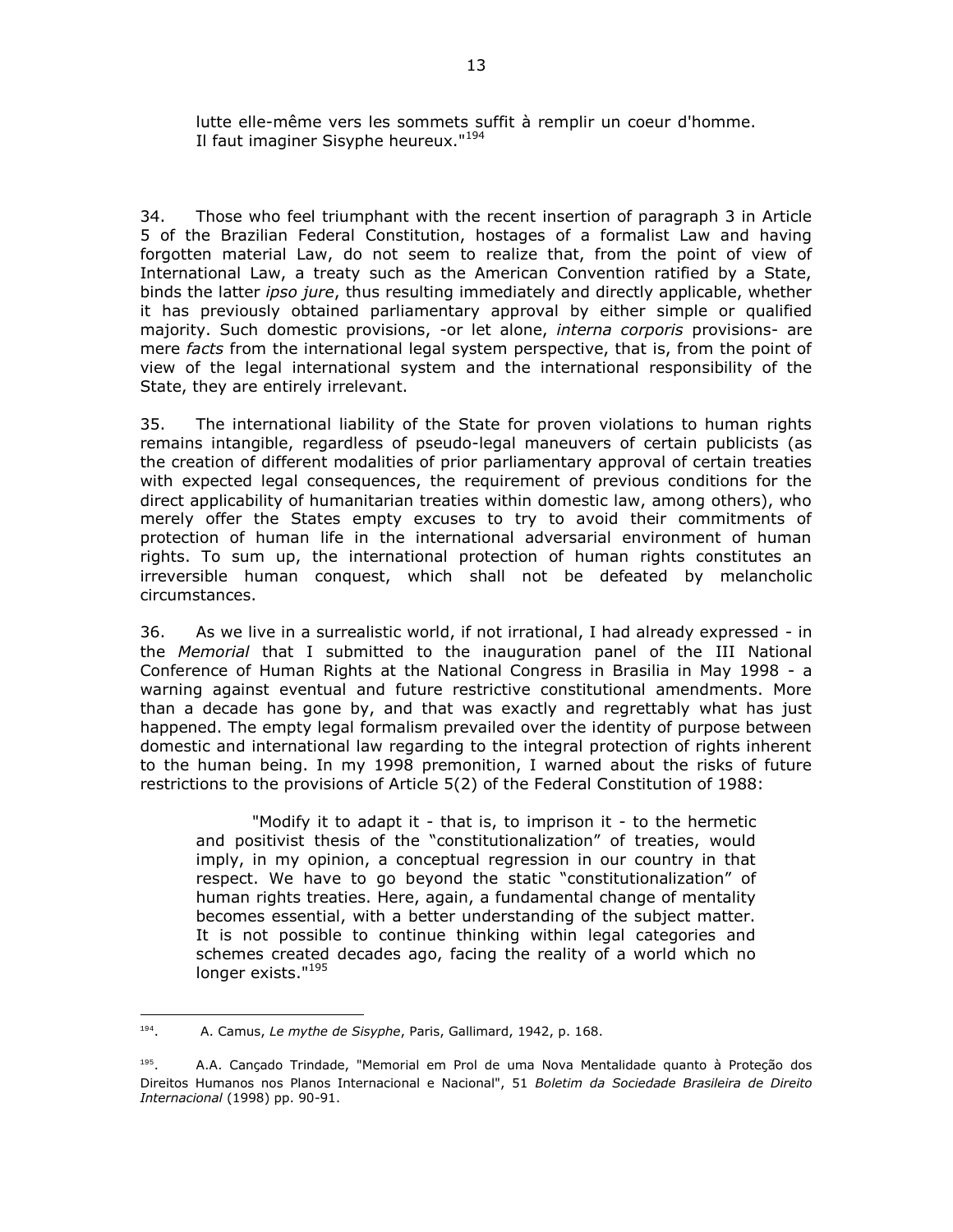37. The guarantee of non-repetition of human rights violations, set forth by this Judgment of the Inter-American Court in this case of *Ximenes-Lopes* (paragraph 246, *supra*), is necessarily based on the education and training in the human rights area. In my above mentioned participation of 1998 at the National Congress in Brasilia, I added that the "new mentality" I defended, "shall have to be shown more vigorously," - I emphasized,- "in the core of a more integrated society, characterized by a strong feeling of human solidarity, without which little can the Law progress."<sup>196</sup> That explains the relevance of the formal and non-formal education on human rights; regarding to that, the release and a better knowledge of the jurisprudence of protection of human beings rights of the Inter-American Court become essential, the direct applicability of which is imposed in the domestic law of the States Party.

## **VI. The Need to Enlarge the Material Content of the** *Jus Cogens.*

38. In this Judgment in the case of *Ximenes-Lopes v. Brasil*, the Inter-American Court noticed that the right to personal integrity, consecrated in the American Convention, has as "main purpose" the "imperative prohibition of torture and penalties or cruel, inhuman or degrading treatment," not admitting, therefore, any suspension under "any circumstances" (para. 126). The Court had already noticed it in its Judgment dated August 18, 2000, in the case of *Cantoral Benavides v. Peru* (paras. 95-96). In other words, the above mentioned prohibition falls in the scope of the *jus cogens*.

39. The fact that the direct victim in this case was a mentally disabled person (the first case of this nature before the Court) characterizes the case with an *aggravating circumstance*. In this Judgment, the Court recognizes the "special protection" required by particularly vulnerable people, bearers of a mental disability, -as in the case of Damião Ximenes-Lopes, a fatal victim in the *cas d'espèce* (paras. 103-105), - and states that:

"(...) The inherent vulnerability of mentally disabled people is aggravated by the high degree of intimacy which characterizes the treatment of psychiatric diseases, which cause that those people become more susceptible to abusive treatment when they are hospitalized" (para. 106).

40. The protection obligations, - and even more in situation like this, where the victim had a high degree of vulnerability,- are characterized by their *erga omnes*  aspect (para. 85), also encompassing interindividual relationships, taking into account the obligation of prevention and due diligence of the State, mainly regarding to people under its care. Public health is a public asset, not a merchandise. In my many papers and Opinions in the core of this Court, I have expressed for so many years my understanding in the sense that all conventional obligations of protection have an *erga omnes* feature. It is particularly hard for me to escape the impression that overwhelms me when I think that during all this time I might have been writing and continue to write for the birds….

41. I would have appreciated it if the Court had done its best when supporting its own *obiter dicta* regarding the matter, but there was no time for such a thing due

 $\overline{a}$ 196 . *Ibid*., p. 94.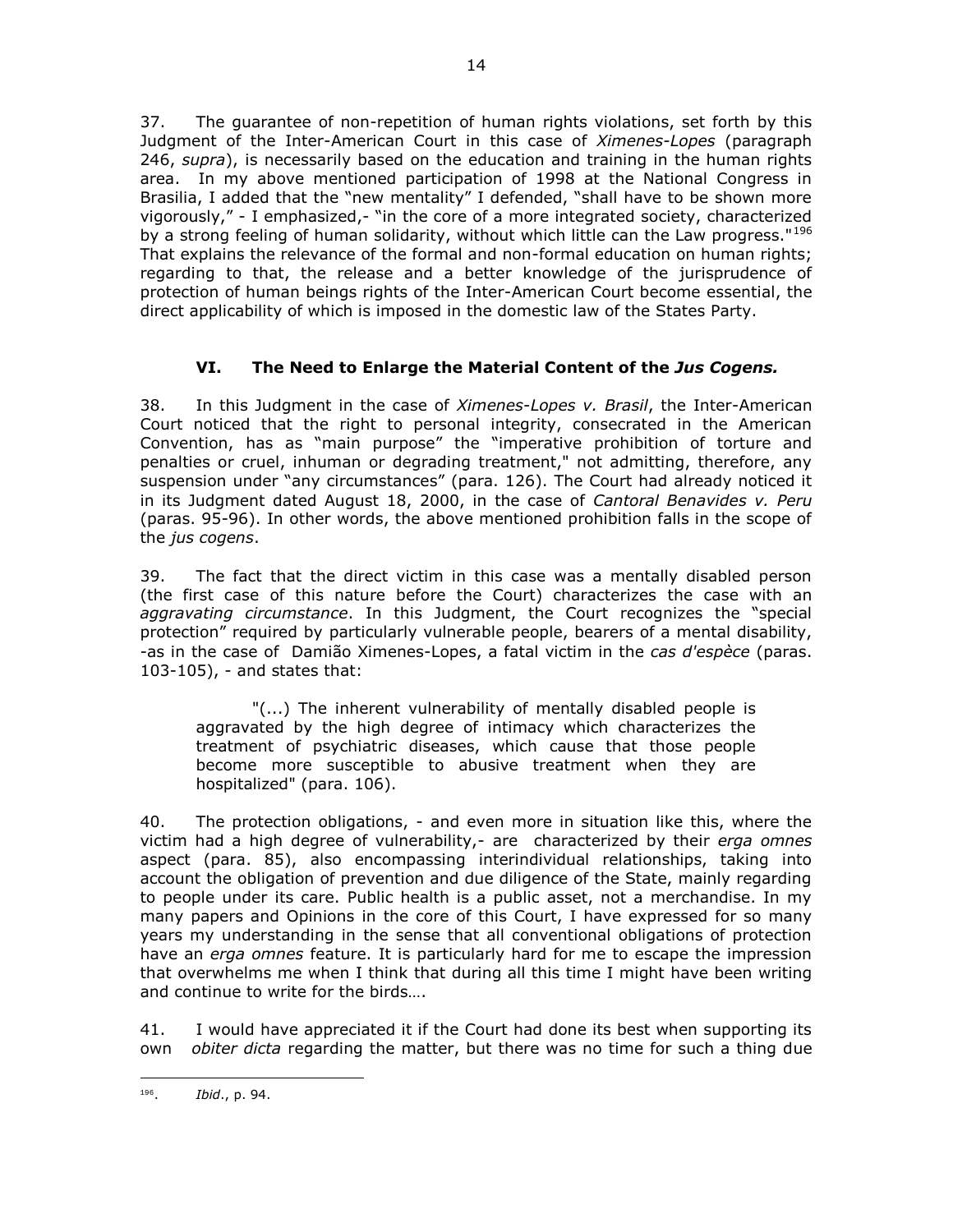to the almost unnecessarily frantic rhythm that lately it has imposed upon itself against my opinion - for making decisions in record time. As I have repeatedly expressed to the majority of the Court, I am against sacrificing the complete grounds of its judgments in the name of productivity. I herein repeat my understanding that I do not consider myself a "production agent" (nor a "human resource"), and I cannot accept that the highest value of a Court is its productivity, due to the chronic deficiencies of the American States Organization (ASO) in the allocation of its resources to the Inter-American Human Rights Court and Commission.

42. The Court could and should have devoted more time to the support of the above mentioned prohibition of *jus cogens*, as it was proceeding until the issue of its transcendental Opinion No. 18 of 2003 (cf. *infra*). This being the first case of mentally disabled people before this Court (para. 123), it could and should have gone deeper on the matter. Bear in mind that an important legacy of the II World Conference of Human Rights (Vienna, 1993), -of which I participated from the first to the last minute, and even during its preparation process, - laid on the recognition of legitimacy of the concern of the whole international community on the living conditions of the population worldwide, especially of its most vulnerable segments.<sup>197</sup>

43. Disabled people (more than 600 million, that is, approximately 10% of the world population) form these most vulnerable segments of the population, and the basic principle of equality and non-discrimination gains transcendental importance regarding those people.<sup>198</sup> The Inter-American Convention on the Elimination of All Forms of Discrimination against People with Disabilities of 1999 grants paramount importance to this principle, repeatedly invoked not only in its preamble<sup>199</sup> but also in its operating parts (Articles  $I(2)(a)$  e (b), II, III(1), IV(1), V(2) and VI(1) and (5)). However, in this Judgment, the Court refers to it in a way, to my opinion, merely oblique and unsatisfactory (para. 105), when in its own jurisprudence, there are precious elements which could have strengthen its arguments.

44. Thus, in its pioneer and historical Consultative Opinion No. 18 on the *Legal Status and Rights of Undocumented Migrants*, (dated September 17, 2003), internationally claimed and ahead of its time, the Court states that the above mentioned principle of equality and non-discrimination:

"influences all acts of State power, in any of its manifestations, related to the respect and guarantee of human rights. Said principle can effectively be considered as imperative of general international law, as it is applicable to every State, regardless of being a party or not of a certain international treaty, and generates effects regarding third parties, even individuals.

(...) This Court considers that the equality and nondiscrimination principle (...) belongs to the scope of *jus cogens* (...). Today no legal act which conflicts with that fundamental principle is

 $\overline{a}$ 197 A.A. Cançado Trindade, *Tratado de Direito Internacional dos Direitos Humanos*, vol. I, 2<sup>nd</sup>. ed., Porto Alegre, S.A. Fabris Ed., 2003, pp. 39, 91-100 and 242-251.

<sup>198</sup> . *Cf*., e.g., G. Quinn and T. Degener *et alii*, *Derechos Humanos y Discapacidad - Uso Actual y Posibilidades Futuras de los Instrumentos de Derechos Humanos de las Naciones Unidas en el Contexto de la Discapacidad*, N.Y./Geneva, United Nations (doc. HR/PUB/02/1), 2002, pp. 1-202.

<sup>199</sup> . *Consideranda* 1, 3 and 5.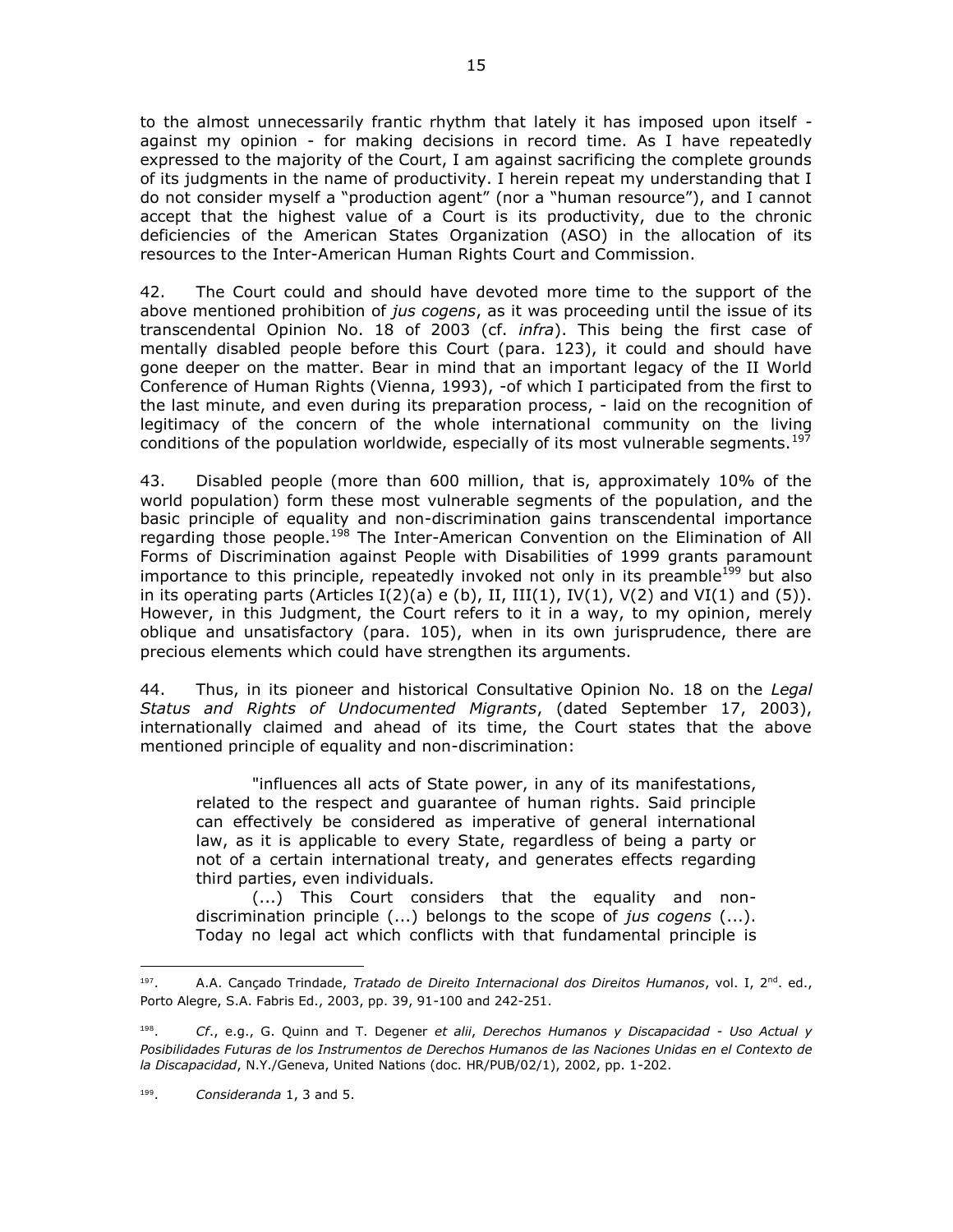admitted, nor is any discriminatory treatment for the prejudice of anyone (...).

(...) Non-compliance of these obligations generates the international liability of the State, and this is much more serious as that non-compliance violates peremptory provisions of International Human Rights Law" (paras. 100-101 and 106).

45. Regarding this item, I issued, in the above mentioned Consultative Opinion No. 18, a long Concurring Opinion (paras. 1-89), in defense of the broadening of the *jus cogens* material content and the wide scope of the corresponding *erga omnes* protection obligations. That has invariably been my position in the core of this Court, as proved by my Separate Opinions in the cases of *Massacre de Mapiripán v. Colombia* (Judgment of September 15, 2005, paras. 25-29 of the Opinion), *Acosta Calderón v. Equador* (Judgment of June 24, 2005, para. 7 of the Opinion), *Yatama v. Nicaragua* (Judgment of June 23, 2005, paras. 6-8 of the Opinion), *Comunidade Moiwana v. Suriname* (Judgment of June 15, 2005, para. 30 of the Opinion), *Caesar v. Trinidad e Tobago* (Judgment of March 11, 2005, paras. 85-92 of the Opinion), *Massacre de Plan de Sánchez v. Guatemala* (merits, Judgment of April, 2004, paras. 29-33 of the Opinion; and reparations, Judgment of November 19, 2004, para. 5-6 of the Opinion), *Tibi v. Equador* (Judgment of September 7, 2004, paras. 26-35 of the Opinion), *Irmãos Gómez Paquiyauri v. Peru* (Judgment of July 8, 2004, paras. 37-44 of the Opinion), *Myrna Mack Chang v. Guatemala* (Judgment of November 25, 2003, para. 29 of the Opinion), *Hilaire, Constantine e Benjamin e Outros v. Trinidad e Tobago* (preliminary objections, Judgment of September 1, 2001, para. 38 of the Opinions; and merit, Judgment of June 21, 2002, para. 16 of the Opinion), *Trujillo Oroza v. Bolívia* (Judgment of February 27, 2002, para. 18 of the Opinion), *"Meninos de Rua" (Villagrán Morales e Outros) v. Guatemala* (reparations, Judgment of May 26, 2001, para. 36 of the Opinion), *Bámaca Velásquez v. Guatemala* (Judgment of November 25, 2000, para. 27 of the Opinion), *Las Palmeras v. Colômbia* (preliminary objections, Judgment of February 4, 2000, para. 6 of the Opinion); and *Blake v. Guatemala* (preliminary objections, Judgment of July 2, 1996, paras. 11 and 14 of the Opinion; and merit, Judgment of January 24, 1998, paras. 23-30 of the Opinion; and reparations, Judgment of January 22, 1999, para. 39-42 of the Opinion); and, apart from that, as corroborated in my Concurring Opinions in the cases *Maritza Urrutia v. Guatemala* (Judgment of November 27, 2003, paras. 5-10 of the Opinion), *Barrios Altos v. Peru* (Judgment of March 14, 2001, para. 11 of the Opinion), and by my Dissenting Opinion in the case of *Irmãs Serrano Cruz v. El Salvador* (preliminary objections, Judgment of November 23, 2004, paras. 32 and 39-43), plus many other Opinions by myself in precautionary protection ordered by this Court.<sup>200</sup>

46. Therefore, I believe that the Court could and should have taken the arguments of its most advanced jurisprudence for the matter at issue when analyzing this Judgment in the case of *Ximenes-Lopes*. Perhaps it would have done so had it given itself more time for discussion. As stated by the renown adage, *you* 

<sup>200</sup> . Cases of *Crianças e Adolescentes Privados de Liberdade no Complexo do Tatuapé da FEBEM v. Brasil* (of November 30, 2005, paras. 24-26 of my Concurring Opinion); *Prisões de Mendoza v. Argentina* (of June 18, 2005, paras. 7-20 of my Concurring Opinion); *Povo Indígena de Sarayaku v. Equador* (of July 6, 2004, para. 8 of my Concurring Opinion; and of June 17, 2005, paras. 20-26 of my Concurring Opinion); *Comunidades do Jiguamiandó e do Curbaradó v. Colômbia* (of March 15, 2005, paras. 8-10 of my Concurring Opinion); *Comunidade de Paz de San José de Apartadó v. Colômbia* (of March 15, 2005, paras. 8-10 of my Concurring Opinion); *Emissora de Televisão `Globovisión' vs. Venezuela* (of September 4, para. 13 of my Concurring Opinion); *Prisão de Urso Branco vs. Brasil* (of July 7, 2004, para. 8 of my Concurring Opinion); and *Povo Indígena Kankuamo v. Colômbia* (of July 5, 2004, para. 10 of my Concurring Opinion).